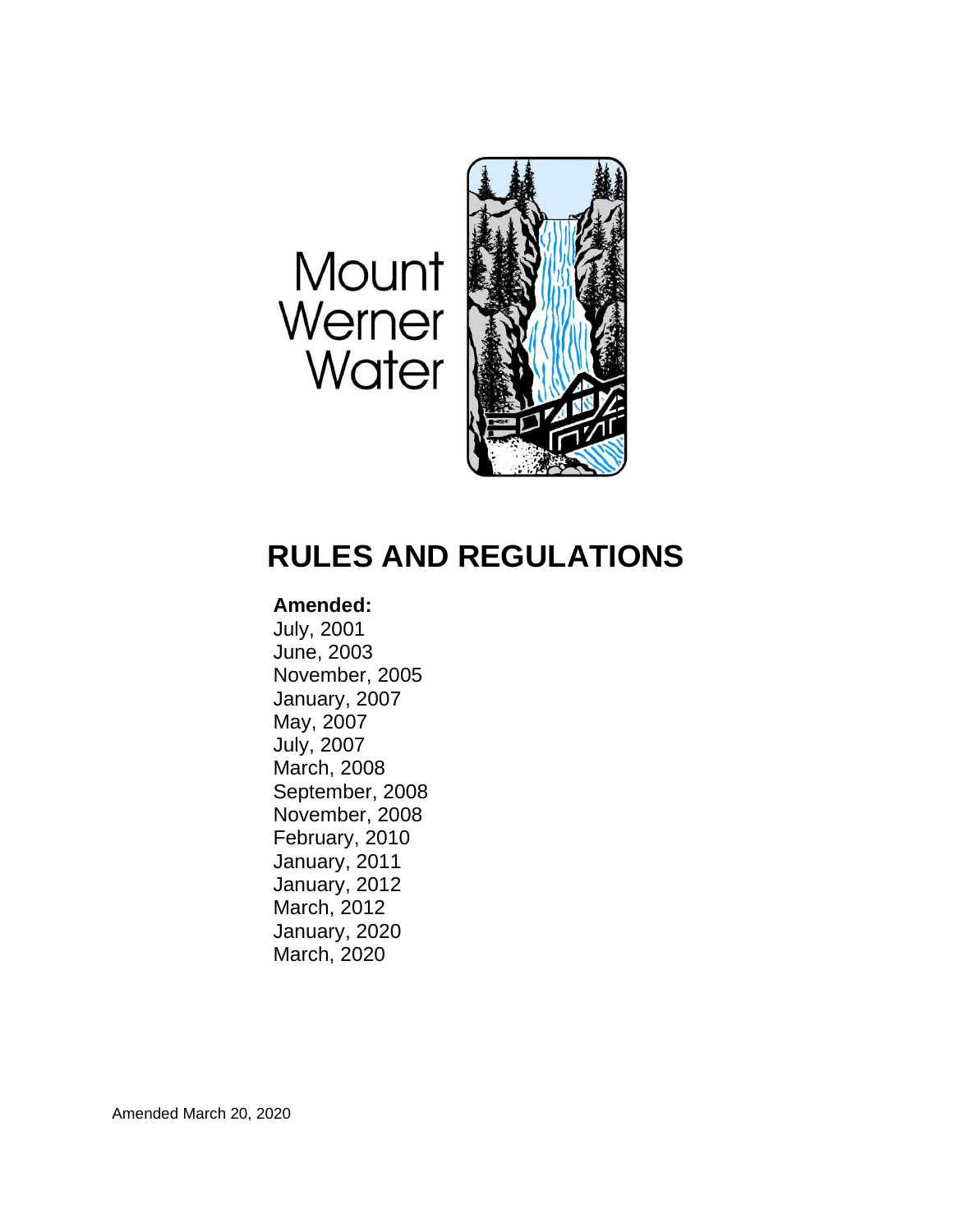# **Mount Werner Water and Sanitation District**

P.O. Box 880339 Steamboat Springs, CO 80488-0339 (970) 879-2424 FAX (970) 879-8169 e-mail: [info@mwwater.com](mailto:info@mwwater.com) website: [http://www.mwwater.com](http://www.mwwater.com/)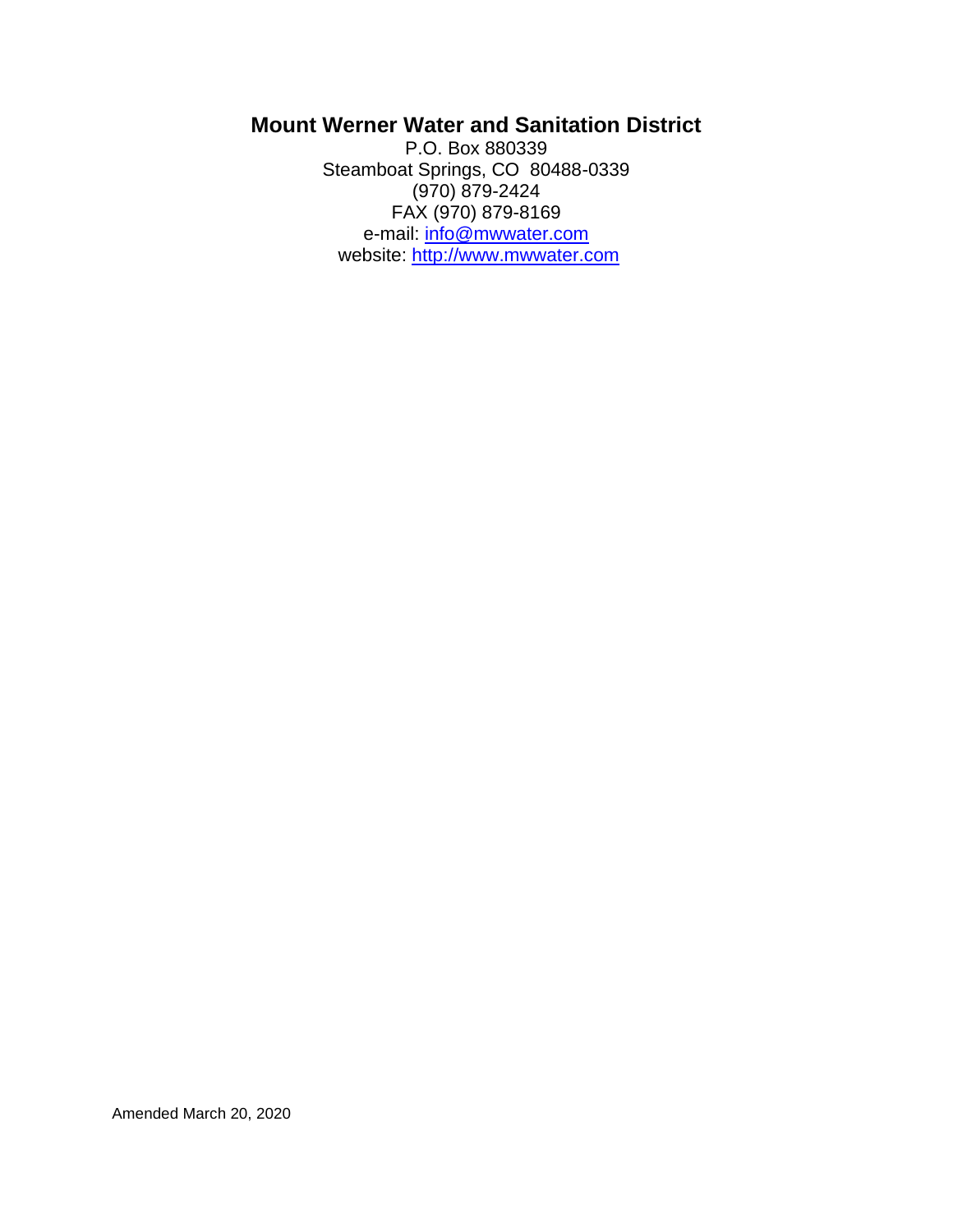# **TABLE OF CONTENTS**

#### MOUNT WERNER WATER AND SANITATION DISTRICT RULES AND REGULATIONS

#### ARTICLE 1 – GENERAL

- 1.1 Authority
- 1.2 Purpose
- 1.3 Policy
- 1.4 Scope
- 1.5 Intent and Interpretation of Rules and Regulations
- 1.6 Amendment

#### ARTICLE 2 – DEFINITIONS

#### ARTICLE 3 – OWNERSHIP AND OPERATION OF FACILITIES

- 3.1 Responsibilities of the District
- 3.2 Liability of the District
- 3.3 Ownership of Facilities
- 3.4 Inspection Authority of District Agents
- 3.5 Modification, Waiver and Suspension

#### ARTICLE 4 – USE OF SEWER AND WATER SYSTEMS

- 4.1 Unauthorized Tampering with Systems
- 4.2 Use of Sewer System
- 4.3 Use of Water System

#### ARTICLE 5 – APPLICATION FOR SERVICE

- 5.1 Service Outside the District
- 5.2 Inclusion Policy
- 5.3 Application for Service
- 5.4 Service Elevation
- 5.5 Denial of Application
- 5.6 Cancellation
- 5.7 Moved or Destroyed Buildings
- 5.8 Non-Completed Buildings
- 5.9 Change in Customers Equipment or Service
- 5.10 Unauthorized Connections and Fees
- 5.11 Revocation of Service
- 5.12 Revocation of Tap Rights
- 5.13 Service Turn-Ons/Turn-Offs
- 5.14 Filtered Water Quality

#### ARTICLE 6 – CONSTRUCTION OF SERVICE LINES

- 6.1 Compliance with Rules and Regulations
- 6.2 Inspection and Tapping
- 6.3 Service Lines
- 6.4 Construction and Connection

Amended March 20, 2020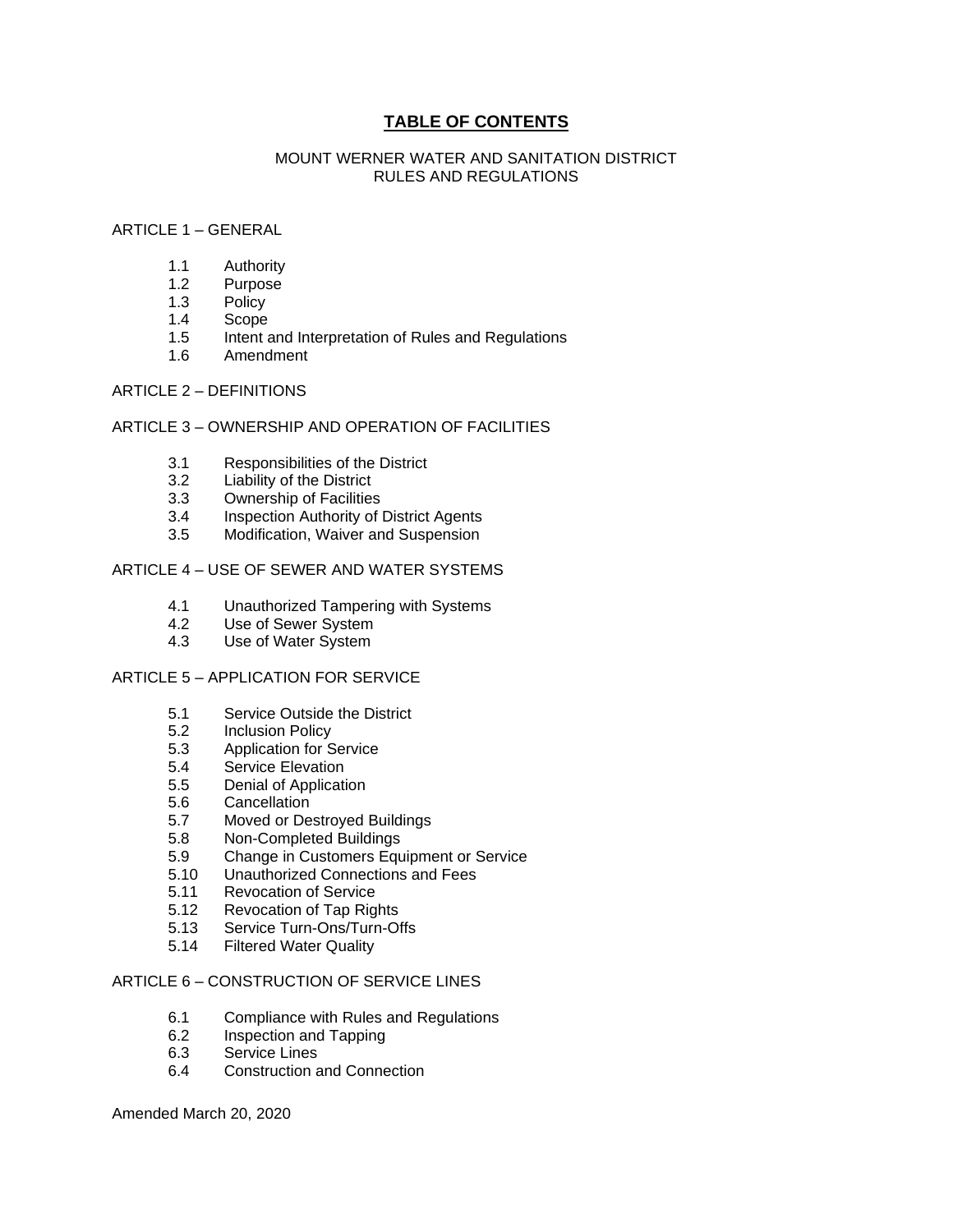- 6.5 Revocation of Work Authorization
- 6.6 Valve Box, Manhole and Fire Hydrant Grades

#### ARTICLE 7 - MAIN LINE EXTENSTIONS

- 7.1 Compliance Rules
- 7.2 Main Line Extensions By The Developer/Customer
- 7.3 Locations of Main Line Extensions
- 7.4 Procedure for Main Line Extensions
- 7.5 Newly Created Lots, Subdivisions and Re-subdivisions

#### ARTICLE 8 – RATES AND CHARGES

- 8.1 General
- 8.2 Application this Article
- 8.3 Classification of Customers
- 8.4 Plant Investment Fee
- 8.5 Service Charge
- 8.6 Amended Fees
- 8.7 Amended Service Charges
- 8.8 Payment of Service Charges
- 8.9 Attorneys Fees
- 8.10 Interest
- 8.11 Collection
- 8.12 Lien and Foreclosure

#### ARTICLE 9 – INTERCONNECTION AND CROSS-CONNECTION CONTROLS

- 9.1 Cross-Connection Control
- 9.2 Backflow Prevention Devices

#### ARTICLE 10 – WATER CONSERVATION

- 10.1 Summer Irrigation Watering Schedule
- 10.2 Beneficial Use
- 10.3 Casual Use
- 10.4 Water Use Restrictions
- 10.5 Water Saving Devices

#### ARTICLE 11 – WATERSHED AND WELLHEAD PROTECTION

- 11.1 Definitions<br>11.2 General Re
- General Restrictions in All Zones
- 11.3 Additional Restrictions in the 2-Year Zone
- 11.4 Violations; Notifications to Violators; Opportunity for Cure
- 11.5 Enforcement
- 11.6 Miscellaneous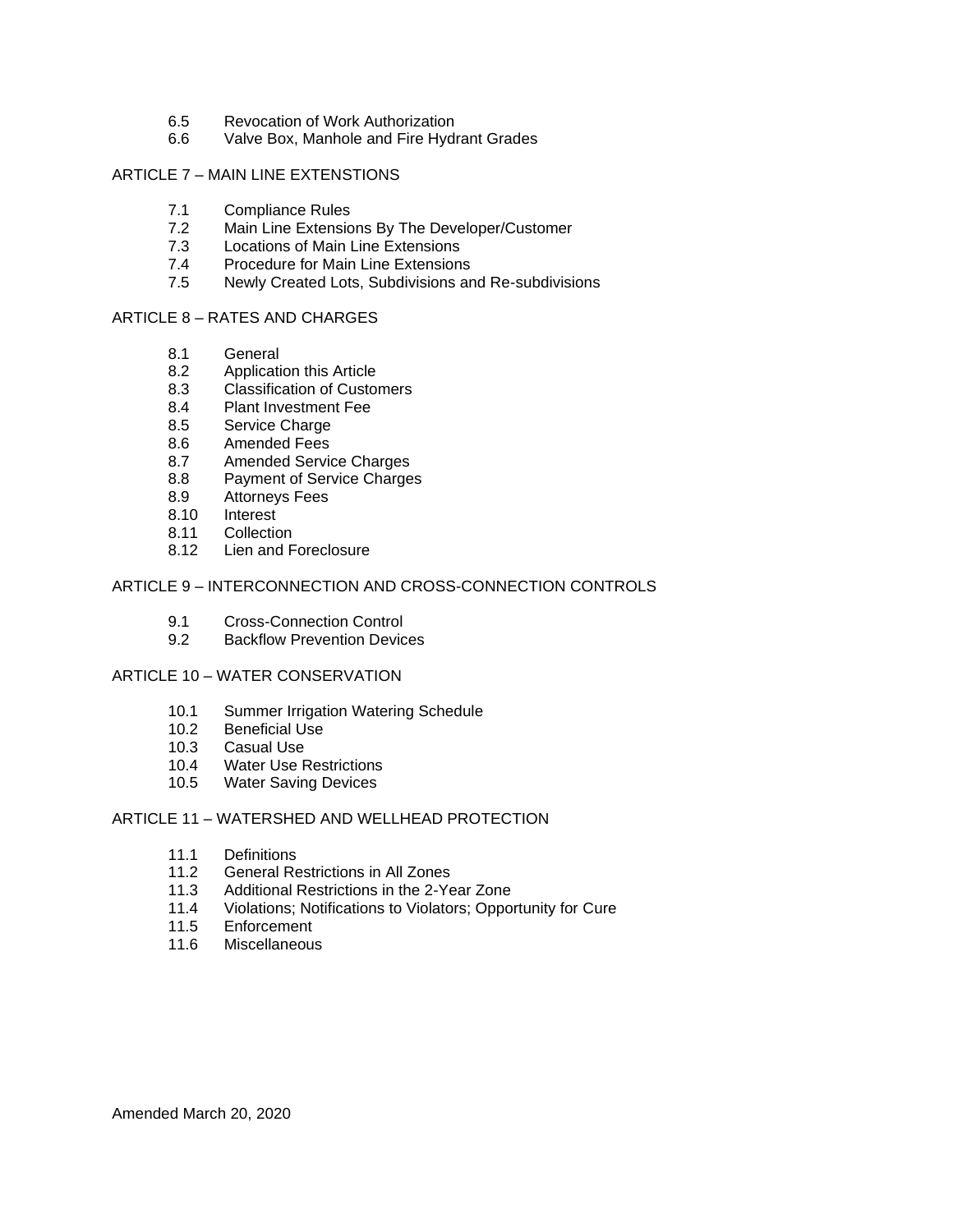#### **APPENDICES**

- APPENDIX A STANDARD SPECIFICATIONS FOR WATER AND WASTEWATER FACILITIES
- APPENDIX B BOARD OF DIRECTORS
- APPENDIX C SERVICE CHARGES
- APPENDIX D PROHIBITED AND SPECIAL SEWAGE
- APPENDIX E INCLUSION POLICY PETITION
- APPENDIX F APPLICATION FOR SERVICE FORM
- APPENDIX G PLANT INVESTMENT FEE CALCULATION FORM
- APPENDIX H REQUEST FOR WATER AND SEWER SERVICES AND WAIVER AND ACKNOWLEDGEMENT
- APPENDIX I WATER & SEWER EASEMENT FORMS
- APPENDIX J PUBLIC IMPROVEMENTS COMPLETION AGREEMENT
- APPENDIX K WELLHEAD PROTECTION DELINEATION MAP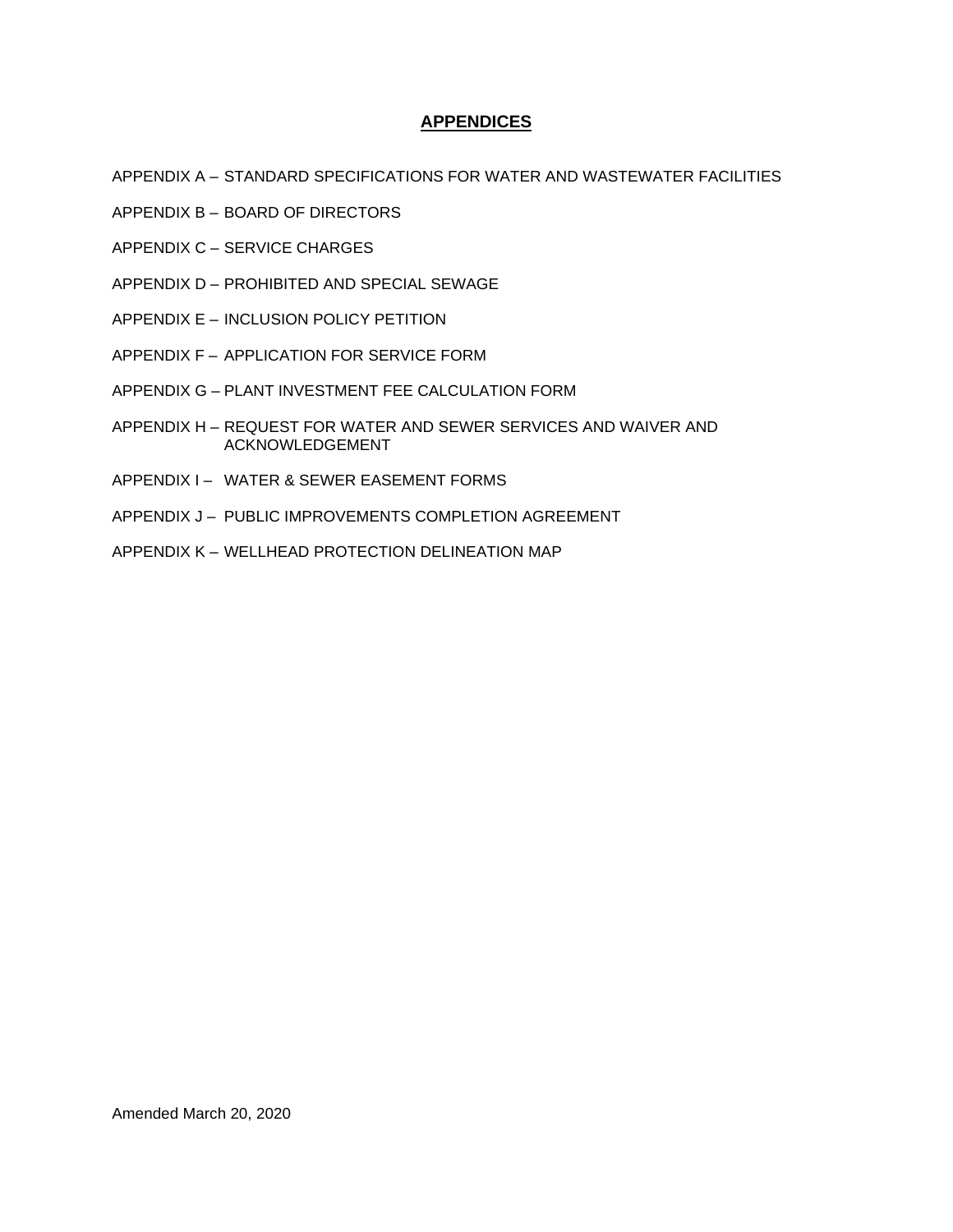#### **ARTICLE 1 – GENERAL**

#### 1.1 AUTHORITY

The Mount Werner Water and Sanitation District is a subdivision of the State of Colorado and a body corporate with those powers of a quasi-municipal corporation that are specifically granted for carrying out the objectives and purposes of the district. The District is also an "enterprise" as defined under the 1994 Taxpayer Bill of Rights (TABOR).

The administration of these Rules and Regulations, Engineering Standard Specifications (Appendix A) including interpretation, enforcement, revision, waiver and variance is the responsibility of the General Manager or his/her designee.

#### 1.2 PURPOSE

The purpose of this consolidated body of Rules and Regulations is to ensure an orderly and uniform administration of water and sewer operations in the Mount Werner Water and Sanitation District, Steamboat Springs, Colorado.

#### 1.3 POLICY

The Board of Directors of the District hereby declares that the Rules and Regulations hereinafter set forth will serve a public use and are necessary to promote the health, safety, prosperity, security, and general welfare of the inhabitants of the District.

#### 1.4 SCOPE

These Rules and Regulations dated October 11, 2019 shall be treated and considered as new and comprehensive regulations governing the operations and functions of the District and shall supersede all prior rules and regulations of the District.

#### 1.5 INTENT AND INTERPRETATION OF RULES AND REGULATIONS

It is intended that these Rules and Regulations shall be liberally construed to affect the general purposes set forth herein, and that each and every part thereof is separate and distinct from all other parts. No omission or additional material set forth in these Rules and Regulations shall be construed as an alteration, waiver or deviation from any grant of power, duty or responsibility, or limitation or restriction, imposed or conferred upon the Board of Directors by virtue of statutes now existing or subsequently amended, or under any contract or agreement existing between the District and any other governmental entity. Nothing contained herein shall be so construed as to prejudice or affect the right of the District to secure the full benefit and protection of any law which is now enacted or may subsequently be enacted by the Colorado General Assembly pertaining to the governmental or proprietary affairs of the District.

Any dispute as to the interpretation of these Rules and Regulations, or with respect to their application in any given case, shall be submitted to the Board of Directors of the District and their decisions shall be final.

#### 1.6 AMENDMENT

It is specifically acknowledged that the District shall retain the power to amend these Rules and Regulations, with respect to the District, to reflect those changes determined to be necessary by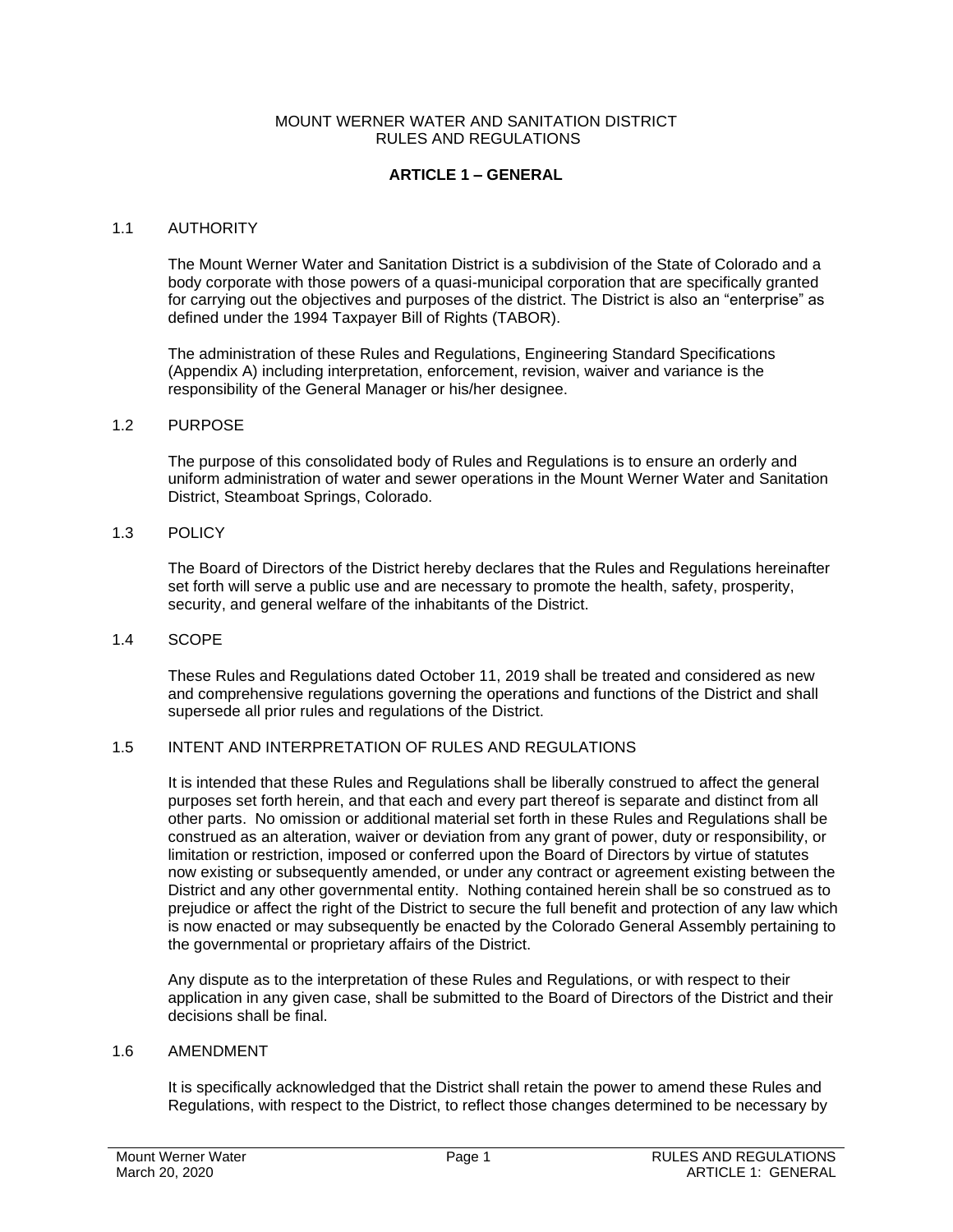the Board of Directors of the District. Prior notice of these amendments shall not be required to be provided by the District exercising its amendment powers pursuant to this section.

The General Manager shall have the authority to amend the Engineering Standard Specifications contained herein without Board approval. Prior notice of amendments to the Engineering Standard Specifications shall not be required.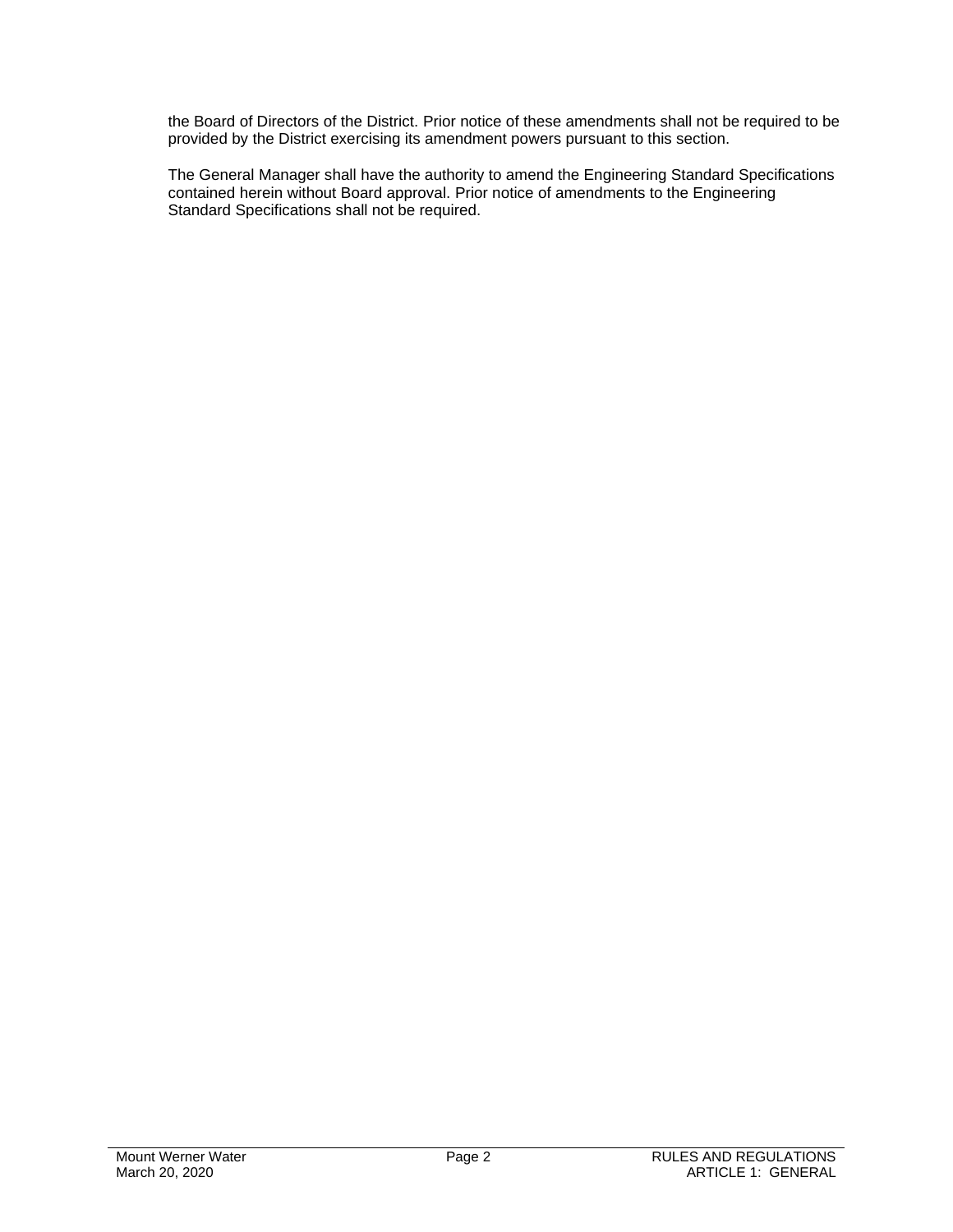# **ARTICLE 2 – DEFINITIONS**

Unless the context specifically indicates otherwise, the meaning of the terms used herein shall be as follows:

Applicant – Any person who applies to the District for a service connection or service disconnection, main line extension or other such service agreement or who attempts to have real property included within, or excluded from the District, as the case may be.

Application for Service – The form filled out by the customer at the time the customer is requesting service. The Plant Investment Fee is due at the time the Application for Service is completed.

Backflow – The flow of water or other liquids, mixtures, gases, or substances into the distributing pipes of potable water supply, from any source other than its intended source.

Backflow Prevention – Prevention of the flow of any foreign liquids, gases, or substances into the distributing pipelines of a potable supply of water.

Backflow Prevention Device – A device suitable for the proposed use and as approved and accepted by the Colorado Department of Health.

Bill, Water and/or Sewer - Quarterly statement mailed to the customer stating the base and volume charges for water and sewer.

Board – "Board" and "Board of Directors" mean the elected Board of Directors of the Mount Werner Water. See Appendix B for the current list of Directors.

Building – Building shall mean a separate enclosed structure or improvement intended to be used at any time for human occupancy, permanently or temporarily situated on land, and containing any water and/or wastewater disposal fixtures connected or previously connected to District facilities. A mobile home or camper shall be deemed to be a building if it is connected or was previously connected to District facilities.

Commercial Building/Structure – A separate enclosed structure where use is directly related to business activity that is not from ancillary human occupation.

Connection Fee – The cost for the actual physical connection by the District of a particular use to the water or sewer system. The connection fee is dependent upon the cost of making the actual connection and is in addition to the plant investment fee.

Contamination – An impairment of the quality of the water by sewage or industrial fluids to a degree which creates a natural hazard to the public health through poisoning or through the spread of disease.

Contractor – Any person, firm, or corporation authorized by the District to perform work and to furnish materials within the District.

Customer – Any person or entity authorized to connect to and use the District's water or sewer services.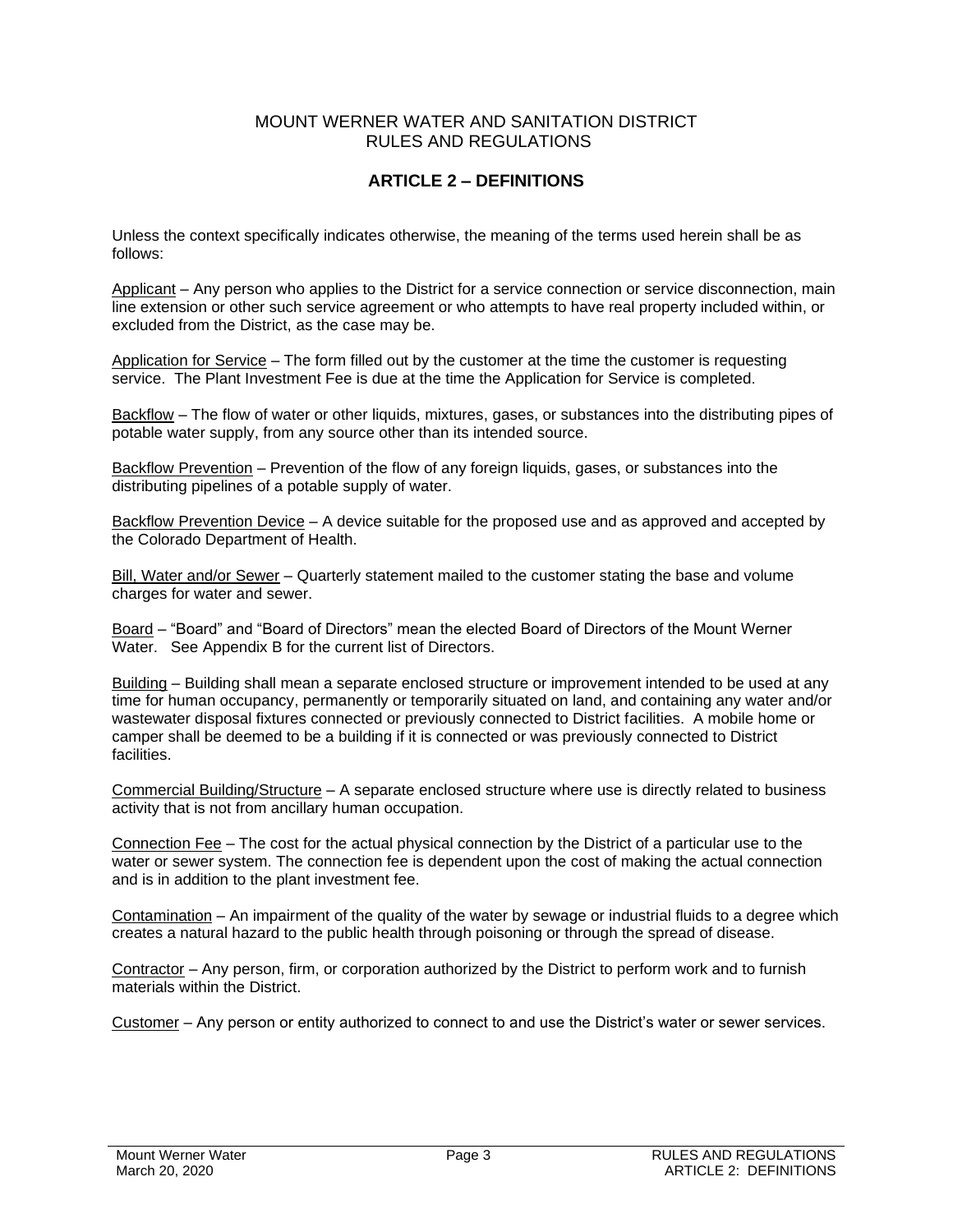Developer – A person or entity, or more than one person or entity having a common development purpose, which is the owner of a Development Parcel and which constructs or has constructed and installs Water Mains and/or Sewer Mains as extensions of District facilities pursuant to the procedures described in Paragraph 7.4. Subsidiaries, affiliates and related parties shall be deemed to be a single developer.

Development Parcel – The entirety of contiguous land owned by a Developer, whether or not previously platted, and planned or to be planned for development as residential, commercial, industrial, or recreational lands under a common scheme or plan. All lands included within one or more subdivision plats or replats recorded at or about the same time, and all lands included within a common or joint application for planning approval from the City of Steamboat Springs, shall be deemed to be a single Development Parcel.

District – District means Mount Werner Water and Sanitation District.

District Engineer – A person or firm that has been authorized by the District to perform engineering services for the District. The District General Manager or his/her designee may also act in capacity as District Engineer.

District General Manager – Chief executive, operating, and financial officer, appointed by the Board of Directors to administer and supervise the affairs of the District and its employees. The District General Manager also acts as Secretary and Treasurer to the Board.

Duplex – A single building containing two (2) separate single-family dwelling units.

Dwelling Unit – A residential use in one (1) or more rooms with a single kitchen and at least one (1) bathroom, designed and occupied or intended for occupancy as separate quarters with independent access, for the exclusive use of a single family for living, sleeping, kitchen and sanitary purposes. Examples: detached residences, condominiums, townhouses, apartments, duplexes, triplexes, mobile homes, caretaker units, mother-in-law quarters.

Facilities – Facilities shall mean the District's office, water mains, sewer mains, wells and infiltration galleries, surface water diversion and collection facilities, fire hydrants, valves, water storage tanks, water filtration or treatment plants, booster pumps, manholes, sewage lift stations, and all other land and appurtenances owned by the District and necessary or desirable for, or used in, the operation of the District's water distribution and sewage disposal systems and administration thereof.

Fire Hydrants – Point of access for water supply for the fire department for the purpose of fighting fires.

Inspector – Inspector means that person who, under the direction of the Operations Manager, Operations Manager or District General Manager, shall inspect all water and sewer connections, excavations, installations of and repairs to the water or sewer system and facilities of the District to ensure compliance with the Rules and Regulations.

Kitchen Unit – An area contained within a dwelling unit used exclusively for the preparation of food and that includes a cooking device, sink and refrigerator, but not including commercial kitchen.

Main Extensions – Extensions to the Distribution System that are within the District or total service area.

Main Line – Any water main or sewer interceptor used as a conduit serving more than one customer, and as further described in section 3.3 herein.

Meter Reader – The individual responsible for reading the water meter of individual customers.

Minimum Service Charge – The base charge for water and sewer as described in Appendix C.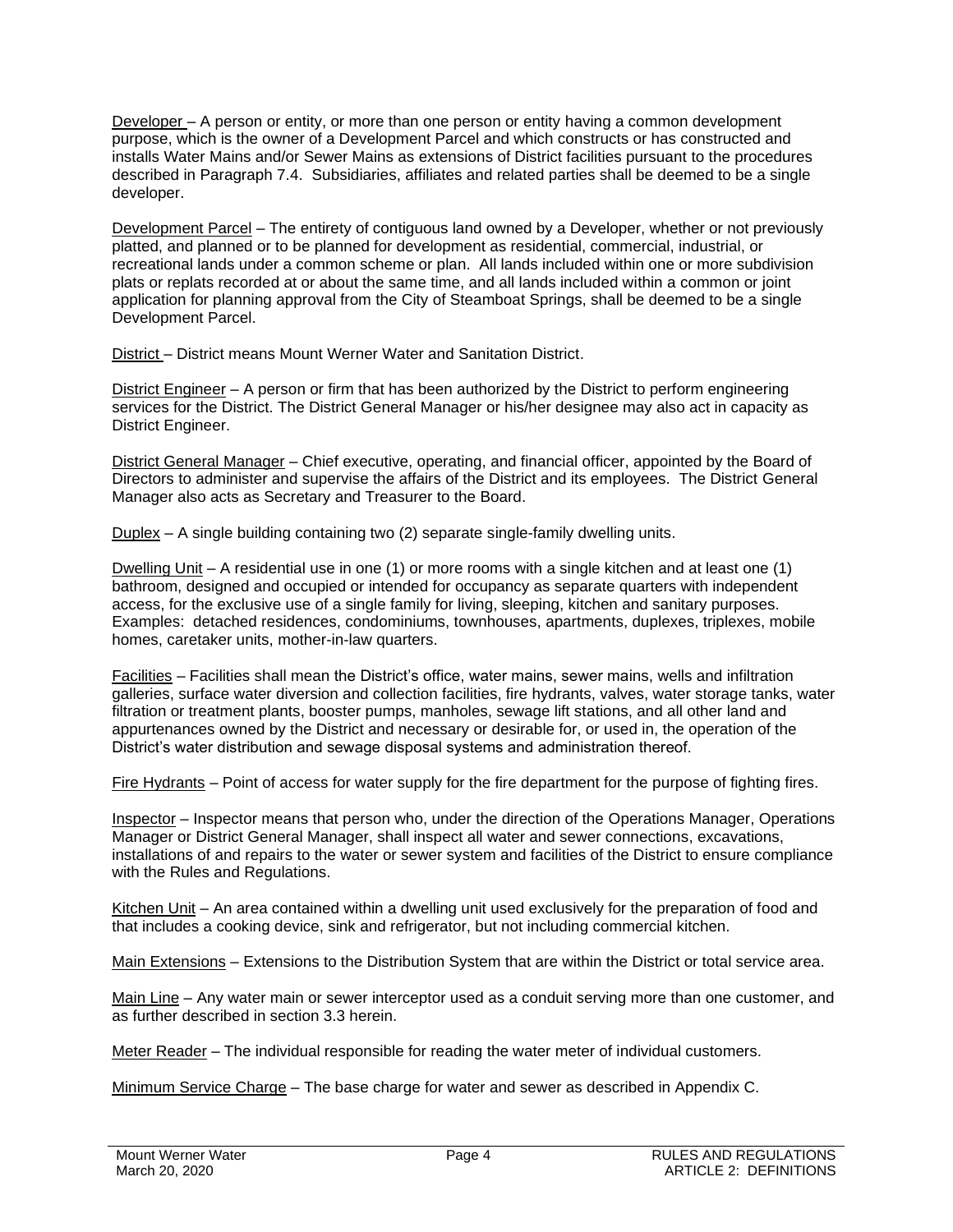Mount Werner Water and Sanitation District – The territorial limits of Mount Werner Water and Sanitation District, inside which Mount Werner Water has complete control of the distribution system, including ownership, construction, operation, and maintenance of all facilities, reading of meters, and billing of customers.

Multi-Family Residential – Shall mean any structure or building providing two or more dwelling units, i.e., two or more kitchens and bathrooms.

Non-potable Water – Water that is not safe for human consumption or that is of questionable potability.

Operations Manager – Operations Manager means that person appointed by the District General Manager to operate and maintain the filtration plants and the distribution and/or collection systems of the District.

Permit – The completed and accepted application of the District to connect or to enlarge the use for water or sewer systems of the District pursuant to the Rules and Regulations of the District.

Person – Person means any entity of any nature, whether public or private.

Plant Investment Fees - The payment to the District of a fee for the authorization to connect to the water or sewer system. The Plant Investment Fee may also be known as a "tap fee". The Plant Investment Fee is dependent upon the impact of a use or expanded use upon the physical plant – treatment plant capacity, storage tanks, transmission mains, raw water supply facilities, and the like – which are provided by the District to serve development of the District. Connection to the water or sewer system is not allowed until the plant investment fee has been paid. Plant investment fees are set by the Board and are subject to change upon Board approval without notice. See Appendix G for the Plant Investment Fee form.

Potable Water – Water from any source which has been investigated by the health agency having jurisdiction, and which has been approved for human consumption.

Pretreatment Facilities – Structures, devices, or equipment for the purpose of treating or removing from the sewer system any wastes which would be harmful to the District's sewer mains or to the wastewater treatment works.

Private Building/Structure – A separate enclosed structure where use is directly related to people occupying the building (office or residence).

Public Building/Structure – A separate enclosed structure where use is directly related to use by people (public) visiting the building (primarily non-residential).

Rules and Regulations – "Rules and Regulations" means the Rules and Regulations of the District, including all amendments and policies as contained herein and as set forth in the District minutes and resolutions which are incorporated herein by this reference.

Sanitary Sewage – Water contaminated by biodegradable wastes. A sewer into which storm water, surface water and groundwater are not intentionally admitted.

Service Elevation - The District's service elevation in a given area is defined as the highest elevation at which static water pressure, under the conditions of the existing water distribution system and a serving storage tank at full level, will be 45 psi at the first floor level of the proposed building. At 0.433 psi per foot of elevation, this service elevation is approximately 104 feet below the overflow elevation of the serving storage tank.

Service Line – A water or sewer line conveying water from Mount Werner Water's distribution facilities to the building or property. A water service line includes all pipe, fittings, and appurtenances. A sewer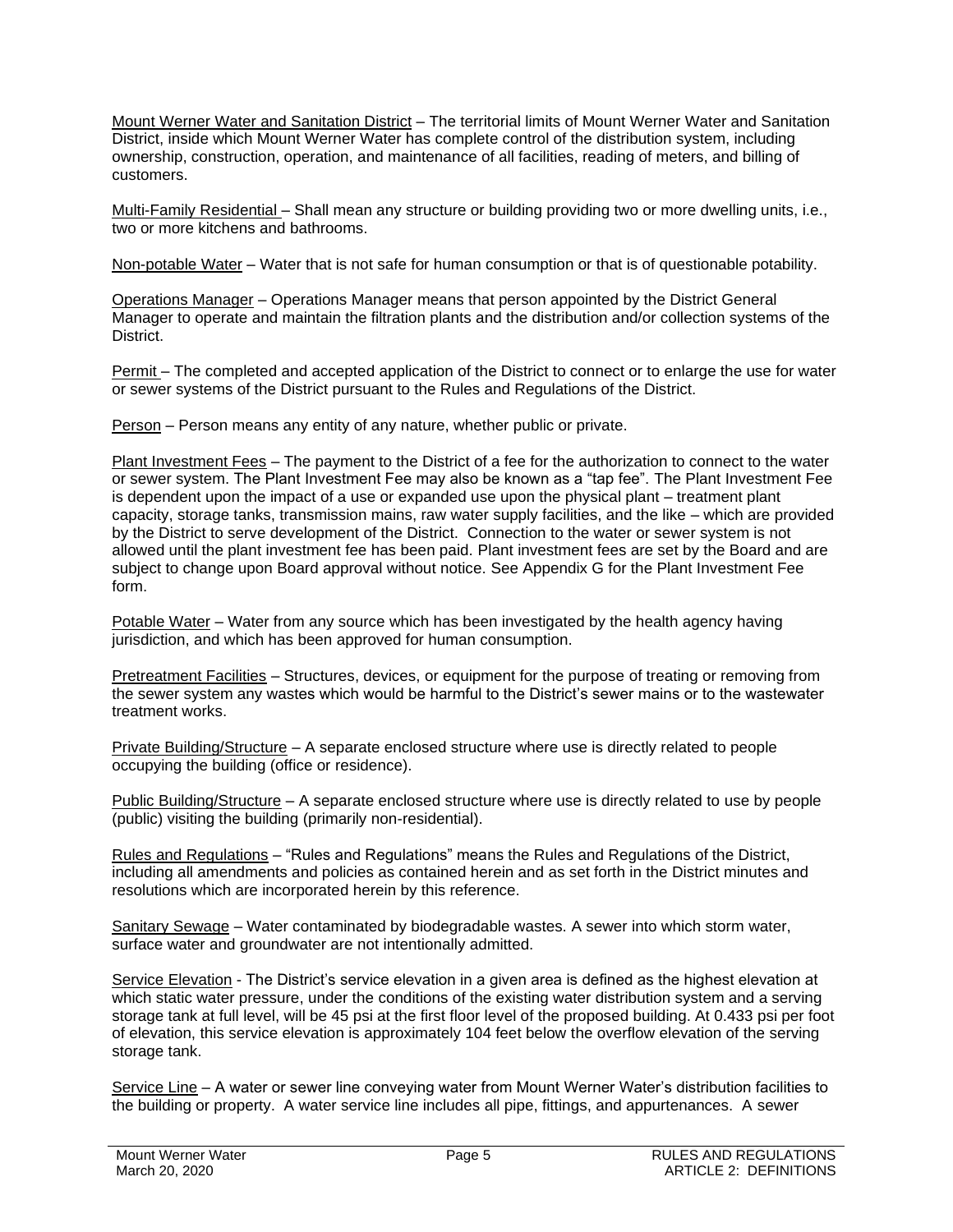service line includes the sewer tap saddle, clean outs, and any manholes on the service line. All service lines are owned by the individual customer.

Sewer System – Any sewer main line, sewer collection line, appurtenances, accessories or portion thereof owned and maintained by the District.

Shall or May – Whenever "shall" is used herein, it shall be construed as a mandatory direction. Whenever "may" is used herein, it shall be construed as a permissible, but not mandatory direction.

Stub-out – Any connection to a main line which extends from the main line and which is intended to facilitate connection to the water or sewer system. Such connection shall include fittings necessary to extend the Service Line to the property line.

Tap and Connection – Tap and connection means the connections of the service line to the water or sewer system, either directly to a main line or stub-out from the main line.

Temporary Construction Service – The District may allow and permit temporary water and sanitary sewer services to an approved project during the period of construction provided that the new main lines have passed biological testing and pressure testing. Temporary construction service must be approved in writing by Mount Werner Water. Temporary construction service ends on a date as determined by Mount Werner Water and specified when the application for service is completed.

Water Meter – A water meter and meter transmitting unit will be installed for each individual service line for each building to measure water quantity and usage. The meter and meter transmitting unit are purchased by the customer at the time of the application for service and must be installed prior to the end of the temporary construction service period. The meter is the property of Mount Werner Water. Reference sections 4.3.7 and 6.4.4.

Water System – Any water main line, appurtenances, accessories or portion thereof owned and maintained by the District.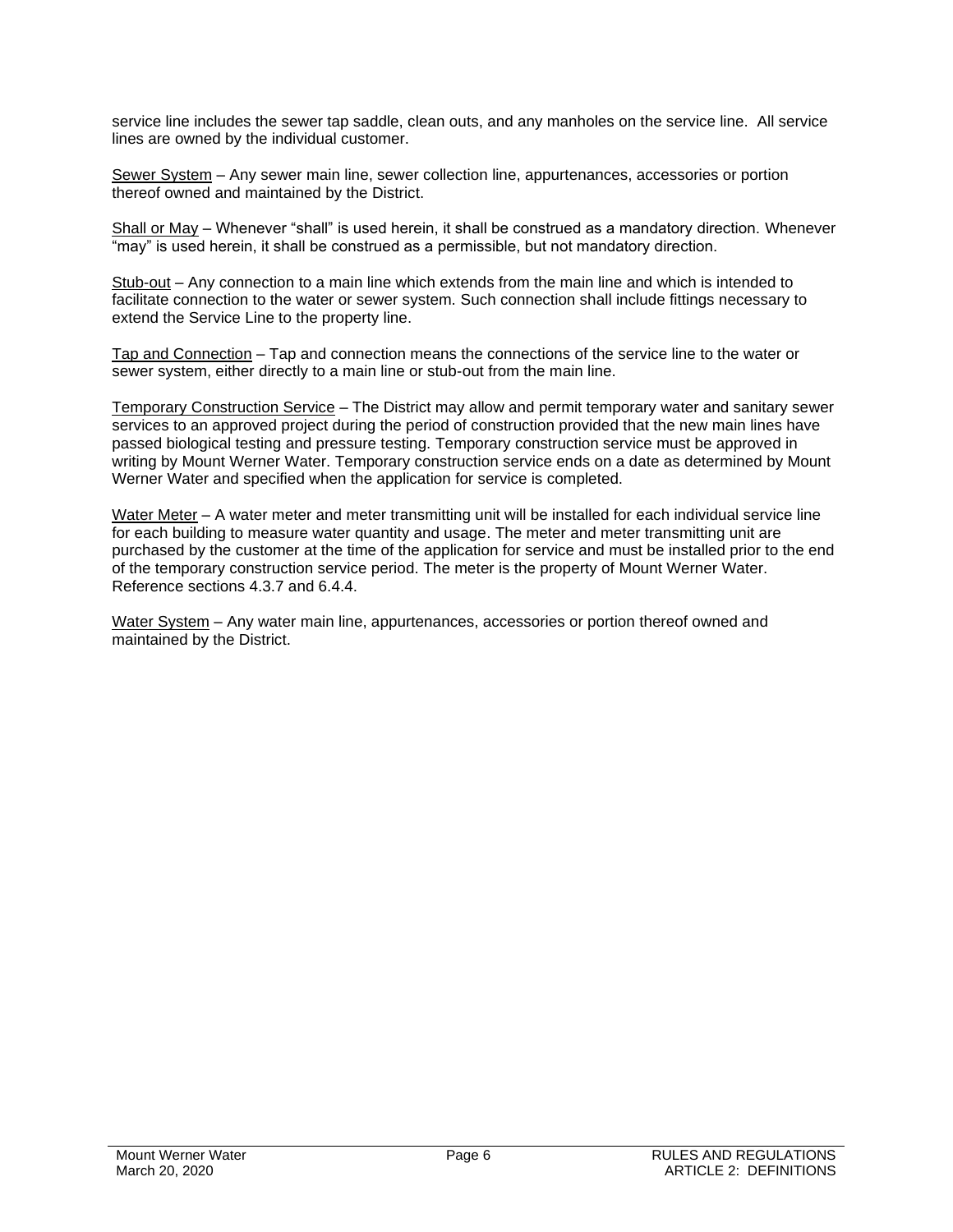# **ARTICLE 3 – OWNERSHIP AND OPERATIONS OF FACILITIES**

# 3.1 RESPONSIBILITIES OF THE DISTRICT

Except as otherwise provided by these Rules and Regulations, the District is responsible for the operation and maintenance of the designated public water and sewer systems within the District boundaries which shall be carried out in a sound and economical manner in compliance with these regulations. The District will make every effort to maintain service but will not be liable or responsible for interruption of service brought about by circumstances beyond its control.

#### 3.2 LIABILITY OF THE DISTRICT

It is expressly stipulated that no claim for damage shall be made against the District by reason of the following: Blockage in the system causing the backup of sewage effluent, damage caused by smoking of lines to determine drainage connections to District lines; breakage of main lines; interruption of water or sewer service and the conditions resulting therefrom; breaking of any service or collection line, pipe, or meter; failure of the water supply; shutting off or turning on water; making connections or extension; damage caused by water running or escaping from open or defective faucets; burst service lines or other facilities whether owned or not by the District; damage to water heaters, boilers, or other appliances resulting from shutting water off, or for turning it on, or from inadequate or high sporadic pressures; or from doing anything to the facilities of the District deemed necessary by the Board of Directors, General Manager or its agents.

The District shall have no responsibility for notification to customers of any of the foregoing conditions. The District reserves the right to temporarily discontinue service to any property, at any time, for any reason deemed necessary or appropriate by the Board of Directors or the General Manager or by reason of equipment failure. The District shall have the right to revoke service to any property for violations of these Rules and Regulations.

# 3.3 OWNERSHIP OF FACILITIES

All existing and future main lines and treatment works connected with and forming an integral part of the water or sewer system shall become and are the property of the District. All fire hydrants are District Facilities, unless such fire hydrant is declared in writing by the District General Manager not to be a District Facility. Any water line 6" or larger in diameter shall be deemed to be a Water Main, unless such line: (1) provides water service to a single building or property only; or (ii) is declared in writing by the District Manager to be a service line. Any sewer line 6" or larger in diameter shall be deemed to be a sewer main, unless such line; (I) provides sewage collection service only to a single building or property or (ii) is declared in writing by the District Manager to be a service line. Any other water line or sewer line may become a water main or sewer main if declared to be such in writing by the District Manager.

That portion of all existing and future service lines including the corporation valve, curb valve, curb box, clean outs, tapping saddles, extending from the main line to each unit or building for each customer that is connected with and forms an integral part of the District's water or sewer system, shall become and is the property of the customer. This principle shall not be changed by the fact that the District might construct, finance, pay for, repair, maintain or otherwise affect the customer's service line. The construction of any service line shall be done in compliance with the Engineering Standard Specifications (Appendix A). The customer's ownership of the service line shall not entitle the customer to make unauthorized uses of the District's systems once the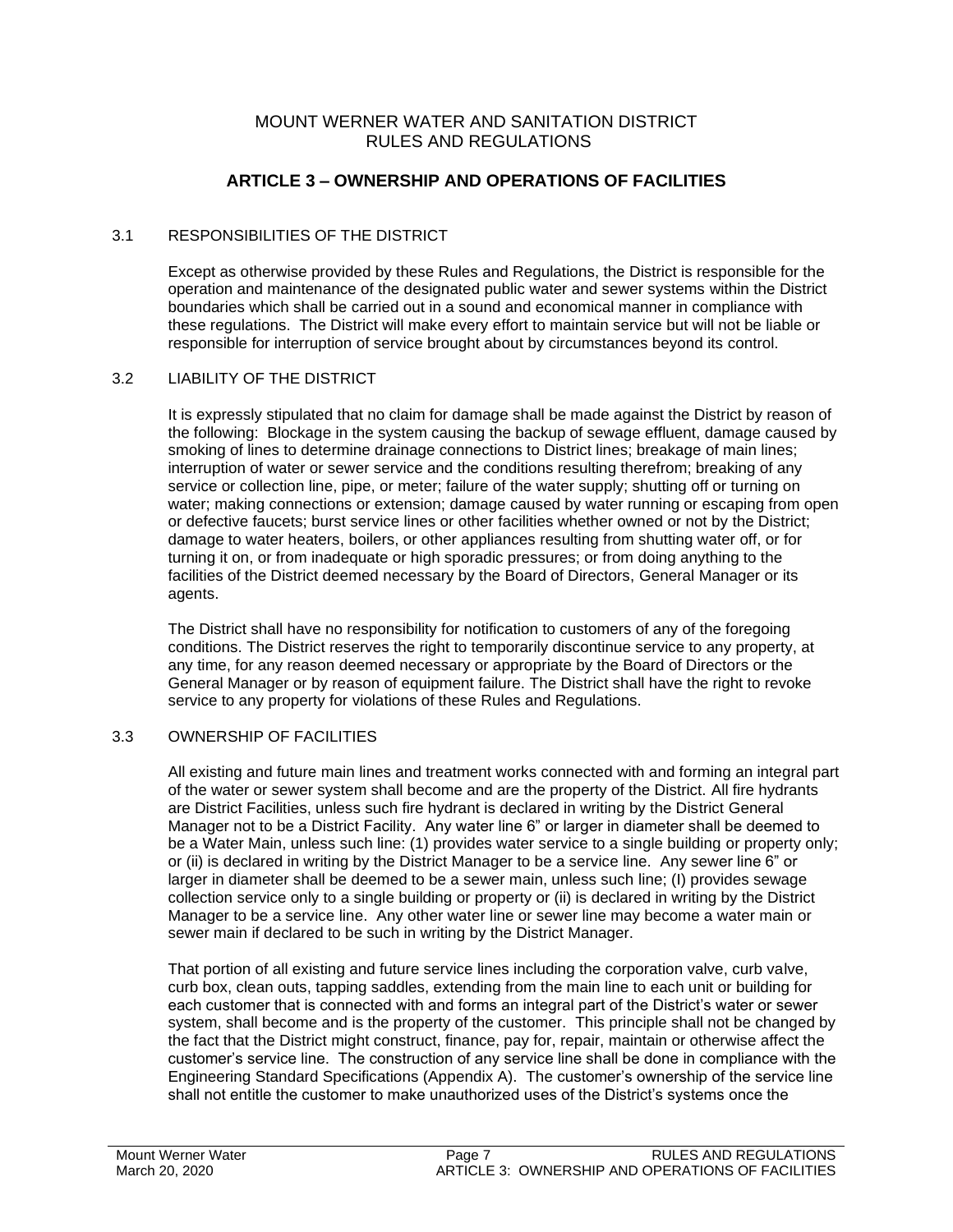service line has been connected to a District main line. All uses of the service line or appurtenance thereto at any time after the initial connection to the District System shall be subject to these Rules and Regulations.

Notwithstanding the above, all water meters shall become and are the property of the District. Said ownership shall remain valid whether the meters and/or shut-off valves are installed, financed, paid for, repaired or maintained by another person or whether the meters and/or shutoff valves are located on a privately owned and maintained service line or within a private residence. Maintenance, repair, and replacement of water meters is the responsibility of the property owner.

#### 3.4 INSPECTION AUTHORITY OF DISTRICT AGENTS

The Manager, Operations Manager, or other duly authorized employees or agents of the District, bearing proper identification, shall be permitted to enter upon all properties for the purpose of inspection, observation, measurement, sampling, and testing, in accordance with the provisions of these Rules and Regulations. Failure to permit such inspections, observations, measurements, samplings and/or testings upon the request, in writing, by the Manager may result in the disconnection of service to the property of the party failing to permit such activity.

#### 3.5 MODIFICATION, WAIVER AND SUSPENSION

The Manager shall have the sole authority to waive or suspend these Rules and Regulations, and any such waiver or suspension must be in writing, signed by the Manager. The Board is to be notified of all such waivers. Such waiver or suspension shall not be deemed an amendment of the Rules and Regulations. No waiver or suspension will be deemed a continuing waiver or suspension. The Board shall have the sole authority to modify these Rules and Regulations.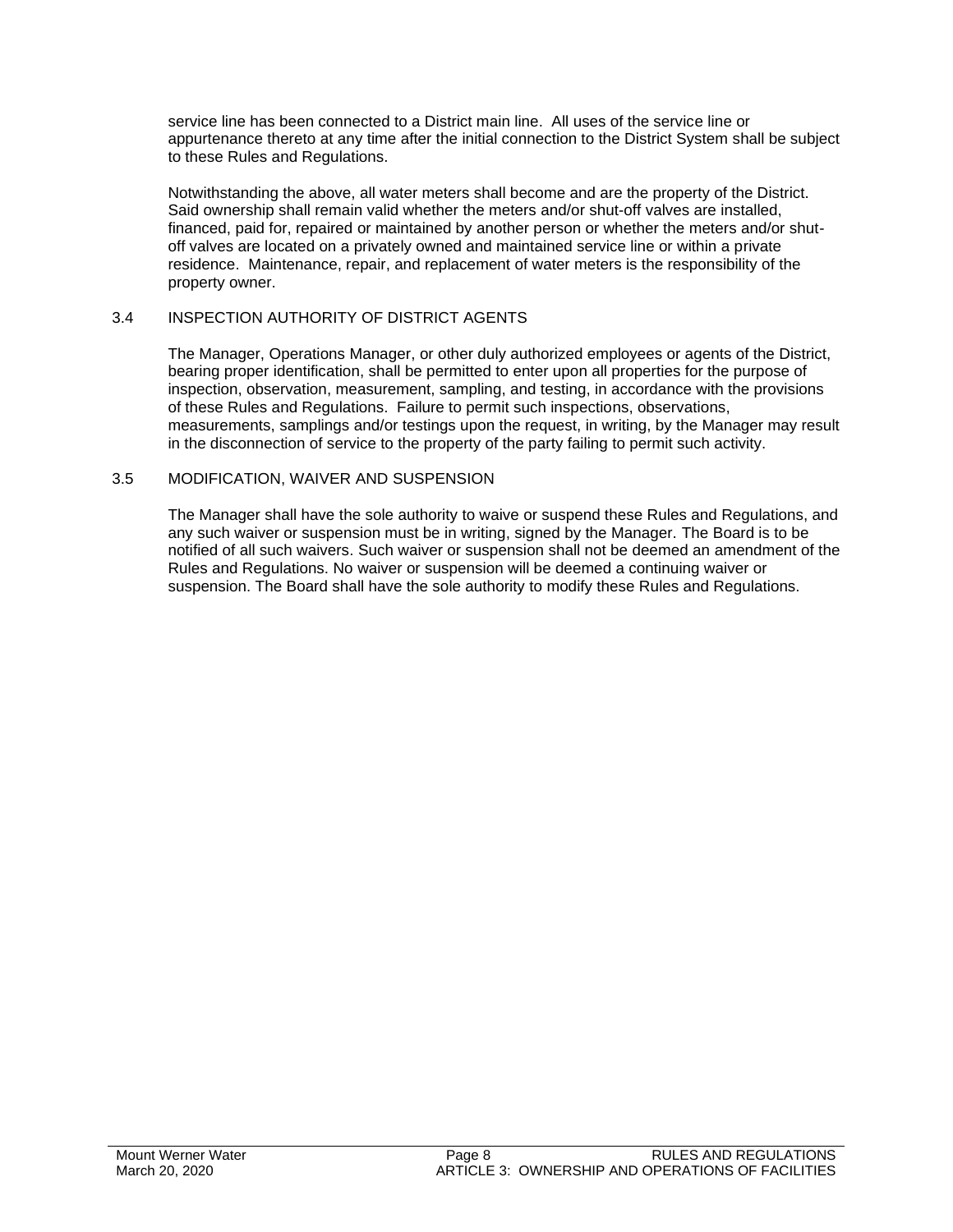# **ARTICLE 4 – USE OF SEWER AND WATER SYSTEMS**

#### 4.1 UNAUTHORIZED TAMPERING WITH SYSTEMS

- 4.1.1 No unauthorized person shall uncover, use, alter, or disturb any facilities without first obtaining written authorization from the District. Unauthorized use of or tampering with the District's facilities include, but are not limited to, an unauthorized turn-on or turn-off of water or sewer service, burying valve boxes, and modifying any water meter, and discharging prohibited sewage even though the same may be performed on a privately owned and maintained service line.
- 4.1.2 No person shall maliciously, willfully, or negligently break, damage, destroy, cover, uncover, deface or tamper with any portion of the District's facilities.
- 4.1.3 Any person who shall violate the provisions of this section shall be prosecuted to the full extent of local, Colorado and Federal law.
- 4.1.4 Any person violating any of the provisions of these Rules and Regulations shall become liable to the District for payment of any expense, loss or damage occasioned by reason of such violation including punitive damages. In the event such payment is not received within thirty (30) days of billing by the District, violators shall also be assessed liquidated damages of \$1,000. Such damages and liquidated damages shall constitute a perpetual lien upon the violator's property, as allowed by Section 32-1-1001, C.R.S., as amended, or a perpetual lien upon the property concerning which the violator was providing the services at the time of the violation in question, whichever the District Manager deems appropriate.

#### 4.2 USE OF SEWER SYSTEM

- 4.2.1 The customer shall notify the District prior to any expansion to the facilities or use of the property served by the District and upon any change of ownership of the property. Each customer shall be responsible for the total cost of constructing and maintaining the entire length of the Service Line serving his property and/or any related service facilities, including but not limited to, lift stations and clean outs. Service Lines shall be constructed in accordance with the Mount Werner Water Standard Specifications (Appendix A). Leaks or breaks in the Service Line shall be repaired by the property owner within seventy-two (72) hours of obtaining knowledge of a leak or from the time of notification of such condition by the District. If satisfactory progress toward repairing said leak has not been completed within the same time period, or the District determines that environmental or property damage is being caused, the Manager shall shut-off the service line until the leaks or breaks have been repaired. In addition, the District shall have the right to affect the repair, and the cost therefore shall constitute a lien on and against the property of such customer, securing payment of such cost, as provided by C.R.S., 32-1-1001
- 4.2.2 No person shall discharge, or cause to be discharged, any storm water, surface water, ground water, roof runoff, subsurface drainage, or industrial process waters to any sanitary sewer. Industrial process waters are to be treated and made non-hazardous prior to introducing to the sanitary sewer system.
- 4.2.3 The District shall make periodic inspections of grease pretreatment facilities to ensure compliance with these Rules and Regulations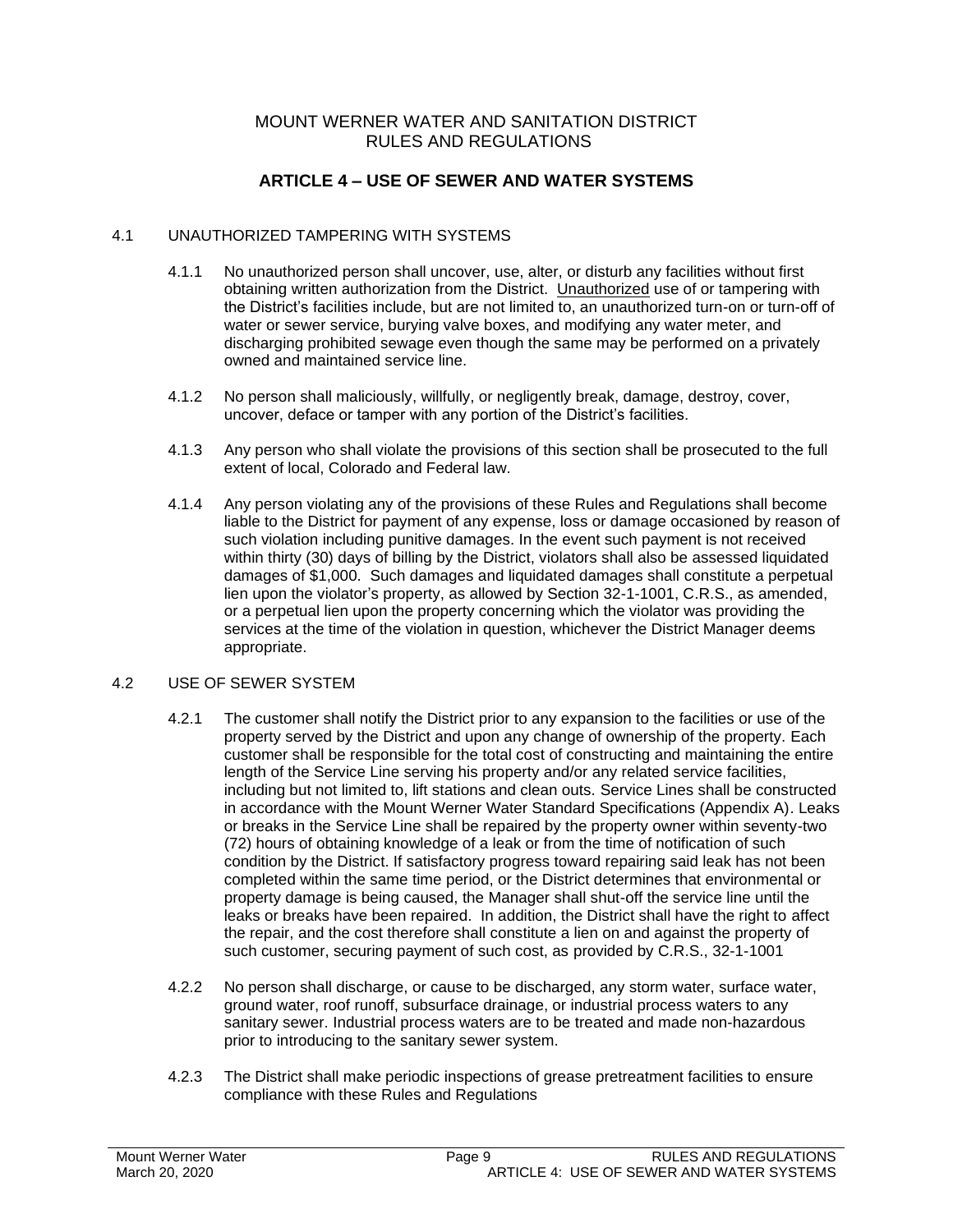- 4.2.4 In the event sewage from a building cannot gravity feed into the main sewer system the owner will be responsible for the installation and maintenance of a suitable lift pump and force main per the District's engineering specifications. Such installation shall be in accordance with District rules and under District supervision.
- 4.2.5 This subsection of the Rules and Regulations shall provide the basic policies of the District for classification of wastes and for control of discharge of wastes into the sewer system.
	- 1. It shall be the policy of the District to classify wastes into three main categories, termed "Normal Sewage", "Special Sewage" and "Prohibited Sewage", which are generally defined herein. The classification of wastes shall be the responsibility of the General Manager and shall follow recommended procedures of the State Board of Health, and, subject to approval of the Board, shall be final and binding.
	- 2. Normal Sewage shall mean sewage which can be treated at the Steamboat Regional Wastewater Treatment Plant without pretreatment and within normal operating procedures, and which, when analyzed, shows by weight a daily average of not more than 250 parts per million of suspended solids (SS) and not more than 250 parts per million of five (5) day Biochemical Oxygen Demand (BOD).
	- 3. Special Sewage shall mean any sewage which does not conform to the definition for Normal Sewage, but which can be treated by the Steamboat Regional Wastewater Treatment Plant after pretreatment by the user or by utilization of special operating procedures at the Wastewater Treatment Plant. "Industrial Pretreatment Regulations" adopted by the District identifies various types of special sewage and treatment criteria required prior to discharge into the District's collection system. A list of various types of special sewage is included in Appendix D, attached hereto and subject to amendment without notice.
	- 4. Prohibited Sewage shall mean any sewage which may reasonably be anticipated to have a deleterious effect upon the sewer system, or any persons or property, and therefore, in the opinion of the District, cannot be serviced by the District. Prohibited sewage shall include water injected into the sewer system by means of a drainage collection system. Said drainage water is detrimental to the sewer system since it interferes with the District's volume capacity and with the biological process necessary to proper treatment. A list of various types of prohibited sewage is included in Appendix D, attached hereto, but such list is representative only and not deemed to be inclusive of all prohibited sewage. Appendix D may be amended at any time without prior notice.
	- 5. The District General Manager shall be responsible for all sampling, testing, analyses and classifying of sewage at the customer's expense. Testing and analyses shall be determined in accordance with "Standard Methods for the Examination of Water and Wastewater", latest edition, or by methods approved by the United States Environmental Protection Agency for NPDES permit reporting and the Colorado State Health Department. Results of tests will be made available to the customer at the District's office.
- 4.2.6 No customer shall discharge, or cause to be discharged, to the sewer system, any special or prohibited sewage or any harmful waters or wastes whether liquid, solid, or gas, capable of causing obstruction to the flow in sewers, damage or hazard to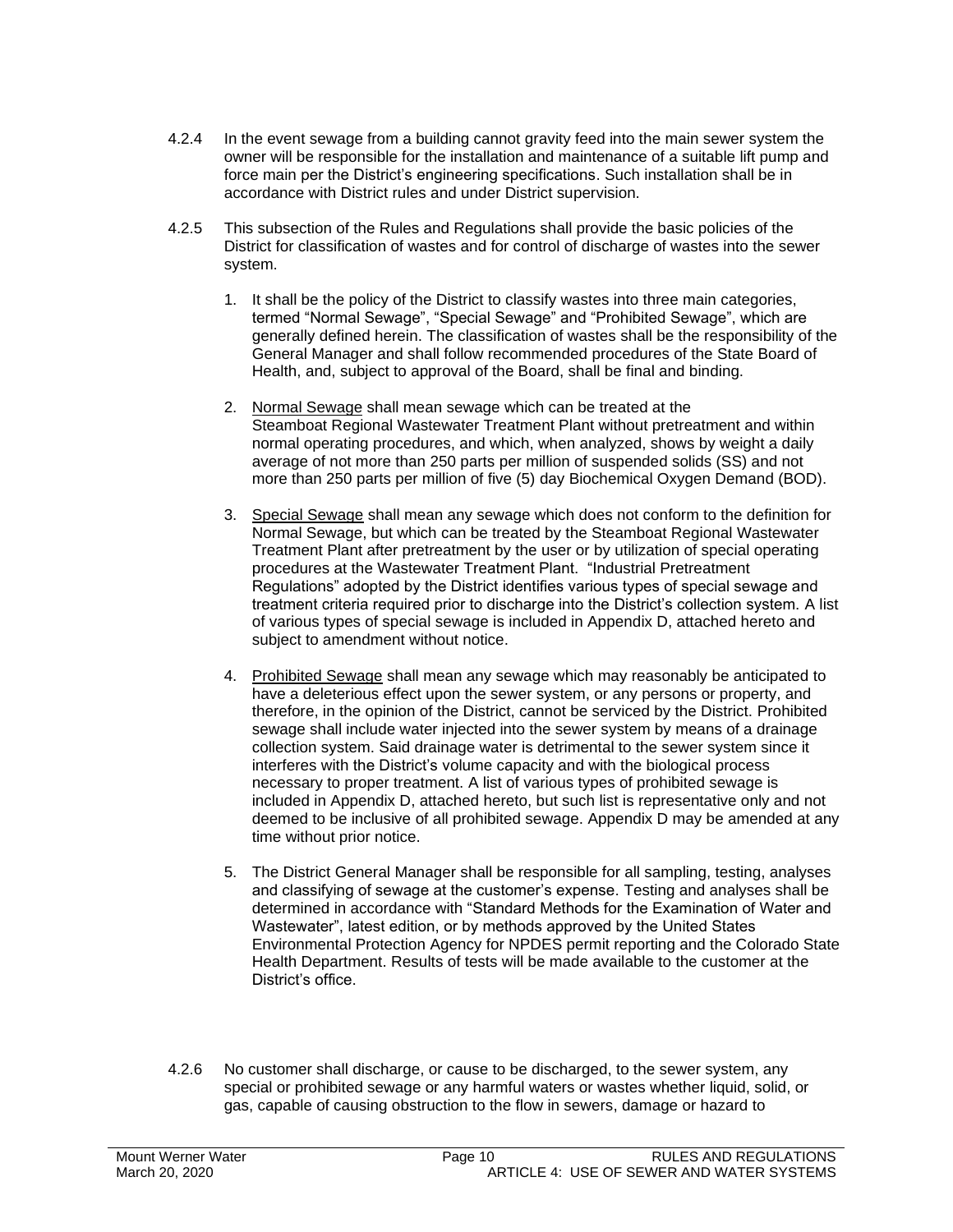structures, equipment and personnel of the sewer system, or other interference with the proper operation of the sewer system.

- 4.2.7 The admission into the sewer system of any Special Sewage shall be subject to the review and approval of the District General Manager, which may prescribe limits on the strength and character of such sewage. Where necessary, in the opinion of the District General Manager, the owner shall provide, at his expense, such pretreatment facilities as may be necessary to treat such Special Sewage prior to discharge to the sewer main. Such facilities shall be maintained continuously in satisfactory and effective operation by the customer, at his own expense. Grease, oil and sand trap equipment shall be of a design recommended by the Colorado State Board of Health and shall be provided when, in the opinion of the District General Manager, upon the advice of the Operations Manager, are necessary for the proper handling of Special Sewage or liquid wastes containing grease in excessive amounts, or any flammable wastes, sand or other harmful ingredients; except that such traps shall not be required for private living quarters or dwelling units. Where installed, they shall be maintained by the customer, at his expense, in continuously effective operation at all times. Plans, specifications, and any other pertinent information relating to proposed pretreatment facilities shall be submitted for the approval of the District, and no construction of such facilities shall be commenced until such approval is obtained in writing from the District.
- 4.2.8 When required by the District, the customer of any building served by a service line carrying Special Sewage shall install and maintain, at his expense, a suitable control manhole in the service line to facilitate observation, sampling and measurement of wastes. The manhole shall be installed by the customer and maintained at his expense. All measurements, tests, and analyses of the characteristics of waters and wastes shall be determined in accordance with "Standard Methods for the Examination of Water and Sewage", latest edition, or by methods approved by the United States Environmental Protection Agency of NPDES permit and the Colorado State Health Department and shall be determined at the control manhole, or upon suitable samples taken at said control manhole. In the event that no special manhole has been required, the control manhole shall be considered to be the nearest downstream manhole in the sewer interceptor to the point at which the service line is connected.
- 4.2.9 An adequately sized grease trap in compliance with the Uniform Plumbing Code will be required for all buildings where its sewage has an adverse grease impact on the District's system, or the grease is causing the BOD to exceed 250 parts per million. The size of the grease trap will be determined by a licensed plumber and installed by the customer at their expense. If at a later time it has been determined by the District that the sewage still has excessive grease, the customer will be required to install a larger grease trap within 90 days of being notified. A manhole on the sewer service for monitoring sewage may be required for any restaurant, bakery or other facility.

Grease traps shall be maintained on a regularly scheduled basis to insure proper operation. No chemicals will be allowed to be used for dissolving grease.

# 4.3 USE OF WATER SYSTEM

4.3.1 The customer shall notify the District prior to any expansion or addition to the service or use of the building served by the District and upon any change of ownership of said building. Any change may result in a re-determination of the Plant Investment Fees or service charges. Each customer shall be responsible for all costs associated with the construction and maintenance of the entire length of the service line serving its building. Service lines shall be constructed in accordance with these Rules and Regulations and the District's Standard Specifications. Leaks or breaks in the service line shall be repaired within seventy-two (72) hours of obtaining knowledge of a leak or from time of notification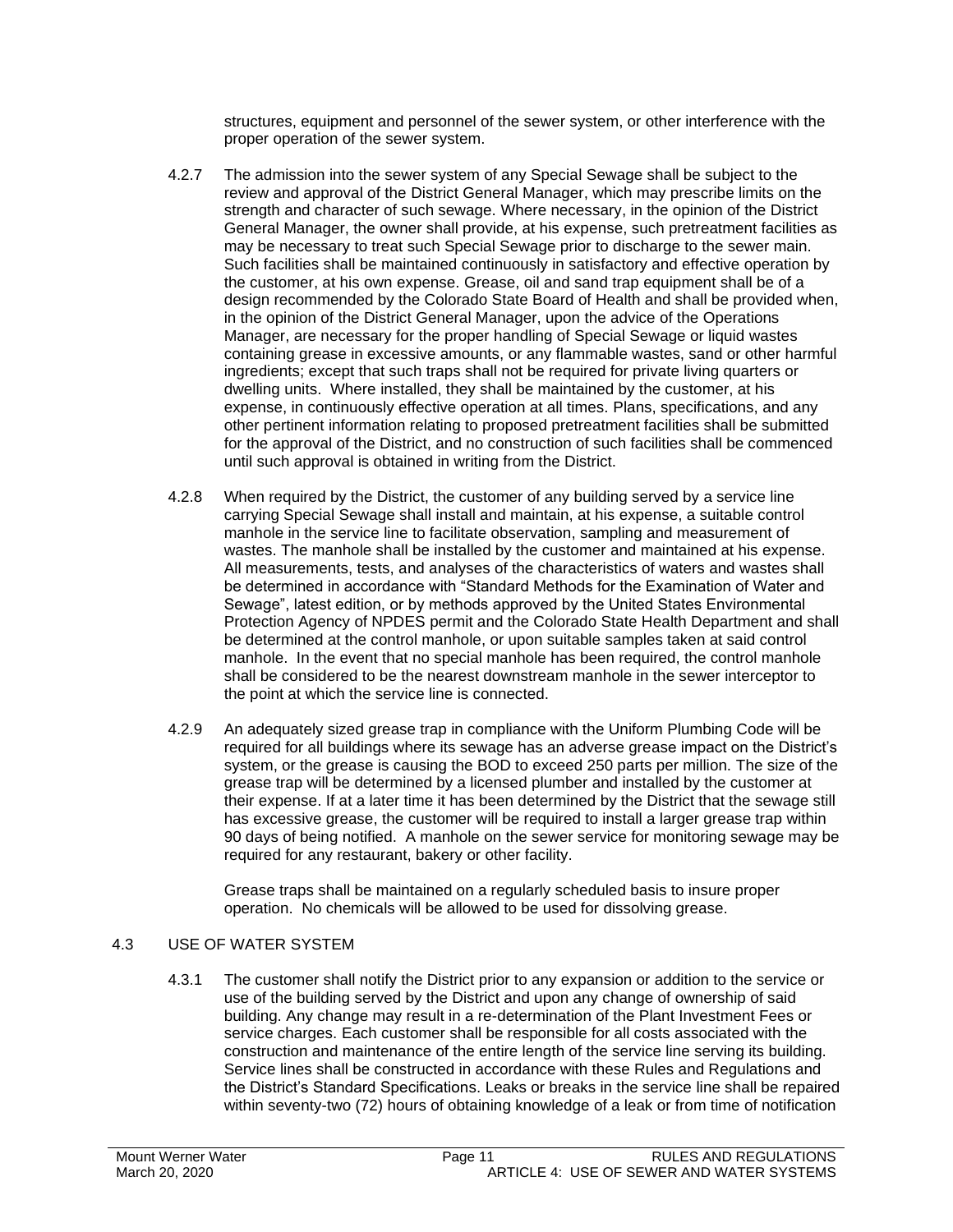of such condition by the District. If satisfactory progress toward repairing said leak has not been completed within the same time period, the General Manager shall shut-off the service until the leaks or breaks have been repaired; in addition, the District shall have the right to effect the repair, and the costs therefore shall constitute a lien on and against the property of such customer, to secure payment of such cost, as provided for by C.R.S., 32-1-1001.

- 4.3.2 Each customer is required to maintain year-round access to their curb valve or have measured ties to its location.
- 4.3.3 No stop and waste valve is permitted in conjunction with a customer's service line. It is the responsibility of the customer to bury the service line with 7 feet of cover to prevent it from freezing.
- 4.3.4 The District will normally deliver water at a pressure of between 25 and 145 psi but in the event the District cannot maintain a delivery pressure of 25 psi, the customer will be responsible for the installation of a booster pump, and an approved double check valve for backflow prevention.
- 4.3.5 Each customer having boilers and/or other appliances in his building that depend on pressure or water in the pipes, or on a continual supply of water, shall provide, at his own expense, suitable safety devices to protect persons and property against a stoppage of water supply or loss of pressure. These devices shall also have appropriate expansion tanks and check valves. The District expressly disclaims any liability or responsibility for any damage resulting from a customer's failure to provide such appropriate protection.
- 4.3.6 Fire Hydrant Use
	- 4.3.6.1 Authorized Use: The only use for which water may be taken from fire protection facilities, without prior approval of Mount Werner Water, is for extinguishing fires. Any police officer, personnel of the District or of a fire department is hereby authorized to confiscate any hydrant wrench or valve shut-off key found to be used without District authorization.
	- 4.3.6.2 Bulk water may be purchased through a metered fire hydrant located at the Mount Werner Water Maintenance Shop. The water used will be billed at a rate as set forth in Appendix C "Schedule of Fees and Charges".
- 4.3.7 No connection shall be made to the District's water facilities without a water meter having been installed to serve the dwelling unit or building. The location of the meter and its shut-off valve must be readily accessible in a dry and warm location on a year-round basis. The General Manager, Operations Manager, or other duly authorized employees or agents of the District, bearing proper identification, shall be permitted to enter upon all properties for the purpose of inspection, observation, measurement, sampling, and testing, in accordance with the provisions of these Rules and Regulations. Any costs associated with the maintenance and/or repair of a frozen meter will be the responsibility of the property owner. All water meters shall have approved meter transmission units (MTU) for remote reading. The type of water meter and location of the meter shall be subject to the approval by the District. All water meters shall become and are the property of the District. Said ownership shall remain valid whether the meters are installed, financed, paid for, repaired, or maintained by another person. The District shall have the right to test, remove, repair or replace any and all water meters. It shall be the duty of each customer to notify the District office if his water meter is operating defectively. If any meter is suspected to be defective, the District shall diligently pursue repair or replacement of said meter. During the interim period prior to repair as so long as the meter is not operating accurately, the customer shall be charged twice the minimum rate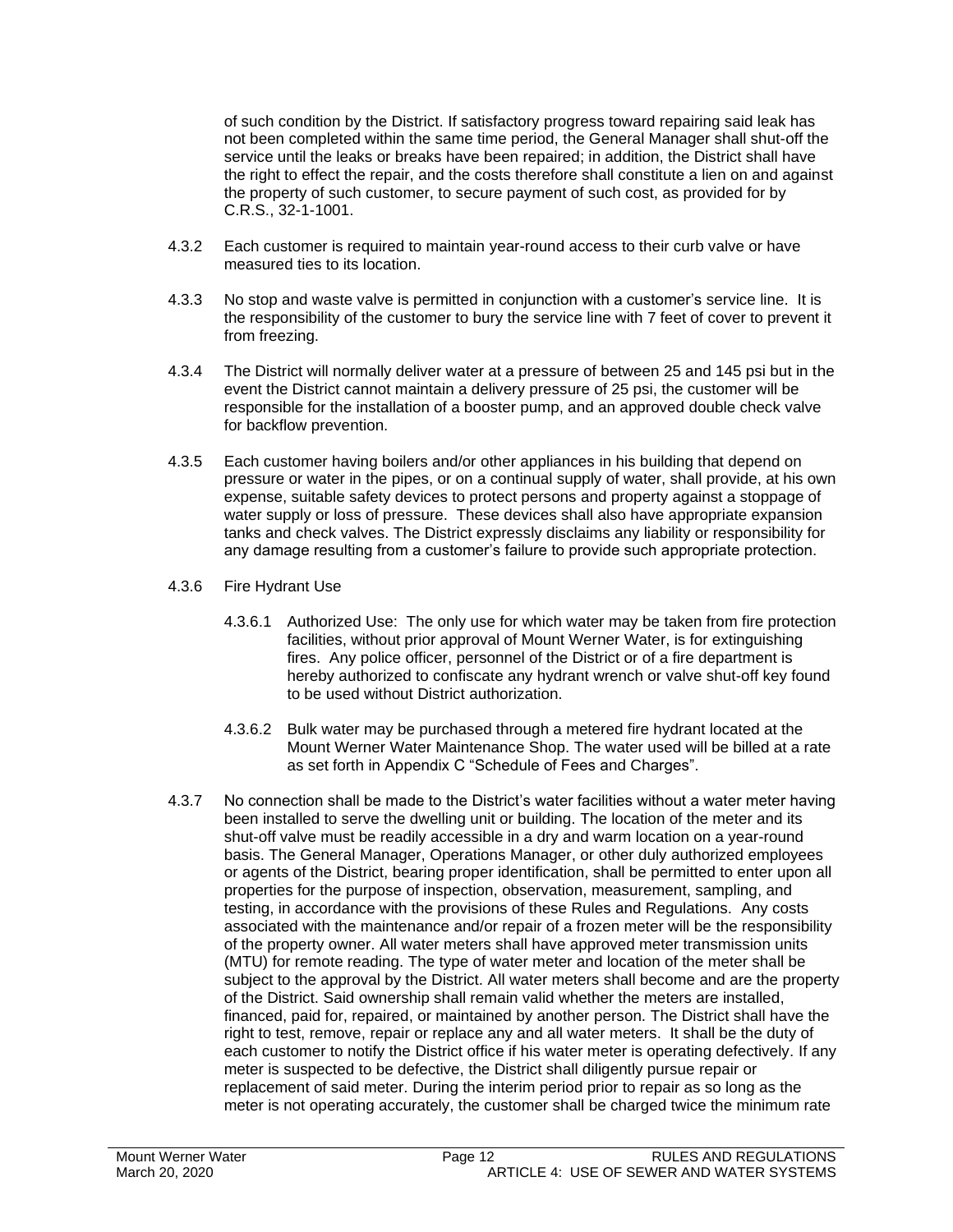during the winter (October through April) and 3 times the minimum rate during the summer (May through September), or an amount consistent with historic use, whichever the District deems appropriate.

- 4.3.8 A shut-off and a pressure reducing valve ("PRV") shall be installed in all service lines immediately before the water meter, ensuring that the water meter and the building plumbing system are protected from fluctuating water main delivery pressures. The pressure setting on the PRV shall not exceed 60 psi.
- 4.3.9 Minimum clearances must be maintained around fire hydrants located on the customer's property to facilitate their use. It shall be the responsibility of the customer to maintain a serviceable clearance on either side of fire hydrants located on the customer's property.
- 4.3.10 The customer shall take precautionary measures to protect all pipes and water using devices located on the customer's property from freezing. This shall not be done by letting faucets or devices drip or flow water continuously.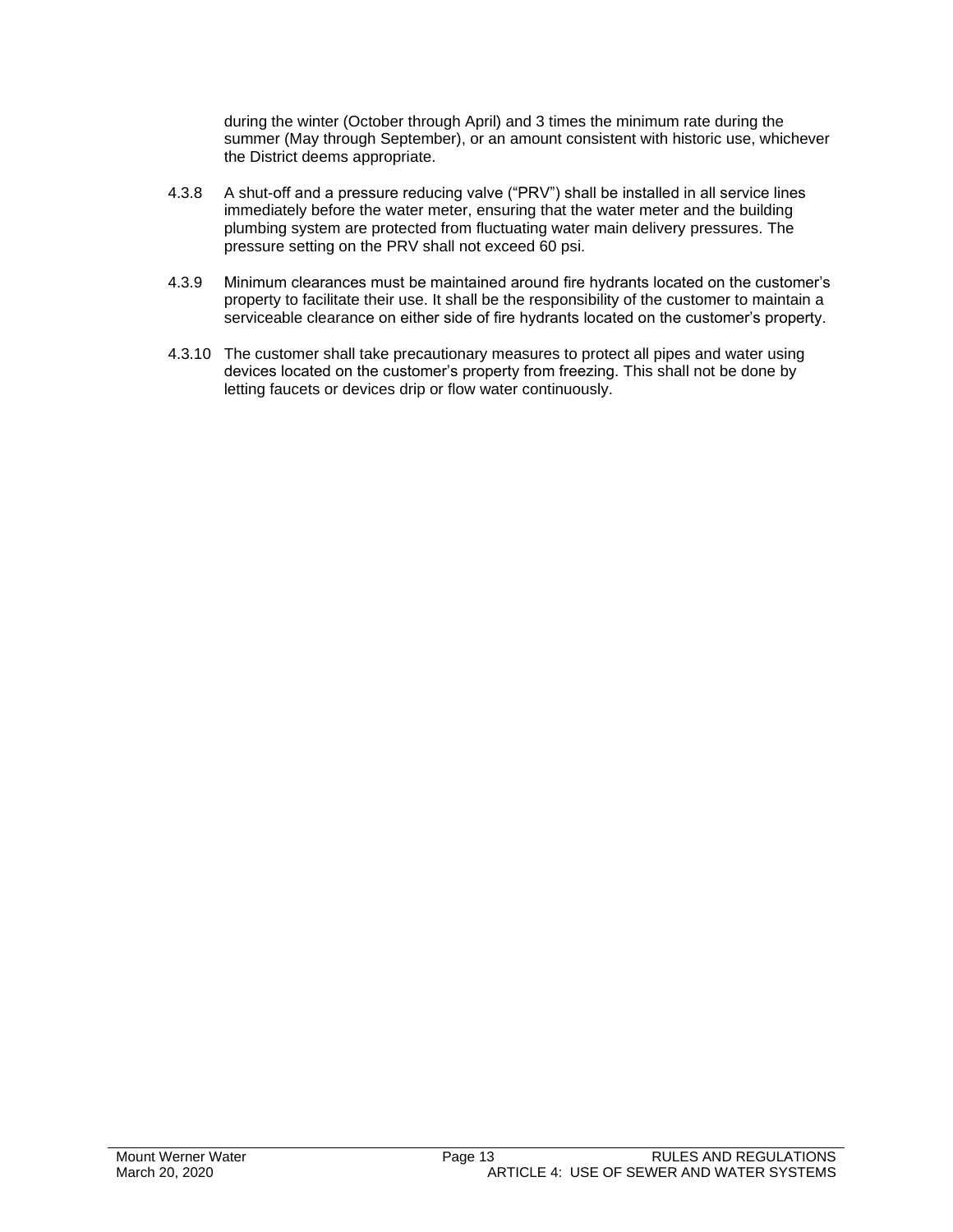# **ARTICLE 5 – APPLICATION FOR SERVICE**

#### 5.1 SERVICE OUTSIDE THE DISTRICT

No service shall ever be provided to property outside the District except upon the express written consent of the Board. Charges and additional conditions for furnishing service outside of the District shall be at the discretion of the Board, but no service shall be furnished to property outside the District unless the charge equals at least 1½ times the in-District rate. In every case where the District furnishes service to property outside the District, the District reserves the right to discontinue the service when, in the judgement of the Board, it is in the best interest of the District to do so.

#### 5.2 INCLUSION POLICY<sup>1</sup>

If the owner of an out-of-district property desires to be included in the Mount Werner Water District, the owner may petition to be included per the Mount Werner Water Inclusion Policy, which is attached in Appendix E.

- 5.2.1 General Guidelines
	- 5.2.1.1 Compliance with Law. All inclusion proceedings shall comply with the provisions of Colorado Law, including C.R.S. §§32-1-401 et seq. (the "Inclusion Code"), and these Rules and Regulations.
	- 5.2.1.2 Petition; Processing Fee. All inclusion proceedings shall be initiated by a petition for inclusion (see Appendix E) in accordance with the Inclusion Code and these Rules and Regulations, and shall be accompanied by payment of a nonrefundable processing fee in an amount set by the Board of Directors of the District (the "Board") to reimburse the Board for its attorney's fees and costs incurred in proceeding with the inclusion (the "Processing Fee"). Until changed by motion of the Board, such Processing Fee shall be \$1,500.00, but the Board may waive all or any part of such Processing Fee with respect to any particular petition for inclusion.
	- 5.2.1.3 Contents of Petition. All inclusion petitions shall be accompanied by each of the following, unless otherwise waived by the Board or the General Manager of the District:
		- 5.2.1.3.1 A surveyed legal description of the lands proposed for inclusion (hereinafter called the "Included Land"), together with 3 prints of a survey map, certified to by a registered Colorado land surveyor, showing the Included Land, the acreage thereof, and the boundary lines of the District in relation to the Included Land.
		- 5.2.1.3.2 A topographic map of the Included Land.

<sup>1</sup> The Mount Werner Water and Sanitation District Inclusion Policy as approved and adopted by Board Resolution dated September 13, 1993 has herein been codified in the July 2001 revision to the Rules and Regulations.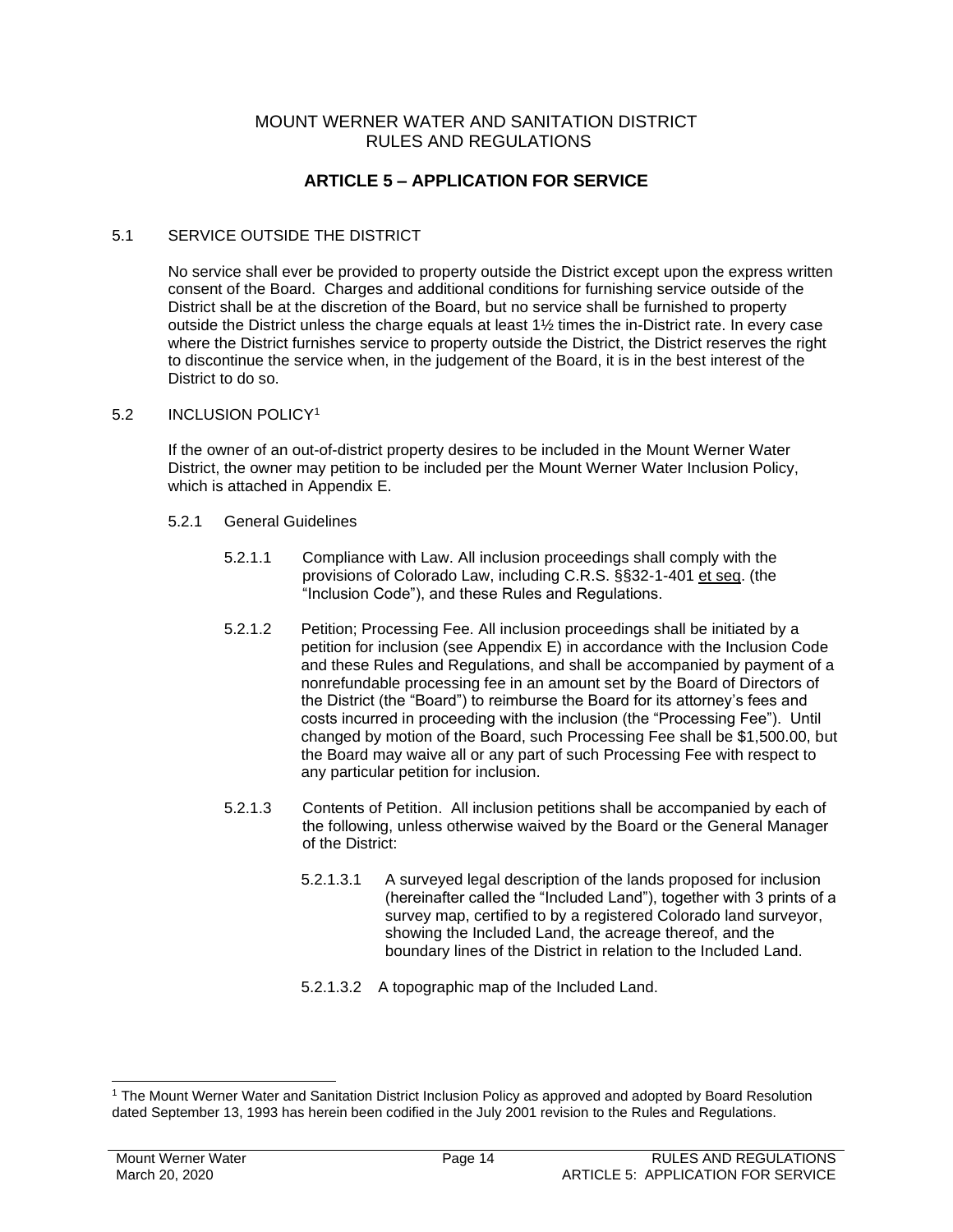- 5.2.1.3.3 A map showing generally the proposed development on the Included Land, including location of principal water and sewer main lines and other municipal water and sewer features, and showing the interconnections with existing District facilities and the locations of all existing easements and proposed easements for location of new water and sewer main lines and facilities, all prepared by a registered Professional Engineer and approved by the District's engineer.
- 5.2.1.3.4 A narrative description by the petitioner of the proposed development or use of the Included Land, including a description of the density or residential, commercial, resort, industrial, and other uses, the proposed number of dwelling units and proposed square footage of commercial and industrial buildings, expected consumptive use of municipal water within the development, the expected volume of sewage effluent from such development, at maximum buildout, and a capacity analysis of existing District main lines which the Included Land will impact.
- 5.2.1.3.5 A copy of the deeds and title insurance policies or attorney's title opinions for the Included Land, updated to a recent date prior to the petition, or a recent title insuror's ownership and encumbrance report ("O&E Report"), evidencing the ownership and encumbrances on the Included Land. The Board or General Manager may waive necessity of an update to title insurance or an O&E Report if, in the petition for inclusion, the land owner certifies that no easements or rights of way will be required to be dedicated to the District or City for the completion of new water and sewer main lines and facilities to and within the Included Land by completion of development thereof.
- 5.2.1.3.6 If the petitioner is an entity, the names and addresses of all principals of such entity, and if any such principal is also an entity, the names and addresses of the individuals who are principals of such principal.
- 5.2.1.3.7 A description of all water rights owned by the petitioner and appurtenant to or used on the Included Land.
- 5.2.1.3.8 If the petitioner intends to request deferral of payment of any Inclusion Fee pursuant to subsection 5.2.1.8, a current financial statement of the landowner and such other credit information as may be reasonably requested by the Board or the General Manager to evidence an ability to pay a deferred Inclusion Fee.
- 5.2.1.4 No Service Until Final Decree. Water and sewer service shall not be interconnected to or supplied by the District to Included Land until a final decree has been entered by the District Court for Routt County including such Included Land within the District.
- 5.2.1.5 Water Rights; Water Rights Fee. In connection with the approval of any application for inclusion of Included Land within the District, the Board may, in its sole discretion, require the applicant to grant and convey to the District all of the direct flow and/or storage and/or well water rights of such applicant which have historically been used on or are appurtenant to the included Land,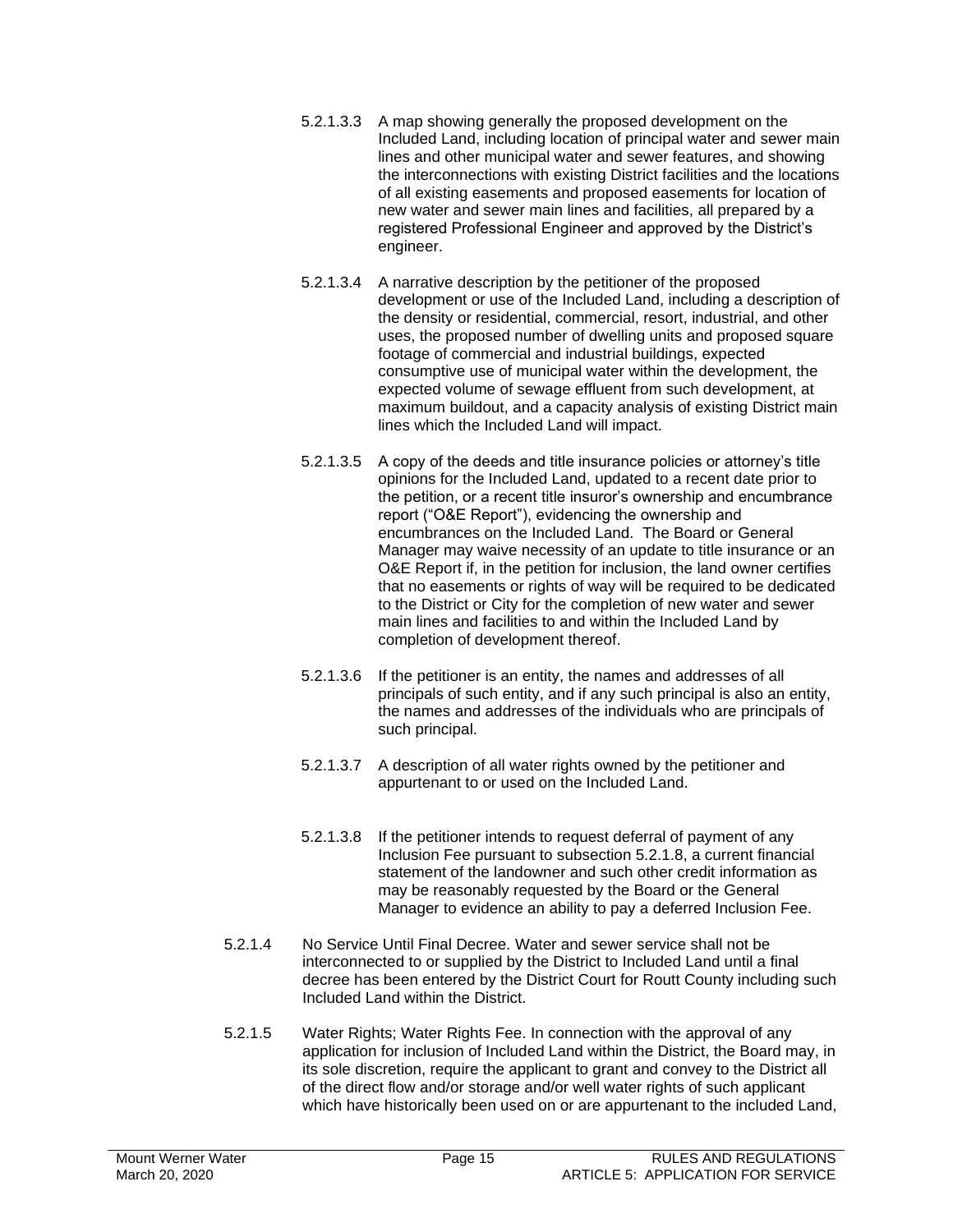without consideration or upon such terms and conditions as the Board shall deem just. If the applicant owns no water rights, or if the Included Land has not historically used any water rights, or if in the judgment of the Board in its sole discretion the applicant's water rights are not sufficient in quantity, availability, quality, and/or priority of decree to replace the water which may be expected to be provided by the District to the Included Land at complete development, then the Board may condition the inclusion of the Included Land upon the applicant either (i) obtaining water rights identified by and satisfactory to the Board in its sole discretion and granting and conveying such water rights, unencumbered, to the District, without consideration or upon such terms and conditions as the Board shall deem just, or (ii) paying to the District a fee in lieu of conveyance of water rights, such fee to be determined by the Board on any reasonable basis ("Water Rights Fee"). Such Water Rights Fee may be based upon the fair market value of a sufficient and reasonable quantity of water rights of adequate priority which would, after being adjudicated for year-around municipal use at a usable point of diversion within the District's system, be sufficient if owned by the District to supply the maximum density of development on the Included Land with yeararound municipal water for consumptive use.

- 5.2.1.6 Compliance with Rules and Regulations. It shall be a condition of every order and decree of inclusion of Included Land into the District that all water and sewer main lines and service lines to and within such Included Land from existing facilities of the District shall be constructed and completed in accordance with the District's Rules and Regulations by the land owner or developer without cost or expense to the District. In that connection, such landowner shall agree to reimburse the District for all cost and expense of the District incurred to its engineers, surveyors, and attorneys, in connection with the construction and completion of such water and sewer liens and appurtenances.
- 5.2.1.7 Annexation into City. All land included within the District must be annexed into the City of Steamboat Springs (the "City"). Therefore, it shall be a condition of every inclusion order of the District that, prior to entry of the decree of inclusion by the District Court for Routt County, the Included Land has been lawfully annexed into and within the City. However, the foregoing requirement may be waived by the Board if the City Council of the City adopts a resolution consenting to the inclusion of the Included Land within the District without annexation into the City.
- 5.2.1.8 Inclusion Fee. The District finds and concludes that every Included Land parcel or tract has benefited by the existence and growth of the District and the financial strength of the District, without bearing the tax burden which has been borne by lands now within the District, and that inclusion of any Included Land into the District may impose additional costs upon the District for treatment and storage facilities, enlargement of existing main lines and/or other facilities, and/or acquisition or enlargement of raw water storage facilities. Therefore, of this Section 5.2, the Board may, in its sole discretion, require as a condition of inclusion of any Included Land that the land owner pay, or (in the discretion of the Board) execute and provide an unconditional written promise to pay on a deferred basis, to the District an inclusion fee as may be set by the Board in its discretion (the "Inclusion Fee"). Such Inclusion Fee is separate and distinct from any water and sewer plant investment fees which are payable for all improvements connecting to the water or sewer systems of the District pursuant to these Rules and Regulations. Such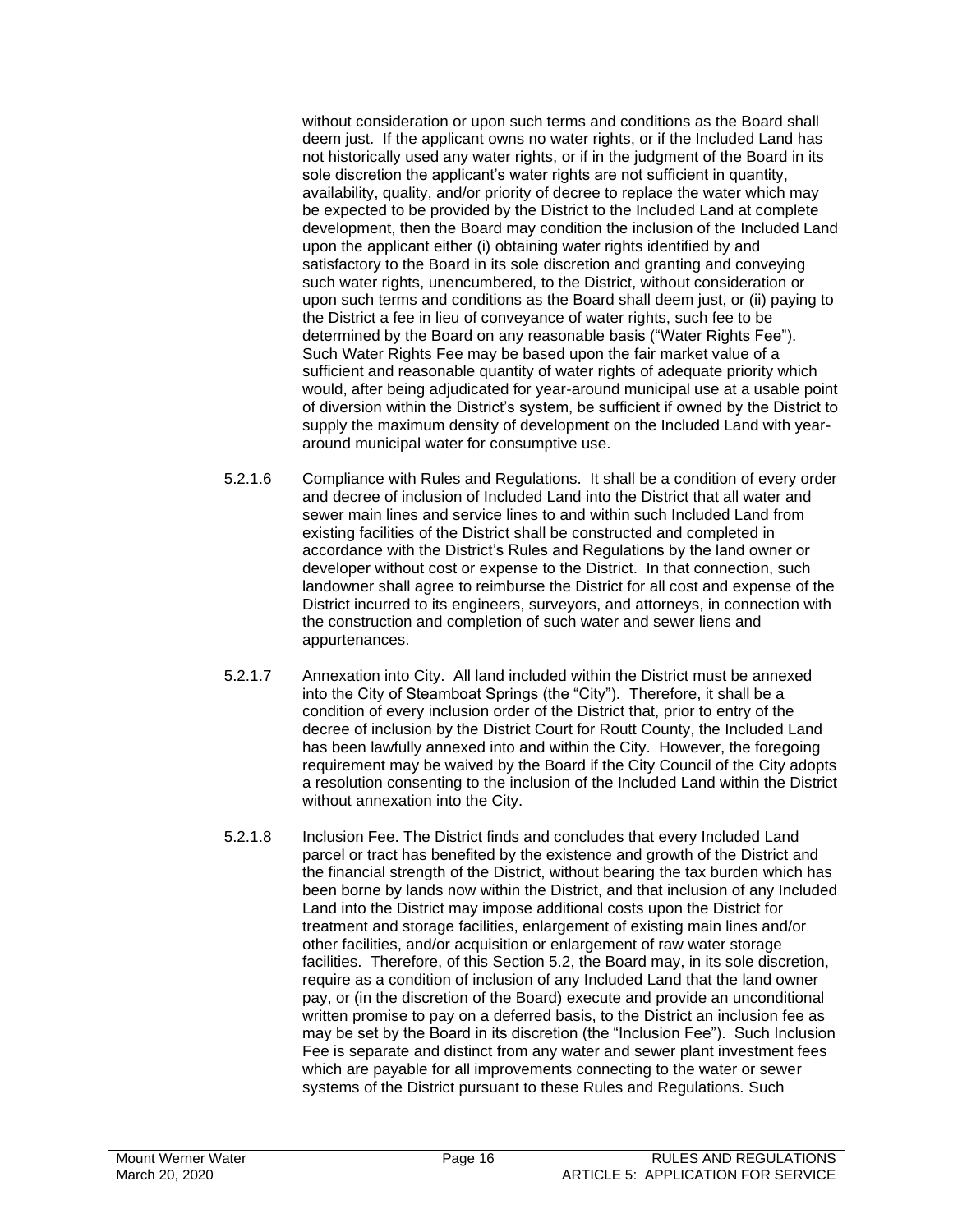Inclusion Fee may be computed by the Board, taking into account any or all of the following factors:

- a. The cumulative amount, together with a reasonable annual interest factor, which would have been paid by the respective owners of such Included Land as real property taxes to the District on the Land only (excluding buildings and improvements) has such land been included within the District from and including 1966 to the current year;
- b. Anticipated additional expenses of the District for treatment and storage capacity, main line enlargements or replacements, and other infrastructure costs, on lands outside of the Included Land and which may be necessitated by the anticipated development of the Included Land;
- c. The number of dwelling units and the square footage of commercial and industrial structures proposed for development within the Included Land at completion of build-out;
- d. Whether the Included Land is an Enclave or adjoins the existing boundaries of the District;
- e. Whether any structures or buildings presently exist on the Included Land, and the uses of such Land and the structures and buildings thereon; and
- f. Any other factor which is relevant and reasonable under the circumstances.

If the Board agrees to permit the land owner to pay such Inclusion Fee on a deferred basis, the Board may require that a reasonable rate of interest be paid on the deferred Fee, and the land owner shall provide suitable security acceptable to the Board to secure such payment and any interest, which may be a cash bond; a first-lien security interest in a time certificate of deposit or an irrevocable letter of credit from a Steamboat Springs bank; a bond in the amount of the unpaid Inclusion Fee, with corporate surety having at least a AAA Best's rating; a first-lien insured mortgage on acceptable real property having an appraised value not less than twice the amount of the unpaid Inclusion Fee; or such other security as may be acceptable to the Board. The payment of the Inclusion Fee, or the provision of the written promise to pay together with acceptable security, shall be made to the District prior to entry of the District Court final decree with includes the Included Land into the District. In its sole discretion, the Board may accept land or other property interests or other valuable consideration in lieu of cash payment of all or part of the Inclusion Fee.

The District recognizes that each particular Included Land tract or parcel is unique, and that the weighing of the factors for setting the appropriate amount of the Inclusion Fee will vary over time, dependent upon the circumstances of the District and its facilities and long-range plans. Therefore, the District recognizes that the Inclusion Fee determined for an Included Land tract or parcel may vary considerably from the Inclusion Fee determined for another Included Land tract or parcel.

- 5.2.2 Enclaves. The Board strongly encourages the inclusion of lands into the District which are surrounded or virtually surrounded by existing District boundaries or by the District's boundaries and (i) Fish Creek or (ii) U.S. Highway 40 or (iii) U.S. Forest Service Lands (herein called "Enclaves").
- 5.2.3 Adjoining Land. The Board shall not include into the District any land which borders and adjoins the District boundaries unless the Board shall find, in its sole discretion, that (i) the potential benefit to the District of inclusion of such Included Land outweighs any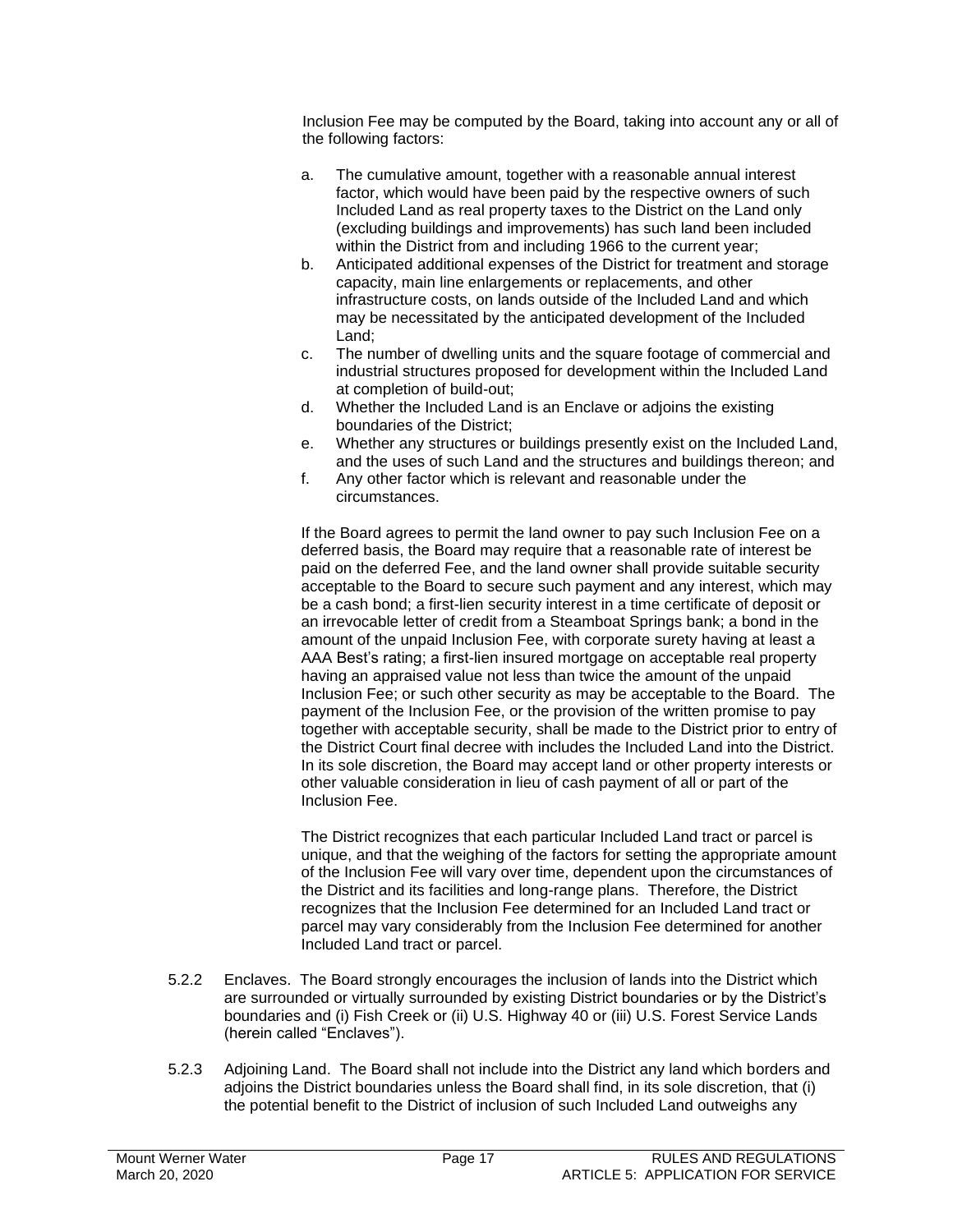potential detriment arising from such inclusion, and (ii) the inclusion of such Included Land within the District and the development thereof will have a benefit on existing customers and property owners within the District. If the Board shall make such finding, the Board may include in any inclusion Resolution and final Court decree terms, conditions, covenants and agreements which shall be binding upon the landowner, enforceable by the District, and run with the Included Land.

5.2.4 Non-contiguous Land. The Board shall not consider a petition for inclusion into the District of Land which is not contiguous to the boundaries of the District unless the Board shall first make a finding in accordance with the first sentence of Section 5.2.3 above and the City Council of the City adopts a resolution expressing the consent of the City to inclusion of such land within the District, notwithstanding that such land is not annexed into the City. In such event, the Board shall proceed with inclusion of such noncontiguous land as if such land adjoined the District under Section 5.2.3 above.

# 5.3 APPLICATION FOR SERVICE

Application for service must be filed with the District on forms provided by the District and accompanied by appropriate fees prior to any action to connect to the system or obtain any building permits. See Appendix F for an Application for Service Form. Only upon authorized written approval of the application and a receipt therefore along with a copy of the building permit may a connection to the system be made. All information requested on the Application for Service form must be completed. In addition, plans or diagrams including but not limited to the following must accompany the Application for Service.

- 1. The location of all water and sewer service lines.
- 2. If a fire protection water sprinkler system is to be used, a diagram identifying the following:
	- a. sprinkler riser room/mechanical room
	- b. all parts and assemblies such as but not limited to:
		- i. a main shut off valve
		- ii. an approved reduced pressure zone device/backflow prevention device
		- iii. if a reduced pressure zone device is installed, an air-gap separation must be installed between the relief-valve discharge opening and the drain. The District recommends the drain be sized to accommodate catastrophic discharge from the reduced pressure zone device
	- c. all fire sprinkler systems shall meet current requirements of all applicable City, County, and State building and fire protection codes.
- 3. Water sprinkler system for lawn irrigation. Sprinkler systems must be metered through the meter in the building and have an approved backflow prevention device.
- 4. All irrigated areas including permanent turf and revegetated areas.
- 5. The location of curb stop valve boxes.
- 6. The location of the building relative to property lines.
- 7. When applicable, an exterior seating plan for any commercial establishment (i.e. restaurant or bar).
- 8. Interior floor drains must be shown as sent to the sanitary sewer.

Should any information disclosed on the Application prove at any time to be false, or should the Applicant omit any information, the District shall have the right to reassess the Plant Investment Fee originally charged at the rate current to the discovery by the District of the false or omitted information, and/or disconnect the service in question, and/or back charge the property in question for service fees that may be due and owing, and/or charge any other or additional fee or penalty specified in these Rules and Regulations, as amended. Any reassessment shall be due and payable, together with any penalties or additional fees charged, and together with interest at the maximum legal rate on the entire balance, upon and from the date of the original Application.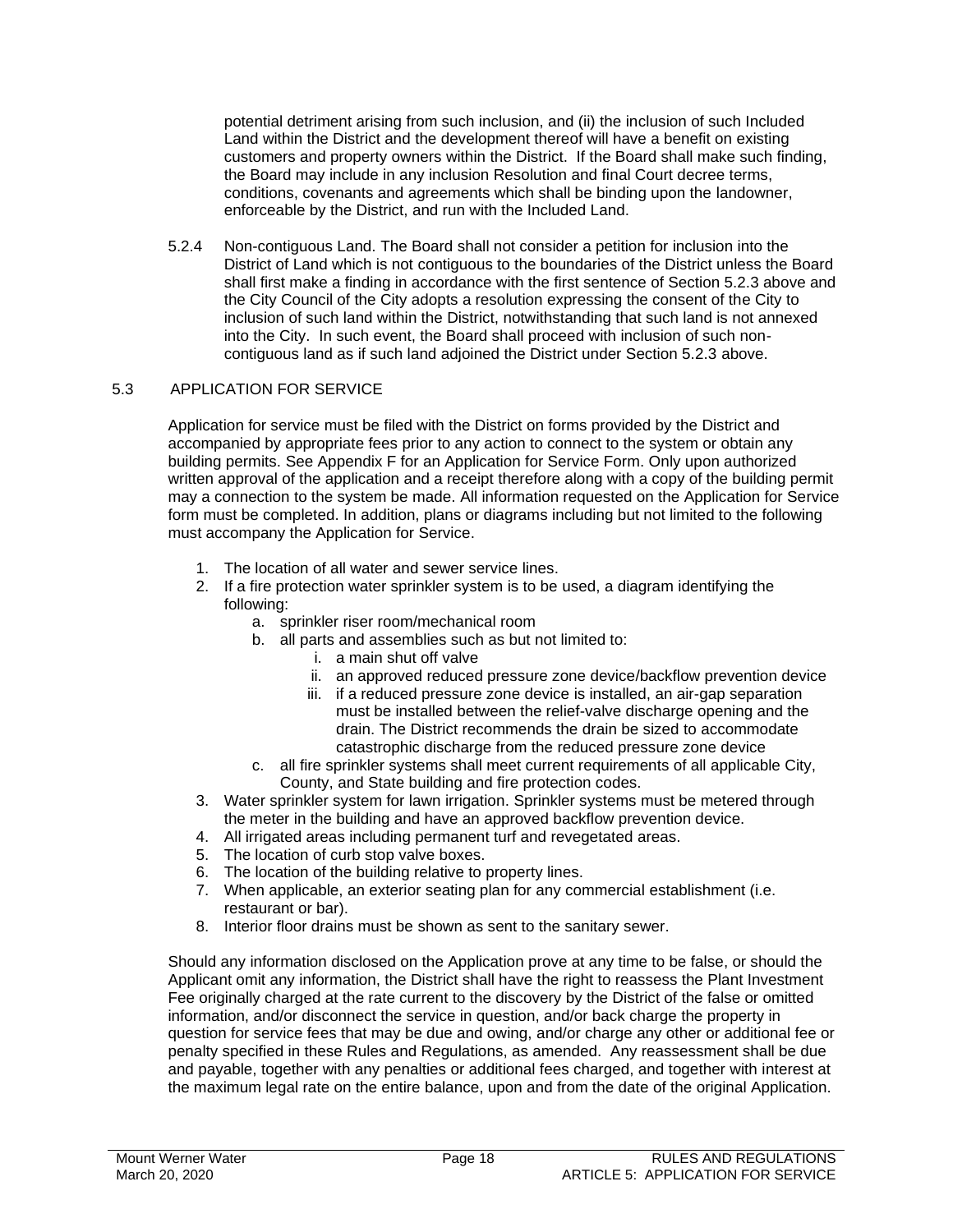No taps will be permitted or made between November  $1<sup>st</sup>$  and April 30<sup>th</sup>, without prior specific, written approval of the District General Manager.

#### 5.4 SERVICE ELEVATION

The District's service elevation in a given area is defined as the highest elevation at which static water pressure, under the conditions of the existing water distribution system and a serving storage tank at full level, will be 45 psi at the first-floor level of the proposed building. At 0.433 psi per foot of elevation, this service elevation is approximately 104 feet below the overflow elevation of the serving storage tank. The applicant may need to install an inside water pressure tank to provide adequate pressure to fixtures in the building.

At its discretion and with the approval of the Board of Director, the District may permit a property owner to install a water service line above the service elevation with private water booster pump, private water storage tank, and required backflow preventer provided that such a system is sufficient to meet the owner's domestic water supply needs for water fixtures included in the building permit application and current Fire District fire suppression requirements as certified by a professional engineer registered in Colorado.

The owner will sign an agreement which acknowledges to the District and the Steamboat Springs Fire District that

- 1. the installed water system will meet the owner's domestic water supply needs and current Fire District fire suppression requirements;
- 2. the owner takes full responsibility for the installation, repair, and maintenance of his water service line, water booster pump, water storage tank, and water pressure tank;
- 3. the owners absolve the District of all responsibility for the owner's water system and for meeting future water needs as a result of an expansion of the building or the addition of new buildings or a change in the Fire Code."

The engineering design certification by a professional engineer registered in Colorado will be attached as an exhibit. Such agreement will be executed and recorded with the Routt County Clerk's Office prior to approval of building permit application by the District.

#### 5.5 DENIAL OF APPLICATION

The District reserves the exclusive right to deny application for service when, in the opinion of the District General Manager, the service applied for would create an excessive seasonal, or other, demand on the facilities. Denial may also be based upon the elevation of the proposed water service above the District's service elevation, an unresolved obligation between the District and the applicant, inadequate documentation of easements for main lines serving the property, or any other reason as determined by the District. The applicant may appeal such denial to the Board.

#### 5.6 DENIAL OF APPLICATION

The District reserves the right to revoke any prior approval of an application before service has been provided, and thereafter for any violation of these Rules and Regulations.

#### 5.7 MOVED OR DESTROYED BUILDINGS

When any building or structure being served by the District is removed from the property or is razed or destroyed or is materially decreased in size and scope of internal fixtures and services, the original tap authorization and plant investment fees paid for such building or structure is not refunded and remains with the property for a period of up to 10 years from and after the date that the removal, razing, destruction, or material decrease of such building or structure commenced, as a potential future credit during such 10 years against new District plant investment fees for any new or replacement or enlarged building or structure on the same property. During such 10-year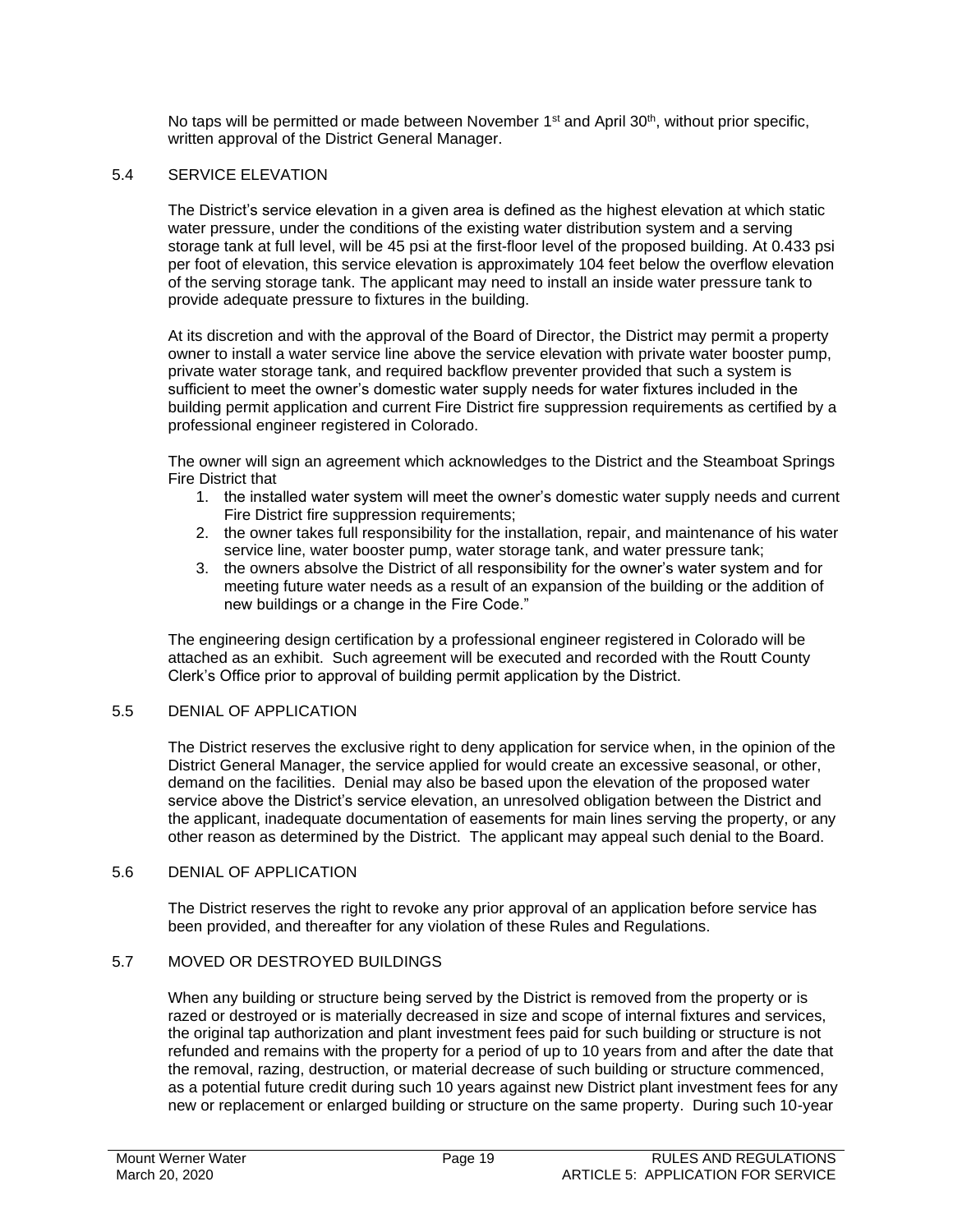period, if the owner of the property requests new water/sewer services from the District for a new or replacement or enlarged building or structure on the property, such owner must pay the then applicable rate for new plant investment fees for such new services to such new or replacement or enlarged building or structure, except that if such owner pays the new plant investment fees within such 10-year period, such owner may receive a credit from the District in reduction of such new plant investment fees for the amount of the prior plant investment fees paid to the District for the prior removed, razed, destroyed, or materially decreased building or structure. To receive such credit, such owner must provide to the District information and documentation verifying all prior plant investment fee calculations and payments previously made with respect to prior removed, razed, destroyed, or materially decreased buildings/structures on the property, including prior building plans for such buildings/structures, and verification of the date when such removal, razing, destruction, or material decrease commenced, at the time of and as part of the application for a new request for service. No such credit shall be given by the District in any circumstance where the application and payment by the property owner of new plant investment fees for new services to such property occurs after 10 years after the commencement of the removal, razing, destruction, or material decrease of prior buildings or structures on such property.

#### 5.8 NON-COMPLETED BUILDINGS

In the event of an uncompleted project, if the developer restores the site to its original condition or cover and landscape the site to the satisfaction of the District, the District may refund the Plant Investment Fee (see Plant Investment Fee form in Appendix G), less amounts disbursed to the City Expansion Fund and less other disbursements to provide main line service to the areas in question. Any re-application for tap fess in the same location would be subject to the existing rules and rate schedules at that time.

#### 5.9 CHANGE IN CUSTOMERS EQUIPMENT OR SERVICE

No expansion to or addition to the customer's service or use of property served shall be made without the prior notification of and approval by the District. Any such change, which, in the opinion of the District, will increase the burden placed on the District's facilities by the customer, shall require a re-determination of the Plant Investment Fee and monthly service charge, and a payment by the customer of any additional Plant Investment Fee and monthly service charge resulting from the re-determination. Subject to 5.5 above, Plant Investment Fees previously paid with respect to the property in question shall be credited against the re-determined Plant Investment Fee so that only the unpaid portion of any re-determined Plant Investment Fee shall be due where a customer changes and increases the services or equipment or fixtures or size of building/structure on the property; provided, however, that re-determinations by the District resulting in a conclusion that the Plant Investment Fee, if assessed currently on the basis of completion of such changes and increases, would be an amount less than that originally paid shall not result in a refund or credit of any kind to the customer; and provided, further, that if the notification of change in customer service or equipment or fixtures or size of building/structure on the property in question is delivered to the District more than 10 years after the date of payment of the previous Plant Investment Fees with respect to such property, no credit will be allowed or given by the District for such change in customer service or equipment or fixtures or size of the building/structure. The customer is responsible for providing all prior plant investment fee calculations and building plans and dates of payment of previous Plant Investment Fees when requesting credit toward new plant investment fees for changes in customer service or equipment or fixtures or size of building/structure on the property.

5.9.1 Any violation of this section shall result in the assessment of an unauthorized connection fee, as provided by Section 5.8 of these Rules and Regulations, and the District shall take those steps authorized by these Rules and Regulations and Colorado law regarding the collection of said fees.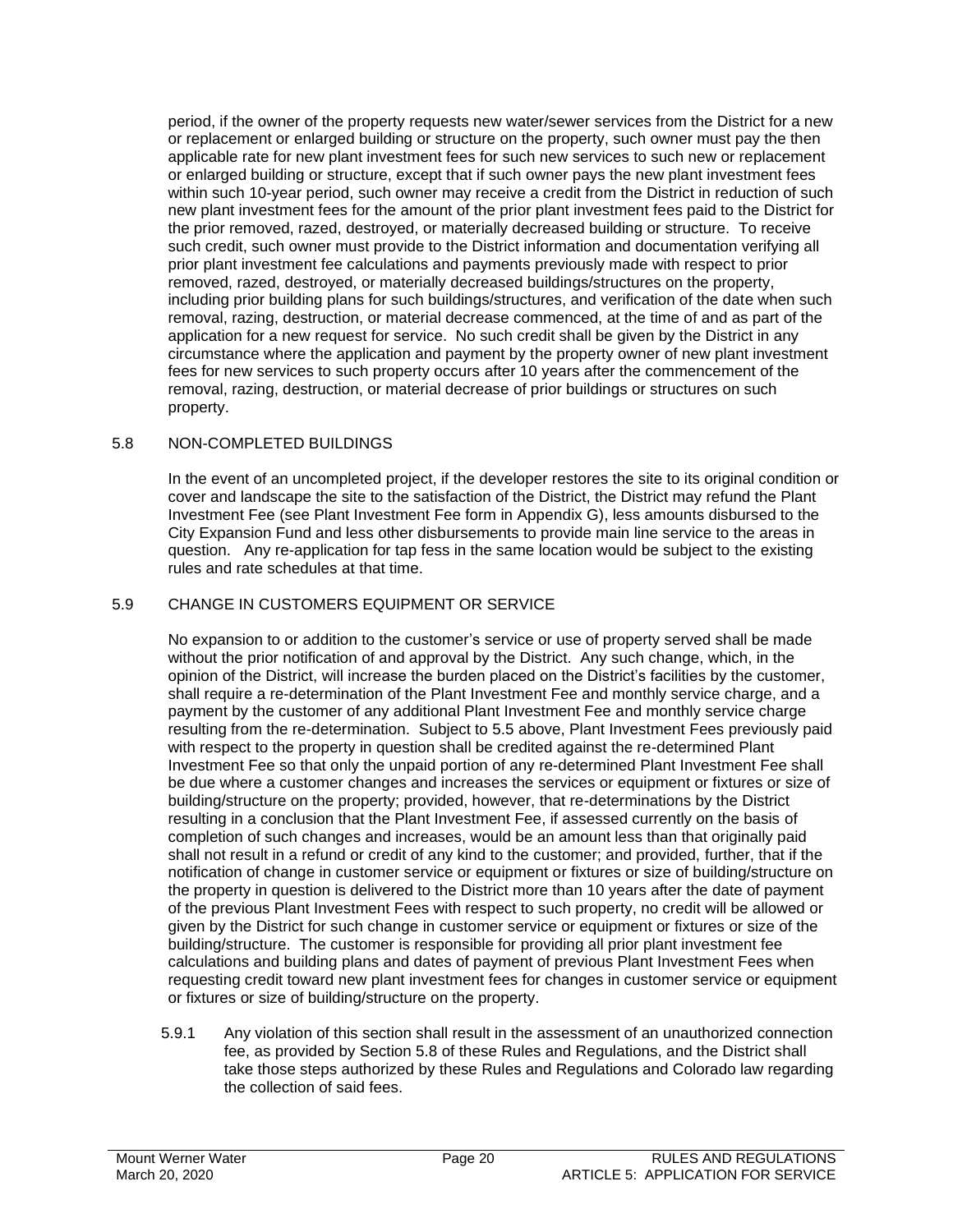Any customer believed to have changed equipment, service, or use of his property, in violation of this section, shall be notified of such belief by the District, and shall be afforded twenty (20) days from the date upon which the notice is mailed to cure and respond to the District's notice. Any response by the customer must include permission to make such inspection of the property in question as the District General Manager or his representatives deem necessary to establish clearly the nature of equipment, service and use of the property in question. Failure to respond may result in the District discontinuing service to the property.

Inspection shall be made of the property in question. Following inspection, the General Manager or his representatives shall make a determination as to the change in the customer's equipment, service or use of the property in question, and shall re-determine any additional Plant Investment Fees and service charges due.

#### 5.10 UNAUTHORIZED CONNECTIONS AND FEES

No person shall be allowed to connect to the sewer or water systems or to enlarge or otherwise change equipment, service or use of property without prior payment of Plant Investment Fees, approval of an Application for Service, inspection of the work by District Personnel, and compliance with the Rules and Regulations of the District.

Any such connection, enlargement, or change without payment, approval, supervision and inspection shall be deemed an unauthorized connection. Upon the discovery of any unauthorized connection(s), the then current Plant Investment Fee shall become immediately due and payable, and the property shall automatically be assessed an additional unauthorized connection fee equal to the then current Plant Investment Fee per equivalent dwelling unit, as liquidated damages toward the District's costs associated with such unauthorized connections. In addition, all back services charges shall become immediately due and payable and will be charged interest at 1% per month from the date of the unauthorized connection.

The District shall send written notice to the owner(s) of the property benefited by such connections stating that an unauthorized connection has been made between the owner's property and the District facilities. The owner(s) shall then have twenty (20) days from the date the notice is mailed to pay the then current Plant Investment Fee and back service charges.

#### 5.11 REVOCATION OF SERVICE

Service shall be revocable by the District upon non-payment of any fees or charges owing to the District. In the event of non-payment, the customer shall be given no less than ten (10) days advance notice in writing of the revocation of service, which notice shall set forth:

- 1. The reason for the revocation;
- 2. That the customer has the right to contact the District, and the manner in which the District may be contacted for the purpose of resolving the obligations; and,
- 3. If payment of the outstanding obligation or a request for a meeting is not received by the District within ten (10) days of the date of mailing of the revocation notice, the General Manager shall disconnect the service and the customer shall be assessed the cost of the disconnection.

# 5.12 REVOCATION OF TAP RIGHTS

The right to connect to the District's facilities and receive services under Section 5.2 above shall be revocable by the District upon non-payment of any District fees owing to the District and remaining unpaid for a period of thirty (30) days, and whether or not the customer owning the right to connect has actually connected to the District's system. Such revocations shall be conducted in accordance with Section 5.9, above. If the right to connect to the District's system is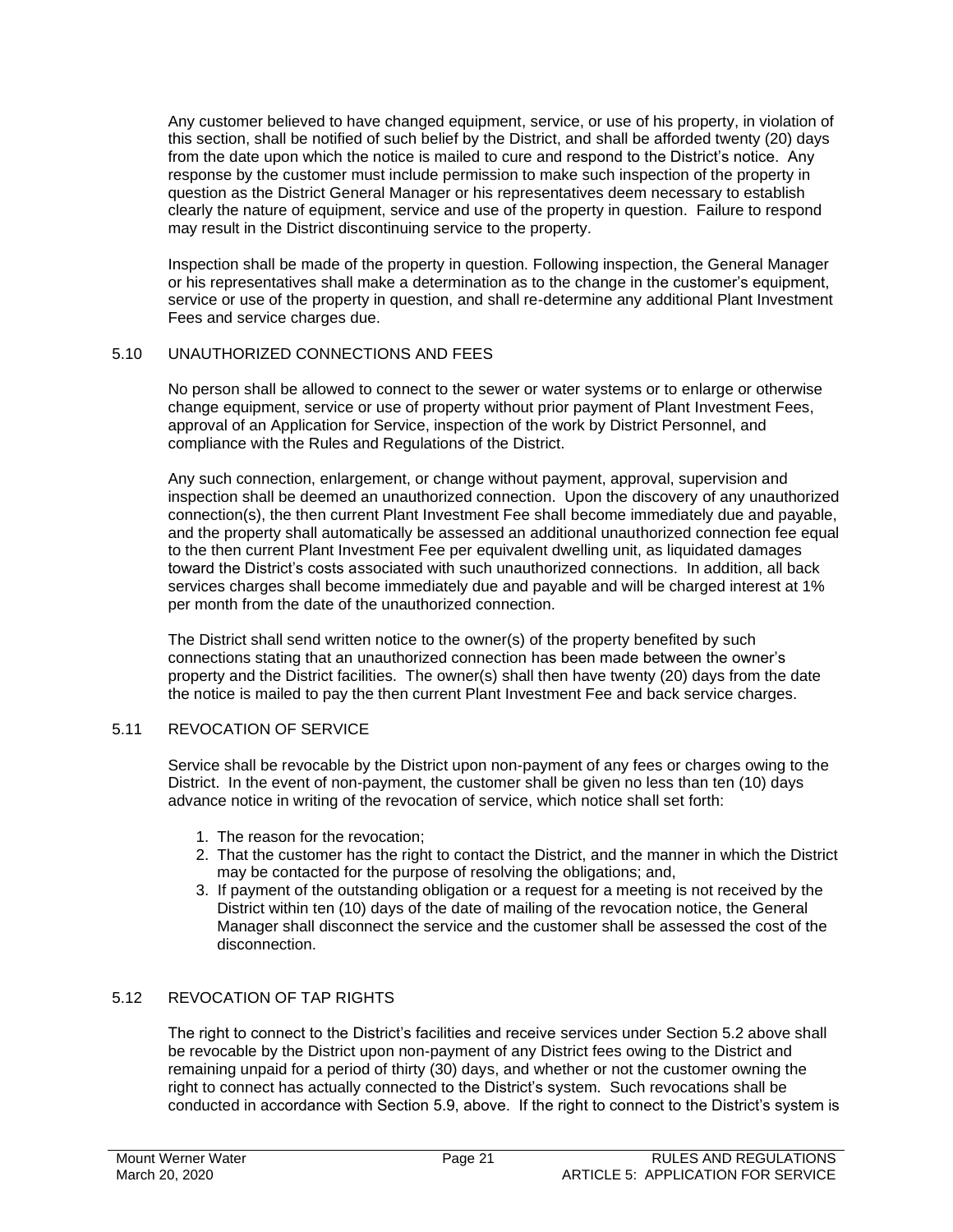revoked, the customer may reacquire such tap rights only by reapplying for service in accordance with Section 5.2, above, and after paying all fees due and owed the District and the then current Plant Investment Fees charged by the District under these Rules and Regulations.

#### 5.13 TURN-ONS/TURN-OFFS SERVICE

All turn-ons and turn-offs of water service through a shut-off valve on a service line that has been duly authorized to be connected to the District's water system shall be performed only by District personnel regardless of the ownership of the shut-off valve or service line and regardless of the circumstances respecting the turn-on or turn-off. The District may assess a reasonable turnoff/turn-on charge as set by the District for any such turn-off and turn-on performed for customers requiring maintenance to their service line, or in-house plumbing.

#### 5.14 FILTERED WATER QUALITY

In compliance with EPA and Colorado Department of Public Health regulations, water is supplied at a turbidity of less than 0.3 Nephelometric Tubidity Unit (NTU). The minimum chlorine free residual is greater than 0.2 mg/l and the fluoride level is maintained at 0.7 mg/l. pH is typically neutral between 7.2 and 7.8 but varies with the time of year or raw water characteristics. While every effort is made to provide high quality water, emergencies and other circumstances may arise when the water is cloudy. Owners are required to have drain valves on all hot water heaters and similar plumbing fixtures so that the lines can be flushed periodically.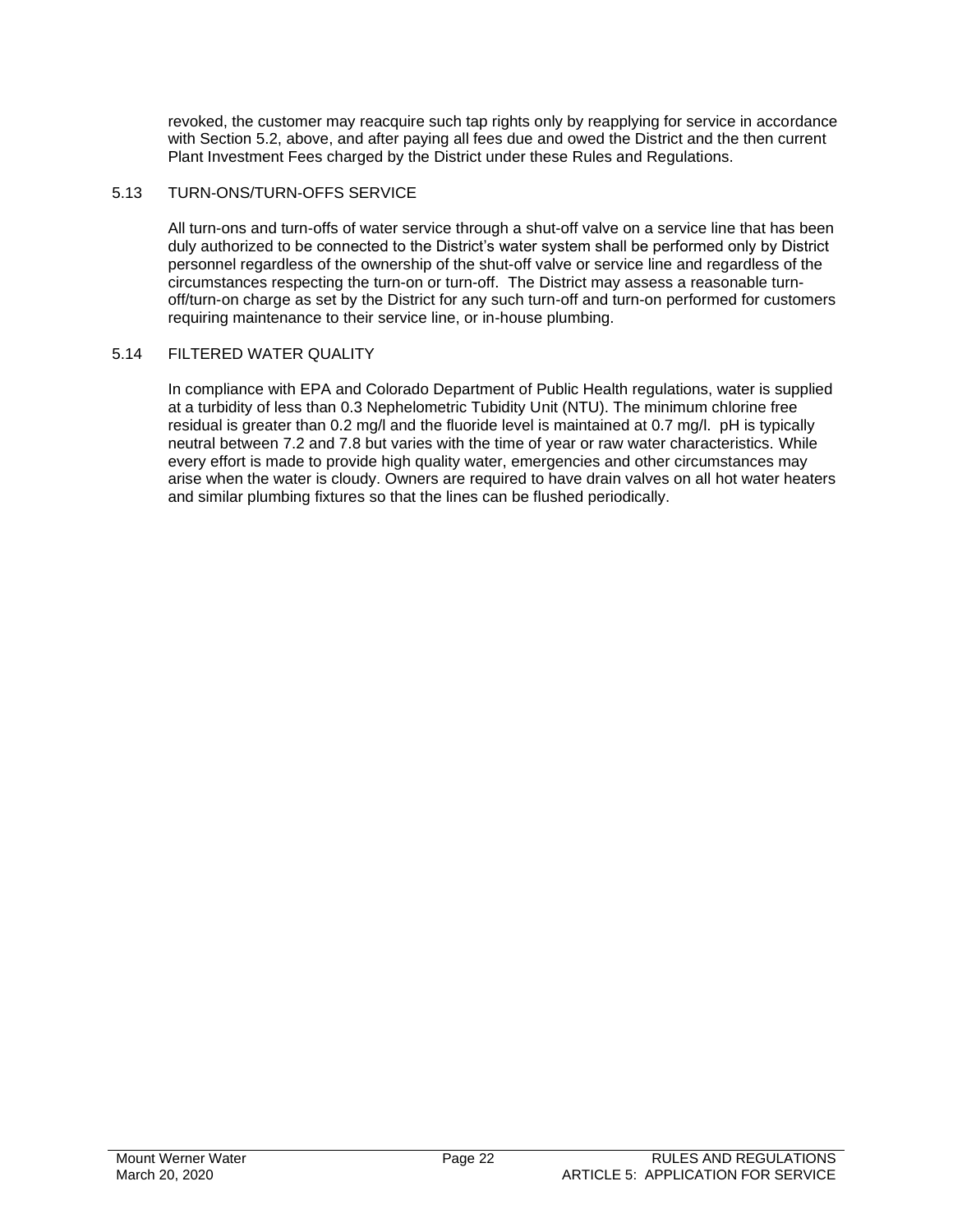# **ARTICLE 6 – CONSTRUCTION OF SERVICE LINES**

#### 6.1 COMPLIANCE WITH RULES AND REGULATIONS

The requirements of the Rules and Regulations are applicable to the construction of all service lines.

#### 6.2 INSPECTION AND TAPPING

If water service taps have not been provided in a subdivision for single family and multi-family lots, taps shall be made by the District or their authorized representative. Likewise, if sewer service taps have not been provided in a subdivision for single family and multi-family lots, taps shall be made by the District or their authorized representative.

The owner will be responsible for all trenching and exposing the main. Taps are to be scheduled at least 24 hours in advance. All water and sewer service lines are to be tested per the District's Standard Specifications. The applicant for sewer or water line service shall notify the District Office when the service is ready for inspection and connection to the sewer main. The connection shall be made by qualified personnel. All service lines shall be inspected by the District's representative, who shall have the authority to halt construction when, in his or her opinion, the District's Rules and Regulations for proper construction practices are being violated. Whenever any such violations occur, the District representative shall, in writing, order further construction to cease until all deficiencies are corrected. No service lines shall be covered without the District representative's approval. Anyone making any installation without such approval shall be required to remove all soil or any other covering over the service line to allow its inspection.

#### 6.3 SERVICE LINES

Separate and independent service lines shall be provided to each building type as defined below. Service lines shall be installed at the expense of the property owner/customer.

| <b>Building Type</b>                                                                                                                                  | <b>Number of Service Lines</b>                                                                                                            | Number of<br><b>Water Meters</b> | <b>Billing</b>                       |
|-------------------------------------------------------------------------------------------------------------------------------------------------------|-------------------------------------------------------------------------------------------------------------------------------------------|----------------------------------|--------------------------------------|
| Single Family Residence (with or<br>without caretaker unit)                                                                                           | One                                                                                                                                       | <b>One</b>                       | To owner                             |
| Multi-family Residential with individual<br>responsibility for payment of water and<br>sewer service charges.                                         | One service line per unit. A single<br>service line from the main may be<br>split into individual service lines<br>outside the structure. | One meter per<br>unit.           | To individual<br>owners              |
| Multi-family Residential with single<br>legal homeowners association<br>responsible for payment of water and<br>sewer service charges for structure.  | One service line to each structure.                                                                                                       | One meter for<br>each structure  | To Homeowners<br>Association         |
| Commercial                                                                                                                                            | <b>One</b>                                                                                                                                | One                              | To owner                             |
| Multi-Use Commercial with individual<br>responsibility for payment of water and<br>sewer service charges.                                             | One service line per unit. A single<br>service line from the main may be<br>split into individual service lines<br>outside the structure. | One meter per<br>unit.           | To individual<br>owners              |
| Multi-Use Commercial with single legal<br>property owners association<br>responsible for payment of water and<br>sewer service charges for structure. | One service line to each structure                                                                                                        | One meter for<br>each structure  | To Property<br>Owners<br>Association |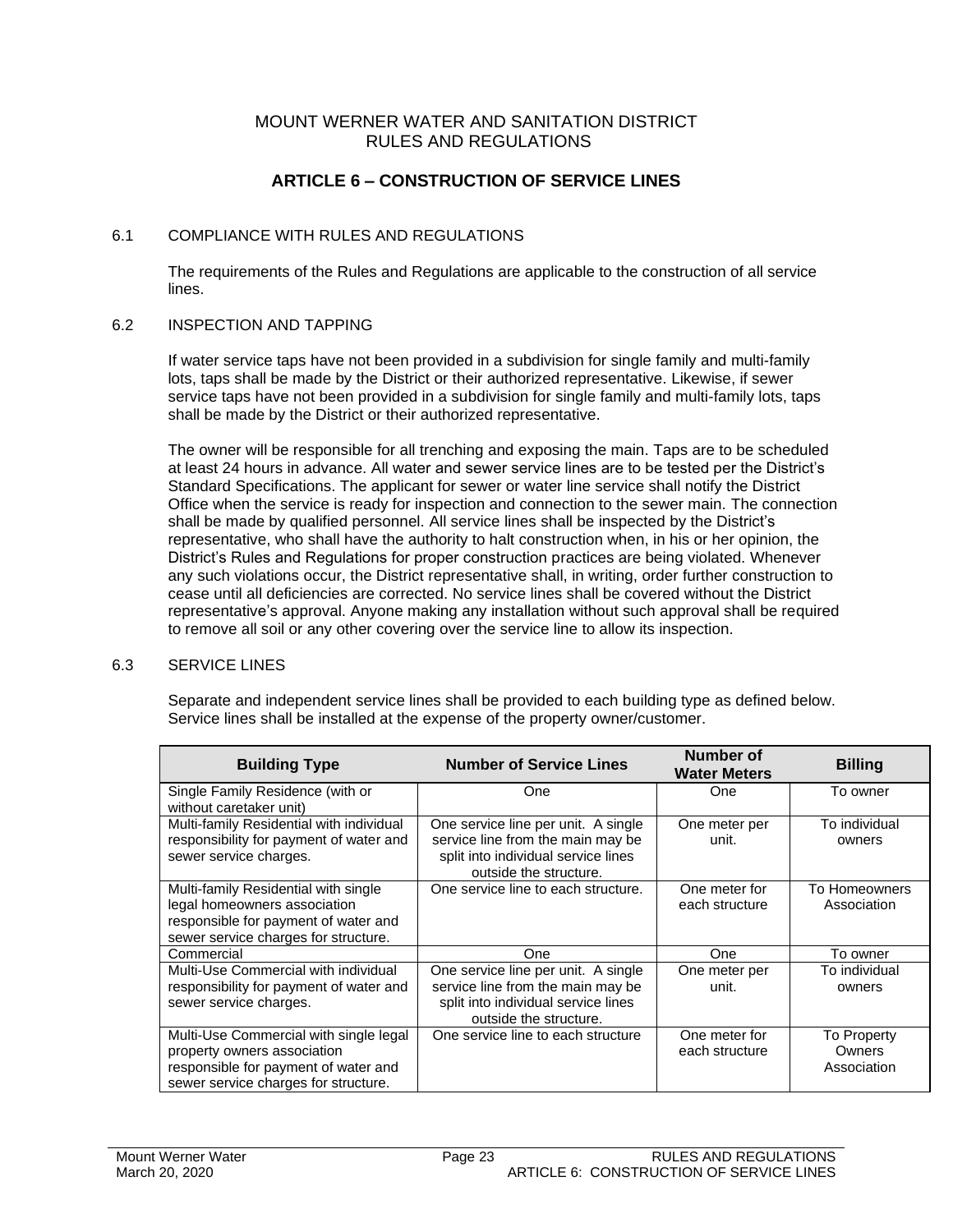If an applicant petitions to convert a multi-family residential or multi-use commercial structures constructed with one service line per structure to a multi-family or multi-use commercial with individual owner responsibility of water and sewer service charges, individual service lines with individual curb stops will be required to be installed.

Existing service lines may be used in connection with new buildings only when found, on examination by the Operations Manager, to meet all requirements of these Rules and Regulations. A curb stop shall be located at the property line on all service lines for single family residential and commercial structures and within the common areas for multi-family residential and multi-use commercial structures. Mount Werner Water must have legal and physical access to the curb stop.

#### 6.4 CONSTRUCTION AND CONNECTION

All plant investment fees shall be paid prior to the start of construction. All construction of service lines shall be in compliance with the District's Standard Specifications (Appendix A). The applicant for the connection shall notify the District when the service line is ready for inspection and connection to the District's main. All contractors, plumbers, and others doing work on any main, service lines, or structures in the District shall comply with County, State Highway Department, or local regulations on excavation, backfill, compaction, and restoration of surfacing.

- 6.4.1 SEWER SERVICE The connection of the sewer service line to the main interceptor shall be made as follows: If the service tap is four-inch (4") or six-inch (6") in size, the District shall, at the owner's expense, install a saddle onto the sewer interceptor. At the sole discretion of the District General Manager, the district may require a full-bodied wye be cut into the existing sewer main with appropriate transition connections. The installation of the full-bodied wye connection shall be made by the developers/owner's contractor, at their expense. The district will inspect the work. Where the sewer tap is eight inches (8") or greater, the owner/customer will make the connection into the existing manhole or install a new manhole, at the owner's/customer's expense. All connections shall be above the spring line of the existing pipe.
- 6.4.2 WATER SERVICE Alignment of the water service line shall be located so as to take the shortest, most direct route, preferably perpendicular to the main to the building. All water service lines shall have a minimum cover of seven feet (7'). No water service line shall be laid parallel to any bearing wall closer than 5 feet. The water service shall be laid at a uniform grade in a straight alignment. All water service lines shall have an accessible inside shut-off valve and where feasible and appropriate, the shut-off valve shall be installed within 5 feet of the exterior wall upon entering the building and in a frost-free area.

Under observation of District personnel or an authorized representative, the water service line is to be pressure tested at normal operating pressure from the main to the building before backfill begins. The water service line shall be constructed using soft Type K copper for water services two inches (2") and smaller. The service line shall have a curb stop control valve located prior to any other fittings at the property line, or as otherwise approved by the District with year-round access by the District. All fittings shall be per Mount Werner Water standard specifications. The service line shall be one continuous line with no joints, if at all possible. Couplings are allowed if distance exceeds the length of one hundred feet (100').

6.4.3 All water service lines shall have a water meter installed before water service is started. Water meters are to be installed in a horizontal position in an area that does not freeze and is accessible year-round. All water meters and radio transmitters shall be inspected by the District's representatives and sealed. The operational testing of the meter and transmitter shall be demonstrated at the time of inspection.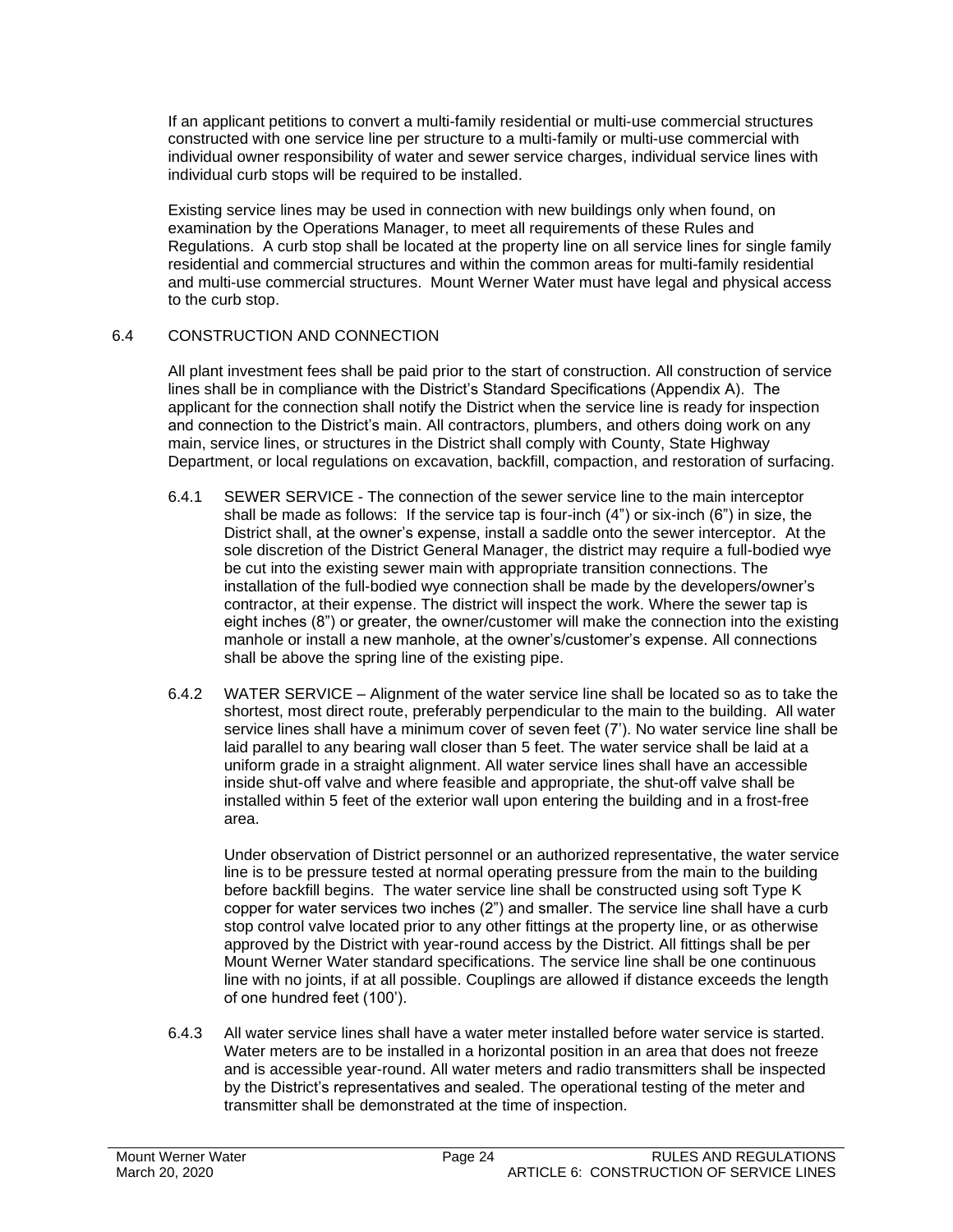#### 6.4.4 Water meter and/or transmission unit replacement responsibilities:

| Condition                                                                                                              | <b>Responsibility</b> |  |
|------------------------------------------------------------------------------------------------------------------------|-----------------------|--|
| 8.3.1 Meter and/or transmission unit is malfunctioning<br>due to manufacturers defect (material, parts, or labor)      | Mount Werner Water    |  |
| 9.3.1 Meter and/or transmission unit is damaged due to<br>improper installation, abuse, freezing, lack of PRV,<br>etc. | The owner             |  |
| 10.3.1 Meter and/or transmission unit needs replacement<br>due to end-of-life                                          | The owner             |  |
| 11.3.1 Meter and/or transmission unit is being upgraded.                                                               | Mount Werner Water    |  |

#### 6.5 REVOCATION OF WORK AUTHORIZATION

In any case where, in the opinion of the General Manager, substandard or inferior quality workmanship is displayed by a contractor or water or sewer system worker, the District may, after notice to that contractor, refuse to approve any work of such contractor on water or sewer facilities of the District.

#### 6.6 VALVE BOX, MANHOLE AND FIRE HYDRANT GRADES

If road or easement grades are altered during or after a construction contract has been approved and/or completed, the cost of altering the fire hydrant, manhole or valve box height will be that of the party requesting the grade change and then only with prior approval from the District. This policy shall also apply to paving projects.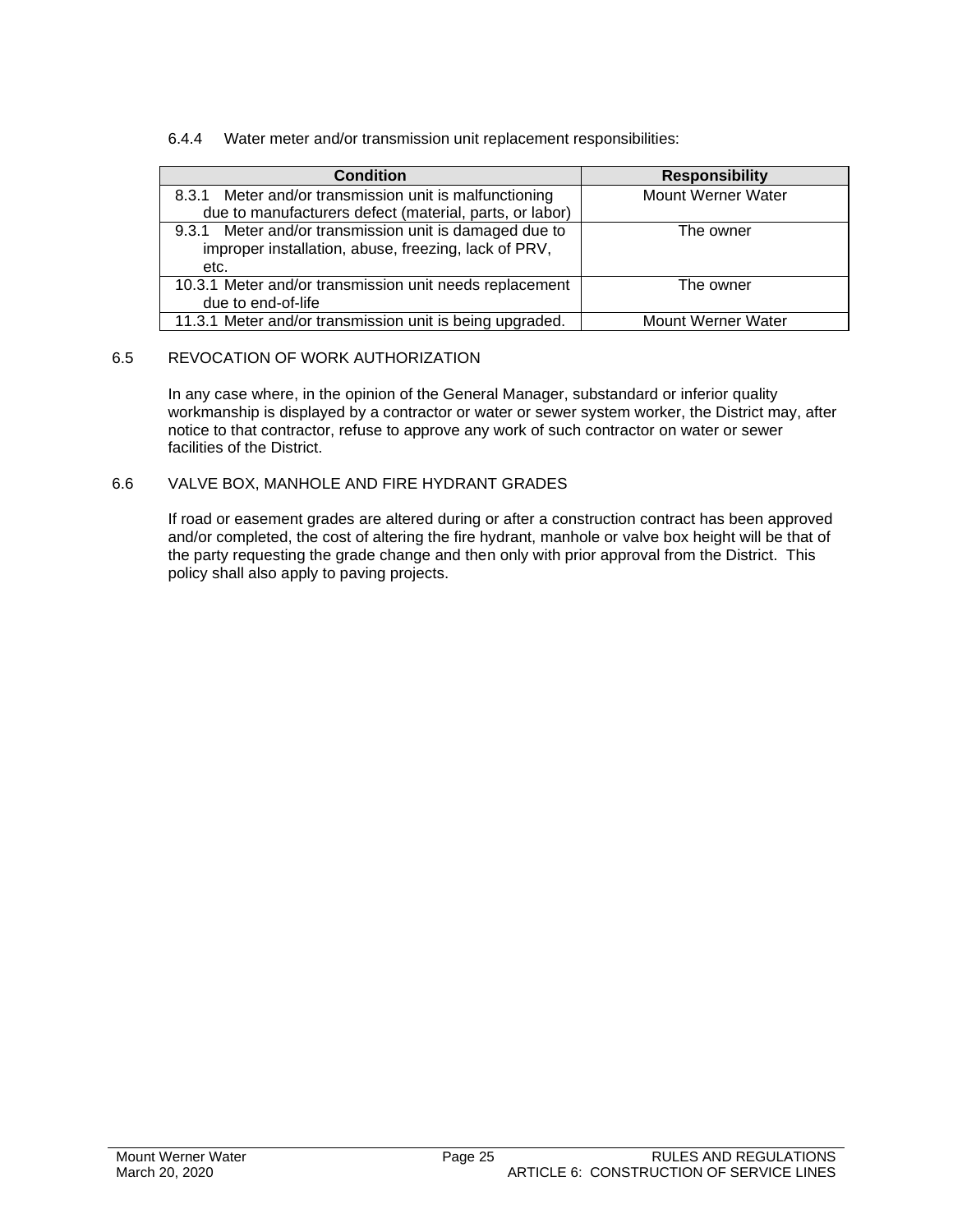# **ARTICLE 7 – MAIN LINE EXTENSIONS**

#### 7.1 COMPLIANCE RULES

Main line extensions, alterations, relocations, and abandonments shall comply with the requirements of these Rules and Regulations and with the District's Standard Specifications for Water and Wastewater Facilities (refer to Appendix A), and the District's Engineering Specifications (including the Standard Specifications and Standard Detail Sheet), all of which are herein called "Standard Specifications." For purposes of this Article 7, developers or existing or prospective customers who propose to extend, alter, relocate, or abandon any water and/or sewer main line is called a "Developer." Any water or sewer line which is to be constructed within the Developer's property to serve improvements within Developer's property, but which , in the opinion of the District General Manager, may in the future be connected to lines serving present or future improvements on adjacent or nearby property, shall be deemed to be main lines.

#### 7.2 MAIN LINE EXTENSIONS BY THE DEVELOPER/CUSTOMER

Developers who desire water or sewer service which necessitates the installation of new water and/or sewer main lines must provide to the District General Manager for approval the plans and specifications for such main lines, both on and off of the development property, prior to commencement of construction. Such plans and specifications must comply with the District's Standard Specifications. The Developer must sign and record with the Routt County Clerk and Recorder a "Request for Water and Sewer Services and Waiver and Acknowledgment" form prior to approval of the construction plans and specifications (refer to Appendix H). The cost of the design and construction of such main line extensions shall be paid by the Developer. The Developer must also reimburse the District for its cost and expense in reviewing such plans and specifications. The Developer must also provide to the District permanent and unencumbered easements 20 feet wide for all such water and sewer main line extensions, in form satisfactory to the District General Manager, either by separate dedication to the District on subdivision plats or by separate conveyance and dedication to the District (refer to Appendix I for standard District easement forms, which may be altered by the District where appropriate or necessary). Such easements must be provided and recorded before water or sewer service is provided to the Developer's property through such main line extensions. The Developer will provide an as-built survey of the main line extensions and the District may require, at the Developer's cost, title evidence of the unencumbered status of a proposed easement dedication not located within a public road right-of-way. If determined by the Board of Directors, in its sole discretion, the District may also require that the Developer provide to the District an engineer's estimate of the cost of construction of the main line extensions, and that the Developer enter into a Public Improvements Completion Agreement with the District (Appendix J), in form satisfactory to the District, agreeing to complete such main line extensions at the Developer's sole cost, and provide to the District security for the Developer's obligation by appropriate performance bond or bank letter of credit in an amount equal to 125% of the engineer's cost estimate.

#### 7.3 LOCATIONS OF MAIN LINE EXTENSIONS

All District facilities shall be installed and operated within public road rights-of-way or within easements, rights-of-way or lands conveyed or dedicated in perpetuity to the District and including reasonable rights of access to such facilities. Where required, facilities that must cross land not being subdivided, or where such land is under the Applicant's control for the granting of public rights-of-way, each Applicant who desires service will, in consultation with and with the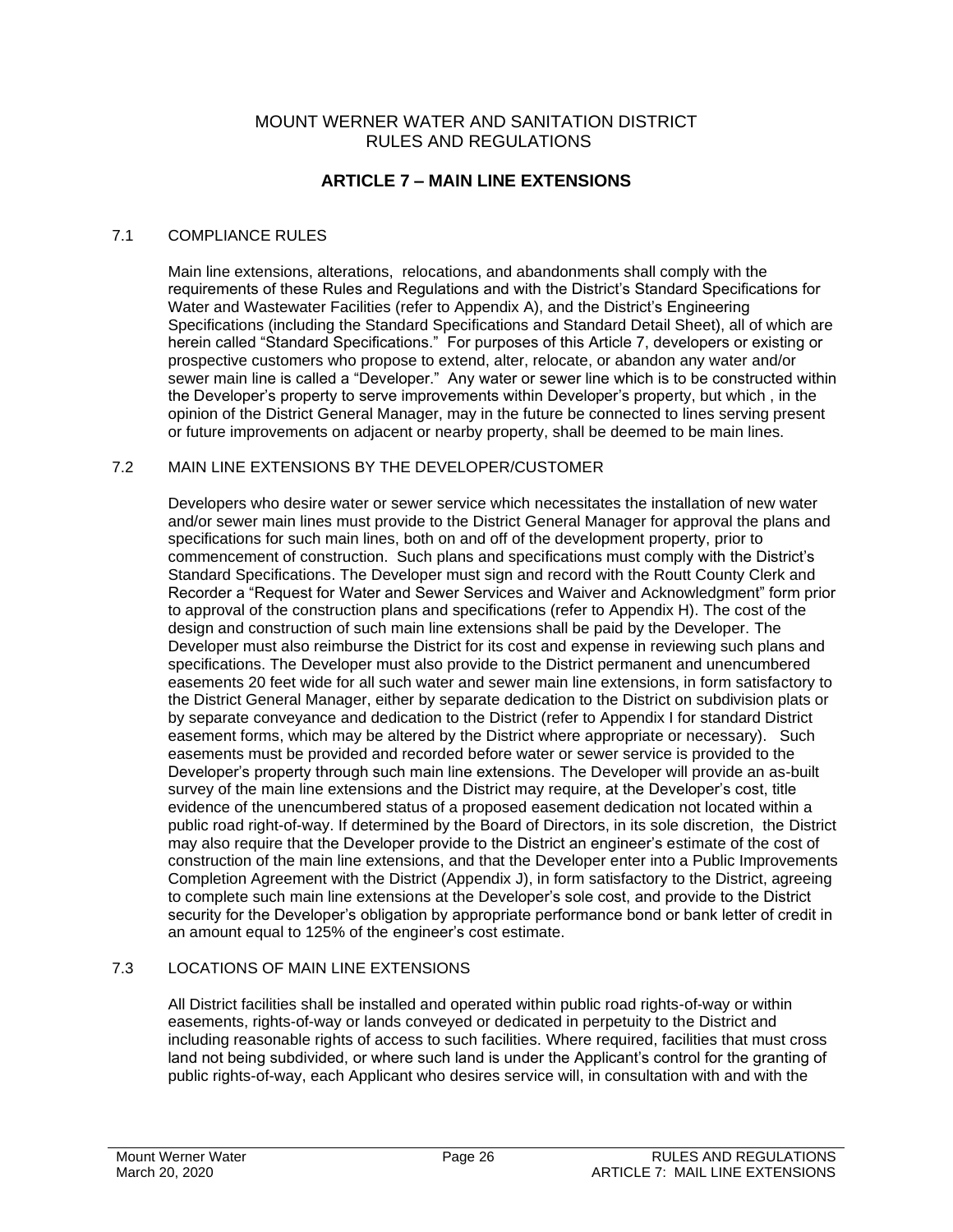approval of the District, plat and grant to the District appropriate rights-of-way and easements which will be constructed for such facilities.

#### 7.4 PROCEDURE FOR MAIN LINE EXTENSION

The procedure for extension of water and wastewater mains is detailed in the Mount Werner Water Standard Specification for Water and Wastewater Facilities.

#### 7.5 NEWLY CREATED LOTS, SUBDIVISIONS, AND RE-SUBDIVISIONS

The Developer shall construct in accordance with the District's Standard Specifications both water and sewer service stub-outs to the lot line of each subdivided lot in a new subdivision or resubdivision of property, as part of the construction of main line extensions, alterations, or replacements on the subdivided land, the cost of which shall be paid for by the Developer. The as-built survey of the main line extensions shall show the surveyed locations of such stub-outs.

#### 7.6 ALTERATION, RELOCATION, AND ABANDONMENT OF MAIN LINES

Developers who desire water or sewer service which necessitates the alteration, relocation, or abandonment of existing District water and/or sewer main lines must provide to the District General Manager for approval the plans and specifications for such alteration, relocation and abandonment, both on and off of the development property, prior to commencement of construction. Such plans and specifications must comply with the District's Standard Specifications. The Developer must sign and record with the Routt County Clerk and Recorder a "Request for Water and Sewer Services and Waiver and Acknowledgment" form prior to approval of the construction plans and specifications (refer to Appendix H). The cost of the design and construction of such alteration, relocation, and abandonment of water and/or sewer main lines shall be paid by the Developer. The Developer must also reimburse the District for its cost and expense in reviewing such plans and specifications. The Developer must also provide to the District permanent and unencumbered easements 20 feet wide for all such relocated water and sewer main lines, in form satisfactory to the District General Manager, either by separate dedication to the District on subdivision plats or by separate conveyance and dedication to the District (refer to Appendix I for standard District easement form, which may be altered by the District where appropriate or necessary). Such easements must be provided and recorded before water or sewer service is provided to the Developer's property through such altered or relocated main lines, or at an earlier time specified by the District General Manager in his discretion. Abandoned main lines shall be either removed or filled with concrete as may be specified by the District General Manager. The Developer will provide an as-built survey of the relocated main lines, and the District may require, at the Developer's cost, title evidence of the unencumbered status of a proposed easement dedication not located within a public road rightof-way. If any part of the altered, relocated, or abandoned main lines has actively been used for carriage of District water or constituent sewage effluent, then the Developer shall also provide to the District an engineer's estimate of the cost of construction of the alteration, relocation, and abandonment of water and sewer main lines, and that the Developer shall enter into a Public Improvements Completion Agreement with the District (Appendix J), in form satisfactory to the District, agreeing to complete such alteration, relocation, and abandonment at the Developer's sole cost, and provide to the District security for the Developer's obligation by appropriate performance bond or bank letter of credit in an amount equal to 125% of the engineer's cost estimate.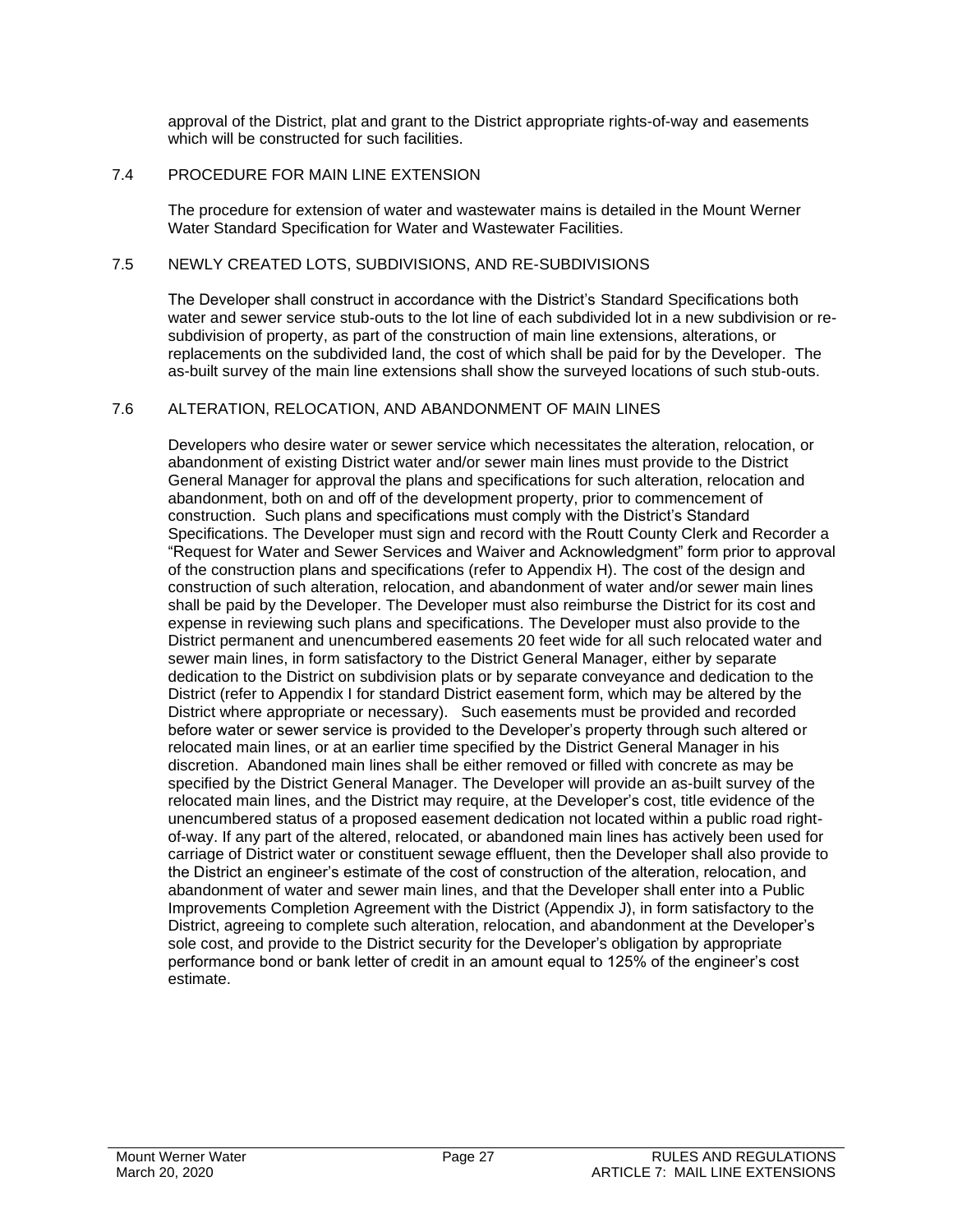# **ARTICLE 8 – RATES AND CHARGES**

#### 8.1 GENERAL

The information contained in this Article is pertinent to all charges of whatever nature to be levied for the provision of sewer and/or water services. Said rates and charges as herein established and included as Appendix "C", are in existence and effect at this time, and shall remain in effect until modified by the Board under the provisions of these Rules and Regulations, and under the applicable statutes of the State of Colorado. Nothing contained herein shall limit the Board from modifying any classification, rate or service charge.

#### 8.2 APPLICATION THIS ARTICLE

The rates, charges, and other information shown herein shall apply only to customers inside the District boundaries. Out-of-District rates are to be at least 1½ times the in-District rates.

#### 8.3 CLASSIFICATION OF CUSTOMERS

For the purpose of levying fair, reasonable, uniform, and equitable charges, the following classifications and related definitions are provided.

- 8.3.1 "Unit" shall mean a separately defined space constituting or within a building structure, entirely owned and not subdivided, and used as an integrated whole. A "Unit" may be the entire building structure where the entire building is not subdivided and is used as an integrated whole, for example as a single-family residence or a stand-alone single commercial enterprise building.
- 8.3.2 "Residential Unit" shall mean a Unit with at least one kitchen and at least one bathroom, designed and occupied or intended for occupancy as separate quarters with independent access, for the exclusive use of a single family for living, sleeping, kitchen and sanitary purposes. A "kitchen" shall mean a designated area of the Residential Unit that includes sink facilities, a standard-type stove, and a standard-type full refrigerator. A Residential Unit shall include a single-family home, a mobile home, each Unit in a duplex or triplex, each Unit in a clustered unit building, such as a multi-family complex building, apartment building, or condominium building, and each townhome in a townhome building. An accessory living space in a residential structure, sometimes known as an "accessory unit" or "caretaker unit", meeting the definition of a residential unit, is deemed to be a separate Residential Unit. The status of a Residential Unit is not affected by the rental of such Residential Unit for residential occupancy purposes on a short term or long-term basis.
- 8.3.5 "Commercial Unit" shall mean a Unit containing water and/or sewer service facilities, which is not a Residential Unit, the water service for which is supplied by a single flow meter either to such Unit or to the Building containing such Unit. A Commercial Unit shall include, but is not limited to, a restaurant, bar, athletic facility, gas station, dry cleaners, retail store, real estate office, car wash, bank, beauty salon, professional office, public restroom, and hotel or motel or lodge rooms. For a building containing two or more Commercial Units and no Residential Units, such as (for example) a shopping center building, an office building, or a commercial condominium building, where the entire building is served with one water meter, then such entire building shall be deemed to be a single Commercial Customer for purposes of Appendix C.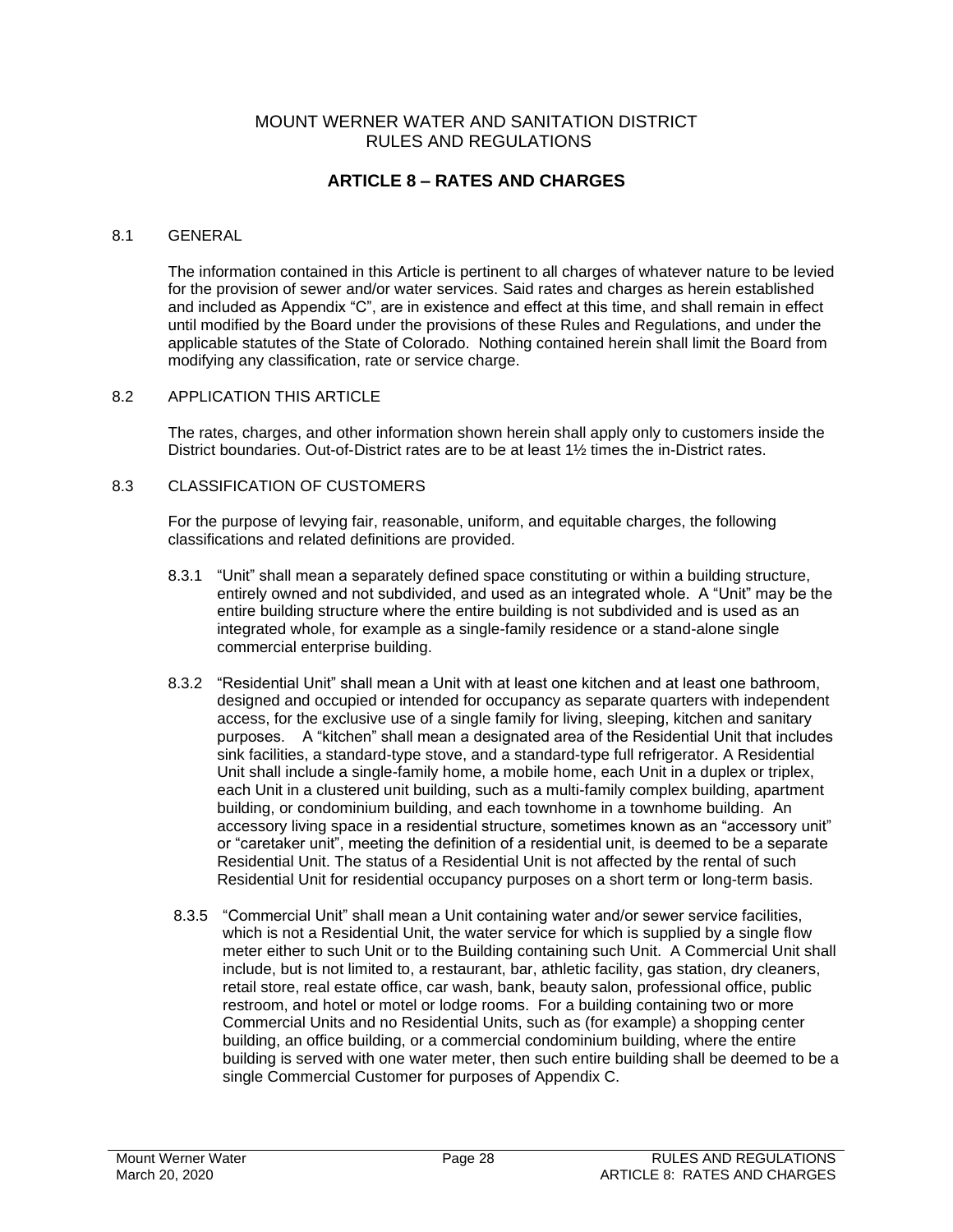- 8.3.4 "Commercial/Residential Combined Building" shall mean a separate building which contains one or more Commercial Units and one or more Residential Units, where the entire building is served with one water meter. For a Commercial/Residential Combined Building, the portion of such Building not constituting Residential Units shall be known as "Commercial Unit Space," the percentage of floor space in the Building occupied by all Residential Units shall be known as the "Residential Unit Space Percentage," and the "Commercial Unit Space Percentage" in such Building shall be 100% less the Residential Unit Space percentage. All Commercial Units in such Commercial Unit Space shall be deemed to be a single Commercial Customer for purposes of Appendix C. The periodic flow of water through the single meter of such Building shall be divided for billing purposes between the Commercial Unit Space and the balance of the Building occupied by Residential Units, based upon the applicable Residential Unit Space Percentage and Commercial Unit Space Percentage for such Building. The owner or owners of the Commercial Unit Space shall pay fees and charges as provided in the Commercial Customers section of Appendix C for the Commercial Unit Space Percentage of such Building's metered flow, and the owners, collectively, of the Residential Units in the Building shall pay for the metered flow allocated to the Residential Unit Space Percentage as provided in the Residential Customers section of Appendix C.
- 8.3.5 An "Irrigation Meter" shall mean a water service tap for irrigation of landscaping, parks, open space, greenbelt, and similar such areas, where such service is not made available to any structure from such tap, and for which a separate totalizing flow meter has been installed.

#### 8.4 PLANT INVESTMENT FEE

A Plant Investment Fee shall be charged to all customers of the District for new and expanded uses. It shall be assessed as provided for in the schedule of fees and charges attached hereto as Appendix "G". The calculation of the plant investment fee shall include those fixtures "roughed-in".

#### 8.5 SERVICE CHARGE

Service charges shall be as reflected in the Schedule of Fees and Charges, attached hereto as Appendix "C". Service charges will begin when the allotted temporary construction service time has expired or when the building is occupied, whichever is sooner.

#### 8.6 AMENDED FEES

In those situations where a prospective user applies for service to a structure or use not defined in the Plant Investment Fee Schedule; or where, in the General Manager's opinion, said structure represents a classification not contemplated in the establishment of the previously defined Plant Investment Fee, the General Manager shall, in his or her sole discretion, establish a fair, reasonable, and equitable Plant Investment Fee for said structure. If the applicant believes the established fee to be unreasonable, the applicant may appeal such decision to the Board for consideration.

#### 8.7 AMENDED SERVICE CHARGES

In those situations where, in the General Manager's sole discretion, the service charges shown in the previous articles do not represent a fair, reasonable, and equitable charge for the intended use, the General Manager, in his or her sole discretion, may adjust said rates. If the applicant believes the adjusted service charge to be unreasonable, the applicant may appeal such decision to the Board for consideration.

#### 8.8 PAYMENT OF SERVICE CHARGES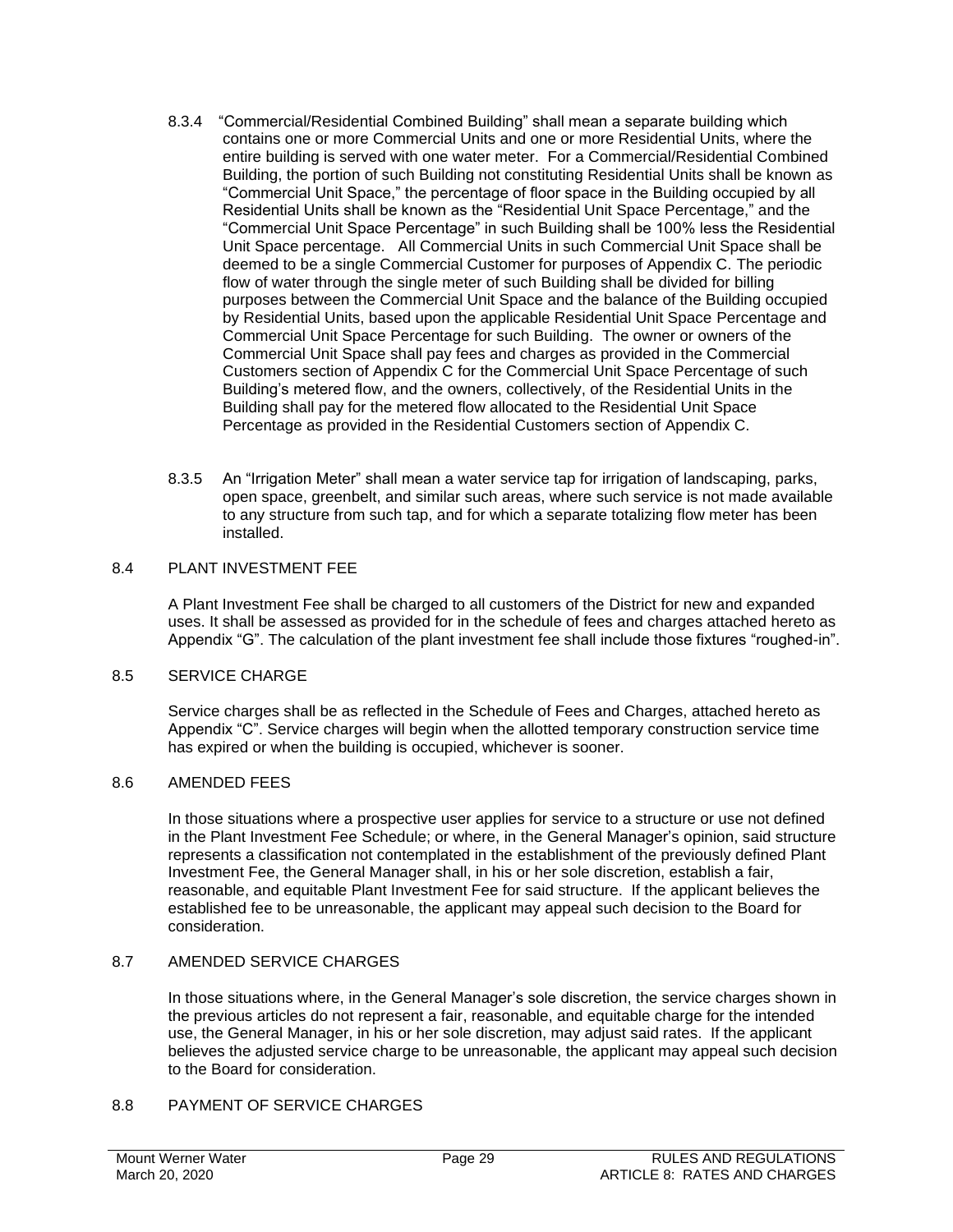It is the policy of the District that the owner or owners of any property or premises served by the District's water and/or sewer system shall be held liable for any and all charges imposed for such property.

The customer shall pay to the District within thirty (30) days after the billing date the full amount of that statement. Where the customer believes said statement is in error, the customer must file, in writing, a notice to the District of the presumed error, and request a clarification from the Manager. Upon review by the Manager, and re-submittal and/or revision of the statement, payment shall be due no later than ten (10) days from the billing date of the re-submitted statement.

#### 8.9 ATTORNEYS FEES

In the event that attorney's fees are incurred by the District as a result of the violation by any customer, or by any person claiming by, under or through any customer, of any provision of these Rules and Regulations, or if the District shall incur any attorneys fees or costs of suit in the collection of any rate, toll charge, fee, assessment, sum, or interest charged or assessed to or against a customer but not paid within 30 days after the same due date, then the customer shall be liable to the District for the amounts due, and shall fully reimburse the District for all such attorney's fees and costs and expenses of suit incurred by the District in connection therewith.

#### 8.10 INTEREST

If any rate, toll, charge, fee, assessment, or other sum charged or billed by the District under these Rules and Regulations is not paid within 30 days after the same is due as provided herein, then such rate, toll, charge, fee, assessment, or other sum may bear interest after the due date at the rate of one percent (1.5%) per month until paid in full. In the event a "door hanger" is posted as a collection process to advise a customer of a past due account, an additional \$50 fee will be assessed to or against said customer.

#### 8.11 COLLECTION

The District shall have all remedies at law and in equity or provided by Colorado law for the collection of any rate, toll, charge, fee, assessment, sum, or interest charged or assessed to or against a customer, including (but not limiting the plenary nature of these remedies) the power and authority to sue a customer in any court having jurisdiction, to foreclose the lien described in Section 8.12 below, and to discontinue and terminate water service and/or sewer service to the buildings of the customer.

#### 8.12 LIEN AND FORECLOSURE

All unpaid assessments, fees, tolls, charges, expenses, reimbursements, costs, interest and other sums of any kind assessed, bill or charged under the terms of these Rules and Regulations, and reasonable attorney's fees and costs of suit incurred in connection with enforcement of these Rules and Regulations or in connection with collection of any such sums or charges (whether or not suit is brought), shall constitute a lien on the real property and buildings of the owner, person or customer so assessed, billed or charged and if favor of the District, and such lien shall be prior to all other liens and encumbrances on or encumbering such real property and buildings, except for the statutory lien for real property taxes and special assessments. The District's lien shall attach from and after the date of billing for such assessments, fees, tolls, charges, expenses, reimbursements, costs, interest and other sums and may be foreclosed by the District in like manner as a mechanic's lien under Colorado law after the recording of a statement of such lien describing and encumbering the real property and buildings of the delinquent customer, executed by the President or General Manager of the District on behalf of the Board, and setting forth in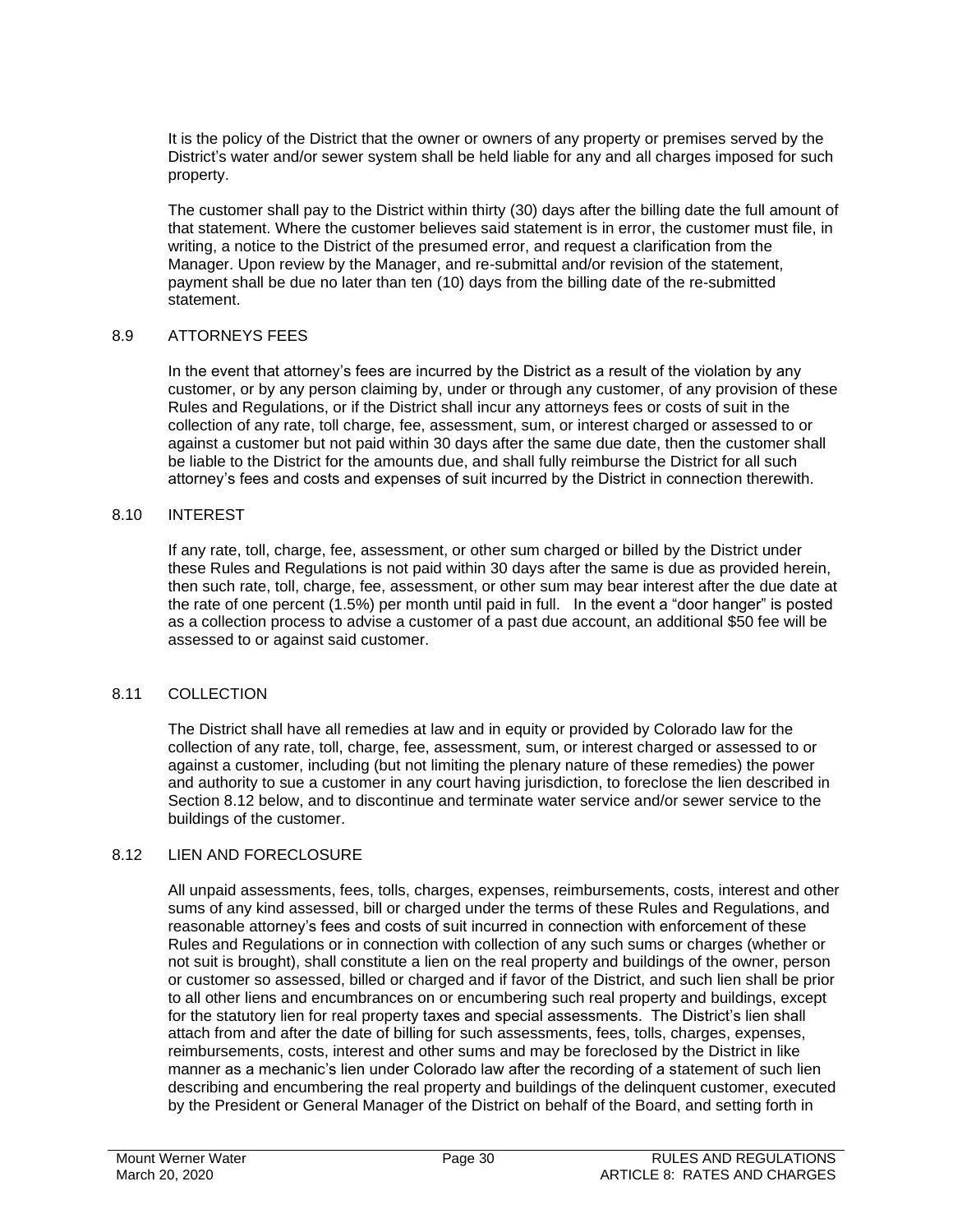such statement the amount of the unpaid sums, the name of the owner of the real property and buildings subject to such lien, a legal description of the real property so encumbered by such lien, and a statement that such lien extends to reasonable attorney's fees and costs of suit incurred in enforcing the same. In any such foreclosure, the owner of the real property subject to the lien shall be required to pay the costs and expenses of such proceedings, including reasonable attorney's fees and cost of suit.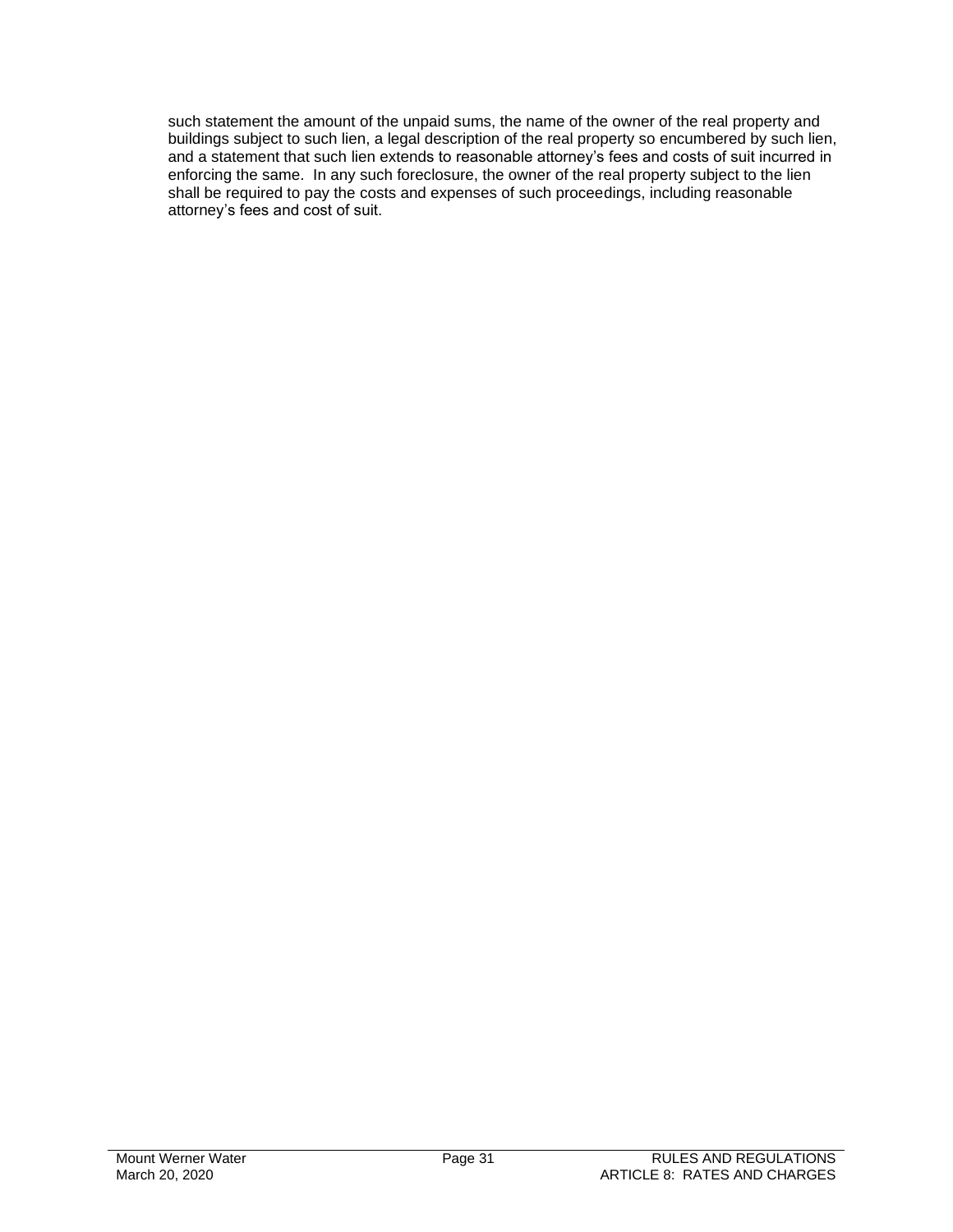#### MOUNT WERNER WATER AND SANITATION DISTRICT RULES AND REGULATIONS

### **ARTICLE 9 – CROSS-CONNECTION CONTROLS**

#### 9.1 CROSS-CONNECTION CONTROL

Any backflow into the Mount Werner Water system is prohibited. All devices which have an effect on cross-connection control shall be approved by Mount Werner Water. Backflow prevention devices are required on all facilities where required by the Colorado Department of Public Health and Environment, i.e.: irrigation systems, hot water heating system, pools/spas/hot tubs (Reference the CDOPHE Cross-Connection Control manual for further information). All "wet type" fire protection systems must utilize a "reduced pressure" type back flow prevention device. All devices shall be inspected and certified as working properly every year by a certified inspector at the customer's expense. All inspection reports are required to be sent to the District.

#### 9.2 BACKFLOW PREVENTION DEVICES

No construction or temporary water service connection will be installed by Mount Werner Water unless the water supply is protected as required by the Rules and Regulations of "The District". Construction water service to any premise will be discontinued by Mount Werner Water if a backflow prevention device is not installed or if it is found that a backflow prevention device has been removed, bypassed, or if an unprotected cross-connection exists on the premises. Service will not be restored until such conditions or defects are corrected. The customer's system will be open for inspection at all times to authorized representatives of Mount Werner Water to determine whether cross -connections or other structural or sanitary hazards exist. If, from any inspection, it is determined that a condition may create a danger to the health and well-being of a water consumer, then, without further notice, Mount Werner Water will deny or immediately discontinue service to the premises by providing for the physical break in the service line until the customer has corrected the condition in conformance to Mount Werner Water requirements.

No water service connection will be installed unless the water supply is protected as required by these Rules and Regulations. Water service to any premise will be discontinued by Mount Werner Water if a backflow prevention device that is required is not installed, tested and maintained, or if it is found that a backflow prevention device has been removed, bypassed, or if an unprotected crossconnection exists on the premises. Service shall not be restored until such conditions or defects are corrected.

The customer's system will be open for inspection at all times to authorized representatives of Mount Werner Water to determine whether cross-connections or other structural or sanitary hazards exist. When such a condition becomes known, Mount Werner Water will give notice in writing to the customer to install an approved backflow prevention device(s) at specific location(s) on his/her premises. If within 30 days after the giving of such notice, the customer has failed to install the backflow prevention device, Mount Werner Water will immediately discontinue water service to the premises by providing for a physical break in the service line until the customer has corrected the condition(s) in conformance with this Rules and Regulations. If, from any inspection, it is determined that a condition may create a danger to the health and well being of a water consumer, then, without further notice, Mount Werner Water will deny or immediately discontinue service to the premises by providing for the physical break in the service line until the customer has corrected the condition in conformance to Mount Werner Water requirements.

All fire suppression systems shall have a minimum protection of an approved double check valve for containment of the system, and all valves and assembly plumbing shall be approved by Steamboat Springs Fire Rescue.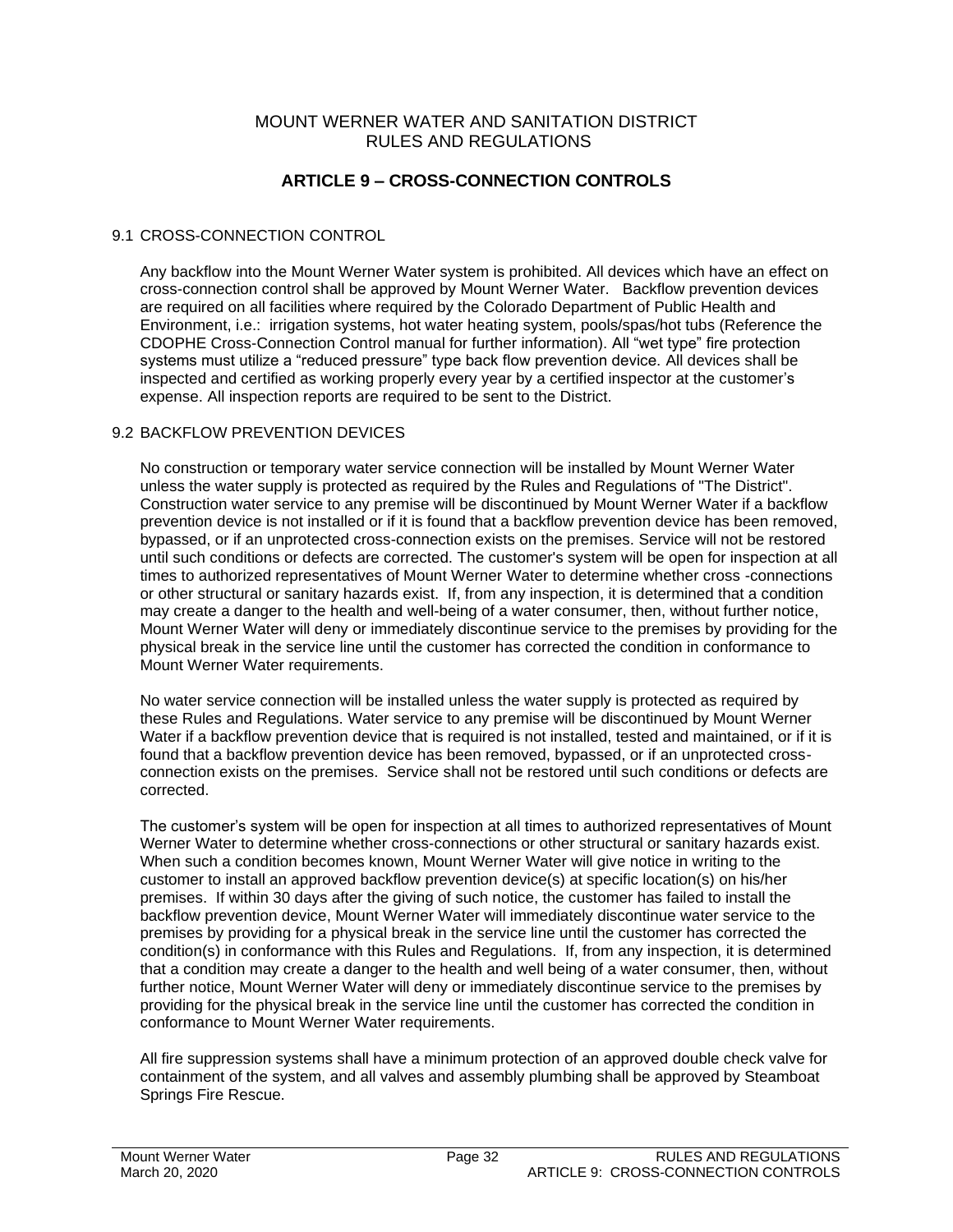All fire suppression systems that contain any chemical other than potable water must have an approved reduced pressure zone device for containment.

All new construction wet-type fire suppression systems must have an approved reduced pressure zone device for containment.

All irrigation systems shall be protected with an approved RPZ backflow prevention device. All backflow prevention devices to be required and shall be installed at the owner's sole cost.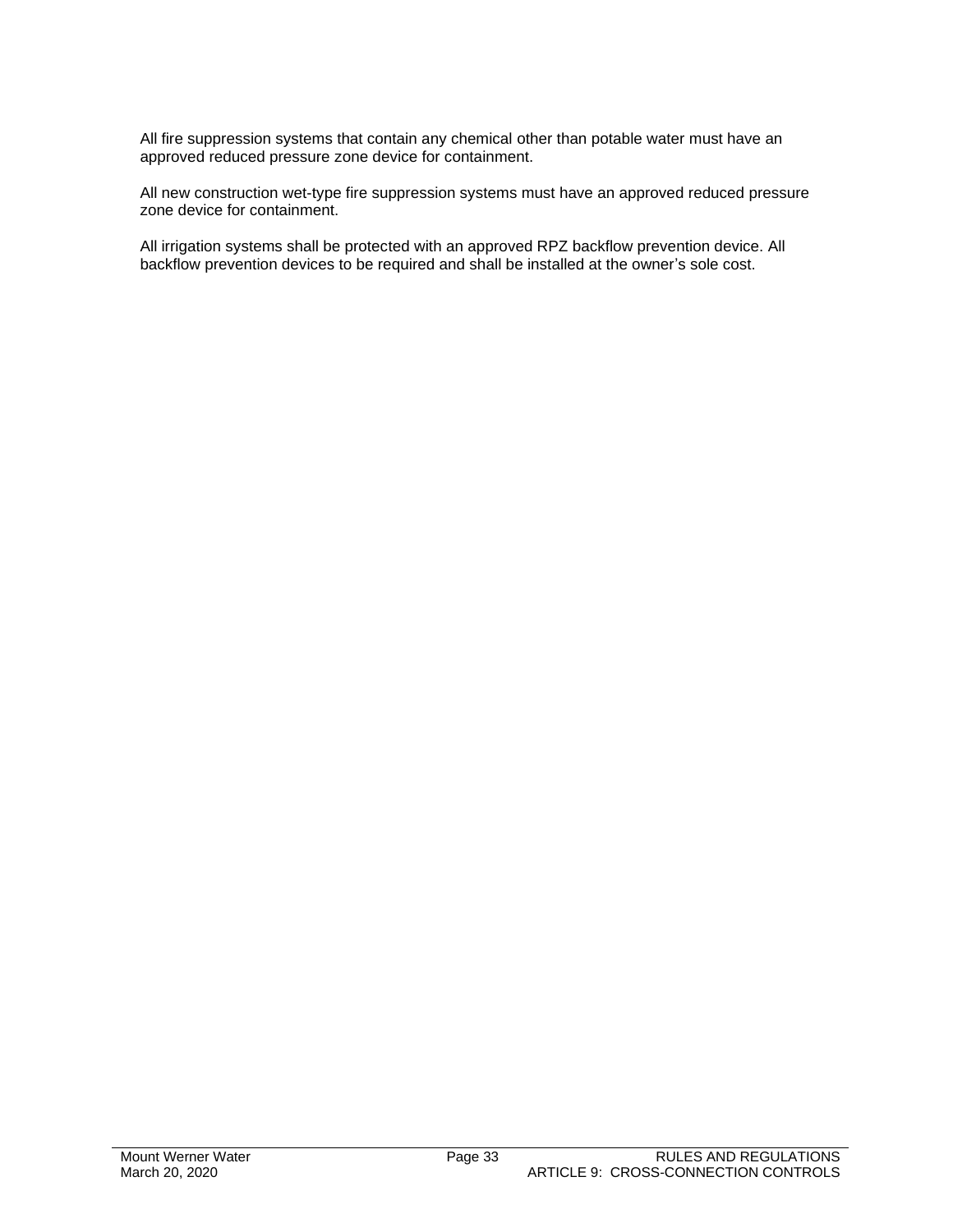#### MOUNT WERNER WATER AND SANITATION DISTRICT RULES AND REGULATIONS

### **ARTICLE 10 – WATER CONSERVATION**

#### 10.1. SUMMER IRRIGATION WATERING SCHEDULE

No outdoor watering between 10AM-6PM. Exceptions to this may be made for District and City of Steamboat Springs approved management purposes.

Odd and even watering schedule provided in Table below. The watering schedule is based on the last number of customers' street addresses.

| Sundav | Mondav | ⊺uesday | Wednesday | Thursday | Fridav | Saturdav |
|--------|--------|---------|-----------|----------|--------|----------|
|        |        |         | No        |          |        |          |
| Even   | Odd    | Even    | Watering  | Odd      | Even   | Odd      |

#### 10.2 BENEFICIAL USE

Water shall be used only for beneficial purposes and shall not be wasted. Water waste is defined as the expenditure or application of water from the Mount Werner Water system that results in water:

- 10.1.1. Flowing into any gutter, street, sidewalk, storm drain or other property in a steady stream or flow during the course of a period of twenty or more continuous minutes, and/or;
- 10.1.2. Collecting in pools in any depressed area in a public street, sidewalk, or right-of-way, to depth of two inches or more.

#### 10.3 CASUAL USE

The District discourages the casual use of the community's potable water supply; particularly, the District discourages the use of potable water in fountains and water features for aesthetic or landscaping purposes. The District expressly prohibits the use of potable water in water features and fountains that 1) eject a fine spray or mist into the air; or 2) consume potable water volumes greater than 20 gallons per day or 3) have a surface area greater than 200 square feet. Such water features as allowed, which have a potable water make-up system, will include a reduced pressure principle backflow prevention assembly to prevent contamination of the potable water distribution system. Swimming pools, wading pools, and hot tubs are exempt from this prohibition; however, the District encourages the use of surface covers to reduce evaporative losses.

#### 10.4 WATER USE RESTRICTIONS

If conditions of supply and/or quality so limit the water supply of the water system that unrestricted water use may endanger the adequacy of that supply or quality, Mount Werner Water may by resolution adopt emergency water use restrictions as appropriate. Mount Werner Water may also adopt such additional regulations and restrictions as are reasonably calculated under all conditions to conserve and protect its supply and to insure a regular flow of water through the system. Emergency water use regulations and restrictions shall remain in force and effect until Mount Werner Water determines that the conditions requiring their imposition no longer exist.

10.4.1 The property owner shall be responsible for complying with Mount Werner Water's regulations and/or restrictions. Those who violate these regulations and /or restrictions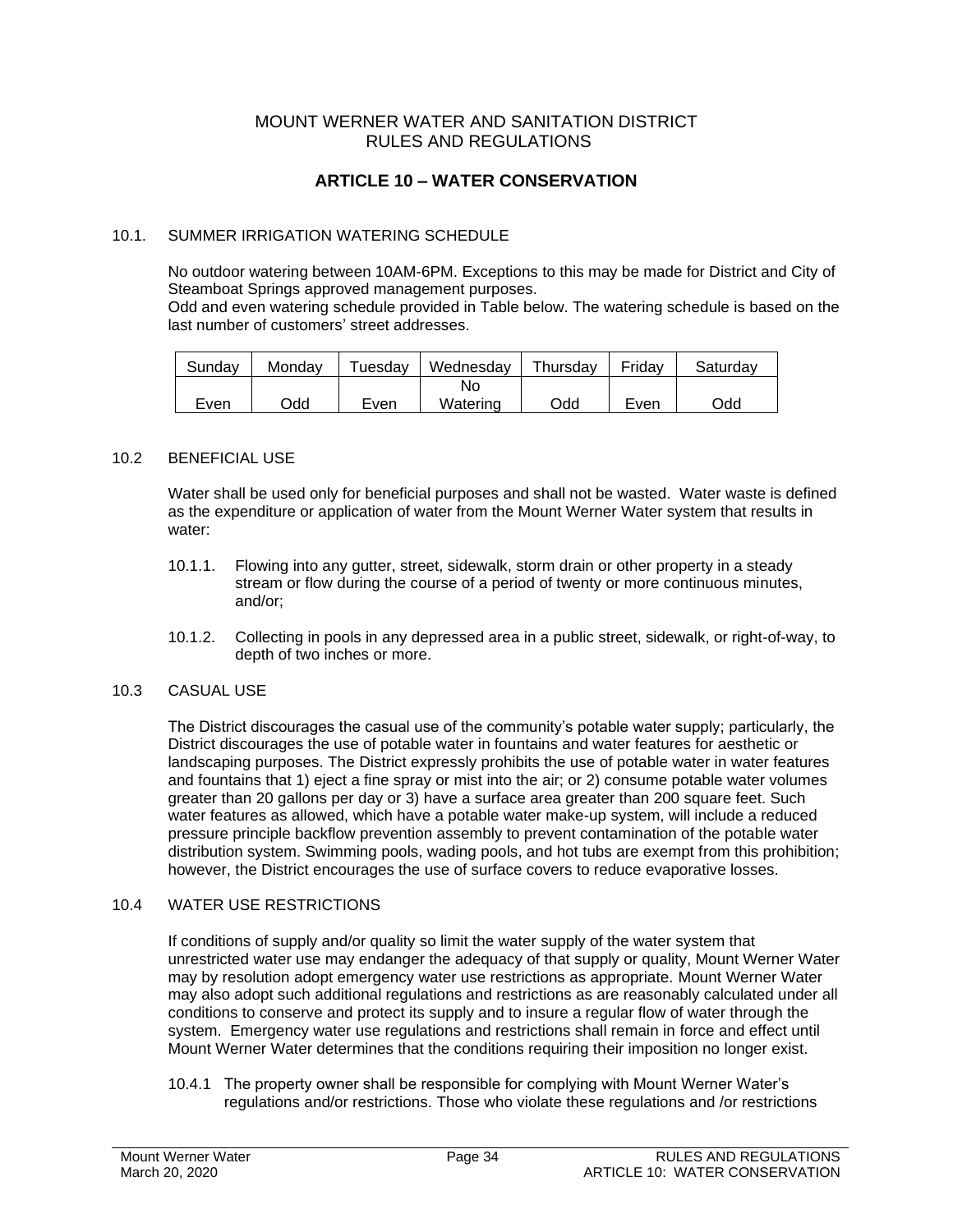will be subject to the actions and/or penalties in force at the time of the violation. Penalties may include:

- 10.3.1.1 In the event of a first violation, the owner will be advised in writing of said violation and informed that a monetary charge will be added to the water bill for subsequent violations.
- 10.4.1.2 In the event of a second violation at the same premises, the owner will be advised in writing of said violation and a minimum \$25 charge will be added to the water bill for said premises.
- 10.4.1.3 In the event or any subsequent violation at the same premises, the owner will be advised in writing of said violations and a minimum \$100 charge will be added to the water bill for said premises.
- 10.4.1.4 Continuing waste of water or willful violation of Mount Werner Water regulations and/or restrictions is cause for temporary suspension of service or revocation of service.
- 10.4.2 Enforcement: The violation of any water use regulation or restriction or waste of water shall be considered grounds for the suspension or revocation of service.
	- 10.4.2.1 The General Manager or the General Manager's designated representative has the authority to interpret, apply and enforce Mount Werner Water's rules and regulations for water conservation.
- 10.5 Water Saving Devices
	- 10.5.1 All new connections are required to have water saving devices as follows:
		- 10.5.1.1 All toilets shall have a maximum flush of 1.28 gallons.

All showers shall have a restrictive device installed, which shall have a measured flow, at 60 pounds per square inch, with flow not greater than 3.20 gallons per minute.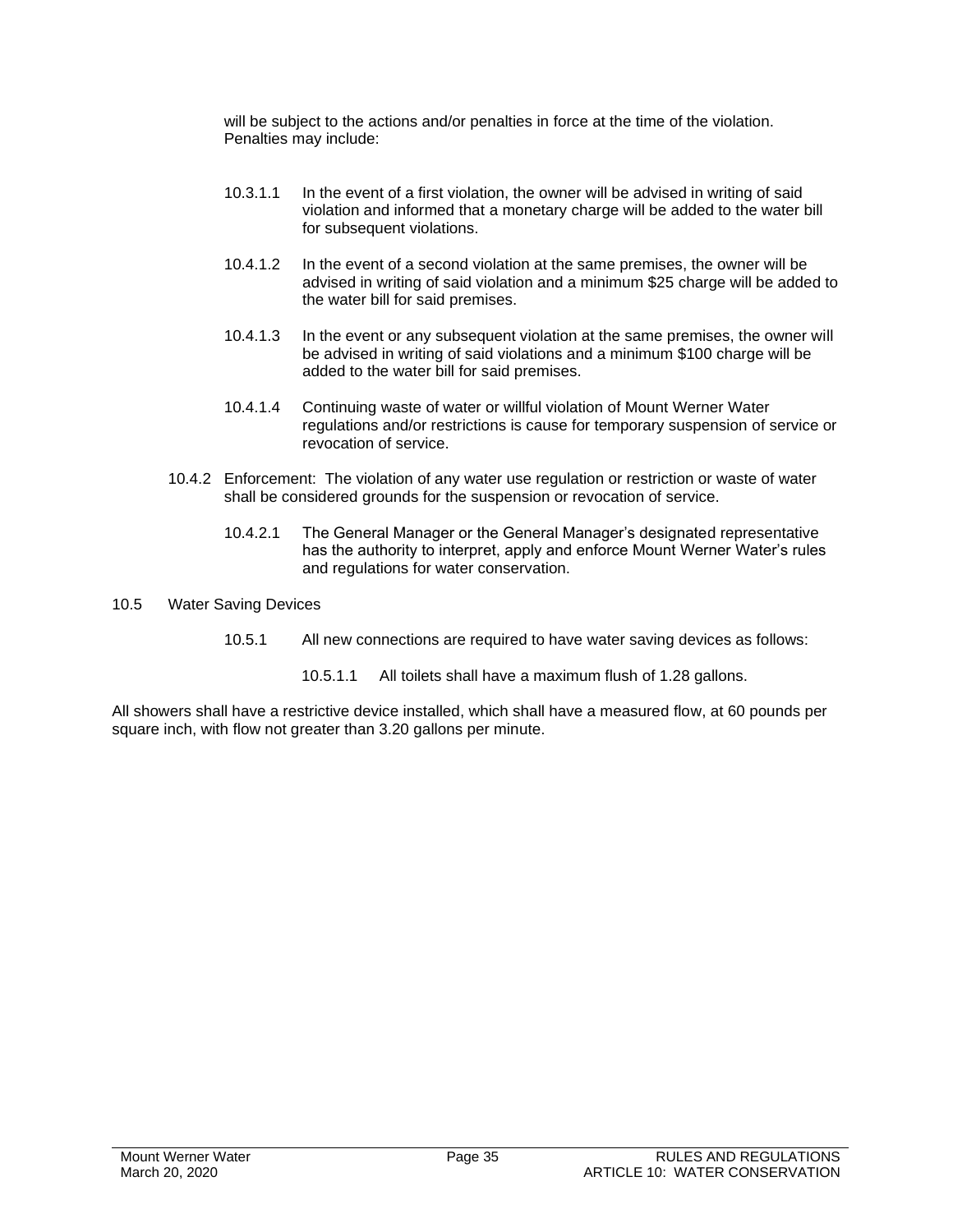#### MOUNT WERNER WATER AND SANITATION DISTRICT RULES AND REGULATIONS

#### **ARTICLE 11 – WELLHEAD PROTECTION PLAN FOR DISTRICT WELLS SITUATED ON LOT 1, WILLOW GREEN SUBDIVISION EXEMPTION<sup>2</sup>**

#### 11.1 DEFINITIONS

- 11.1.1 "WPDR" means the Wellhead Protection Delineation Report prepared by McLaughlin Water Engineers for the District for the purpose of protecting the quality of the water produced on the District Well Field from hazardous materials, such Report being more particularly identified as the Report of Findings of WPDRA Investigation Job No. 500471, prepared by John M. Kaufman and E. Thomas Cavanaugh of McLaughlin Water Engineers, including Memorandum, to Mt. Werner Water District dated December 9, 2002.
- 11.1.2 "District Well Field" means the shallow tributary infiltration gallery east of the Yampa River, including collection and pumping facilities, raw water delivery line, water treatment plant, and finished water trunk line, all located within Lot 1, Willow Green Subdivision Exemption, according to the plat thereof filed at File No. 12,955, Routt County Real Property Records.
- 11.1.3 "Zones" mean the three separate delineated geographical zones of contribution of aquifer ground water to the 2 infiltration galleries of the District in the District Well Field, over time, as shown in the WPDR, each such zone showing the area in or near the District Well Field in which contamination of hazardous materials to the ground surface will, by permeation and groundwater flow over time, be potentially intercepted by any of the infiltration gallery wells of the District located within the District Well Field, within a specified time period after placement of such hazardous materials. The Zones are divided into a two-year zone, a five-year zone, and a ten-year zone, as shown in the WPDR. The three separate Zones are hereinafter called the "Two-Year Zone", the "Five-Year Zone", and the "Ten-Year Zone", and all such Zones are collectively called the "Zones" or a "Zone". The location of the Zones was computed by mathematical model, and such location may change in the future in the event of more precise modeling or further data or in the event of a change in the flow of underground water in the vicinity of the District Well Field, and the District hereby reserves the right to relocate and change the location of the Zones in the future.
- 11.1.4 "Property" means all real property, including all improvements on real property.
- 11.1.5 "Hazardous Materials" means any material listed as a Hazardous Material under CERCLA or RCRA or by the Colorado Department of Public Health and Environment.
- 11.1.6 "CERCLA" means the federal Comprehensive Environmental Response Compensation & Liability Act.
- 11.1.7 "RCRA" means the federal Resource Conservation & Recovery Act.

<sup>&</sup>lt;sup>2</sup> The Mount Werner Water and Sanitation District Wellhead Protection Plan as approved and adopted by Board Resolution dated June 3, 2003 has herein been codified in the June 2003 revision to the Rules and Regulations.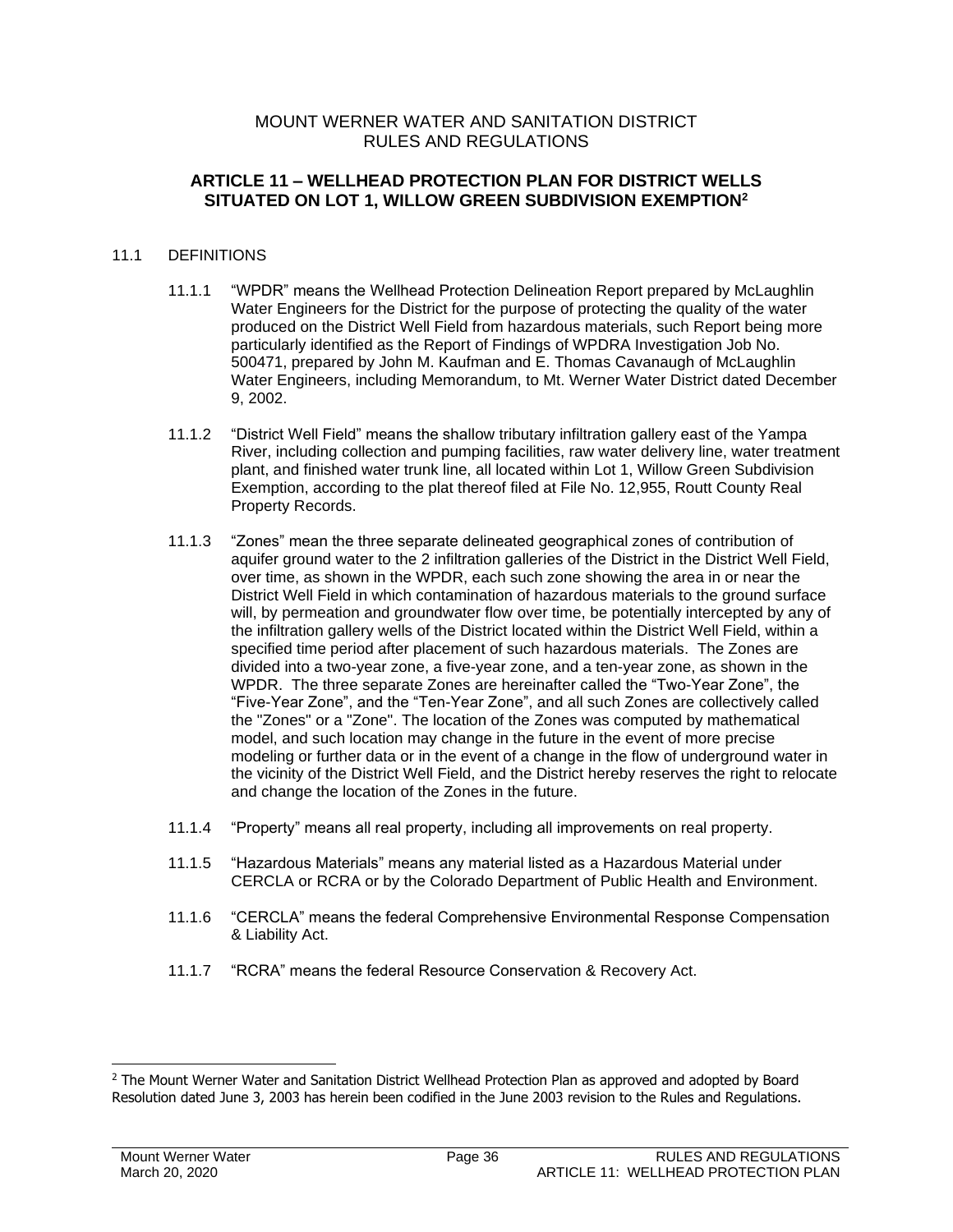- 11.1.8 "Wellhead Protection Plan Mitigation Agreement" means an agreement between the District and the owner or developer of Property within the District in any Zone, by which such owner or developer agrees inter alia to the applicability and enforceability of this Section 11 of the Rules and Regulations of the District to the owner or developer and all of his, her or its successive owners of any part of the Property of such owner or developer made subject to such Agreement, and by which such owner or developer also agrees to such other and further specific mitigation provisions as may be reasonably imposed by the District and deemed acceptable to such owner or developer and as reasonably required by the District, together with appropriate enforcement and default provisions, all for the purpose of protecting the District Well Field against contamination from hazardous materials with such Property.
- 11.1.9 "Person" shall mean any natural individual as well as any legal entity, including any corporation, partnership, trust, foundation, limited liability company, limited liability partnership, limited partnership, limited liability limited partnership, or other entity lawfully created under the laws of Colorado or any other jurisdiction.
- 11.1.10 "Farm animals" shall mean cows, horses, goats, llamas, sheep, pigs, and chickens, or any animal raised or bred for commercial purposes.

#### 11.2 GENERAL RESTRICTIONS ALL ZONES

A map showing the current location of the Zones is annexed to this Resolution and is incorporated herein by this reference, subject to the reserved right of the District to amend such map and the Zones in the future as a result of new or revised information or data or as a result of determination of change in flow of underground water in the vicinity of the District Well Field. The following restrictions, limitations, and prohibitions shall apply to all Property within any Zone, and to all persons within any Zone:

- 11.2.1 No chemical pesticides, herbicides, fertilizers, or hazardous materials shall be stored, used, or located on such Property.
- 11.2.2 No farm animals shall be kept or allowed to remain on such Property.
- 11.2.3 No changing of oil on any vehicle shall be performed or allowed on such Property.
- 11.2.4 No salt or magnesium chloride (de-icer salt) shall be used or applied to de-ice any road, drive, parking area, sidewalk, or any other natural or artificial ground cover within such Property.
- 11.2.5 Development and construction of improvements within Property located within that part of any Zone located west of U.S. Highway 40, shall be so designed and constructed that all drainage including snow storage areas will drain to the east and away from the District Well Field. Such development and improvements on a Property shall not displace the carrying capacity of the floodway and floodplain on the Property so as to increase the flood hazard in the District Well Field property. The owner/developer of the Property shall, at the request of the District, provide at such owner/developer's cost a hydrologic or water engineering report evidencing that there will be no increase in the flood hazard to the District Well Field property.
- 11.2.6 Whenever practicable and unless otherwise agreed by the General Manager of the District, installations of landscaping shall be limited to native plants, thereby reducing the need for pesticides, herbicides, and fertilizers.
- 11.2.7 During construction of any improvements within any Zone, best management practices ("BMP") adopted by the City of Steamboat Springs shall be applicable.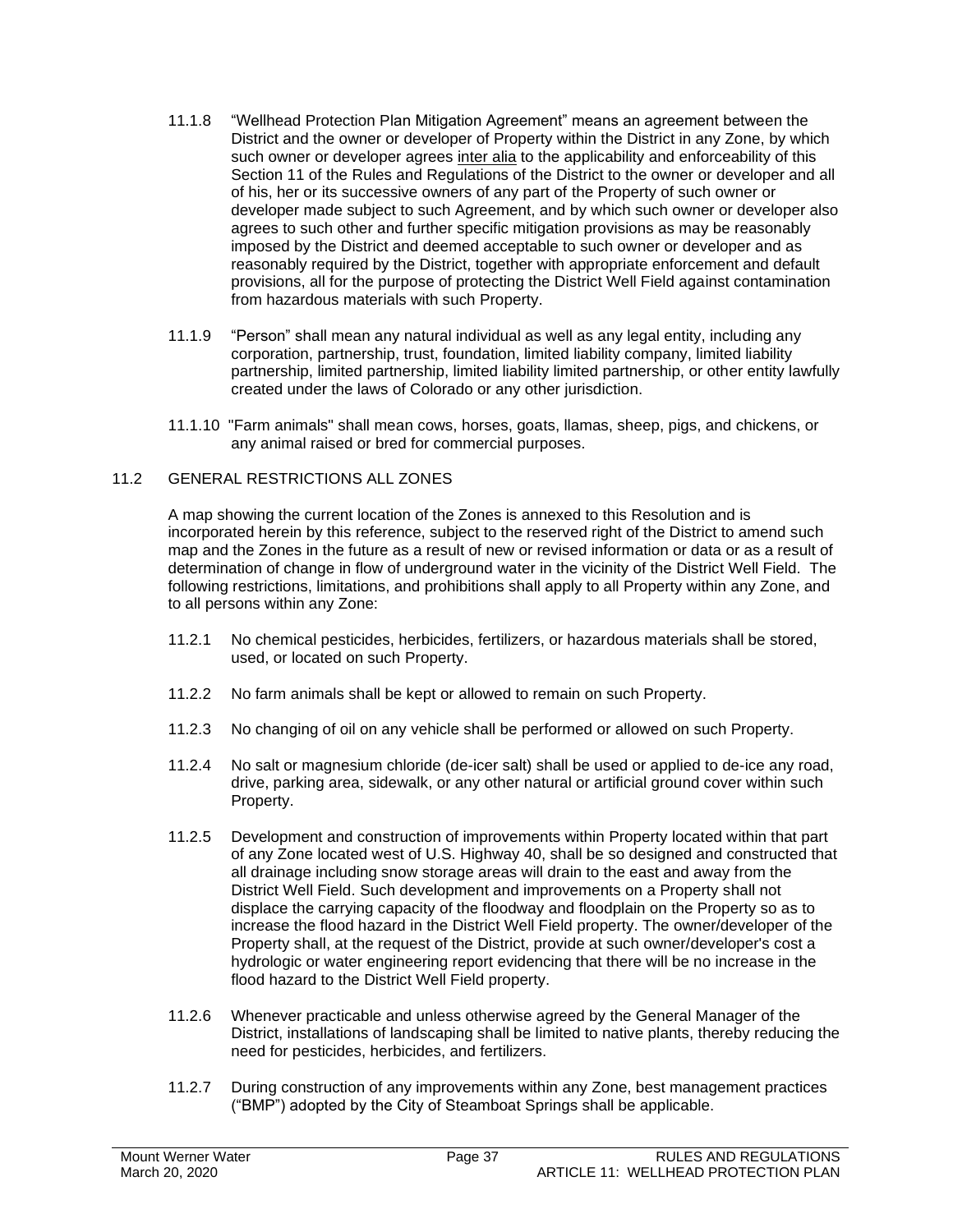- 11.2.8 Owners which require or adopt Protective Covenants for development on Property shall first submit such proposed Protective Covenants to the General Manager of the District prior to final platting of the Property and recording of such Protective Covenants, for review and approval of such General Manager, such review to be limited to consistency of such Protective Covenants with these Rules and Regulations and any Wellhead Protection Plan Mitigation Agreement.
- 11.2.9 In case of accidental spill, application, or release of any hazardous materials, the General Manager of the District, the Office of the City Manager or the Director of Public Works, and the Routt County Environmental Health Department shall each be notified in person, by telephone, or by fax, within two (2) hours from the time of such spill.
- 11.2.10 The Owner of Property proposed for development shall review the development plans for such Property with the General Manager and, if requested by the General Manager, the Board of Directors of the District, and shall enter into a Wellhead Protection Plan Mitigation Agreement with the District before recording the final plat of the Property or conveying any property interest in the Property pursuant to such development.
- 11.2.11 No oil or gas well shall be drilled or constructed within the District in any Zone. No asphalt plant or concrete batch plant shall be constructed or operated in any Zone.
- 11.2.12 Any Underground Storage Tank or above-ground storage tank for oil or gasoline products located or relocated within the Property shall meet all current Colorado Department of Labor and Employment, Oil and Public Safety requirements for spill and overfill protection and in-tank release detection, and shall include double-walled piping and tanks and drip boxes at each dispenser location, and the use of Total Containment pump and tank fill compartments, all designed and located in a manner reasonably acceptable to the General Manager of the District.
- 11.2.13 No septic systems shall be constructed, allowed, or operated in any Zone.

#### 11.3 ADDITIONAL RESTRICTIONS IN THE 2-YEAR ZONE

- 11.3.1 All garages constructed or reconstructed within the 2-year Zone shall include in such construction installation of a garage floor drain which shall be connected with the central sanitary sewer system of the District and with an appropriately sized and designed sand trap.
- 11.3.2 Trash collection facilities and dumpsters shall be located and designed to eliminate contamination from over-full containers and hazardous materials intentionally or inadvertently reaching the soil around the container and dumpster. Therefore, such facilities and dumpsters shall be located at all times on an impervious surface, and if required by the General Manager of the District, such surface shall include installation of a floor drain which shall be connected with the central sanitary sewer system of the District.
- 11.3.3 A wetland area on the Property as identified by wetland maps of the U.S. Army Corps of Engineers shall be preserved and not disturbed.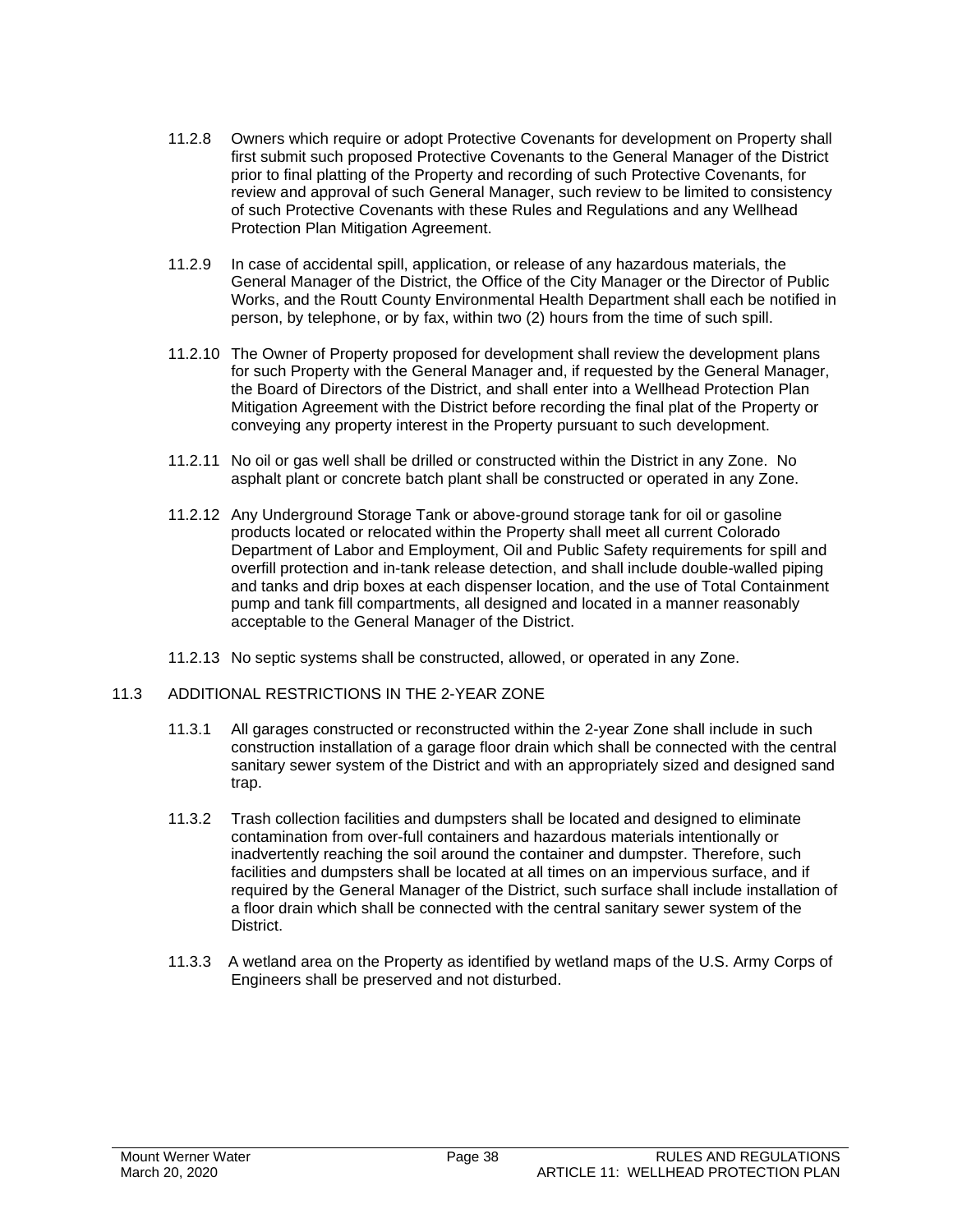#### 11.4 VIOLATIONS; NOTIFICATION TO VIOLATORS; OPPORTUNITY FOR CURE

If any person shall violate or threaten to violate the provisions of this Section 11, then the General Manager or any other supervisory employee of the District may notify such person of the nature of such violation or threatened violation. Such notification may be verbally or in writing, and any such writing may be delivered personally, by mail, by fax, or by electronic e-mail to such person. In the event any person receives notification of violation of this Section 11 in such manner, then such person shall immediately cease and desist continuation of such violation, and shall commence immediately to remedy, cure, and remove the violation. Such remedy, cure, and removal of the violation shall be accomplished within a reasonable period of time consistent with the nature of the violation and as approved by the General Manager of the District, but in no event later than sixty (60) days after notice of violation, unless an extended period of time is granted by the Board of Directors of the District. In the event any person receives notification of a threatened violation of this Section 11 in the above manner, then such person shall avoid such violation.

#### 11.5 ENFORCEMENT

In the event of a violation of this Section 11 which has not been ceased after notification from the District, or which has not been remedied, cured, and removed in the manner provided in Section 11.4 above, or in the event of a threatened violation of this Section 11 which may result in imminent harm to the District Well Field and the water produced therefrom, then in addition to all other rights and remedies which the District may have under law or in equity, the District shall have the following rights and remedies:

- 11.5.1 The District may obtain in any court having jurisdiction temporary restraining orders and preliminary and permanent injunctive relief against any violator or person threatening violation.
- 11.5.2 The District may recover actual damages caused to the District by reason of such violation from the violator and from any person who has knowingly aided or abetted such violator in such violation. Recovery against more than one person shall be joint and several.
- 11.5.3 The District may undertake to clean up, terminate, and remediate the consequences of such violation, by using its own employees or independent contractors, and may recover all the cost thereof from the violator and from any person who has knowingly aided or abetted such violator in such violation. Recovery against more than one person shall be joint and several.
- 11.5.4 The District may recommend that the City of Steamboat Springs prosecute the violator and any person who has knowingly aided or abetted such violator for any applicable violation of the Steamboat Springs Municipal Code provisions arising from such violation.
- 11.5.5 The District may recover all of its costs, including the costs of experts and consultants, and all of its reasonable attorney's fees, including fees incurred in discovery, in connection with investigating, reporting, and notifying with respect to any violation, and with respect to any enforcement procedure under this Section 11.
- 11.5.6 The District Board of Directors, by resolution, after written notice and opportunity to be heard in public hearing and to present evidence and cross-examine witnesses, may assess and levy a fine of not less than \$50 nor more than \$5,000 against a violator and any person who knowingly has aided or abetted such violator in such violation. Such fine may be collected by the District by any lawful means, including (but not limited to) suit in County or District Court, termination of water and/or sewer service, or assignment to the City of Steamboat Springs for collection.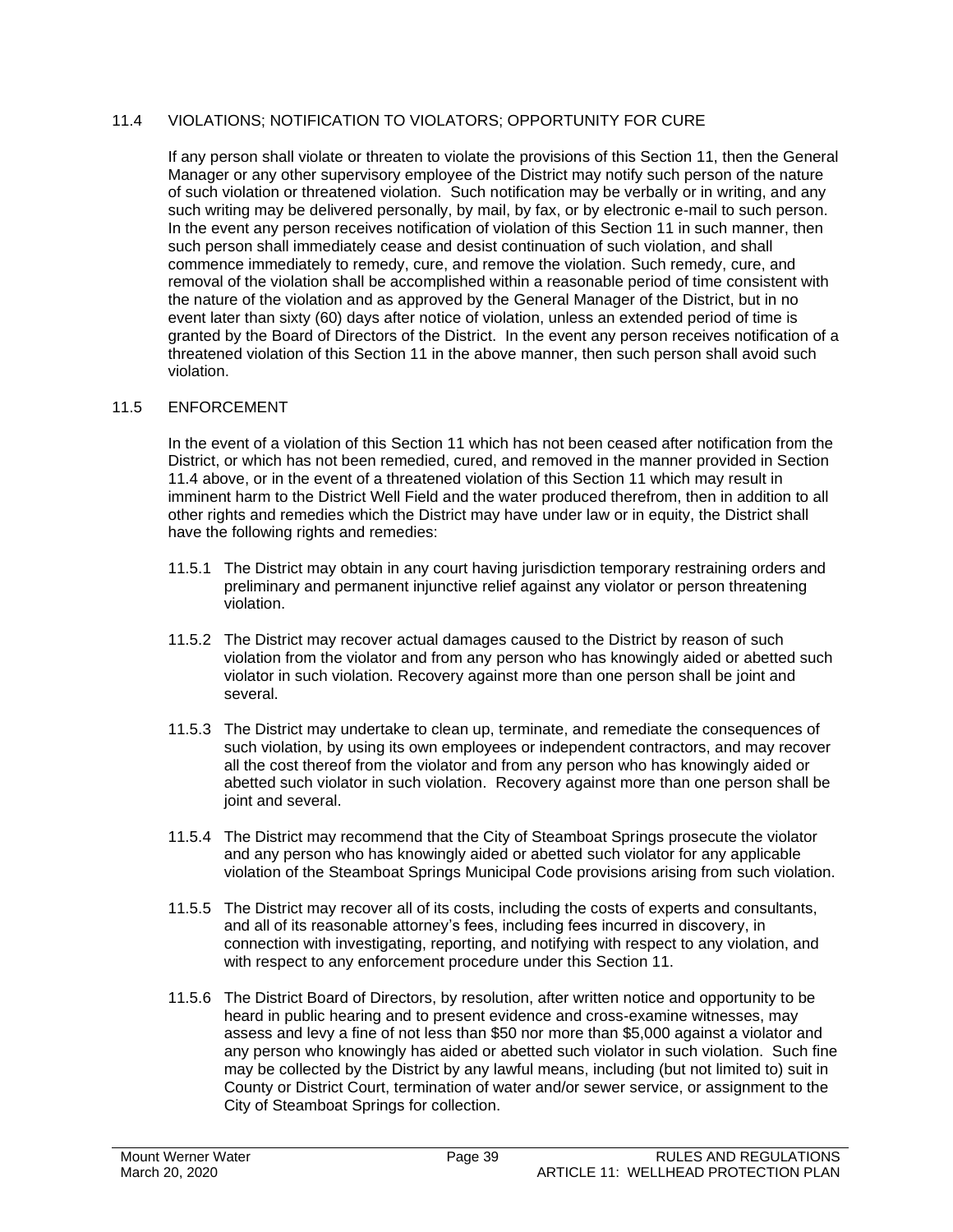11.5.7 The District may terminate central water service to the Property of any violator and of any person who has knowingly aided or abetted such violator in the violation. Such termination may continue until such violation has been removed, cured, and remedied to the reasonable satisfaction of the District General Manager.

#### 11.6 MISCELLANEOUS

- 11.6.1 This Section 11 shall not apply to any real property situated outside of both the boundary of the District and the boundary of all Zones, unless the owner of such Property has agreed to be bound by this Section 11, as may hereafter be amended, pursuant to a Wellhead Protection Plan Mitigation Agreement, in which case Section 11 shall be fully and wholly applicable the same as if the Property of such owner was located both within the District and within the 2-year Zone.
- 11.6.2 The provisions of this Section 11 are supplemental to, and not superceding, any applicable provisions of the Steamboat Springs Municipal Code or any other applicable State or Federal law or regulation.
- 11.6.3 The provisions of this Section 11 may be amended at any time by the Board of Directors of the District at a public meeting called for such purpose. The District may amend the map of the Zones at any time as provided above in Section 11.2.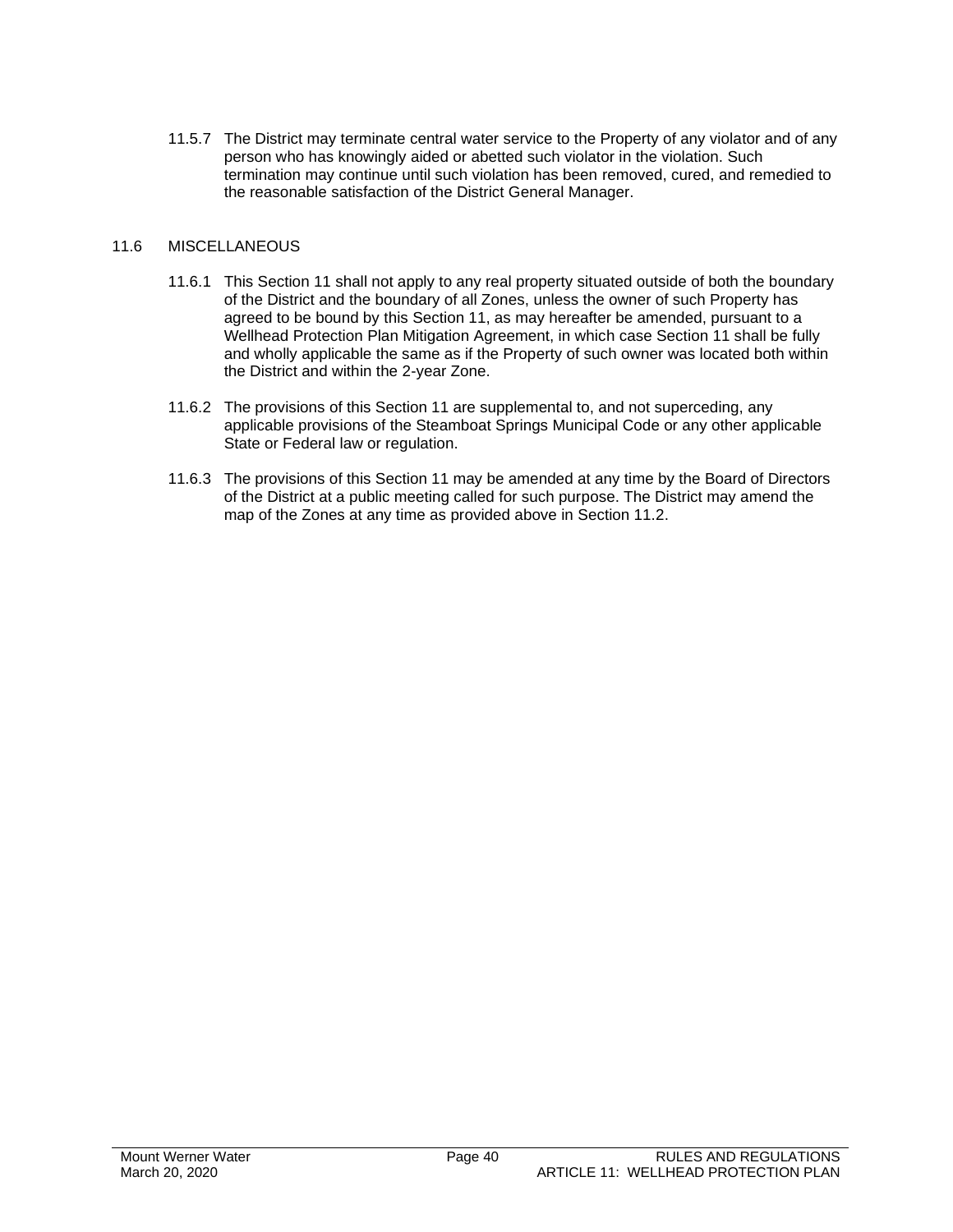### **APPENDIX A**

### MOUNT WERNER WATER STANDARD SPECIFICATIONS FOR WATER AND WASTEWATER FACILITIES

District Engineering Specifications may be downloaded at:

[http://www.mwwater.com](http://www.mwwater.com/)

select "Downloads" and "Engineering Specifications"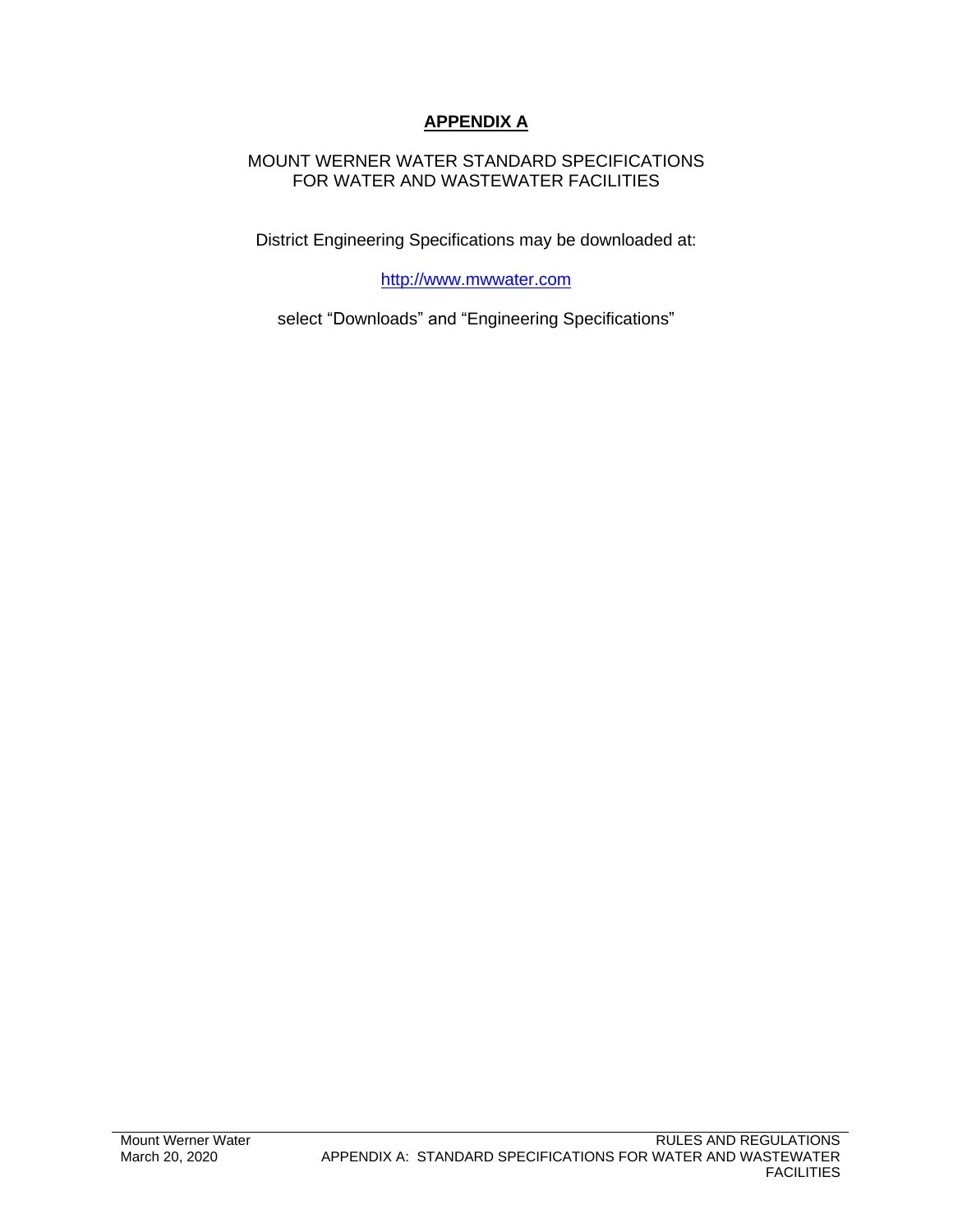### **APPENDIX B**

### MOUNT WERNER WATER BOARD OF DIRECTORS

| <b>BOARD OF DIRECTORS</b>          |                   |  |  |  |
|------------------------------------|-------------------|--|--|--|
| <b>MOUNT WERNER WATER</b>          |                   |  |  |  |
| <b>Name</b>                        | <b>Term Limit</b> |  |  |  |
| Dan Berkey- President              | 2022              |  |  |  |
| <b>Gavin Malia- Vice President</b> | 2022              |  |  |  |
| Don White-Treasurer                | 2023              |  |  |  |
| John Shively                       | 2023              |  |  |  |
| Alan Koermer                       | 2023              |  |  |  |

**\_\_\_\_\_\_\_\_\_\_\_\_\_\_\_\_\_\_\_\_\_\_\_\_\_\_\_\_\_\_\_\_\_\_\_\_\_\_\_\_\_\_\_\_\_\_\_\_\_\_\_\_\_**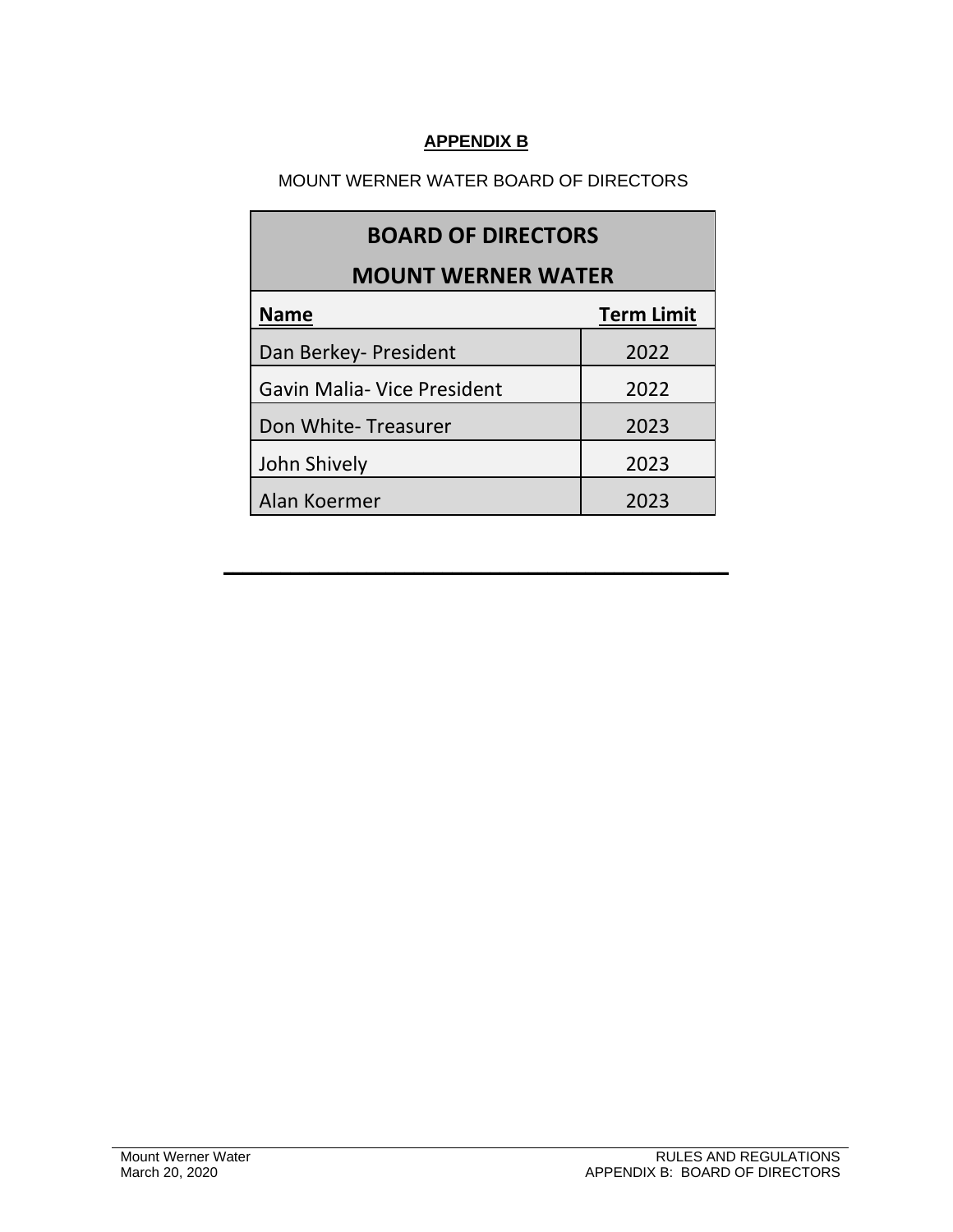## **APPENDIX C**

# **MOUNT WERNER WATER AND SANITATION DISTRICT SCHEDULE OF FEES AND CHARGES**

Effective January 1, 2020

| <b>RESIDENTIAL CUSTOMERS</b>          |                                                                  |                    |  |  |
|---------------------------------------|------------------------------------------------------------------|--------------------|--|--|
| Quarterly charge/unit                 | <b>Volume Charge</b>                                             | <b>Base Charge</b> |  |  |
| Water Service <sup>1</sup>            | Tier I: 0 to 75 cubic meters = \$0.36/ $m3$                      | \$29.44            |  |  |
|                                       | Tier II: 76-420 cubic meters = \$0.57/ m <sup>3</sup>            |                    |  |  |
|                                       | Tier III : over 420 cubic meters = \$1.14/ $m3$                  |                    |  |  |
| Residential Irrigation/ Amenity Meter | $\vert$ (see note 2)                                             | <b>None</b>        |  |  |
| Wastewater Service <sup>3</sup>       | $\parallel$ (\$14.32 collection + \$45.87 treatment =<br>\$60.19 | \$60.19            |  |  |

| <b>COMMERCIAL CUSTOMERS</b>                       |                                                                                                                                                                                                                                                                                                                                                                                                    |             |  |  |
|---------------------------------------------------|----------------------------------------------------------------------------------------------------------------------------------------------------------------------------------------------------------------------------------------------------------------------------------------------------------------------------------------------------------------------------------------------------|-------------|--|--|
| <b>Quarterly</b><br>charge/unit                   | <b>Volume Charge</b>                                                                                                                                                                                                                                                                                                                                                                               | <b>Base</b> |  |  |
| Water Service                                     | Over 0 $m^3$ = \$0.71 / $m^3$                                                                                                                                                                                                                                                                                                                                                                      | \$29.44     |  |  |
| <b>Commercial</b><br>Irrigation/<br>Amenity Meter | Over 0 m <sup>3</sup> = \$0.71 / m <sup>3</sup>                                                                                                                                                                                                                                                                                                                                                    | None        |  |  |
| Wastewater<br>$S$ ervice $3$                      | <b>1st and 4th quarters</b> \$2.153 per $m3$ of actual water use<br>$($0.22/m^3$$ collection + \$1.933/ m <sup>3</sup> treatment = \$2.153/ m <sup>3</sup> )<br>2nd and 3rd quarters $$2.153$ per m <sup>3</sup> of average winter<br>consumption (average of 1st and 4th quarter water use)<br>(\$0.22/ m <sup>3</sup> collection + \$1.933/ m <sup>3</sup> treatment = \$2.153/ m <sup>3</sup> ) | <b>None</b> |  |  |

### NOTES:

1. Customers combining both residential and commercial units will be billed the water volume charges proportionately based upon square footage allocated to residential and commercial uses.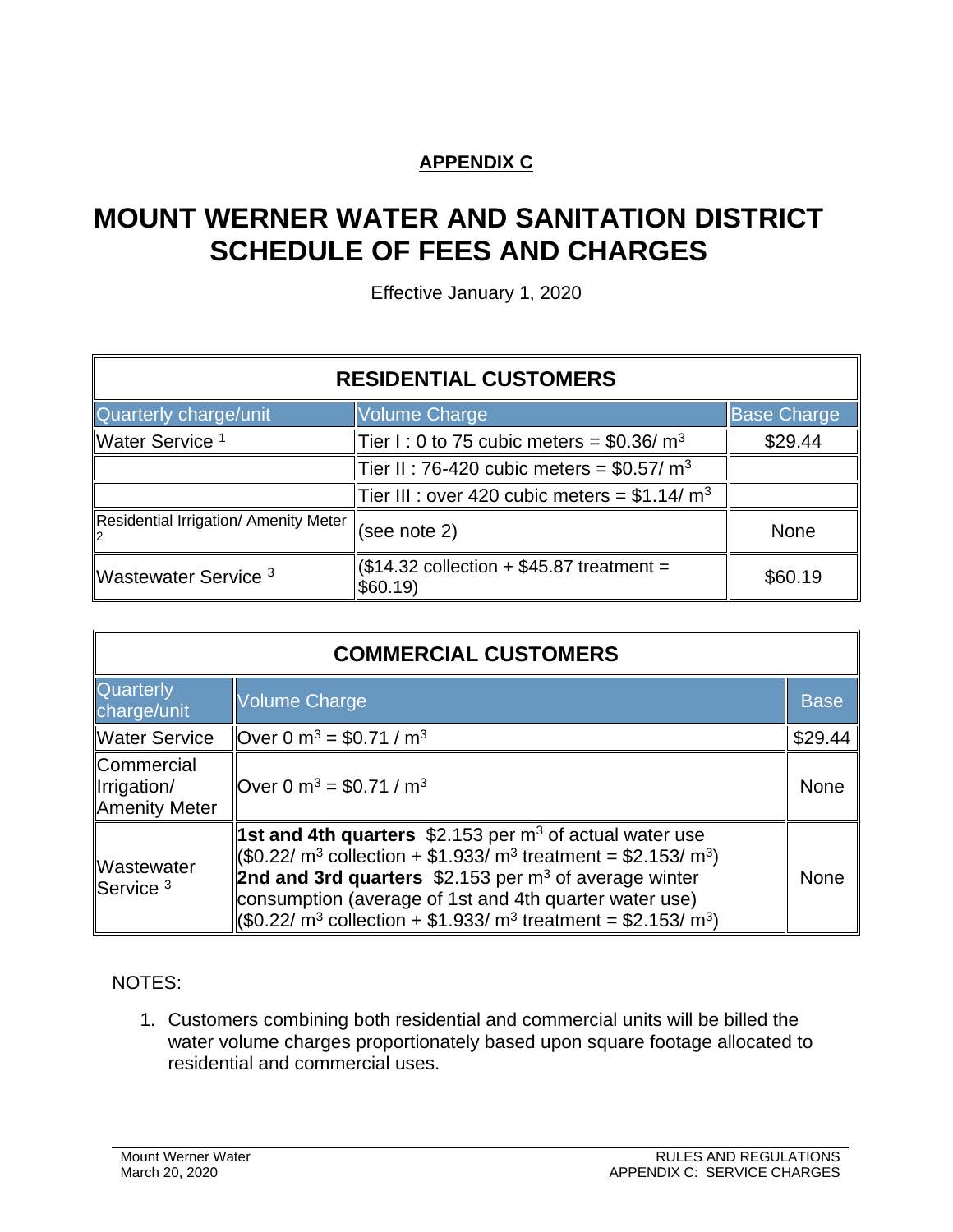- 2. Residential irrigation meter flow for one single family dwelling shall be combined with the house meter flow and the Tier rates applied. Residential irrigation meter flow for all other residential units including irrigation meters for common areas appurtenant to a multiple housing common community development shall be charged at the Tier II rate.
- 3. Customers combining residential and commercial units will be billed the *greater* of the two methods for wastewater charges: by unit or by volume of water used.
- 4. All wastewater treatment charges collected by the District are passed through to the City of Steamboat Springs. New rate increase effective January 1, 2020 and subject to change by the City of Steamboat Springs.
- 5. 1 cubic meter  $(1 \text{ m}^3)$  equals 264.17 gallons

#### **OTHER FEES AND CHARGES Effective January 1, 2020**

Bulk water fee: \$1.92 per 1000 gallons. First invoice includes a set up fee of \$25.00.

Labor Rates:

- · Regular work hours (8 am to 4:30 pm, Monday through Friday): \$65.00/hour
- All other hours: \$97.50/hour with a minimum 2 hour charge

Superintendent Rates:

- · Regular work hours (8 am to 4:30 pm, Monday through Friday): \$75.00/hour
- All other hours: \$112.50/hour with a minimum 2 hour charge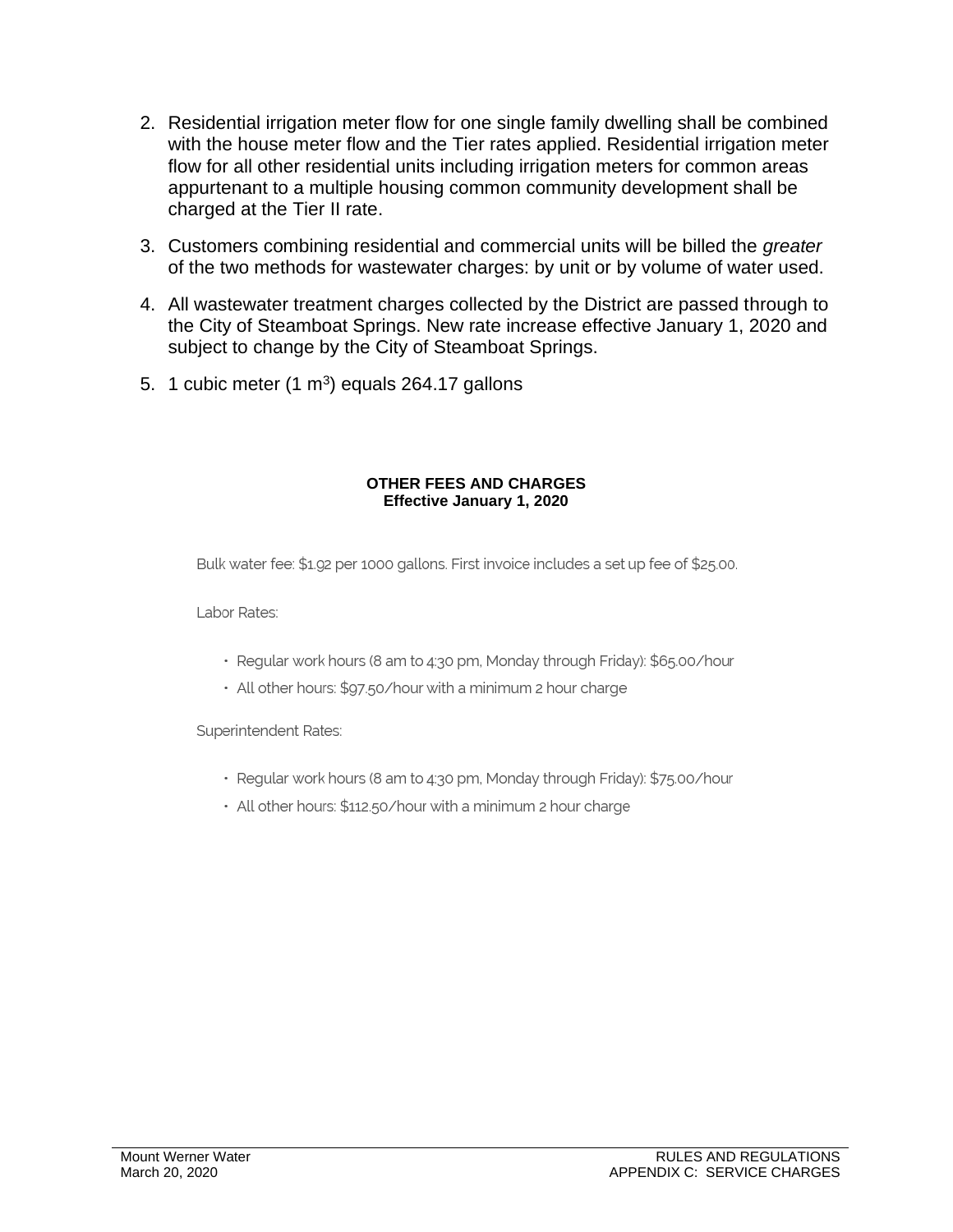### **APPENDIX D**

#### PROHIBITED AND SPECIAL SEWAGE

#### I. WATERS OR WASTES WHICH MAY BE PROHIBITED AT THE DISCRETION OF THE **DISTRICT**

No person shall discharge or cause to be discharged any of the following described waters or wastes to any sewer:

- 1. Storm**/**flood water;
- 2. Roof drainage water;
- 3. Any gasoline, benzene, naphtha, fuel or oil or other flammable or explosive liquid, solid or gas;
- 4. Any waters or wastes containing toxic or poisonous solids, liquids or gases in sufficient quantity, either singly or by interaction with other wastes, to injure or interfere with any sewage treatment process, to constitute a hazard to humans or animals, to create a public nuisance or to create a hazard in the receiving waters of the sewage treatment plant, including but not limited to cyanides in excess of two (2) milligrams per liter as CN in the wastes as discharged to the sewer;
- 5. Any waters or wastes having a pH lower than 5.5 or having any other corrosive property capable of causing damage or hazard to structures, equipment and personnel of the sewage works:
- 6. Solid or viscous substances in quantities or of such size capable of causing obstruction to the flow in sewers or other interference with the proper operation of the sewage works, such as but not limited to ashes, cinders, sand, mud, straw, shavings, metal, glass, rags, feathers, tar, plastics, wood, unground garbage, whole blood, paunch manure, hair and fleshings, entrails and paper dishes, cups, milk containers, etc., either whole or ground by garbage grinders.
- 7. Heavy metal sludges
- 8. Paints
- 9. Pesticides
- 10. Solvents/thinners
- 11. Diesel
- 12. Grease dissolving chemicals
- 13. Ground water
- 14. Metals
- 15. Petroleum products
- 16. Mine ground water
- 17. Oil or grease (petroleum)
- II. SUBSTANCES WHICH MAY BE PROHIBITED AT THE DISCRETION OF THE DISTRICT (City of Steamboat Springs Ordinance No. 1873)
	- 1. No person shall discharge or cause to be discharged the following described substances, materials, waters or wastes to any sewer if it appears likely in the opinion of the General Manager of Mount Werner Water that such wastes can harm either the sewers, sewage treatment process or equipment, can have an adverse effect on the receiving stream, or can otherwise endanger life, limb or public property or constitute a nuisance. In forming his opinion as to the acceptability of these wastes, the General Manager will give consideration to such factors as the quantities of subject wastes in relation to flows and velocities in the sewers, materials of construction of the sewers, nature of the sewage treatment process, capacity of the sewage treatment plant, degree of treatability of wastes in the sewage treatment plant and other pertinent factors. The substances prohibited are: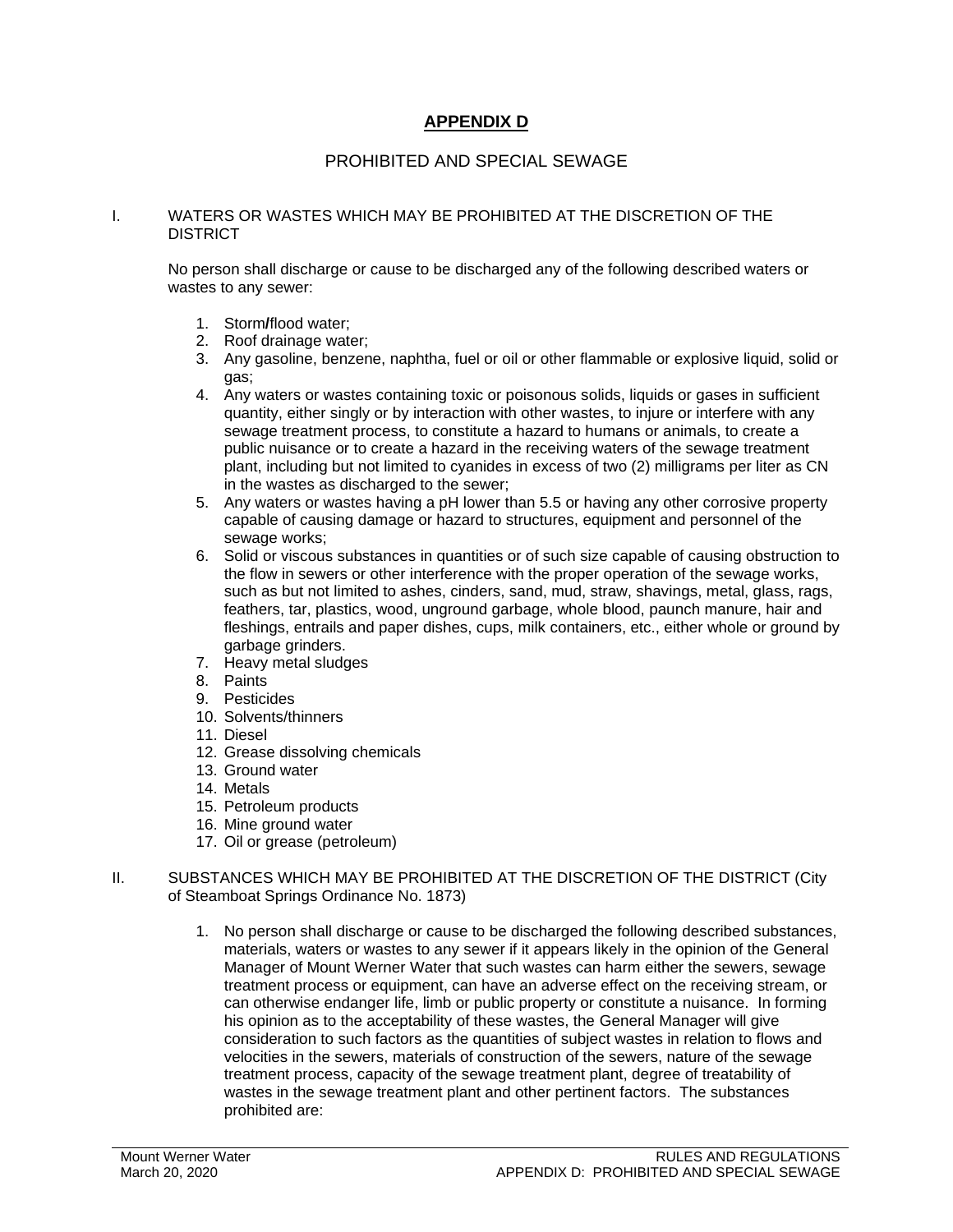- 2. Any liquid or vapor having a temperature higher than one hundred fifty (150) degrees Fahrenheit (65 degrees Celsius);
- 3. Any water or waste containing fats, wax, grease or oils, whether emulsified or not, in excess of one hundred (100) milligrams per liter, or containing substances which may solidify or become viscous at temperatures between thirty-two (32) and one-hundred fifty (150) degrees Fahrenheit (65 degrees Celsius);
- 4. Any garbage that has not been properly shredded. The installation and operation of any garbage grinder equipped with a motor of  $\frac{3}{4}$  horsepower (0.76 horsepower metric) or greater shall be subject to the review and approval of the General Manager;
- 5. Any waters or wastes containing strong acid iron pickling wastes, or concentrated plating solutions whether neutralized or not;
- 6. Any waters or wastes containing elements or compounds in excess of concentrations as listed in current federal or state drinking water standards; or wastes exerting an excessive chlorine requirement, to such degree that any such material received in the composite sewage at the sewage treatment works exceeds the limits established by the General Manager for such materials;
- 7. Any waters or wastes containing phenols or other taste- or odor-producing substances, in such concentrations exceeding limits which may be established by the General Manager as necessary, after treatment of the composite sewage, to meet the requirements of the state, federal or other public agencies of jurisdiction for such discharge to the receiving waters;
- 8. Any radioactive wastes or isotopes of such half-life or concentration as may exceed limits established by the General Manager in compliance with applicable state or federal regulations;
- 9. Any waters or wastes having a pH in excess of 9.0;
- 10. Materials which exert or cause:

a. Unusual concentrations of inert suspended solids, such as but not limited to fuller's earth, lime slurries and lime residues, or of dissolved solids, such as but not limited to sodium chloride and sodium sulfate;

b. Excessive discoloration, such as but not limited to dye wastes and vegetable tanning solutions;

c. Unusual BOD, chemical oxygen demand or chlorine requirements in such quantities as to constitute a significant load on the sewage treatment works; d. Unusual volume of flow or concentration of wastes constituting slugs;

11. Waters and wastes containing substances which are not amenable to treatment or reduction by the sewage treatment processes employed or are amenable to treatment only to such degree that the sewage treatment plant effluent cannot meet the requirements of other agencies having jurisdiction over discharge to the receiving waters.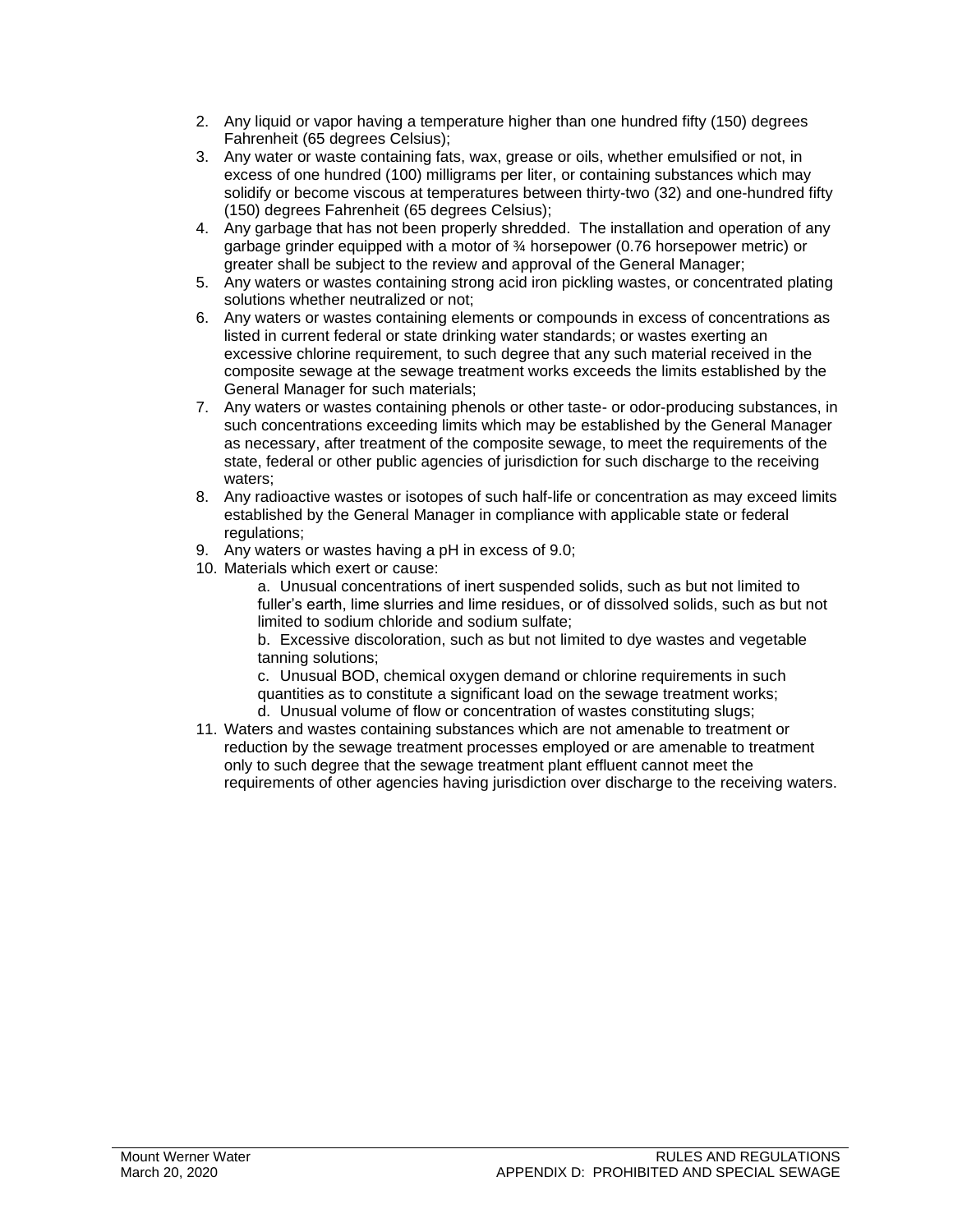#### III. SPECIAL SEWAGE

The following is a list of Special Sewage which may be discharged into the Sewer System after appropriate pre-treatment by the customer pursuant to the Rules and Regulations including section 4.2.5.

- 1. Water from a motor vehicle wash including oil & sand removal
- 2. Water from garage floor drains without oil & sand removal
- 3. Grease from food outlets
- 4. Sand or grit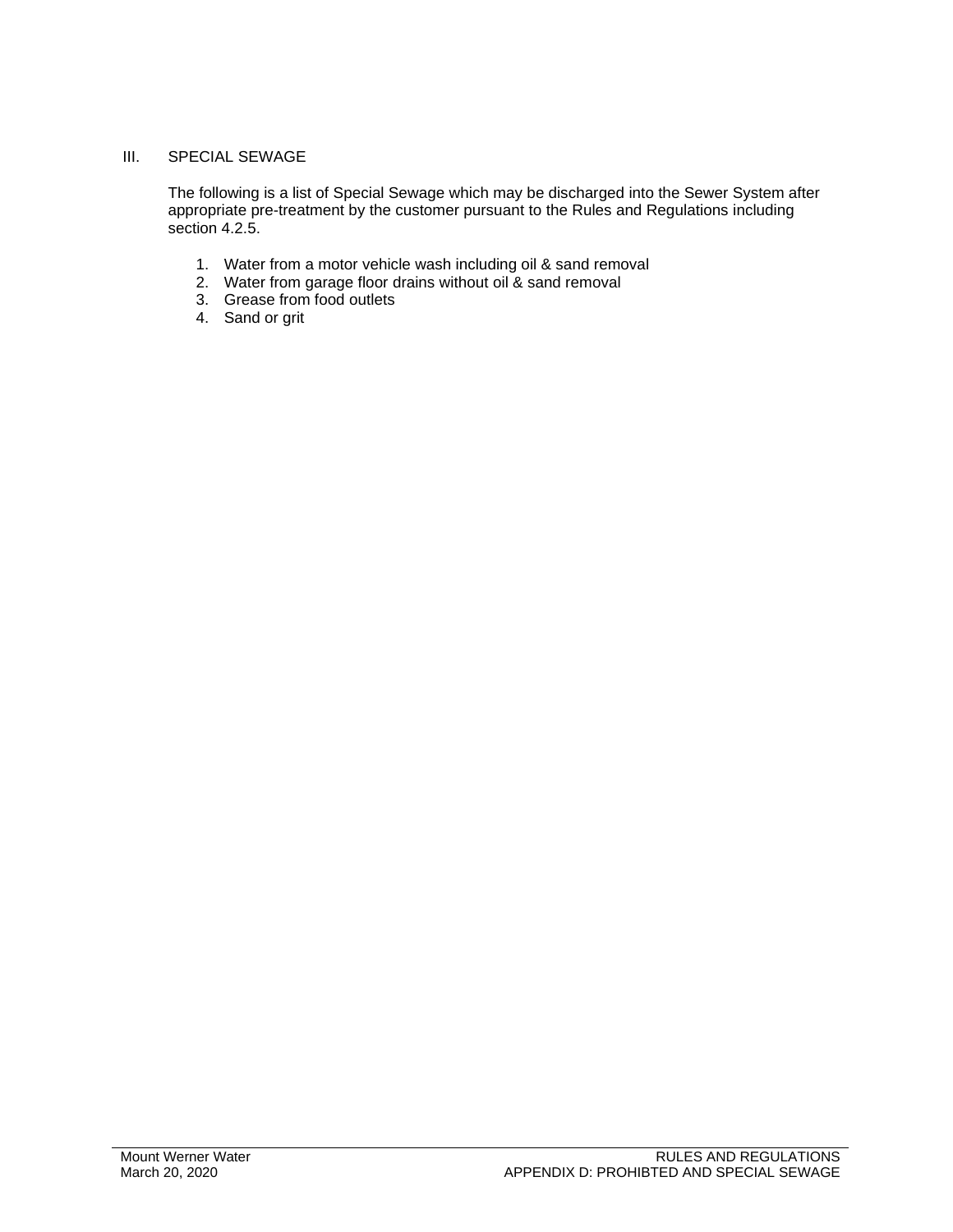### **APPENDIX E**

#### PETITION FOR INCLUSION OF LAND MOUNT WERNER WATER AND SANITATION DISTRICT A COLORADO SPECIAL DISTRICT

I. Description of Property to be Included into Mount Werner Water and Sanitation District: The following described property located in the County of Routt, State of Colorado (hereinafter called the "Property"):

As described on Exhibit "B" attached hereto.

The Property **is** is not an Enclave.

II. Names and addresses of all fee owners of Property:

The Developer are all of the fee owners of the Property and consent and agree to the inclusion of the Property within the boundaries of the Mount Werner Water and Sanitation District (the "District"), and requests and prays that such Property be included in the boundaries of said District. The Developer certify that no easements or rights of way will be required to be dedicated to the District or City for the completion of new water and sewer trunklines and facilities to and within the Property by completion of development thereof.

The Developer encloses with this Petition the items required in paragraphs 1 through 8 of Exhibit "A" attached hereto, except to the extent waived by the General Manager of said District, together with payment of the Processing Fee of \$, payable to said District.

The Developer acknowledges that there shall be no withdrawal from this Petition after publication of notice by the Board of Directors of the said District, without the consent of such Board, provided that the Developer may withdraw promptly after Resolution of Inclusion by the Board if the terms and conditions of inclusion are unacceptable to the Developer.

The Developer further acknowledges that the inclusion of the Property within the boundaries of the District shall be upon such terms and conditions as the District shall require, including payment of an Inclusion Fee as set by the Board of the District.

The Developer \_\_\_\_\_\_\_ request \_\_\_\_\_\_\_ do not request deferral of payment of any Inclusion Fee set by the Board.

| ∼ |  |
|---|--|
|   |  |
|   |  |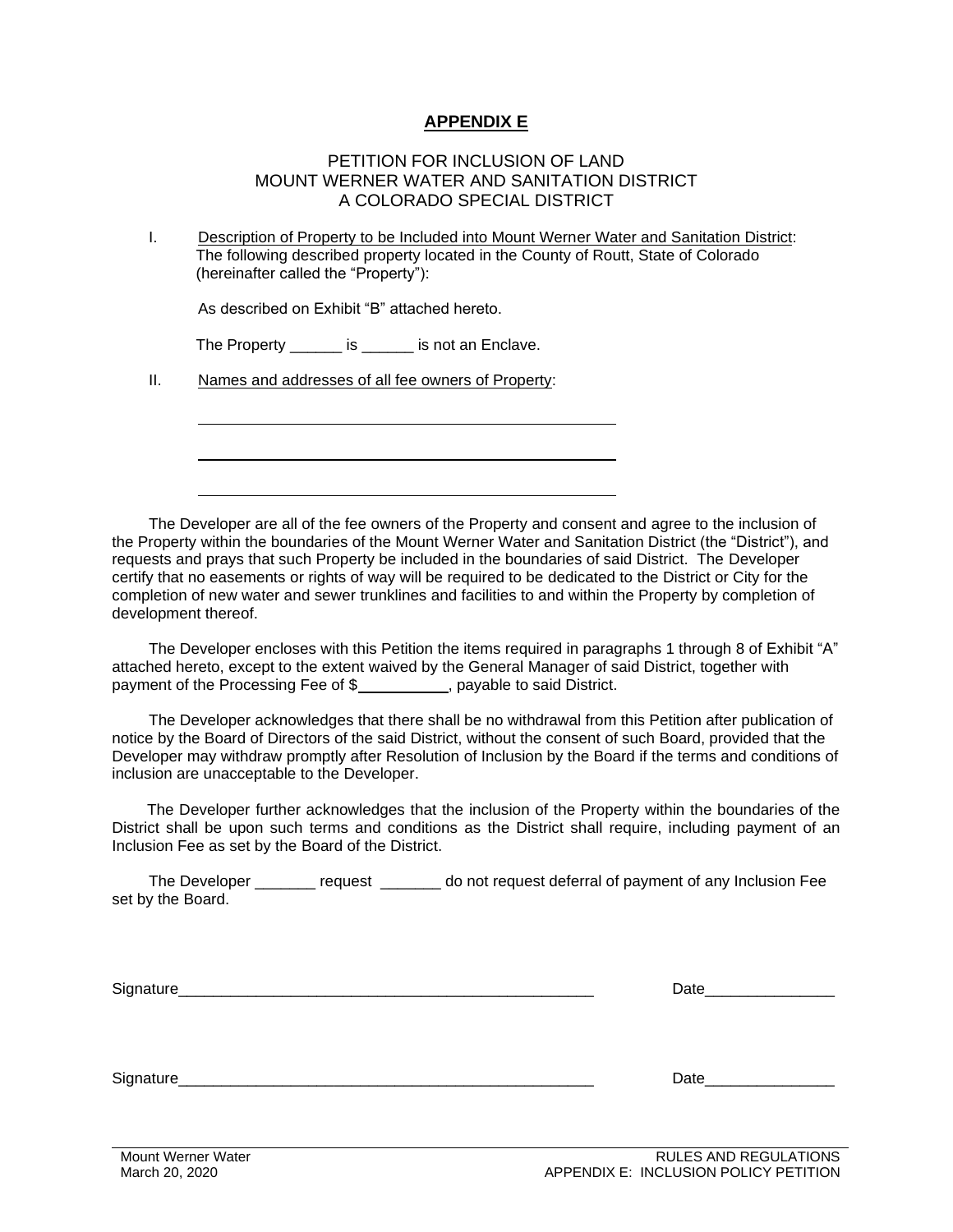### **EXHIBIT "A"**

#### ITEMS TO BE INCLUDED WITH PETITION, UNLESS WAIVED

All inclusion petitions shall be accompanied by each of the following, unless otherwise waived by the Board or General Manager:

- 1. A surveyed legal description of the Property, together with 3 prints of a survey map, certified to by a registered Colorado land surveyor, showing the Property, the acreage thereof, and the boundary lines of the District in relation to the Property.
- 2. A topographic map of the Property.
- 3. A map showing generally the proposed development on the Property, including location of principal water and sewer trunklines and other municipal water and sewer features, and showing the interconnections with existing District facilities and the locations of all existing easements and proposed easements for location of new water and sewer trunklines and facilities, all prepared by a registered Professional Engineer and approved by the District's engineer.
- 4. A narrative description by the petitioner of the proposed development or use of the Property, including a description of the density of residential, commercial, resort, industrial, and other uses, the expected consumptive use of municipal water within the development, and the expected volume of sewage effluent from such development, at maximum buildout.
- 5. A copy of the deeds and title insurance policies or attorney's title opinions for the Property, updated to a recent date prior to the petition, or a recent title insuror's ownership and encumbrance report ("O&E Report"), evidencing the ownership and encumbrances on the Property. The General Manager or Board may waive necessity of an update to title insurance or an O&E Report if, in the petition for the inclusion, the land owner certifies that no easements or rights of way will be required to be dedicated to the District or City for the completion of new water and sewer trunklines and facilities to and within the Property by completion of development thereof.
- 6. If the petioner is an entity, the names and addresses of all principals of such entity, and if any such principal is also an entity, the names and addresses of the individuals who are principals of such principal.
- 7. A description of all water rights owned by the petitioner and appurtenant to or used on the Property.
- 8. If the petitioner intends to request deferral of payment of any Inclusion Fee, a current financial statement of the landowner and such other credit information as may be reasonably requested by the Board or the General Manager to evidence an ability to pay a deferred inclusion fee.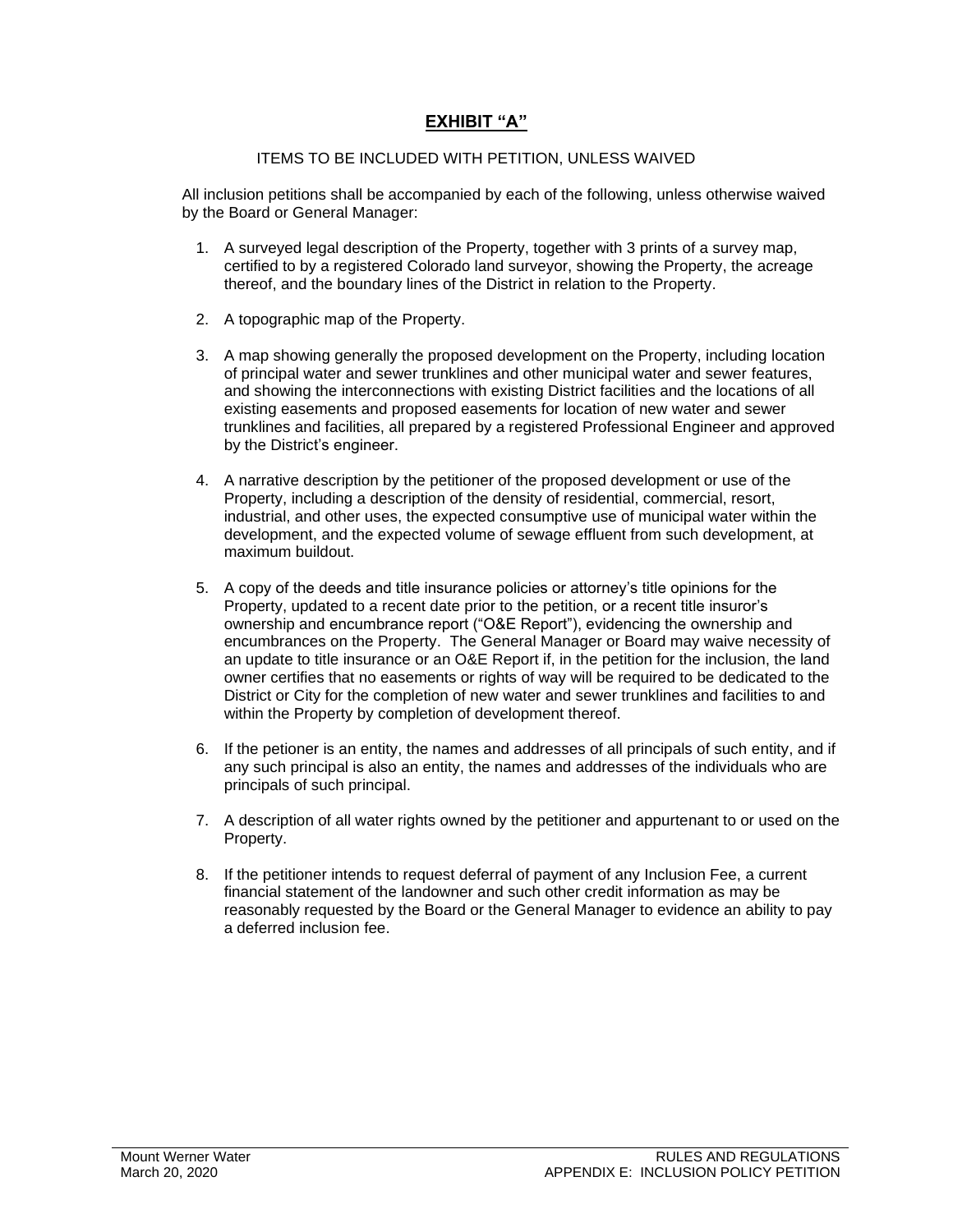### **EXHIBIT "B"**

DESCRIPTION OF PROPERTY TO BE INCLUDED WITHIN DISTRICT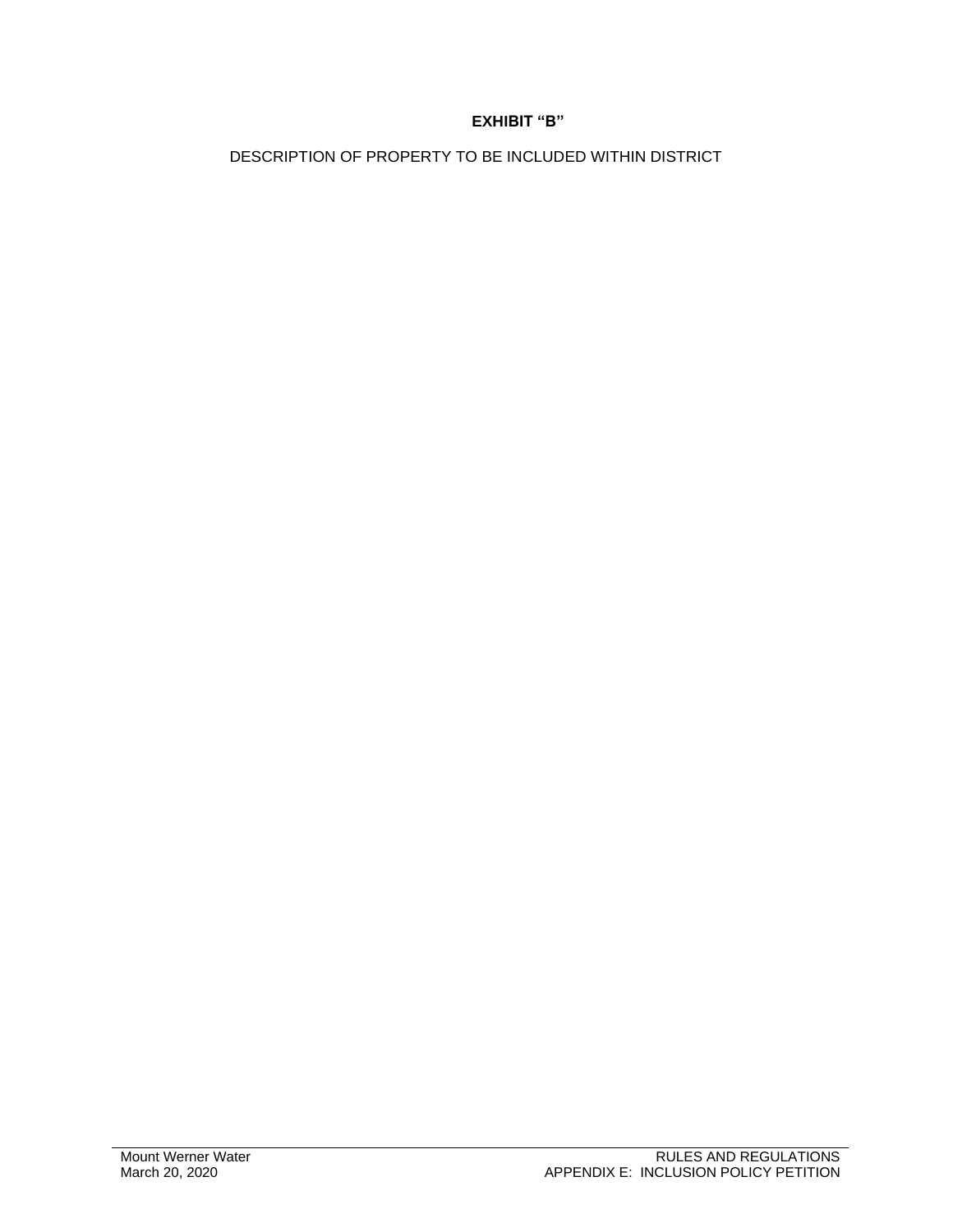### **APPENDIX F**

#### APPLICATION FOR SERVICE FORM

| Date: 1/1/2020                                                                                                          |                                          | <b>Mount Werner Water</b>                | PIF#                                                                                                                                                                                                                                                                                                                                                                                                                                                                                                                                                                                                                            |
|-------------------------------------------------------------------------------------------------------------------------|------------------------------------------|------------------------------------------|---------------------------------------------------------------------------------------------------------------------------------------------------------------------------------------------------------------------------------------------------------------------------------------------------------------------------------------------------------------------------------------------------------------------------------------------------------------------------------------------------------------------------------------------------------------------------------------------------------------------------------|
|                                                                                                                         |                                          |                                          | Application for Water and Sewer Service Form                                                                                                                                                                                                                                                                                                                                                                                                                                                                                                                                                                                    |
|                                                                                                                         |                                          | 3310 Clear Water Trail - P.O. Box 880339 |                                                                                                                                                                                                                                                                                                                                                                                                                                                                                                                                                                                                                                 |
|                                                                                                                         |                                          | Steamboat Springs, CO 80488-0339         |                                                                                                                                                                                                                                                                                                                                                                                                                                                                                                                                                                                                                                 |
|                                                                                                                         |                                          | Ph. (970) 879-2424 · Fax (970) 879-8169  |                                                                                                                                                                                                                                                                                                                                                                                                                                                                                                                                                                                                                                 |
| <b>Owner's Name</b>                                                                                                     |                                          |                                          | Phone <u>___________</u>                                                                                                                                                                                                                                                                                                                                                                                                                                                                                                                                                                                                        |
| <b>Mailing Address</b>                                                                                                  |                                          |                                          |                                                                                                                                                                                                                                                                                                                                                                                                                                                                                                                                                                                                                                 |
| <b>Project Street Address</b>                                                                                           |                                          |                                          |                                                                                                                                                                                                                                                                                                                                                                                                                                                                                                                                                                                                                                 |
| Subdivision:                                                                                                            |                                          |                                          |                                                                                                                                                                                                                                                                                                                                                                                                                                                                                                                                                                                                                                 |
| Email                                                                                                                   |                                          |                                          |                                                                                                                                                                                                                                                                                                                                                                                                                                                                                                                                                                                                                                 |
|                                                                                                                         |                                          |                                          |                                                                                                                                                                                                                                                                                                                                                                                                                                                                                                                                                                                                                                 |
| Type of Building of Use:                                                                                                |                                          |                                          |                                                                                                                                                                                                                                                                                                                                                                                                                                                                                                                                                                                                                                 |
|                                                                                                                         | <b>Single Family Residence</b>           |                                          | <b>Townhouse</b>                                                                                                                                                                                                                                                                                                                                                                                                                                                                                                                                                                                                                |
|                                                                                                                         | Single Family Residence w/Caretaker Unit |                                          | <b>Commercial Tenant Finish</b>                                                                                                                                                                                                                                                                                                                                                                                                                                                                                                                                                                                                 |
| Condominium<br><b>Duplex</b>                                                                                            |                                          |                                          | <b>Other: Garage Addition</b><br>Other:                                                                                                                                                                                                                                                                                                                                                                                                                                                                                                                                                                                         |
|                                                                                                                         |                                          |                                          |                                                                                                                                                                                                                                                                                                                                                                                                                                                                                                                                                                                                                                 |
| <b>Building Permit No.</b>                                                                                              |                                          |                                          |                                                                                                                                                                                                                                                                                                                                                                                                                                                                                                                                                                                                                                 |
| <b>Number of Kitchen Units</b>                                                                                          |                                          |                                          |                                                                                                                                                                                                                                                                                                                                                                                                                                                                                                                                                                                                                                 |
| <b>Calculated Plant Investment Fees</b>                                                                                 | $\mathfrak s$                            |                                          | Date Paid                                                                                                                                                                                                                                                                                                                                                                                                                                                                                                                                                                                                                       |
| <b>Meter Fees</b>                                                                                                       | \$                                       |                                          |                                                                                                                                                                                                                                                                                                                                                                                                                                                                                                                                                                                                                                 |
| <b>Total Fees</b>                                                                                                       | $\overline{\mathbb{S}}$                  |                                          |                                                                                                                                                                                                                                                                                                                                                                                                                                                                                                                                                                                                                                 |
| <b>Temporary Construction Service End and</b>                                                                           |                                          |                                          |                                                                                                                                                                                                                                                                                                                                                                                                                                                                                                                                                                                                                                 |
| <b>Beginning of Service Charge Billing Date:</b>                                                                        |                                          |                                          |                                                                                                                                                                                                                                                                                                                                                                                                                                                                                                                                                                                                                                 |
| (1) Please call 24 hours in advance for tapping services.                                                               |                                          |                                          |                                                                                                                                                                                                                                                                                                                                                                                                                                                                                                                                                                                                                                 |
|                                                                                                                         |                                          |                                          | (2) Customer must schedule service line inspections, to include air pressure and water testing, prior to                                                                                                                                                                                                                                                                                                                                                                                                                                                                                                                        |
| backfill                                                                                                                |                                          |                                          |                                                                                                                                                                                                                                                                                                                                                                                                                                                                                                                                                                                                                                 |
|                                                                                                                         |                                          |                                          | APPLICANT AGREES TO ABIDE BY ALL RULES AND REGULATIONS OF THE DISTRICT                                                                                                                                                                                                                                                                                                                                                                                                                                                                                                                                                          |
|                                                                                                                         |                                          |                                          | IN EFFECT AS OF THIS DATE AND AS AMENDED FROM TIME TO TIME                                                                                                                                                                                                                                                                                                                                                                                                                                                                                                                                                                      |
| Signed by owner or<br>representative:                                                                                   |                                          |                                          | Date:                                                                                                                                                                                                                                                                                                                                                                                                                                                                                                                                                                                                                           |
|                                                                                                                         |                                          |                                          |                                                                                                                                                                                                                                                                                                                                                                                                                                                                                                                                                                                                                                 |
| Application approved by:                                                                                                |                                          |                                          | Date:                                                                                                                                                                                                                                                                                                                                                                                                                                                                                                                                                                                                                           |
| for inspection at all times to authorized representatives of Mount Werner Water to determine whether cross -connections |                                          |                                          | BACKFLOW PREVENTION DEVICES: No construction water service connection will be installed by Mount Werner Water<br>unless the water supply is protected as requried by the Rules and Regulations of "The District". Construction water service<br>to any premise will be discontinued by Mount Werner Water if a backflow prevention device is not installed or if it is found<br>that a backflow pre-vention device has been removed, bypassed, or if an upprotected cross-connection exists on the<br>premises. Service will no tbe restored until such conditions or defects are corrected. The customer's system will be open |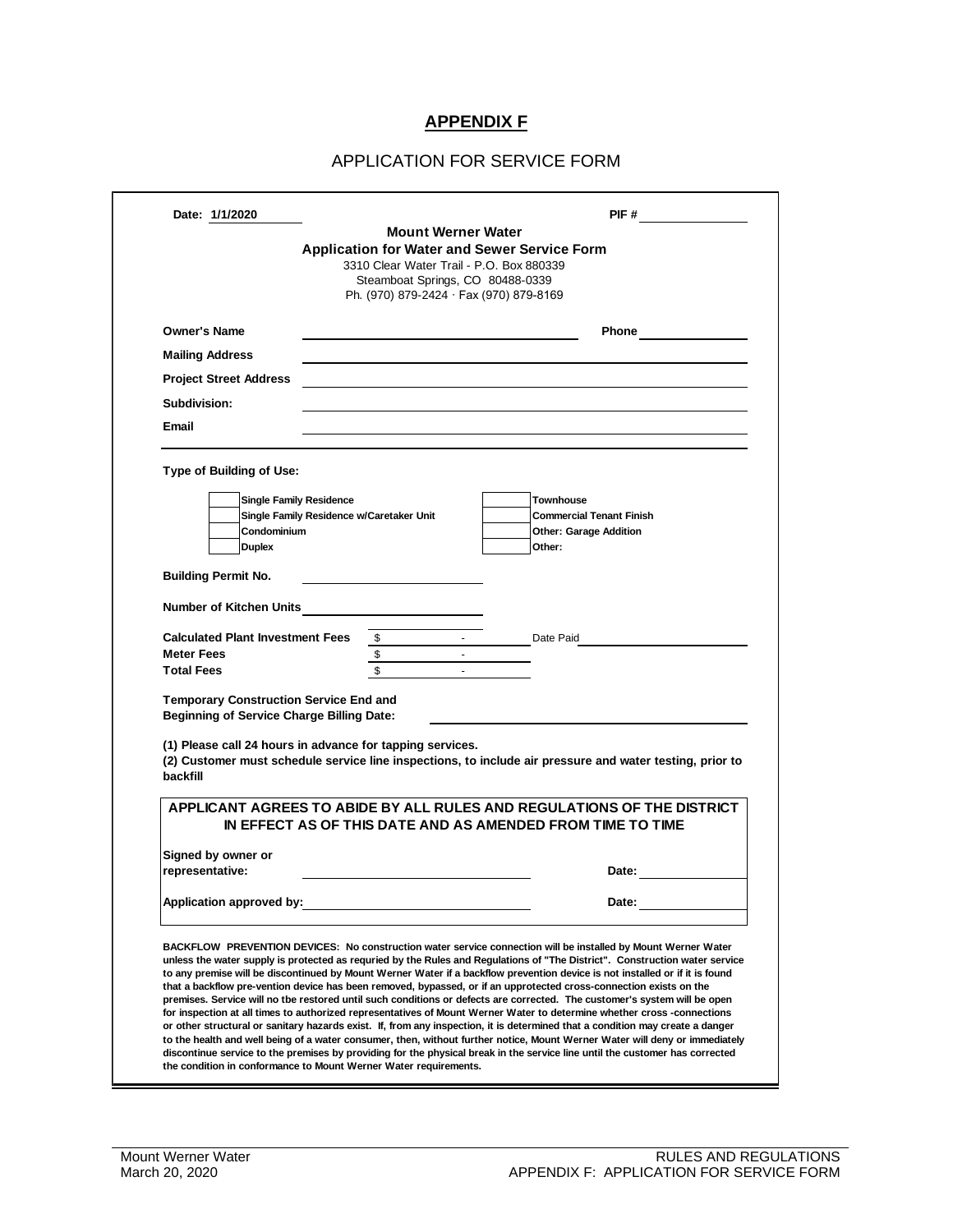#### **APPENDIX G**

#### MOUNT WERNER WATER AND SANITATION DISTRICT PLANT INVESTMENT FEE SCHEDULE Effective January 1, 2020

| Mount Werner Water Plant Investment Fee Calculation Form - 2020 |        |  |                                         |  |
|-----------------------------------------------------------------|--------|--|-----------------------------------------|--|
|                                                                 |        |  |                                         |  |
| FORM NUMBER:                                                    | 20PIF- |  | Single Family Residence                 |  |
| DATE:                                                           |        |  | Single Family Residence w/Caretaker Uni |  |
| NAME OF APPLICANT:                                              |        |  | Condominium                             |  |
| <b>MAILING ADDRESS:</b>                                         |        |  | Duplex                                  |  |
| <b>OWNER EMAIL ADDRESS:</b>                                     |        |  | Triplex                                 |  |
| PHONE:                                                          |        |  | Townhouse                               |  |
| <b>PROPERTY ADDRESS:</b>                                        |        |  | Commercial - tenant finish              |  |
| LOCATOR KEY:                                                    |        |  | Other; Garage Addition                  |  |

BUILDING PERMIT NO:

|                                            |                 |                | <b>FIXTURE</b><br><b>UNIT</b> |             |               | <b>WASTE</b><br><b>WATER</b> | <b>WASTE</b><br><b>WATER</b> |
|--------------------------------------------|-----------------|----------------|-------------------------------|-------------|---------------|------------------------------|------------------------------|
| <b>FIXTURES</b>                            | <b>QUANTITY</b> |                | <b>POINTS</b>                 |             | <b>WATER</b>  | <b>COLLECTION</b>            | <b>TREATMENT</b>             |
| SQUARE FOOTAGE (shell excluding garage)    |                 | x              | 0.008                         | $=$         | 0.00          | 0.00                         | 0.00                         |
| TOILETS & URINALS PRIVATE                  |                 | $\mathsf{x}$   | 8.100                         | $=$         | 0.00          | 0.00                         | 0.00                         |
| TOILETS & URINALS PUBLIC                   |                 | $\pmb{\times}$ | 16.200                        | $=$         | 0.00          | 0.00                         | 0.00                         |
| <b>BIDET</b>                               |                 | x              | 5.000                         | $=$         | 0.00          | 0.00                         | 0.00                         |
| SINKS - PRIVATE (bath, utility, laundry)   |                 | $\pmb{\times}$ | 2.500                         | $=$         | 0.00          | 0.00                         | 0.00                         |
| SINKS - PUBLIC                             |                 | x              | 5.000                         | $=$         | 0.00          | 0.00                         | 0.00                         |
| SINKS - COMMERCIAL                         |                 | $\mathbf{x}$   | 15,000                        | $=$         | 0.00          | 0.00                         | 0.00                         |
| TUB AND/OR SHOWER - PRIVATE                |                 | $\mathsf{x}$   | 14.300                        | $=$         | 0.00          | 0.00                         | 0.00                         |
| TUB AND/OR SHOWER - PUBLIC                 |                 | $\mathsf{x}$   | 28.600                        | $=$         | 0.00          | 0.00                         | 0.00                         |
| <b>WASHING MACHINE - PRIVATE</b>           |                 | x              | 10.000                        | $=$         | 0.00          | 0.00                         | 0.00                         |
| <b>WASHING MACHINE - PUBLIC</b>            |                 | $\mathsf{x}$   | 22.000                        | $=$         | 0.00          | 0.00                         | 0.00                         |
| WASHING MACHINE - COMMERCIAL               |                 | $\mathsf{x}$   | 60,000                        | $=$         | 0.00          | 0.00                         | 0.00                         |
| KITCHEN - PRIVATE (includes 1 sink)        |                 | $\mathbf{x}$   | 7.200                         | $=$         | 0.00          | 0.00                         | 0.00                         |
| <b>DISHWASHER - PRIVATE</b>                |                 | $\mathsf{x}$   | 8.700                         | $=$         | 0.00          | 0.00                         | 0.00                         |
| DISHWASHER - COMMERCIAL                    |                 | $\mathsf{x}$   | 100.000                       | $=$         | 0.00          | 0.00                         | 0.00                         |
| DISHWASHER - COMMERCIAL - EE               |                 | $\mathsf{x}$   | 60.000                        | $=$         | 0.00          | 0.00                         | 0.00                         |
| <b>WET BAR</b>                             |                 | x              | 2.500                         | $=$         | 0.00          | 0.00                         | 0.00                         |
| <b>FLOOR DRAINS</b>                        |                 | $\mathsf{x}$   | 7.500                         | $=$         | <b>XXXXXX</b> | 0.00                         | 0.00                         |
| PARKING GARAGE PER 20' X 9' SPACE          |                 | $\mathsf{x}$   | 7.500                         | $=$         | <b>XXXXXX</b> | 0.00                         | 0.00                         |
| <b>WATER SPIGOT</b>                        |                 | $\mathbf{x}$   | 3.600                         | $=$         | 0.00          | <b>XXXXXXX</b>               | <b>XXXXXX</b>                |
| YARD HYDRANT                               |                 | $\mathbf{x}$   | 8.100                         | $=$         | 0.00          | <b>XXXXXXX</b>               | <b>XXXXXX</b>                |
| <b>DRINKING FOUNTAIN</b>                   |                 | $\mathsf{x}$   | 1.500                         | $=$         | 0.00          | 0.00                         | 0.00                         |
| ICE MACHINE/WATER COOLERS                  |                 | $\mathsf{x}$   | 1.500                         | $=$         | 0.00          | 0.00                         | 0.00                         |
| <b>FOUNTAINS</b>                           |                 | x              | 2.500                         | $=$         | 0.00          | 0.00                         | 0.00                         |
| WHIRLPOOLS/HOT TUBS                        |                 | $\mathsf{x}$   | 5.000                         | $=$         | 0.00          | 0.00                         | 0.00                         |
| SWIMMING POOL (gallons)                    |                 | $\mathbf{x}$   | 0.003                         | $\equiv$    | 0.00          | 0.00                         | 0.00                         |
| <b>CARWASH BAYS</b>                        |                 | $\mathbf{x}$   | 150,000                       | $=$         | 0.00          | 0.00                         | 0.00                         |
| <b>WASTEWATER DUMP</b>                     |                 | $\mathbf{x}$   | 500.000                       | $=$         | <b>XXXXXX</b> | 0.00                         | 0.00                         |
| DRIVE UP RESTAURANT (no.of bays)           |                 | $\mathsf{x}$   | 15,000                        | $=$         | 0.00          | 0.00                         | 0.00                         |
| RESTAURANT (no.of seats)                   |                 | $\mathbf{x}$   | 2.500                         | $\equiv$    | 0.00          | 0.00                         | 0.00                         |
| BAR (no, of seats)                         |                 | $\mathsf{x}$   | 1.800                         | $=$         | 0.00          | 0.00                         | 0.00                         |
| EXTERIOR SEATING RESTAURANT (no. of seats) |                 | $\mathbf{x}$   | 2.500                         | $=$         | 0.00          | 0.00                         | 0.00                         |
| EXTERIOR SEATING BAR (no. of seats)        |                 | $\mathbf{x}$   | 1.800                         | $=$         | 0.00          | 0.00                         | 0.00                         |
| CONVENTION CENTER (no.of seats)            |                 | $\mathsf{x}$   | 1.000                         | $=$         | 0.00          | 0.00                         | 0.00                         |
| IRRIGATION (sq.ft. irrigated area)         |                 | $\mathsf{x}$   | 0.010                         | $=$         | 0.00          | <b>XXXXXX</b>                | <b>XXXXXX</b>                |
|                                            |                 |                | <b>TOTAL POINTS</b>           |             | 0.00          | 0.00                         | 0.00                         |
|                                            |                 |                |                               |             | x             | x                            | x                            |
|                                            |                 |                | Fee per point                 |             | \$42.50       | \$17.64                      | \$39.93                      |
|                                            |                 |                |                               | <b>Fees</b> | \$0.00        | \$0.00                       | \$0.00                       |

|                              |   | Fee per point | \$42.50 | \$17.64                                       | \$39.93                |
|------------------------------|---|---------------|---------|-----------------------------------------------|------------------------|
|                              |   | <b>Fees</b>   | \$0.00  | \$0.00                                        | \$0.00                 |
|                              |   |               |         | <b>TOTAL PLANT INVESTMENT FEE</b>             | \$0.00                 |
|                              |   |               |         |                                               |                        |
|                              |   |               |         |                                               | <b>TOTAL METER AND</b> |
| <b>WATER METER COSTS</b>     |   |               |         | <b>BACKFLOW DEVICE for Construction Water</b> | <b>BACKFLOW DEVICE</b> |
| 3/4" ULTRASONIC WATER METER  |   | \$395.00      |         | $$335.00$ \$                                  |                        |
| 1" ULTRASONIC WATER METER    |   | \$560.00      |         | $$364.00$ \$                                  |                        |
| 11/2" ULTRASONIC WATER METER |   | \$869.00      |         | \$778.00 \$                                   |                        |
| 2" ULTRASONIC WATER METER    |   | \$1,113.00    |         | \$889.00 \$                                   |                        |
| 3" KAMSTRUP WATER METER      |   | \$1,637.00    |         | TBD \$<br>×                                   |                        |
| 4" ELSTER WATER METER        |   | \$3,041.00    |         | TBD \$                                        |                        |
| 6" ELSTER WATER METER        | x | \$4,935,00    |         | TBD <sub>\$</sub><br>x                        |                        |
|                              |   |               |         | <b>TOTAL DUE</b>                              | \$0.00                 |

*Meter prices effective 01/01/2020*

*All pricing subject to change without notice. Fee Per Point updated to 2020 rates per MWW Board Resolution effective 1-1-20.*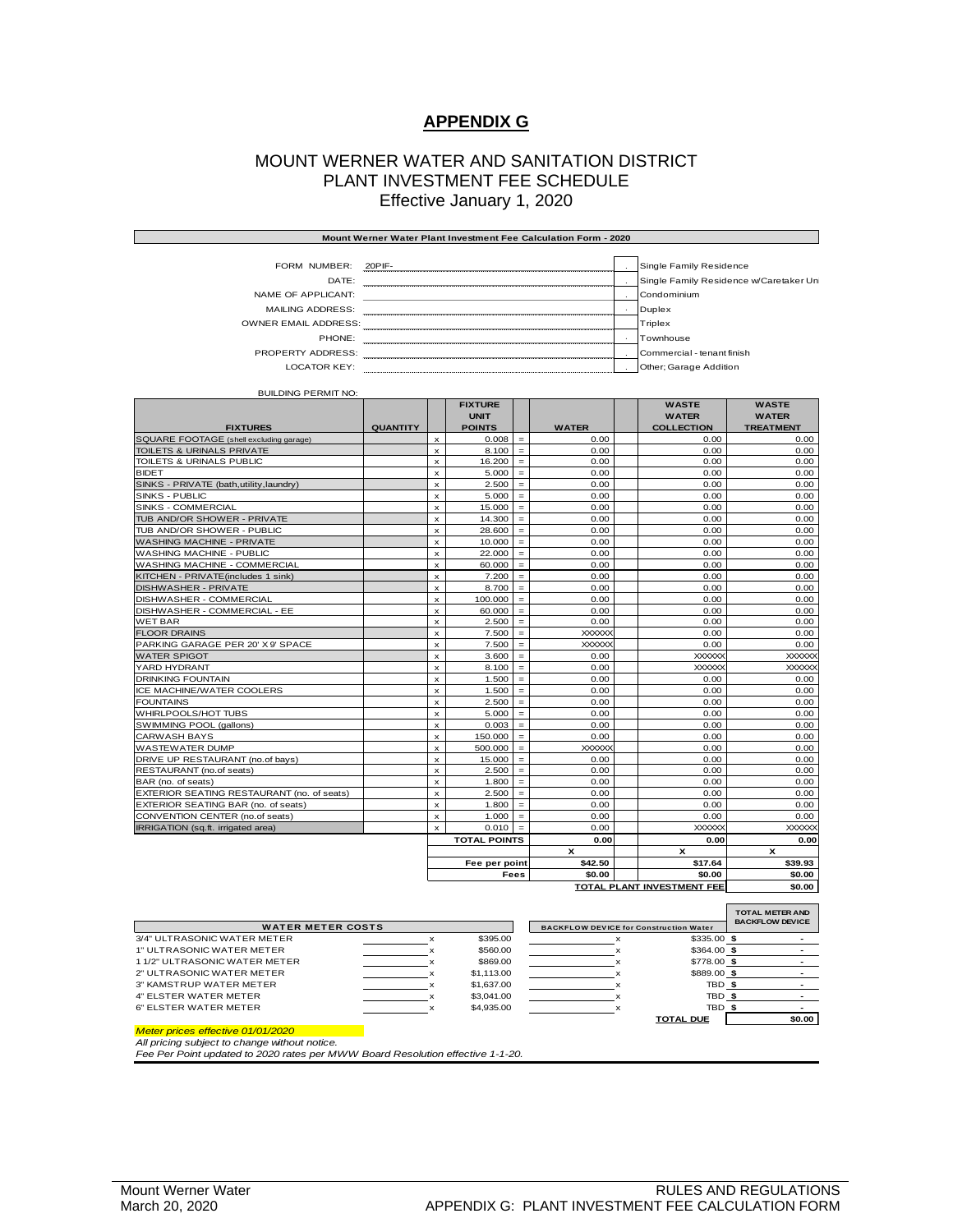### **APPENDIX H**

#### **MOUNT WERNER WATER AND SANITATION DISTRICT REQUEST FOR WATER AND SEWER SERVICES AND WAIVER AND ACKNOWLEDGMENT**

The undersigned (the "Developer") hereby requests central water and sanitary sewer collection services from the MOUNT WERNER WATER AND SANITATION DISTRICT (the "District") to the proposed building improvements (the "Improvements") on the real property described as follows (the "Property"):

\_\_\_\_\_\_\_\_\_\_\_\_\_\_\_\_\_\_\_\_\_\_\_\_\_\_\_\_\_\_\_\_\_\_\_\_\_\_\_\_\_\_\_\_\_\_\_\_\_\_\_\_\_\_\_\_\_\_\_\_\_\_\_\_\_\_\_\_\_\_\_\_\_\_\_\_\_\_\_\_\_\_\_\_ \_\_\_\_\_\_\_\_\_\_\_\_\_\_\_\_\_\_\_\_\_\_\_\_\_\_\_\_\_\_\_\_\_\_\_\_\_\_\_\_\_\_\_\_\_\_\_\_\_\_\_\_\_\_\_\_\_\_\_\_\_\_\_\_\_\_\_\_\_\_\_\_\_\_\_\_\_\_\_\_\_\_\_\_ \_\_\_\_\_\_\_\_\_\_\_\_\_\_\_\_\_\_\_\_\_\_\_\_\_\_\_\_\_\_\_\_\_\_\_\_\_\_\_\_\_\_\_\_\_\_\_\_\_\_\_\_\_\_\_\_\_\_\_\_\_\_\_\_\_\_\_\_\_\_\_\_\_\_\_\_\_\_\_\_\_\_\_\_

The Developer acknowledges that additional water and/or sewage collection main lines (the "New Main Lines") will be required to be installed and constructed from existing District main lines to and into the Property, that service lines (the "Interior Service Lines") will be constructed from the Improvements to the New Main Lines or existing District Main Lines, and that:

- a. Such New Main Lines and Interior Service Lines must be constructed by or under the direction of the Developer and at the cost of the Developer pursuant to District regulations and the engineering plans and specifications (the "Plans") to be prepared by a Colorado Professional Engineer and submitted to and approved by the District General Manager prior to initiation of construction.
- b. The Developer must also provide to the District permanent and unencumbered easements 20 feet wide for all such water and sewer main line extensions, in form satisfactory to the District General Manager, either by separate dedication to the District on subdivision plats or by separate conveyance and dedication to the District (refer to Appendix I for standard District easement forms, which may be altered by the District where appropriate or necessary). Such easements must be provided and recorded before water or sewer service is provided to the Developer's property through such main line extensions.
- c. Interior Service Lines from the Improvements to the New Main Lines or existing District Main Lines cannot be physically interconnected to such New Main Lines or existing District Main Lines except by District employees or qualified contractor when authorized, in writing, by the District.
- d. Physical interconnection of Interior Service Lines to the New Main Lines or existing District Main Lines, and provision of District water and sanitary sewer collection services to the Improvements, is not permitted and cannot be allowed by the District until such New Main Lines are inspected by and preliminarily accepted by the District; EXCEPT pursuant to Temporary Construction Service as permitted under paragraph (d) below. Preliminary acceptance by the District is not effective unless made in writing signed by the District General Manager.
- e. Upon written request from the Developer to the District, the District may allow and permit temporary water and sanitary sewer services to the Improvements during the period of construction of the Improvements (herein called "Temporary Construction Service"), provided that a backflow prevention device is installed and the New Main Lines have passed biological testing and pressure testing per the District specifications, and the Interior Service Lines have passed pressure testing per the District specifications, and notwithstanding that the District has not granted preliminary acceptance of the New Main Lines. However, such Temporary Construction Service shall automatically terminate without necessity of any notice whatsoever upon the earliest to occur of (i) issuance of a certificate of occupancy or partial certificate of occupancy upon substantial completion of all or part of the Improvements, (ii) non-construction human occupancy of the Improvements for commercial or residential purposes, (iii) written preliminary acceptance of the New Main Lines by the District, or (iv) violation of District regulations by such service which is not timely cured after notice from the District, or (v) the passage of 6 months from the commencement of such Temporary Service. If such Temporary Construction Service shall so terminate, then the District reserves the right without necessity of any notice to the Developer or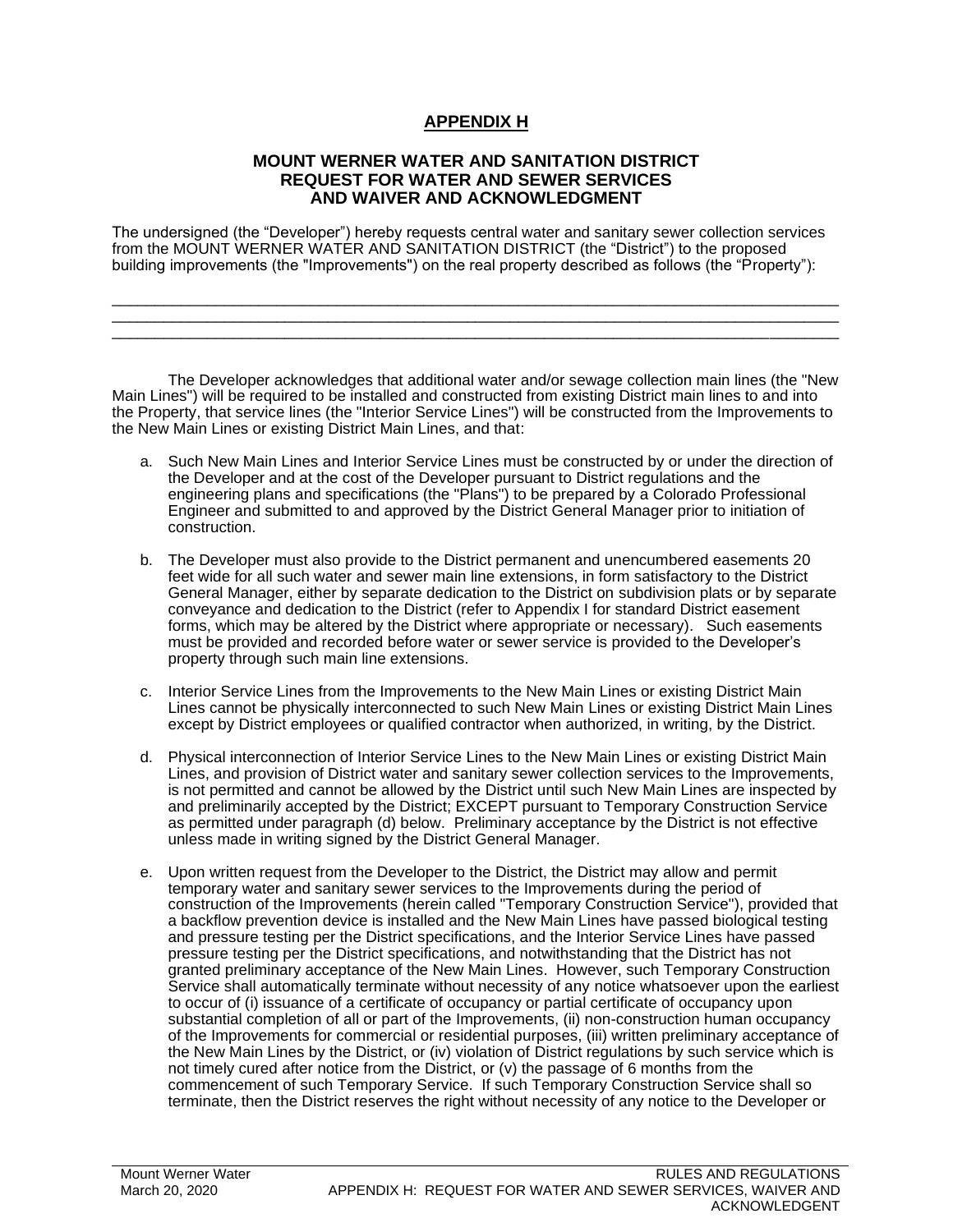its contractor or the owner or any occupant of the Improvements or Property to physically terminate and sever water and sanitary sewer services of the District to the Improvements until the New Main Lines are completed in compliance with District regulations and the approved Plans and are granted preliminary acceptance by the District General Manager. The District shall have a license to enter upon the Property and the Improvements to accomplish such physical termination.

- f. Inspection of the New Main Lines for preliminary acceptance by the District shall not occur between November 1 and April 30.
- g. All costs associated with water system hydraulic modeling and fire flow calculations, related to the proposed development, to demonstrate that proposed water system changes will meet fire code and water industry standards shall be born by the Developer. Invoicing shall be paid within 30 days.
- h. The District maintains a GIS database with information on system mains and appurtenances constructed from as-built surveys provided by developers as a requirement of Final Acceptance. The District also maintains an as-built archive on service lines as and when provided by developers. The Developer acknowledges that the District may not have records of all mains, appurtenances, and service lines that have been installed in the District and that actual field conditions may differ from District records.
- i. Upon request, the District provides on-site water and sewer main location services. The Developer understands that location devices use geomagnetic sensing technology and acknowledges that water and sewer location marks in the field are approximate and may be skewed by the depth of the pipe and by the presence of other utilities.

The Developer may request that the District approve the application of the Developer for a building permit and to construct the Improvements on the Property, even though the New Main Lines have not been; (i) constructed, or (ii) physically interconnected to District Main Lines, or (iii) physically interconnected to the Improvements by the Interior Service Lines, or (iv) preliminarily accepted by the District General Manager. The District may be willing to approve such application for a building permit, conditioned upon the execution and continued effectiveness of this instrument with respect to water and/or sanitary sewer collection services of the District to the Improvements, and that all Improvements, including Public and Private Mains, are secured and adequately bonded for thru the City of Steamboat Planning process or individually bonded and secured privately with Mount Werner Water. The District may or may not approve this special request and is based on the sole interpretation and approval by the District.

The Developer therefore acknowledges that the approval by the District of the Developer's application for a building permit for the Improvements shall **NOT** constitute or be deemed a waiver or modification of any policy or regulation of the District, and specifically that such approval will **NOT** entitle the Developer or the owner or any occupant of the Property: (i) to require that the District continue the physical interconnection of Interior Service Lines to the New Main Lines or existing District Main Lines beyond termination of Temporary Construction Service in the absence of preliminary acceptance of the New Main Lines by the District General Manager, or (ii) to obtain or require the District to supply municipal water to the improvements on the Property or take sewage effluent from the Property during any period in which the regulations of the District applicable to service to the Improvements are being violated with respect to the Improvements or the occupancy thereof. The Developer further acknowledges that until the New Main Lines on the Property have been interconnected by District personnel to the Interior Service Lines and have been preliminarily accepted by the District General Manager, the District may not only refuse to provide water or sewer service to the Property and the Improvements but may also shut-off or disconnect any such service, except during the period that the District permits Temporary Construction Service.

The Developer hereby instructs the engineers and architects of the Developer to disclose promptly to the District General Manager any construction of the New Main Lines or Interior Service Lines which does not comply with District regulations and the approved Plans, and any aspect of construction of the Improvements which violates District regulations.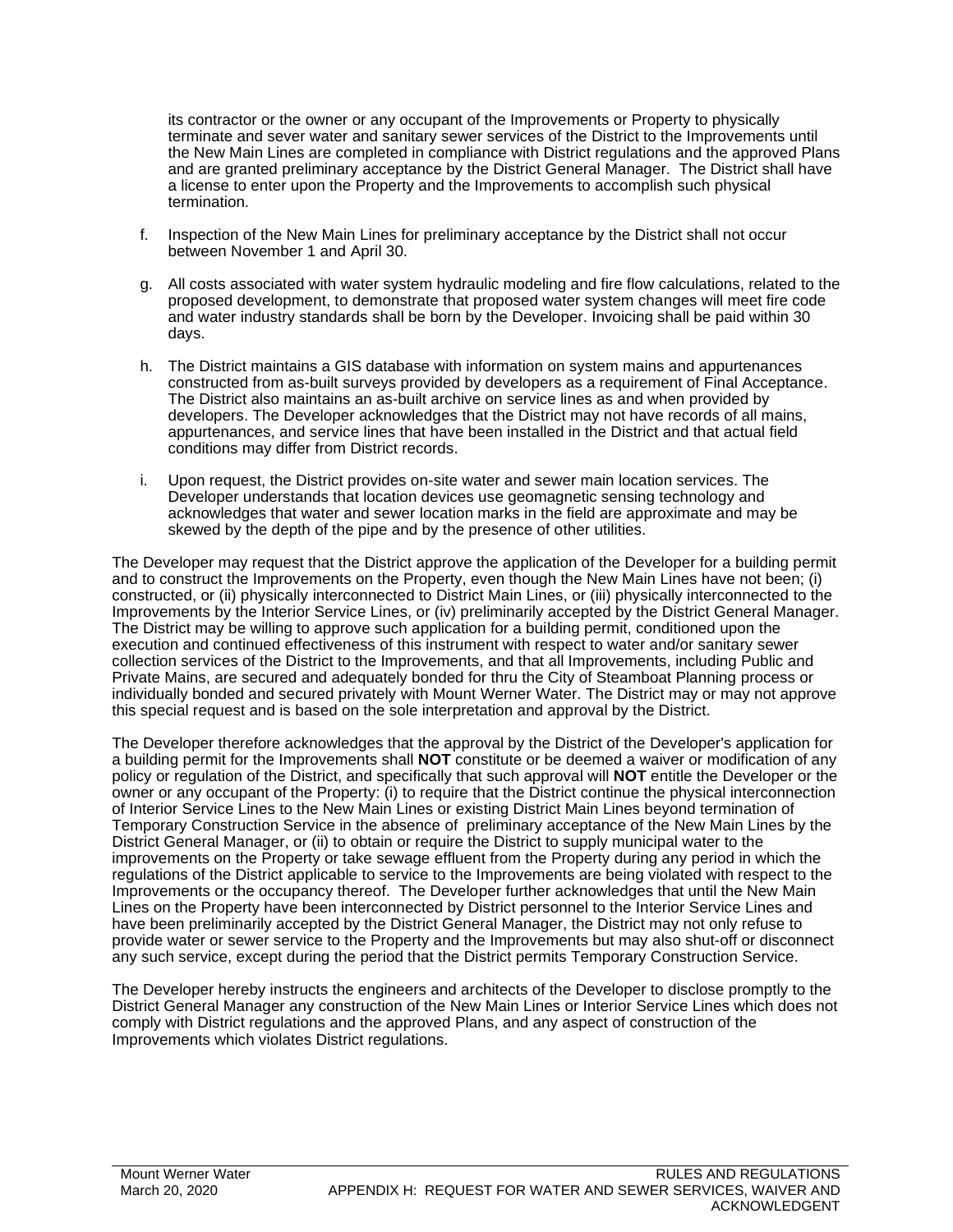**NO ENTITLEMENT TO WATER OR SEWAGE COLLECTION SERVICES OF THE DISTRICT IS EXPRESSED OR IMPLIED AS A RESULT OF THE APPROVAL BY THE DISTRICT OF THE APPLICATION OF THE DEVELOPER FOR A BUILDING PERMIT FOR IMPROVEMENTS ON THE PROPERTY, AND ANY CLAIM OF THE DEVELOPER FOR ANY SUCH ENTITLEMENT IS HEREBY WAIVED. THIS INSTRUMENT MUST BE RECORDED IN THE ROUTT COUNTY REAL PROPERTY RECORDS.**

| EXECUTED AND ACKNOWLEDGED this | dav of |  |
|--------------------------------|--------|--|
|                                |        |  |

**Signature** 

Telephone Fax **Address**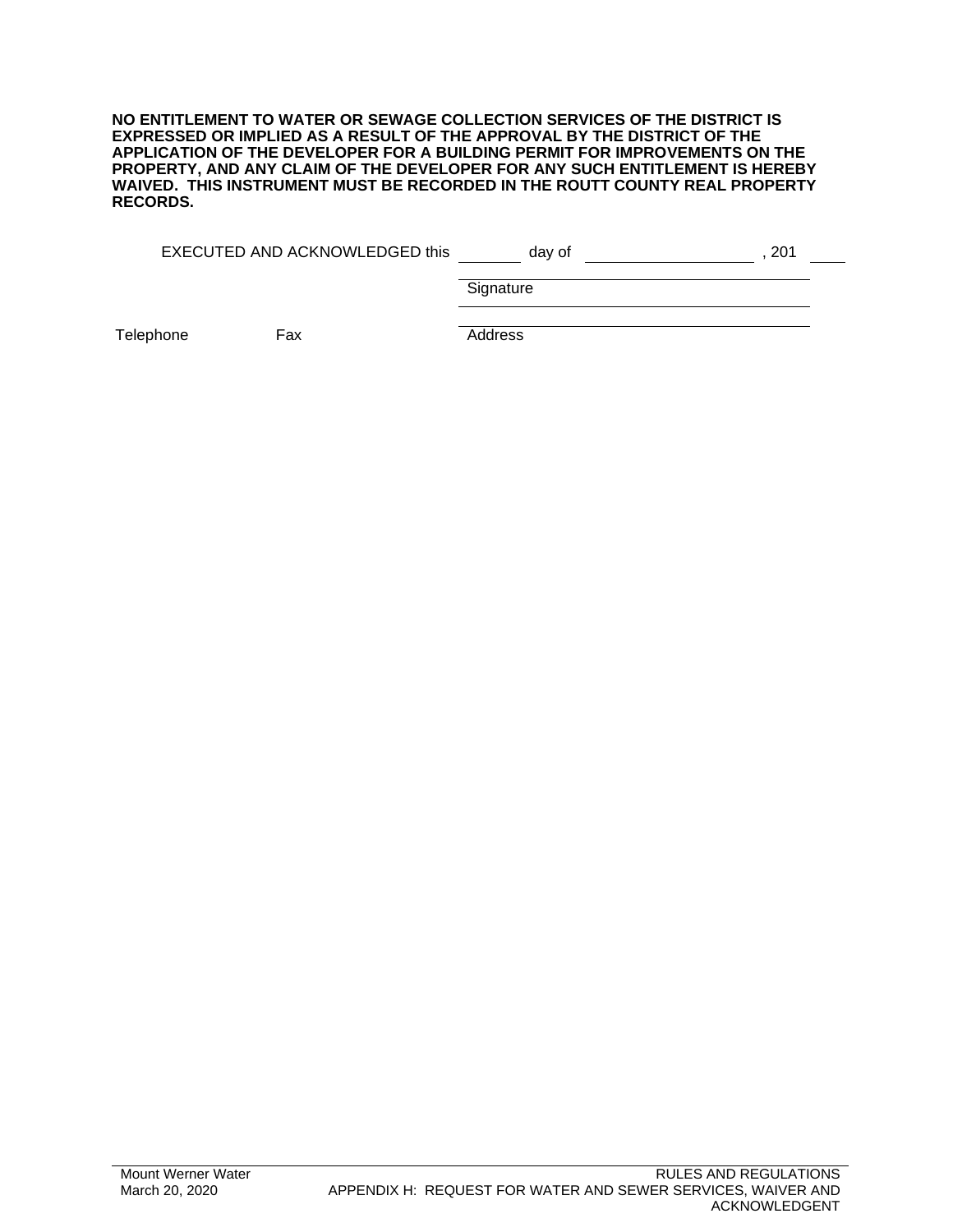### **APPENDIX I (Sewer)**

#### **GRANT OF EASEMENT (Sewer Mains)**

This Easement ("Easement") is made effective as of the day of \_\_\_\_\_\_\_\_\_\_, 20\_\_, by and between \_\_\_\_\_\_\_\_\_\_\_\_\_\_\_\_\_\_\_\_\_\_\_\_\_\_\_\_\_\_\_\_\_\_\_\_\_\_\_\_\_\_\_\_\_("Grantor") whose address is

\_\_\_\_\_\_\_\_\_\_\_\_\_\_\_\_\_\_\_\_\_\_\_\_\_\_\_\_\_\_\_\_\_\_\_\_\_\_\_\_\_\_\_\_\_\_\_\_\_\_\_\_\_\_\_\_\_\_\_\_\_\_\_\_\_\_\_\_\_\_\_\_\_\_ and the

Mount Werner Water and Sanitation District (the "District") whose address is PO Box 880339, Steamboat Springs, CO 80488.

#### **RECITALS**

- A. Grantor is the owner of certain real property described as Exhibit A (the "Servient Estate").
- B. In connection with development on the property, Grantor has agreed to grant a 20-foot wide utility easement to the District upon completion of utility work by a third party, The Steamboat Springs Redevelopment Authority.
- C. Grantor desires to grant an easement to the District over and across the Servient Estate.

#### **AGREEMENT**

**1. GRANT OF EASEMENT.** Grantor does hereby grant and convey unto the District, its successors and assigns, forever, a perpetual 20-foot wide easement for purposes of installation, construction, maintenance, repair and reconstruction of sewer trunk lines, manholes, and related appurtenances (the "Facilities"), and for ingress and egress of persons, vehicles, and equipment to accomplish such purposes, on, under, over and across the Property in Steamboat Springs, Colorado, more particularly described as follows:

#### **[legal description of the 20-foot corridor through the Property measuring 10 feet distant from each side of the centerline of the sewer main AS-BUILT]**

Such easement as herein granted is referred to as the "Easement."

This Easement shall be owned in gross by the Mount Werner Water and Sanitation District and its successors and assigns and shall burden the above-referenced Servient Estate and run with said Servient Estate.

If it shall be necessary to disturb the surface of the Servient Estate to reconstruct, repair, operate or maintain such Facilities subsequent to Final Acceptance by the District of the Facilities thereof, the District shall perform such restoration work at its cost to return the disturbed surface of the Servient Estate to approximately its sub-grade condition at the time of completion of initial construction of the sewer trunk line by the Steamboat Springs Redevelopment Authority in the Easement. If Grantor installs improvements or additional landscaping within the Easement in the course of development or subsequent to completion of initial construction of the sewer trunk line by the Steamboat Springs Redevelop Authority, such installations are at the sole risk of Grantor, and the District is not required to restore, or pay for the restoration of, such installations if the District disturbs the same in connection with reconstruction, repair, operation, or maintenance of such Facilities.

**2. FUTURE VACATION OR RELEASE OF EASEMENT.** The District may at any time vacate and release the Easement, or any part thereof. The Easement, or part thereof, shall be deemed to have been so vacated and released, and thus made of no further force and effect, if the District (i) executes and records in the real property records of Routt County, Colorado, a quit claim deed conveying unto the then fee owner of the real property which is burdened by the Easement, or which is burdened by the part of the Easement which is to be so vacated and released, all of its right, title and interest in and to the Easement,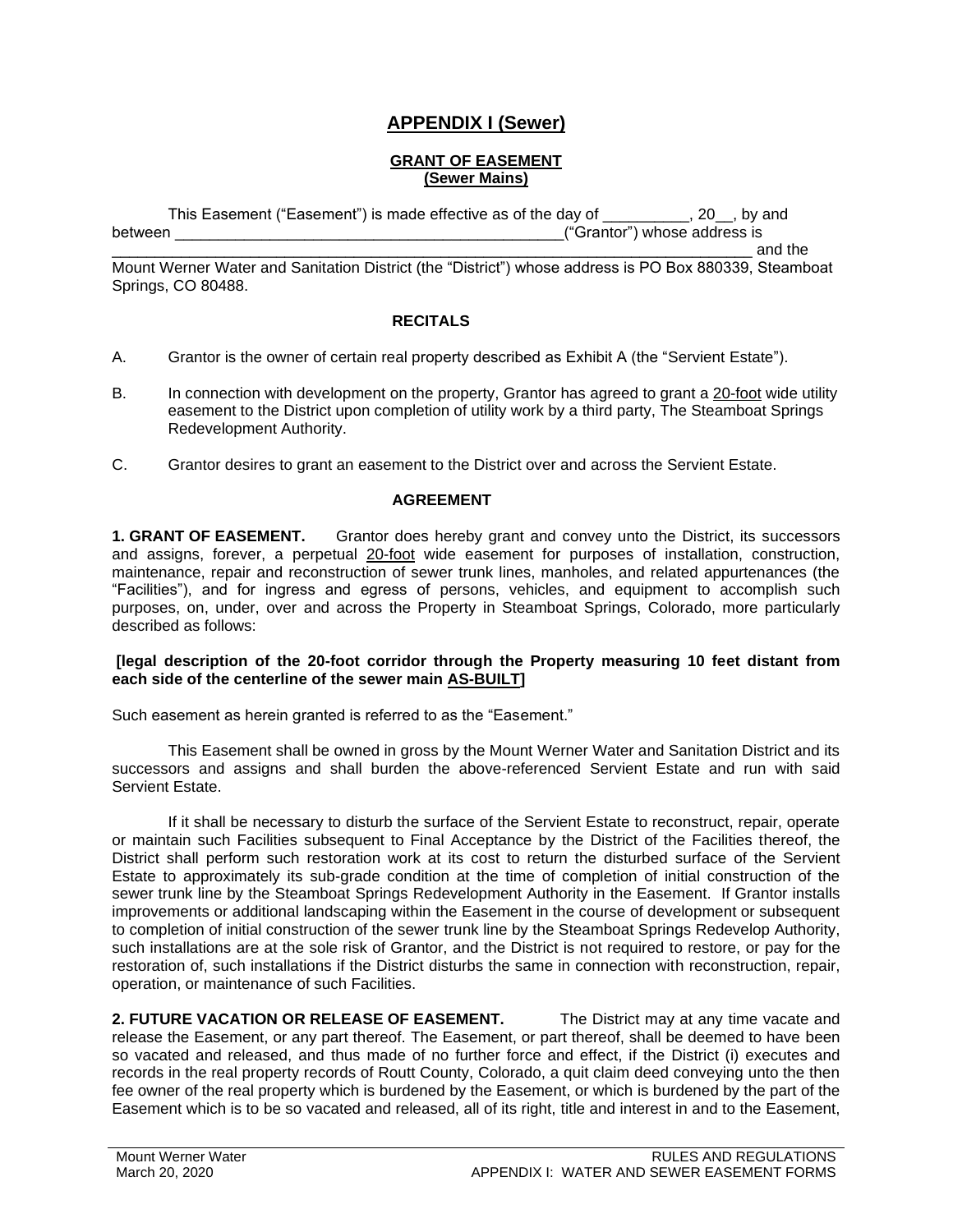or part thereof, or (ii) executes and records in the real property records of Routt County, Colorado, a document stating that the Easement, or that part thereof which is to be vacated and released, is so vacated and released.

**3. RELOCATION.** The District understands that the Grantor, or its successors or assigns, may, from time to time in the future, require that the herein described easement, or some part thereof, be relocated in order to accommodate the development of the real property which is burdened by such easement, or by some part thereof. The District, for itself and for its successors and assigns, agrees that it shall, if requested to do so by the Grantor, or by the Grantor's successors or assigns, permit the Grantor, or its successors or assigns, to relocate said easement, or part thereof, provided (i) that the proposed relocation does not degrade the operational efficiencies of the Facilities to be relocated, or degrade the access to the Facilities by the District for maintenance, repair, or reconstruction, and (ii) that the Grantor or its successors or assigns, pays the cost of said relocation (the costs of the relocation being the actual cost of relocation or that part of the relocation costs assessed by the District under its then existing policies and procedures, whichever of said amounts is the lesser) and, (iii) that the Grantor, or its successors or assigns, grants unto the District a replacement easement (which replacement easement shall be a perpetual and unencumbered easement in substantially the same form and content as this document) for the herein easement, or part thereof, so relocated. At such time as the herein described Easement, or part thereof, is relocated pursuant hereto, the District, or its successors or assigns, shall vacate and release the herein described Easement, or part thereof, which has been replaced by the herein provided for relocated easement.

**4. COUNTERPARTS.** This Easement may be executed in any number of counterparts, each of which, when so executed and delivered, shall constitute an original, but all of which shall together constitute one and the same document.

**5. NUMBER AND GENDER.** Unless the context provides or requires to the contrary, the use of the singular herein shall include the plural, the use of the plural shall include the singular and the use of any gender shall include all genders.

**6. CAPTIONS.** The captions in this Easement Agreement are inserted only as a matter of convenience and for reference and are in no way to be construed to define, limit or otherwise describe the scope of this Easement Agreement or the intent of this Easement Agreement.

**7. CHOICE OF LAW.** This Easement Agreement shall be construed and interpreted in accordance with the laws of the State of Colorado without regard to its conflict of laws principles.

**8. BINDING.** The covenants and agreement herein set forth shall be binding upon and inure to the benefit of the Grantor and the District, their successors and assigns.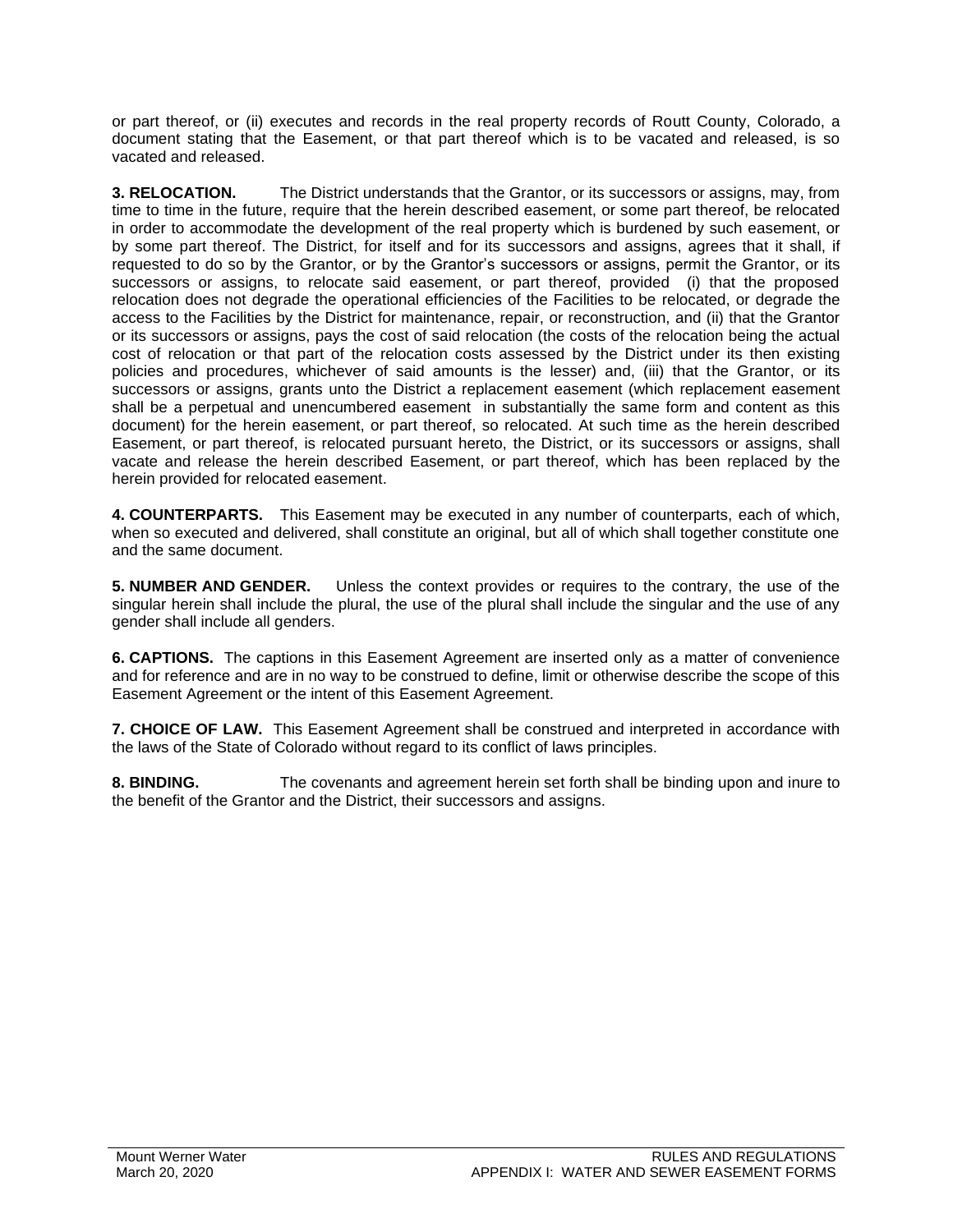IN WITNESS WHEREOF, the parties have executed this document on the respective dates set forth below. CRANTOR:

|                  | URANTUR.                                                                                       |
|------------------|------------------------------------------------------------------------------------------------|
| Date:            | 20                                                                                             |
|                  |                                                                                                |
| <b>STATE OF</b>  |                                                                                                |
| <b>COUNTY OF</b> | SS.                                                                                            |
| this<br>by_      | THE FOREGOING GRANT OF EASEMENT was executed and acknowledged before me<br>$20$ ,<br>οf<br>day |
|                  | Witness my hand and official seal.                                                             |
|                  | My commission expires:                                                                         |
|                  | <b>Notary Public</b>                                                                           |

THE FOREGOING GRANT OF EASEMENT is hereby accepted by the Mount Werner Water and Sanitation District, provided that the District shall not undertake to maintain or repair any of the Facilities now or hereafter constructed within the Easement except pursuant to any subsequent written agreement of the District or resolution of its Board of Directors.

> MOUNT WERNER WATER AND SANITATION DISTRICT, a Colorado special district

By: \_\_\_\_\_\_\_\_\_\_\_\_\_\_\_\_\_\_\_\_\_\_\_\_\_\_\_\_\_\_\_\_

) ss.

STATE OF COLORADO )

General Manager

COUNTY OF ROUTT (1)

The foregoing Acceptance of Grant of Easement was acknowledged before me this day of \_\_\_\_\_\_\_\_\_\_, 20\_\_\_\_, by \_\_\_\_\_\_\_\_\_\_\_\_\_\_\_\_\_\_\_\_\_\_\_\_\_\_\_\_\_\_\_\_\_\_\_, General Manager of the Mount Werner Water and Sanitation District, a Colorado special district.

Witness my hand and official seal.

My Commission expires:

\_\_\_\_\_\_\_\_\_\_\_\_\_\_\_\_\_\_\_\_\_\_\_\_\_\_\_\_\_\_\_\_\_\_ Notary Public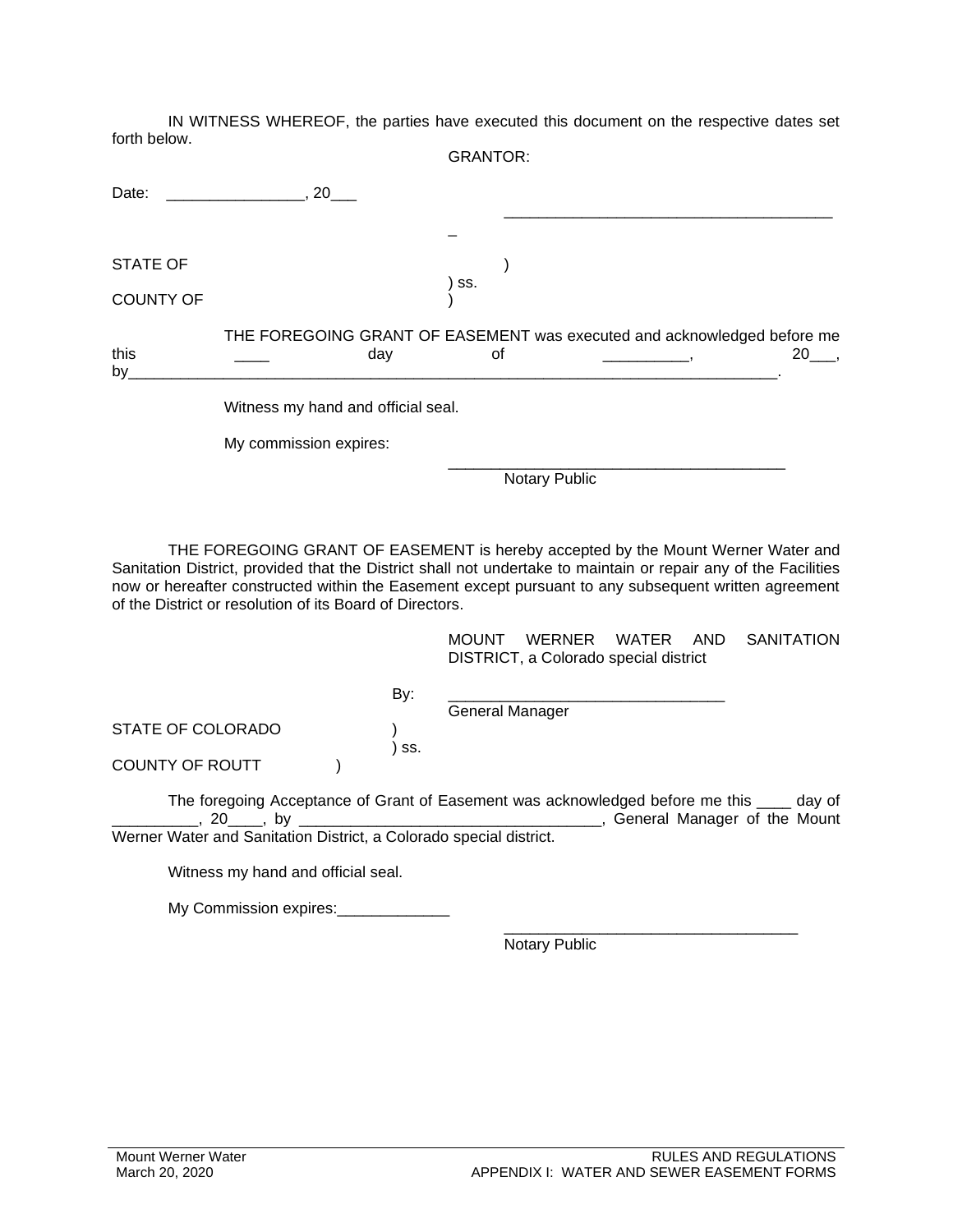### **APPENDIX I (Water)**

#### **GRANT OF EASEMENT (Water Mains)**

This Easement ("Easement") is made effective as of the day of \_\_\_\_\_\_\_\_\_, 20<sub>\_\_</sub>, by and between \_\_\_\_\_\_\_\_\_\_\_\_\_\_\_\_\_\_\_\_\_\_\_\_\_\_\_\_\_\_\_\_\_\_\_\_\_\_\_\_\_\_\_\_\_("Grantor") whose address is

\_\_\_\_\_\_\_\_\_\_\_\_\_\_\_\_\_\_\_\_\_\_\_\_\_\_\_\_\_\_\_\_\_\_\_\_\_\_\_\_\_\_\_\_\_\_\_\_\_\_\_\_\_\_\_\_\_\_\_\_\_\_\_\_\_\_\_\_\_\_\_\_\_\_ and the

Mount Werner Water and Sanitation District (the "District") whose address is PO Box 880339, Steamboat Springs, CO 80488.

#### **RECITALS**

- A. Grantor is the owner of certain real property described as Exhibit A (the "Servient Estate").
- B. In connection with development on the property, Grantor has agreed to grant a 20-foot wide utility easement to the District upon completion of utility work by a third party, The Steamboat Springs Redevelopment Authority.
- C. Grantor desires to grant an easement to the District over and across the Servient Estate.

#### **AGREEMENT**

**1. GRANT OF EASEMENT.** Grantor does hereby grant and convey unto the District, its successors and assigns, forever, a perpetual 20-foot wide easement for purposes of installation, construction, maintenance, repair and reconstruction of and water trunk lines, manholes, and related appurtenances (the "Facilities"), and for ingress and egress of persons, vehicles, and equipment to accomplish such purposes, on, under, over and across the Property in Steamboat Springs, Colorado, more particularly described as follows:

#### **[legal description of the 20-foot corridor through the Property measuring 10 feet distant from each side of the centerline of the sewer main AS-BUILT]**

Such easement as herein granted is referred to as the "Easement."

This Easement shall be owned in gross by the Mount Werner Water and Sanitation District and its successors and assigns and shall burden the above-referenced Servient Estate and run with said Servient Estate.

If it shall be necessary to disturb the surface of the Servient Estate to reconstruct, repair, operate or maintain such Facilities subsequent to Final Acceptance by the District of the Facilities thereof, the District shall perform such restoration work at its cost to return the disturbed surface of the Servient Estate to approximately its sub-grade condition at the time of completion of initial construction of the sewer trunk line by the Steamboat Springs Redevelopment Authority in the Easement. If Grantor installs improvements or additional landscaping within the Easement in the course of development or subsequent to completion of initial construction of the sewer trunk line by the Steamboat Springs Redevelop Authority, such installations are at the sole risk of Grantor, and the District is not required to restore, or pay for the restoration of, such installations if the District disturbs the same in connection with reconstruction, repair, operation, or maintenance of such Facilities.

**2. FUTURE VACATION OR RELEASE OF EASEMENT.** The District may at any time vacate and release the Easement, or any part thereof. The Easement, or part thereof, shall be deemed to have been so vacated and released, and thus made of no further force and effect, if the District (i) executes and records in the real property records of Routt County, Colorado, a quit claim deed conveying unto the then fee owner of the real property which is burdened by the Easement, or which is burdened by the part of the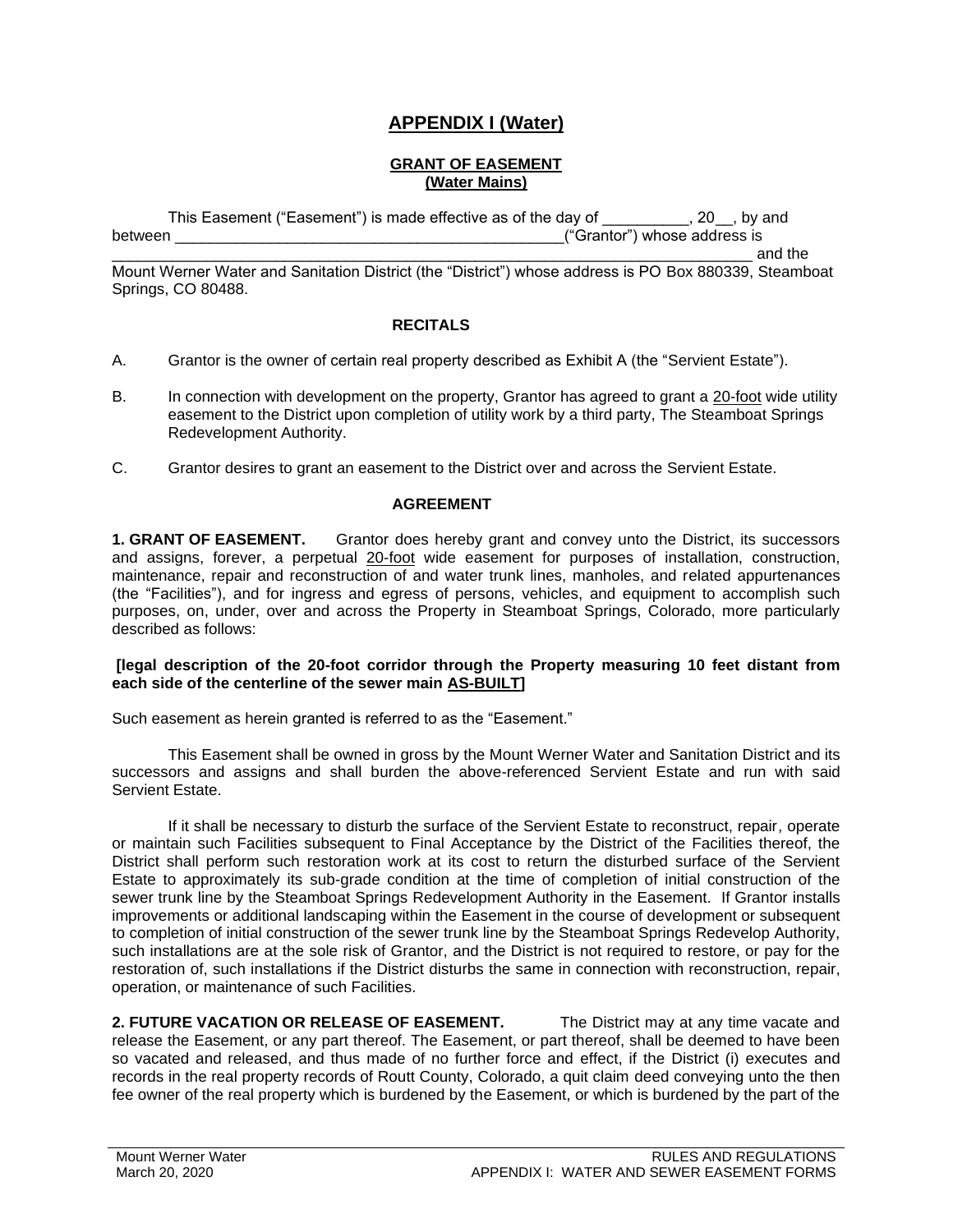Easement which is to be so vacated and released, all of its right, title and interest in and to the Easement, or part thereof, or (ii) executes and records in the real property records of Routt County, Colorado, a document stating that the Easement, or that part thereof which is to be vacated and released, is so vacated and released.

**3. RELOCATION.** The District understands that the Grantor, or its successors or assigns, may, from time to time in the future, require that the herein described easement, or some part thereof, be relocated in order to accommodate the development of the real property which is burdened by such easement, or by some part thereof. The District, for itself and for its successors and assigns, agrees that it shall, if requested to do so by the Grantor, or by the Grantor's successors or assigns, permit the Grantor, or its successors or assigns, to relocate said easement, or part thereof, provided (i) that the proposed relocation does not degrade the operational efficiencies of the Facilities to be relocated, or degrade the access to the Facilities by the District for maintenance, repair, or reconstruction, and (ii) that the Grantor or its successors or assigns, pays the cost of said relocation (the costs of the relocation being the actual cost of relocation or that part of the relocation costs assessed by the District under its then existing policies and procedures, whichever of said amounts is the lesser) and, (iii) that the Grantor, or its successors or assigns, grants unto the District a replacement easement (which replacement easement shall be a perpetual and unencumbered easement in substantially the same form and content as this document) for the herein easement, or part thereof, so relocated. At such time as the herein described Easement, or part thereof, is relocated pursuant hereto, the District, or its successors or assigns, shall vacate and release the herein described Easement, or part thereof, which has been replaced by the herein provided for relocated easement.

**4. COUNTERPARTS.** This Easement may be executed in any number of counterparts, each of which, when so executed and delivered, shall constitute an original, but all of which shall together constitute one and the same document.

**5. NUMBER AND GENDER.** Unless the context provides or requires to the contrary, the use of the singular herein shall include the plural, the use of the plural shall include the singular and the use of any gender shall include all genders.

**6. CAPTIONS.** The captions in this Easement Agreement are inserted only as a matter of convenience and for reference, and are in no way to be construed to define, limit or otherwise describe the scope of this Easement Agreement or the intent of this Easement Agreement.

**7. CHOICE OF LAW.** This Easement Agreement shall be construed and interpreted in accordance with the laws of the State of Colorado without regard to its conflict of laws principles.

**8. BINDING.** The covenants and agreement herein set forth shall be binding upon and inure to the benefit of the Grantor and the District, their successors and assigns.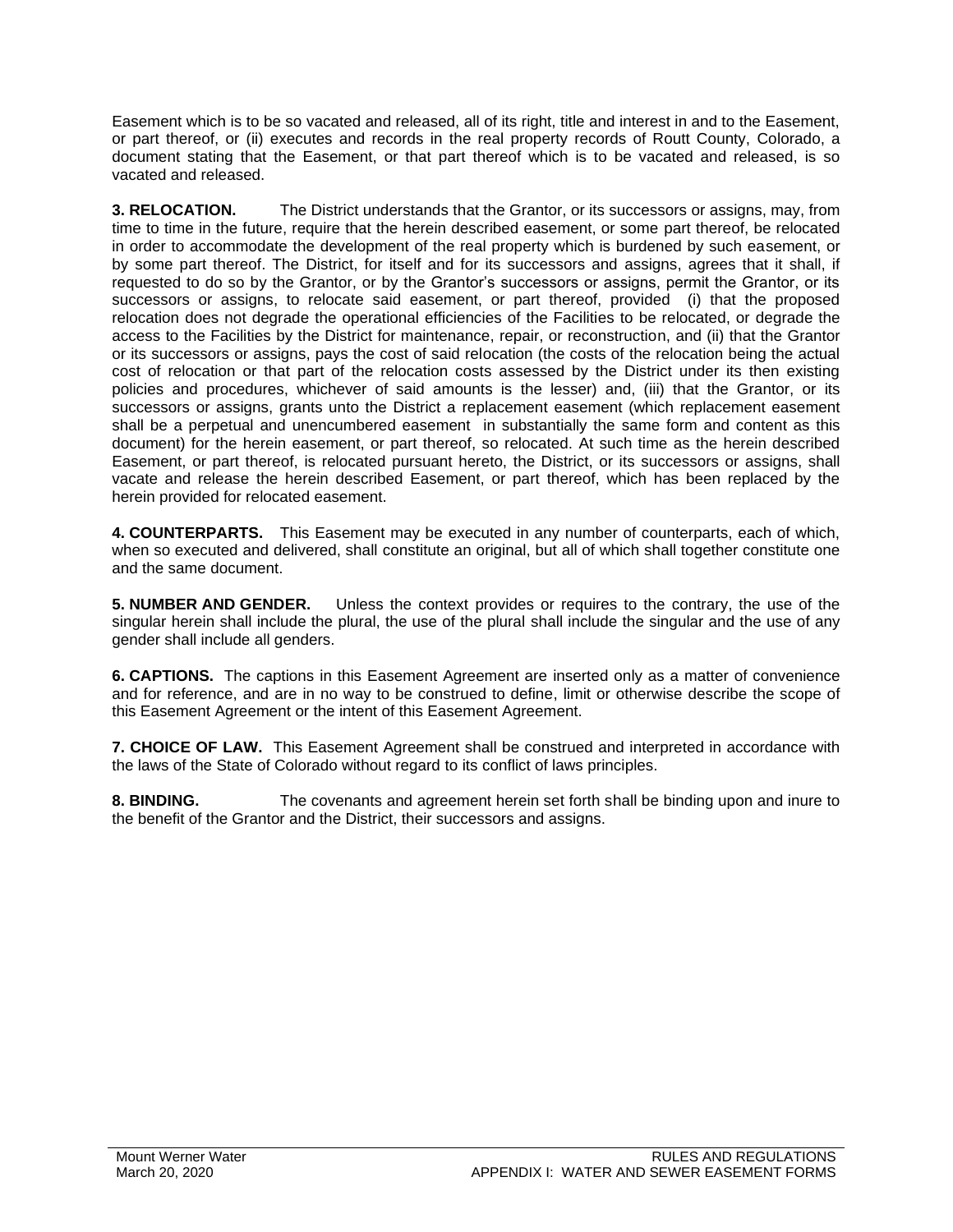IN WITNESS WHEREOF, the parties have executed this document on the respective dates set forth below. GRANTOR:

|                     | טוירוטורט.                                                                              |
|---------------------|-----------------------------------------------------------------------------------------|
| Date:               | 20                                                                                      |
|                     |                                                                                         |
| <b>STATE OF</b>     |                                                                                         |
| <b>COUNTY OF</b>    | SS.                                                                                     |
| this<br>day_<br>by_ | THE FOREGOING GRANT OF EASEMENT was executed and acknowledged before me<br>$20$ ,<br>οf |
|                     | Witness my hand and official seal.                                                      |
|                     | My commission expires:                                                                  |
|                     | <b>Notary Public</b>                                                                    |

THE FOREGOING GRANT OF EASEMENT is hereby accepted by the Mount Werner Water and Sanitation District, provided that the District shall not undertake to maintain or repair any of the Facilities now or hereafter constructed within the Easement except pursuant to any subsequent written agreement of the District or resolution of its Board of Directors.

> MOUNT WERNER WATER AND SANITATION DISTRICT, a Colorado special district

|                   | By:   |                        |  |
|-------------------|-------|------------------------|--|
|                   |       | <b>General Manager</b> |  |
| STATE OF COLORADO |       |                        |  |
|                   | ' SS. |                        |  |
| COUNTY OF ROUTT   |       |                        |  |

The foregoing Acceptance of Grant of Easement was acknowledged before me this \_\_\_\_ day of \_\_\_\_\_\_\_\_\_\_, 20\_\_\_\_, by \_\_\_\_\_\_\_\_\_\_\_\_\_\_\_\_\_\_\_\_\_\_\_\_\_\_\_\_\_\_\_\_\_\_\_, General Manager of the Mount Werner Water and Sanitation District, a Colorado special district.

Witness my hand and official seal.

My Commission expires:

Notary Public

\_\_\_\_\_\_\_\_\_\_\_\_\_\_\_\_\_\_\_\_\_\_\_\_\_\_\_\_\_\_\_\_\_\_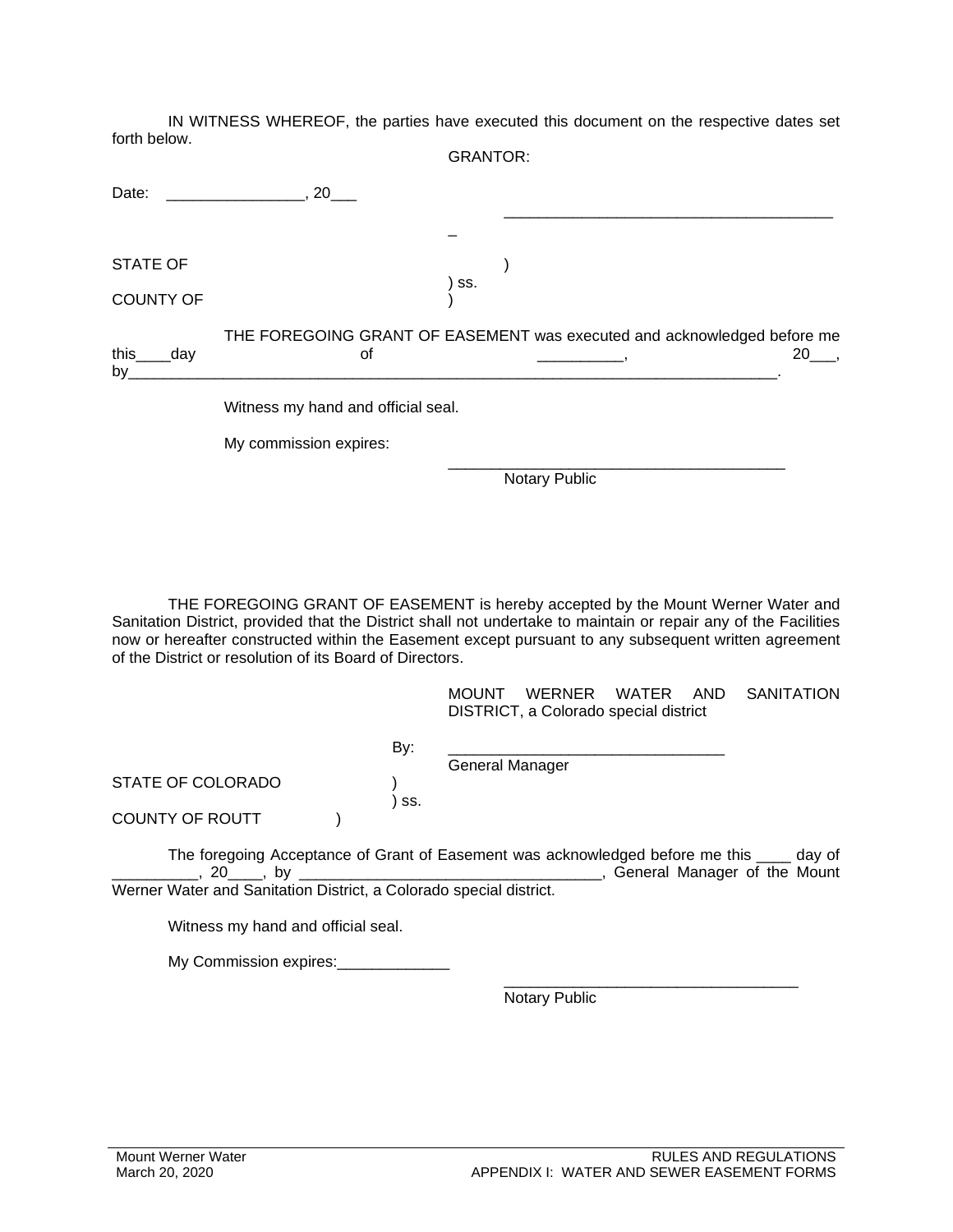# **APPENDIX J**

#### PUBLIC IMPROVEMENTS COMPLETION AGREEMENT FORM

\_\_\_\_\_\_\_\_\_\_\_\_\_\_\_\_\_\_\_\_\_\_\_\_\_\_\_\_\_\_\_\_\_\_\_\_\_\_\_\_\_\_\_\_\_\_\_\_\_\_\_\_\_\_\_\_

THIS PUBLIC IMPROVEMENTS COMPLETION AGREEMENT is entered into this day of  $\Box$ , 20 $\Box$ , by and between  $\Box$ 

whose address is **and a set of the interval of the interval of the interval of the interval of the interval of the interval of the interval of the interval of the interval of the interval of the interval of the interval of** "Developer") and the MOUNT WERNER WATER & SANITATION DISTRICT, a water and sanitation district created under the laws of the State of Colorado (hereinafter referred to as "District").

WHEREAS, Developer is the owner of the real property more particularly described on Exhibit "A" attached hereto and by this reference made a part hereof, located within the boundary of the District (the "Property"); and

WHEREAS, Developer has requested that the District serve the Property with municipal water and sewer services; and

WHEREAS, the District has conditionally agreed to provide such water and sewer service to the Property provided that the Developer (i) construct certain water and/or sewer main lines to and into the Property as described generally on Exhibit "B" hereto, and (ii) comply with the conditions listed in any separate commitment letter from the District to the Developer (such main lines construction and the conditions set forth in a separate commitment letter, if any, are together referred to as the "Services Commitment"); and

WHEREAS, Article 7 of the Rules and Regulations of the District provide that the Board of Directors of the District may require that the Developer execute and enter into a Public Improvements Completion Agreement between the District and Developer whereby Developer agrees to construct the water and/or sewer main lines to and within the Property as specified on Exhibit "B" hereto, and provide to the District security for the full and faithful performance of such Agreement; and

WHEREAS, the District and Developer have entered into this Public Improvements Completion Agreement (the "Agreement") in consideration of the promises contained herein for the benefit of the public;

NOW, THEREFORE, in consideration of the recitals set forth above and the terms and provisions of this Agreement, the Developer and District agree, and Developer declares the Property, and all portions of it, is, and shall be, held, transferred, sold, and conveyed subject to the provisions of this Agreement, as follows:

1. Construction of Improvement. Developer agrees to enter into a contract with such person, firm, or corporation as is chosen by Developer, subject to approval by the District, to construct the required improvements described in Exhibit "B" which is attached to and incorporated in this Agreement, to District standards and specifications ("Required Improvements"). Before any contracts are let for any of the construction, the District shall have the right to inspect and approve or disapprove such contracts. The water and sewer main line improvements shall be deemed to be trunk or main line improvements of the District after completion and final acceptance thereof by the District. Developer shall be separately responsible for construction and maintenance of any water and sewer service lines from within the Property and from the Property boundary to such main lines, except that any service line which the District General Manager determines will likely become a District main line in the future may be described on and incorporated within the Exhibit "B" requirements.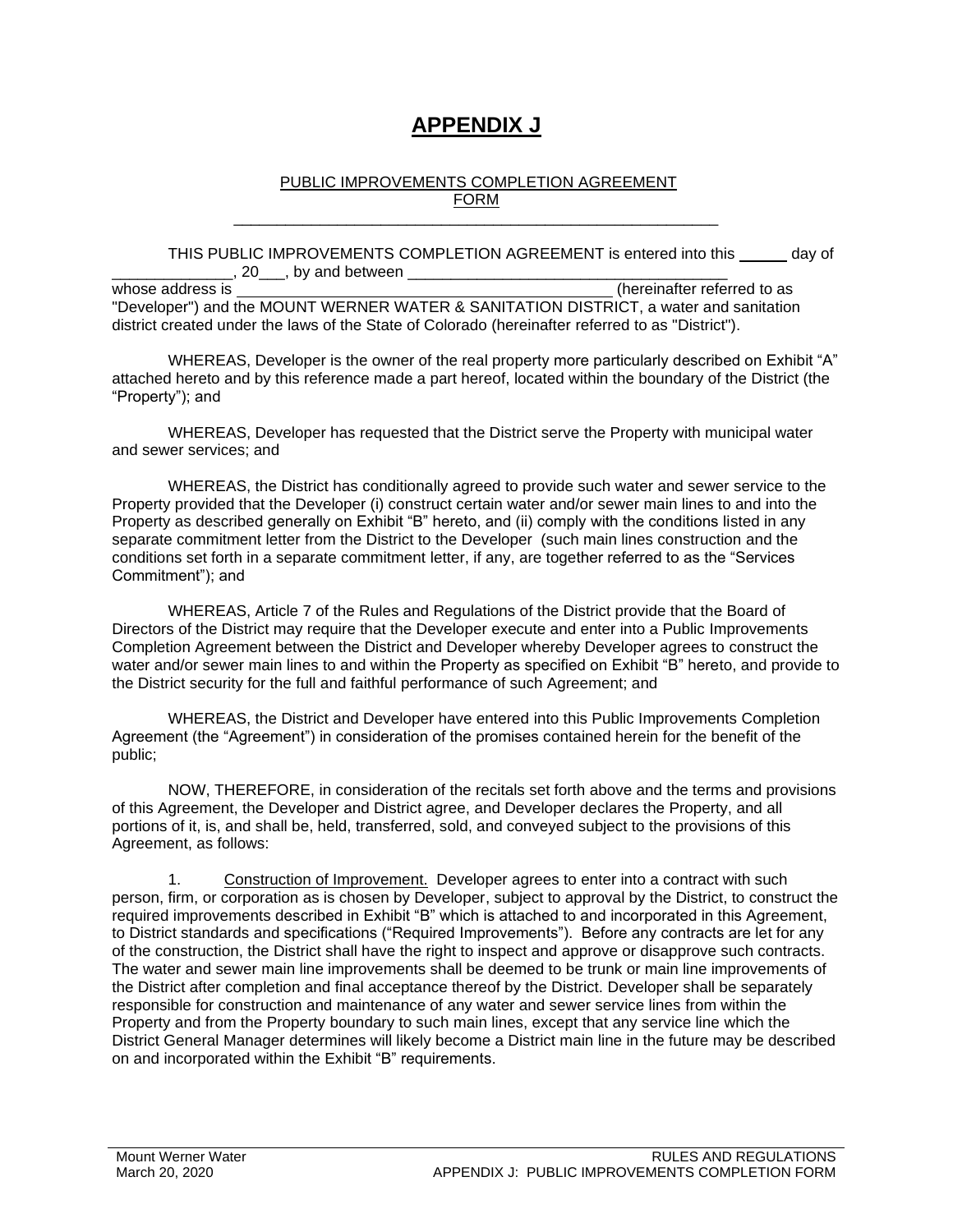2. Regulations and Specifications. The Required Improvements shall be designed and constructed in accordance with the District's design standards and specifications and District Rules and Regulations in effect as of the date of this Agreement, other applicable state or federal regulations, if any, and the Services Commitment, all of which are hereby incorporated herein by reference and made a part of this Agreement. The final plans and specifications, in conformance with the preceding sentence, for the Required Improvements shall be submitted to the District General Manager for review and approval (the "Plans and Specifications"). All Plans and Specifications shall be submitted to, reviewed, and approved by the District General Manager prior to commencement of construction of the Required Improvements. The District may require the Developer to reimburse the District for the District's cost and expense for any independent engineering review of the Plans and Specifications of Developer. The Plans and Specifications will be retained in the offices of the District.

3. Infrastructure Installation/Construction: The water and sewer service main line improvements to be constructed by Developer shall be designed, surveyed and staked by a professional engineering firm and surveyor. The Developer shall provide a professional engineer registered in the State of Colorado on site to observe and document the physical installation and construction and at the same time supervise the contractor (the "Engineer of Record"). Engineering notes and documentation related to the performance of the work shall be submitted for review by the District General Manager prior to preliminary acceptance by the District. To ensure that inspections will be adequate, the Developer shall submit to the District at least 7 days prior to commencement of construction a proposal setting forth the name, address, and contact information of the Engineer of Record and a scope of services for which such Engineer of Record is responsible. The District General Manager may require modification of such proposal in such General Manager's discretion.

4. Completion Date. The Required Improvements shall be completed and preliminarily accepted by the District no later than \_\_\_\_\_\_\_\_\_\_\_\_\_\_\_\_\_\_\_, 20\_\_\_\_(the "Completion Deadline"), unless the District, in its sole discretion grants in writing an extension of this completion date to Developer. A written extension agreement shall be signed by the District General Manager and Developer. No less than thirty (30) days prior to the above scheduled completion date, or any extension thereof, Developer shall notify the District General Manager in writing of the upcoming completion deadline and include a progress report which shall include a statement of whether Developer expects to complete the Required Improvements by the completion date. Developer's failure to provide this notice shall be grounds for the District to withdraw from the Commitment Guarantee in accordance with paragraph 12 below.

5. Estimated Cost. The cost of constructing the improvements is estimated to be **\$ \$ Exhibit B.** This estimated construction cost includes the estimated present construction cost ("Initial Construction Cost"), plus a 25% contingency factor. If change orders are required during the course of construction which increases the Initial Construction Cost or any subsequently agreed adjustment thereof by more than ten percent (10%), as a result of increased costs of material or labor or mutually agreed changes to the Plans and Specifications, then Developer shall obtain at its cost and deliver to the District a replacement Commitment Guarantee in the amount of 125% of the increased amount. The Developer shall notify the District General Manager in writing of any such change and supply the District with such replacement promptly after becoming aware of such change.

6. Commitment Guarantee. Developer's performance under this Agreement is guaranteed by an irrevocable Letter of Credit issued by **EXACT 2008** (the "Letter of Credit" or "Commitment Guarantee"). The issuer of the Letter of Credit must be a national or Colorado banking institution regulated by the OCC and doing business in Routt County, Colorado. The maturity date of the Letter of Credit is no sooner than thirty (30) days after the Completion Deadline. The Letter of Credit will be retained by the District until released or used as provided in this Agreement. The District may irrevocably waive the right to withdraw a percentage of such Letter of Credit upon satisfactory completion of the Required Improvements in the manner set forth in Paragraph 14 below. Should the Required Improvements not be completed and preliminarily accepted by the District at least 30 days prior to the expiration of the Letter of Credit, then the Developer shall be deemed to be in default of this Agreement and the District may withdraw from the Letter of Credit up to the full amount thereof in order to complete all Required Improvements, unless prior to such deadline the Developer has obtained and delivered to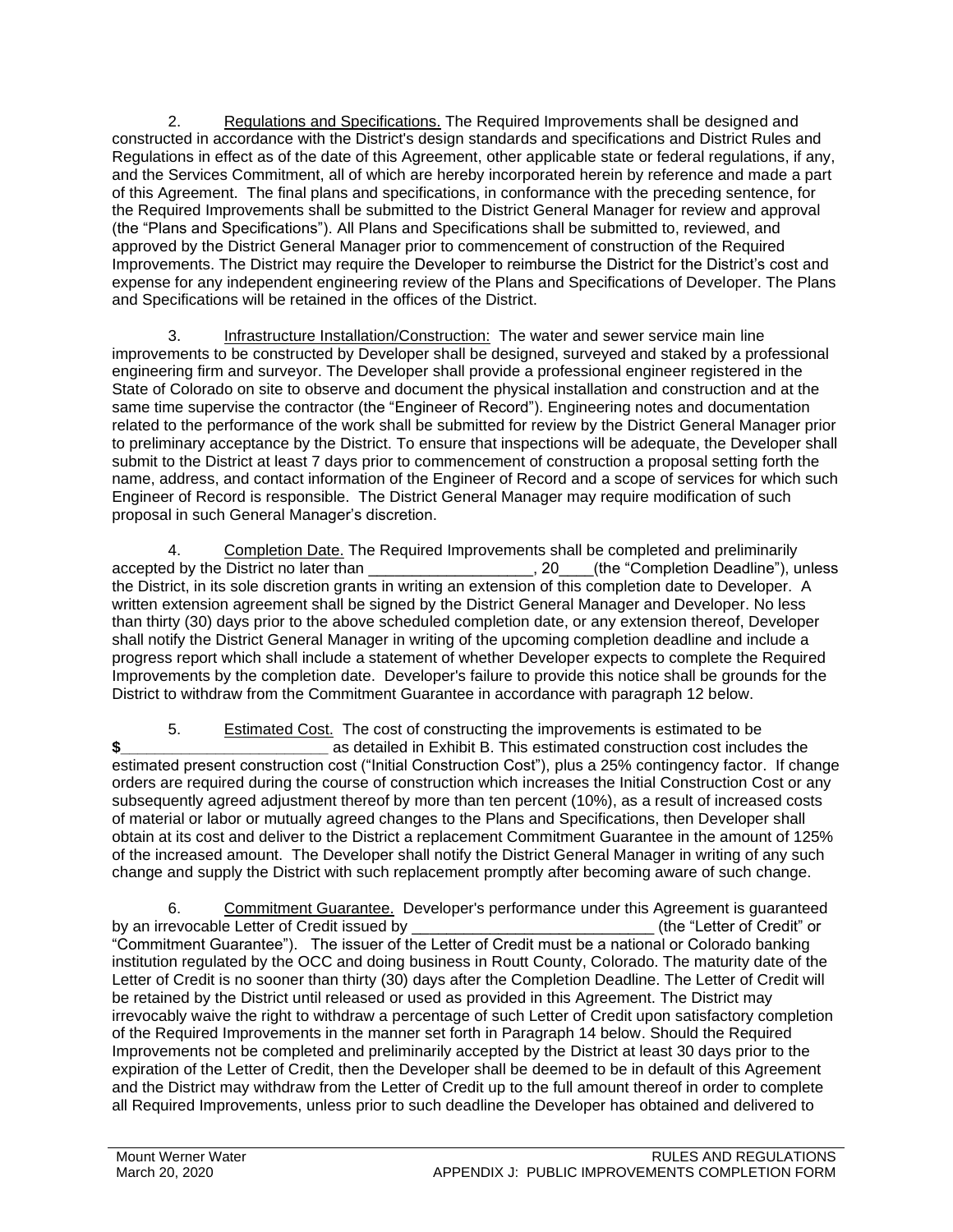the District an extension of said Letter of Credit issued by the original issuer thereof or a replacement Letter of Credit issued by a qualified bank acceptable to the District General Manager. Developer shall pay all costs of extending or replacing Letters of Credit. Should the District reasonably determine at any time that the Commitment Guarantee on deposit is insufficient to complete construction of the Required Improvements, the District may require Developer to replace the Letter of Credit with a higher amount Letter of Credit or deposit additional funds with the District, such increase to be in the amount which the District reasonably believes necessary to complete the Required Improvements by the Completion Deadline.

7. Easements for Main Lines. Before commencing the construction of any of the Required Improvements, Developer shall acquire, at its own expense, good and sufficient title to all lands, easements, and facilities traversed by any Required Improvements in which the District is to have any ownership interest or maintenance responsibility pursuant to the Services Commitment. All main lines constructed as part of the Required Improvements shall be located within public rights-of-way or within perpetual and unencumbered easements dedicated on plats or by separate instruments from the Developer to the District, using such form as is approved by the District's attorney or District General Manager. If requested by the District General Manager, Developer shall at its cost provide a title insurance commitment and policy to the District to assure the District of good title to any or all of such easements. All easements shall be conveyed or dedicated to the District on or before the date of request by the Developer to the District for preliminary acceptance by the District of such Required Improvements. As a condition to and before final acceptance by the District, the Developer shall convey by bill of sale to the District the installed main lines and appurtenances.

8. Release of Liability. Except for improvements constructed by the District, Developer shall indemnify and save harmless the District, its employees, agents and Board of Directors, from any and all suits, actions, or claims of every nature and description caused by, arising from, or on account of the construction of the Required Improvements, and pay any and all judgments rendered against the District, its employees, agents and Board of Directors on account of any such suit, action, or claim, together with all reasonable expenses and attorney's fees incurred by any of them in defending such suit, action or claim.

9. Insurance. Developer shall assure that all contractors and other employees engaged in the construction of the Required Improvements will maintain workmen's compensation insurance. Before proceeding with any construction of the Required Improvements, Developer shall provide the District General Manager with written evidence of Public Liability Insurance with single incident and aggregate limits not less than One Million Dollars (\$1,000,000.00) for bodily injury, death, and property damage, in form acceptable to the District General Manager, naming the District as an additional insured, and protecting the District against any and all claims for damages or injury to persons or property resulting from construction and installation of any Required Improvements. The policy will provide that the District shall be notified at least thirty (30) days in advance of any reduction in coverage, termination or cancellation of the policies, and if any policy is terminated or cancelled, the Developer shall immediately obtain at its cost and provide to the District a replacement policy. Such notice shall be sent certified mail. Developer also warrants that any contractors engaged by or for Developer to construct the Required Improvements shall maintain Public Liability Insurance coverage in limits not less than those mentioned above.

10. Warranty. Developer hereby warrants that all Required Improvements will be installed in a good and workmanlike manner and in accordance with the provisions of Section 1 and 2 hereof and the design and specification standards and rules and regulations of the District now in effect.

11. Completion Procedures and Inspection. Upon completion of the Required Improvements, Developer shall notify the District General Manager in writing of such fact and request preliminary inspection of the completed Required Improvements. Such request must be accompanied by (i) all necessary easements for District main lines in accordance with Paragraph 7 above, and (ii) as-built engineering and centerline survey drawings for all main lines and appurtenances, and for service lines up to the location of local water curb stops and sewer clean outs. The District or its Consulting Engineer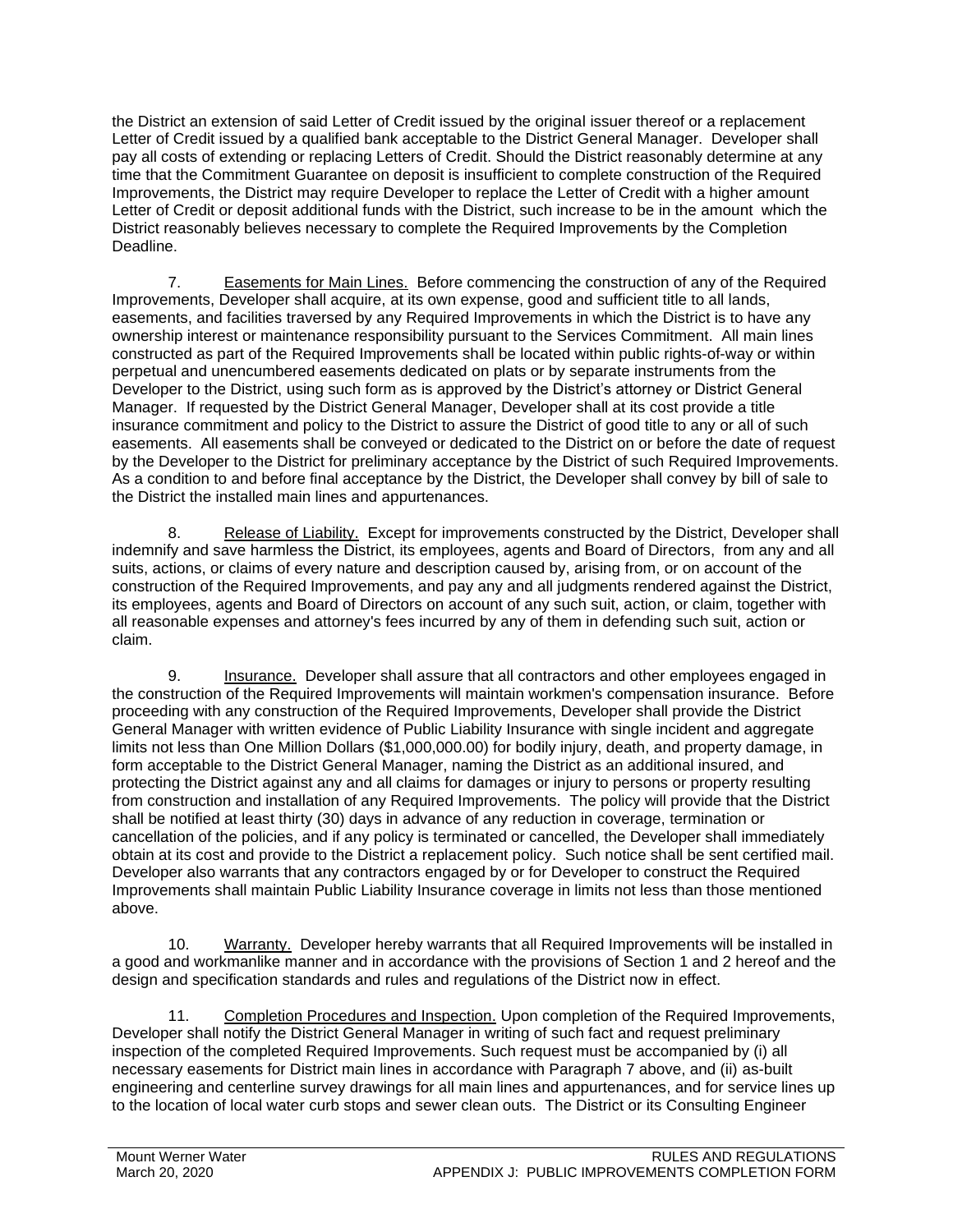shall inspect said completed Improvements, and the District General Manager shall notify Developer in writing of non-acceptance or preliminary acceptance of the completed Required Improvements; provided, however, that the District and its Consulting Engineer are not required to make inspections during periods when climatic conditions make thorough inspection unfeasible or between November 1 and the following April 30. If the Required Improvements are not acceptable, the reasons for non-acceptance shall be stated in writing, and corrective measures shall be developed by the District with the consent of Developer within 15 days and at Developer's sole expense, including a deadline for completion of such corrective measures, and if such deadline is after 30 days before the expiration of the Commitment Guarantee, Developer shall promptly obtain either an extension of the Letter of Credit or a replacement Letter of Credit having an expiration date at least 30 days later than the deadline for completion of such corrective measures.

- 12. Default; Withdrawal From Commitment Guarantee. If:
- (a) Construction of the Required Improvements is not completed in accordance with the District's Rules and Regulations or the Plans and Specifications provided to and approved by the District General Manager pursuant to Paragraph 2 above by (i) the Completion Deadline, and such Deadline has not been extended by mutual written agreement of the District and Developer, or (ii) at least 30 days prior to the then-existing Commitment Guarantee; or
- (b) The Developer fails to deliver to the District the report required under Paragraph 4 above by the deadline for such report; or
- (c) The Developer fails to obtain and deliver to the District a replacement Commitment Guarantee in accordance with Paragraph 5 above; or
- (d) The Developer fails to agree in writing to the corrective measures required by the District after requesting preliminary acceptance of the Required Improvements, within 15 days pursuant to Paragraph 11 above; or
- (e) The Developer fails to complete such corrective measures within the deadline established for such measures, or fails to deliver to the District an extension of the Commitment Guarantee or a replacement Letter of Credit, pursuant to Paragraph 11 above; or
- (f) The Required Improvements have not been completed and preliminarily accepted by the District at least 30 days prior to the expiration of the Letter of Credit, unless prior to such deadline the Developer has obtained and delivered to the District an extension of said Letter of Credit issued by the original issuer thereof or a replacement Letter of Credit issued by a qualified bank acceptable to the District General Manager; or
- (g) The Developer has not delivered to the District the required Easements pursuant to Paragraph 7 above at least 30 days prior to the expiration of the Letter of Credit or any extension or approved replacement thereof; or
- (h) The Developer otherwise fails to perform any obligation under this Agreement and does not cure such failure within 7 days of written demand for such cure from the District, or the Developer is declared by the District to be in default of this Agreement by any other provision in this Agreement;

then in any such case the District General Manager or President may declare a default in this Agreement with respect to the Required Improvements upon written notification to Developer and the issuer of the Commitment Guarantee, and, without the necessity of public hearing or other notice or any other act, immediately withdraw from the Commitment Guarantee such funds (up to the full face amount of such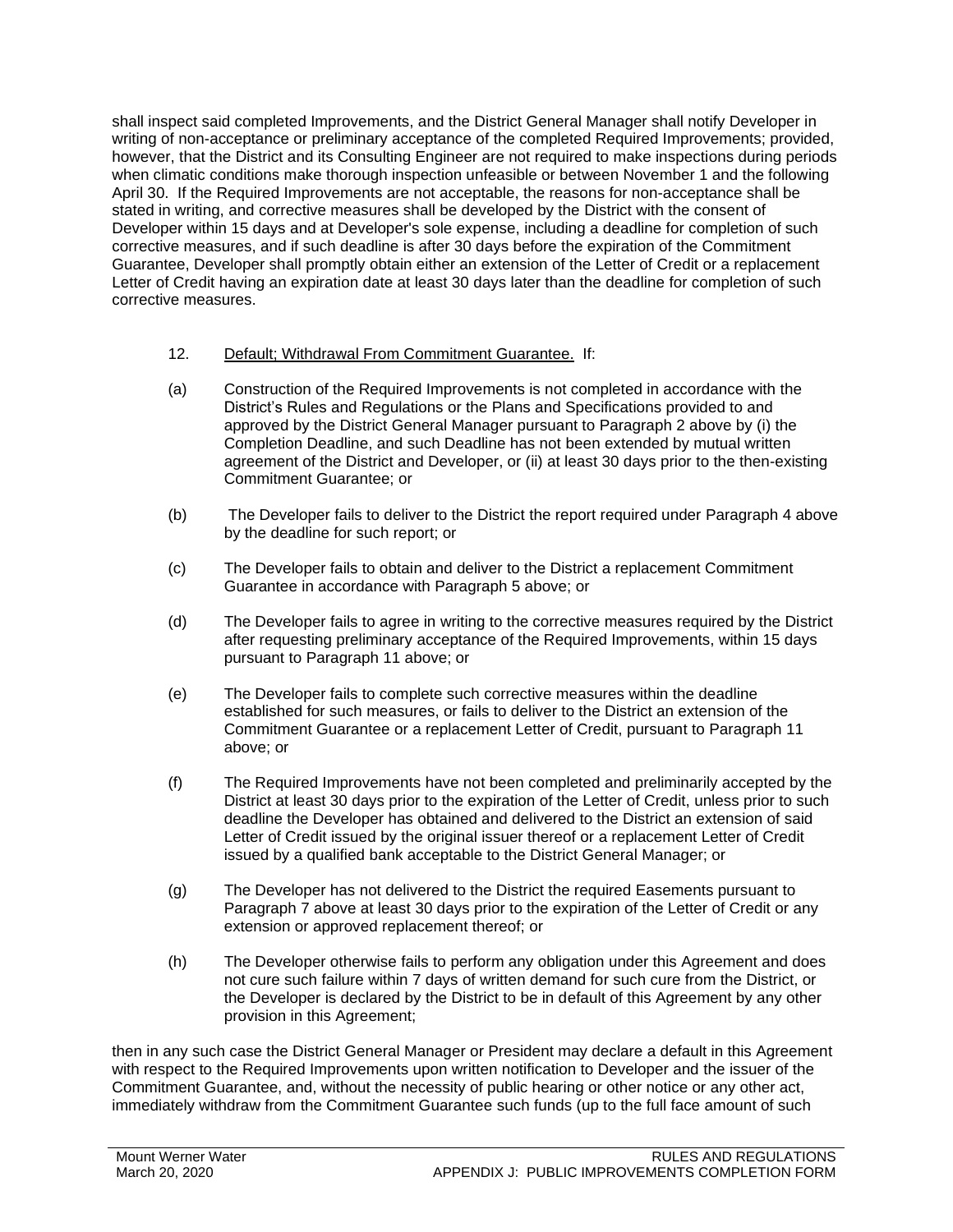Guarantee) as may be necessary, in the opinion of the District General Manager or President, to construct or complete said Required Improvements in accordance with the agreed Plans and Specifications and obtain the easements required to be obtained under Paragraph 7 above.

13. Preliminary Acceptance. The period between preliminary acceptance and final acceptance shall be one year for all Required Improvements or until final acceptance is given by written resolution duly and properly adopted and passed by the Board of Directors of the District, whichever occurs later. All periods of preliminary acceptance shall run from the date of written notification of preliminary acceptance by the District to the Developer. During the period of preliminary acceptance, the Developer shall, at its own expense, make all needed repairs, corrections, or replacements due to defective materials or workmanship and be responsible for all maintenance of the Required Improvements. In the event of default of any of these obligations by Developer, the District, without notice to Developer, may perform such obligations at the sole expense of Developer and may withdraw from the remaining Commitment Guarantee funds to pay for such expenses.

14. Partial Waiver by District of Portion of Commitment Guarantee, and Reduction of Commitment Guarantee, Upon Preliminary Acceptance of Required Improvements. Upon preliminary acceptance by the District of all Required Improvements, the District will include in the written notification of such preliminary acceptance an irrevocable waiver by the District of the right to withdraw eighty-five percent (85%) of the then face amount of the Commitment Guarantee, and thereby the required continuing amount of such Commitment Guarantee until final acceptance of the Required Improvements shall be fifteen percent (15%) of the face amount of the Commitment Guarantee as of the date of preliminary acceptance. Such 15% retention shall be for the purpose of insuring the completion by Developer of necessary repairs, corrections, and replacements of the Required Improvements prior to final acceptance due to deficiencies in workmanship and/or material. After preliminary acceptance, the Developer may replace the Letter of Credit constituting the Commitment Guarantee with a substitute Letter of Credit in the amount of 15% of the replaced Letter of Credit.

15. Final Acceptance and Maintenance for Public Improvements. Following the period of preliminary acceptance for the Required Improvements, the District General Manager or its Consulting Engineer shall inspect said Required Improvements for final acceptance upon written request by the Developer. Inspection shall only occur in the months of May through October. The District General Manager shall notify Developer in writing of non-acceptance or final acceptance. If the Required Improvements or any part thereof are not acceptable, the reasons for non-acceptance shall be stated in writing and corrective measures shall be developed by the District, with the assistance of Developer, and at Developer's sole expense, including a deadline for completion of such corrective measures, and Developer shall promptly obtain either an extension of the reduced Letter of Credit or a replacement Letter of Credit having an expiration date at least 30 days later than the deadline for completion of such corrective measures.

If all of the Required Improvements are found to be acceptable, the District, following a Resolution of Acceptance of improvements by the District Board of Directors, shall release and redeliver the entire remaining Commitment Guarantee to the Developer, and shall, as of the date of such Resolution, assume full ownership and maintenance responsibility for the main lines and related appurtenances (but not service lines) in the Required Improvements as would normally accrue to the District according to the District's Rules and Regulations.

16. Recording Agreement. The District shall record this Agreement with the Clerk and Recorder of Routt County, Colorado.

17. Enforcement. If the District determines that there is a violation of Colorado law or City of Steamboat Springs ordinances, or District Rules and Regulations or design and specifications standards, and/or the terms and provisions of this Agreement, the District General Manager may at any time issue a cease and desist order to the Developer. Thereafter, Developer acknowledges irreparable harm and injury to the District for purposes of an application by the District to the Routt County District Court for a restraining order or preliminary injunction to halt such violation. If at any time the District Board of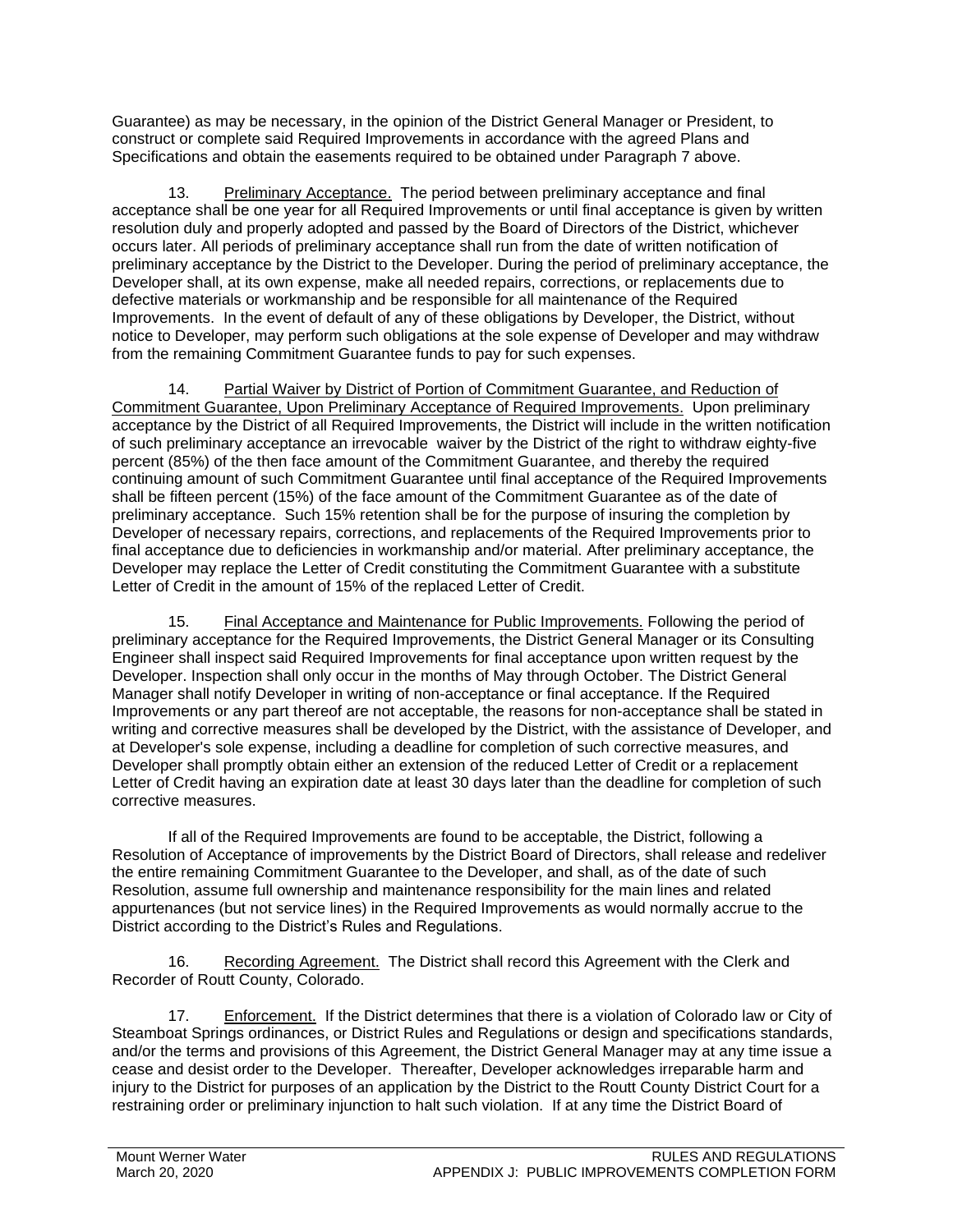Directors, after notice to Developer and opportunity to be heard, determines at a public meeting that the Commitment Guarantee is insufficient to guarantee completion of the Required Improvements in accordance with this Agreement, then the District may require Developer to obtain and deliver to the District additional collateral satisfactory to the District to guarantee completion of the Required Improvements, and may declare a default in this Agreement under Paragraph 12 above and take all actions permitted under such Paragraph 12.

If the Developer is in default under this Paragraph 17 or under Paragraph 12 above, then in addition to all remedies elsewhere provided in this Agreement, the District has the right to pursue any remedy provided by law and in equity, and, if the District obtains any such remedy, the District shall also recover judgment for its reasonable attorney's fees and costs against Developer. As an alternative to the remedies provided in the preceding sentence or in Paragraph 12 above, in the event of the default by Developer under this Agreement, the District has and reserves the right and authority, in its sole discretion, prior to preliminary acceptance, to withdraw its approval of the Plans and Specifications and any service commitment of the District, and may refuse to provide water and sewer services of the District to the Property and improvements thereon until the default is fully cured.

18. Miscellaneous. This Agreement runs with the Property and is binding on and inures to the benefit of the heirs, representatives, transferees, successors and assigns of the parties. The paragraph headings are descriptive only and neither amplify nor limit the substantive material. The failure to enforce or the waiver of any specific requirements of this Agreement by either party shall not be construed as a general waiver of the Agreement of any provision herein, nor shall such action act to stop either party from subsequently enforcing this Agreement according to the terms hereof. This Agreement shall be subject to and deemed to incorporate all present Rules and Regulations of the District. Should any section, paragraph, clause or provision of this Agreement be declared by a court of competent jurisdiction to be invalid, said decision shall not affect the validity of this Agreement as a whole or any part hereof other than the part declared to be invalid, and the parties hereby affirm that they would have entered into this Agreement and each of its provisions independently of each of its other provisions. Neither party shall assign its rights and obligations hereunder without the written consent of the other party.

IN WITNESS WHEREOF, the parties hereto have caused this Agreement to be executed by their duly authorized representatives and made effective on the day and time first above written. DEVELOPER:

> \_\_\_\_\_\_\_\_\_\_\_\_\_\_\_\_\_\_\_\_\_\_\_\_\_\_\_\_\_\_\_\_\_\_\_\_\_\_\_\_\_\_ [Name]

> \_\_\_\_\_\_\_\_\_\_\_\_\_\_\_\_\_\_\_\_\_\_\_\_\_\_\_\_\_\_\_\_\_\_\_\_\_\_\_\_\_\_ [Signature]

MOUNT WERNER WATER & SANITATION DISTRICT

BY: \_\_\_\_\_\_\_\_\_\_\_\_\_\_\_\_\_\_\_\_\_\_\_\_\_\_\_\_\_\_\_\_\_\_\_\_\_\_\_\_\_\_

General Manager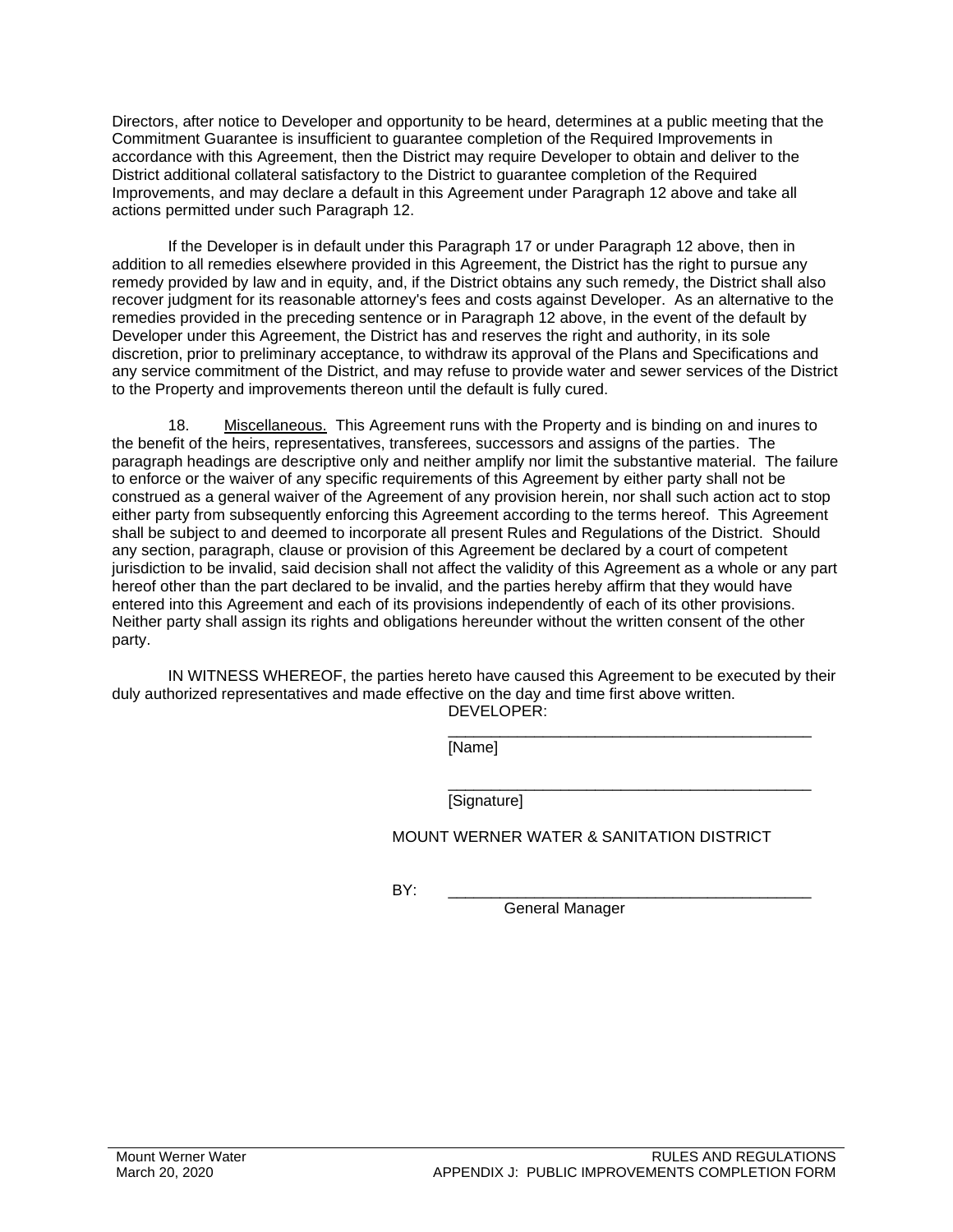| STATE OF COLORADO                                                                          |                                                                                       |                      |  |  |
|--------------------------------------------------------------------------------------------|---------------------------------------------------------------------------------------|----------------------|--|--|
| <b>COUNTY OF ROUTT</b>                                                                     | SS.                                                                                   |                      |  |  |
| Subscribed, sworn to and acknowledged before me this day of ____________, 20____, by       |                                                                                       |                      |  |  |
| WITNESS my hand and official seal.                                                         |                                                                                       |                      |  |  |
|                                                                                            |                                                                                       | <b>Notary Public</b> |  |  |
| My Commission Expires: ______________                                                      |                                                                                       |                      |  |  |
| STATE OF COLORADO                                                                          | SS.                                                                                   |                      |  |  |
| <b>COUNTY OF ROUTT</b>                                                                     |                                                                                       |                      |  |  |
| Subscribed, sworn to and acknowledged before me this ___ day of ______________, 20____, by | ______________, as General Manager of the Mount Werner Water & Sanitation District, a |                      |  |  |
| Colorado special district.                                                                 |                                                                                       |                      |  |  |
| WITNESS my hand and official seal.                                                         |                                                                                       |                      |  |  |
|                                                                                            |                                                                                       | <b>Notary Public</b> |  |  |
| My Commission Expires:                                                                     |                                                                                       |                      |  |  |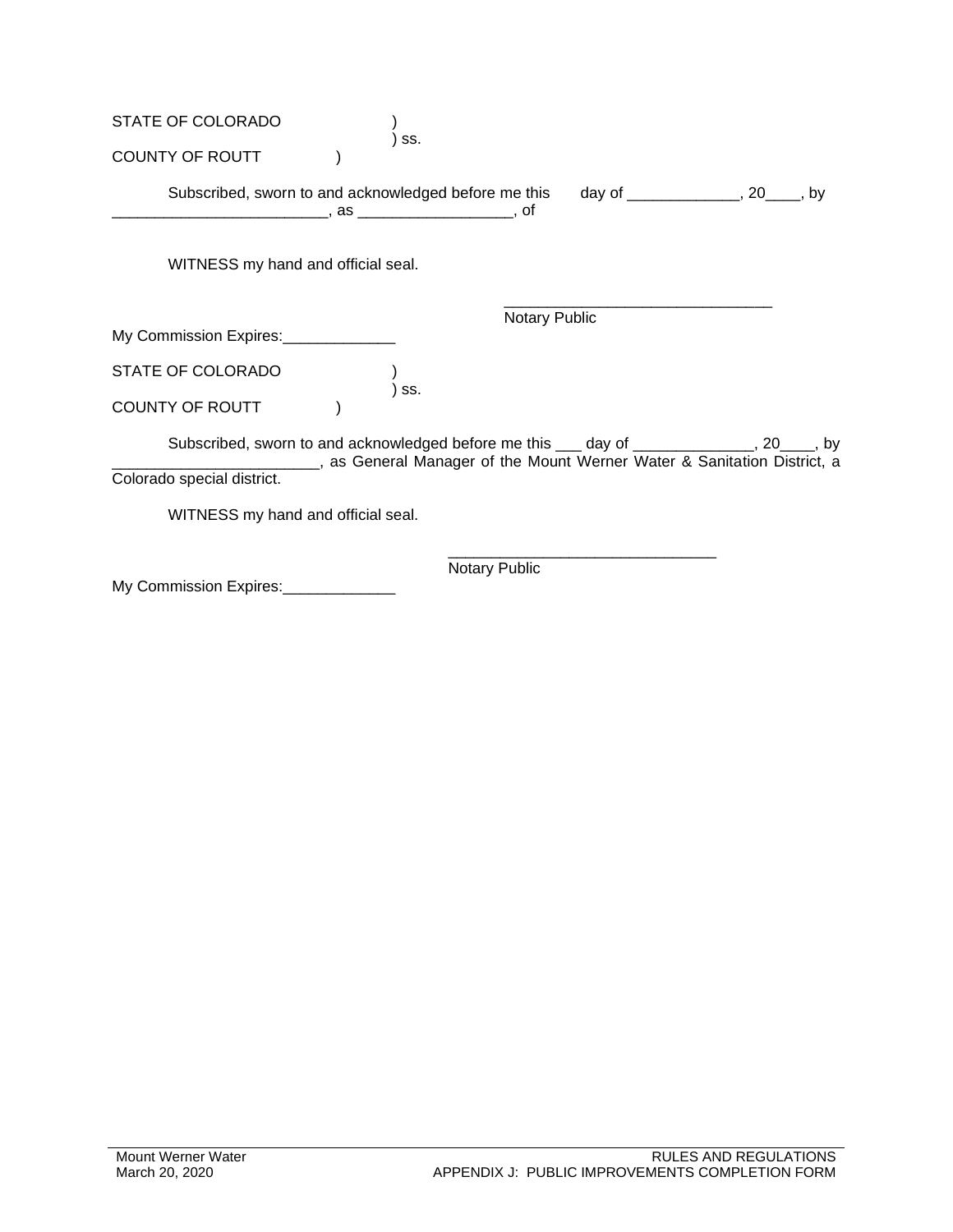## EXHIBIT "A" TO THE PUBLIC IMPROVEMENTS COMPLETION AGREEMENT

[Description of Property Owned by Developer]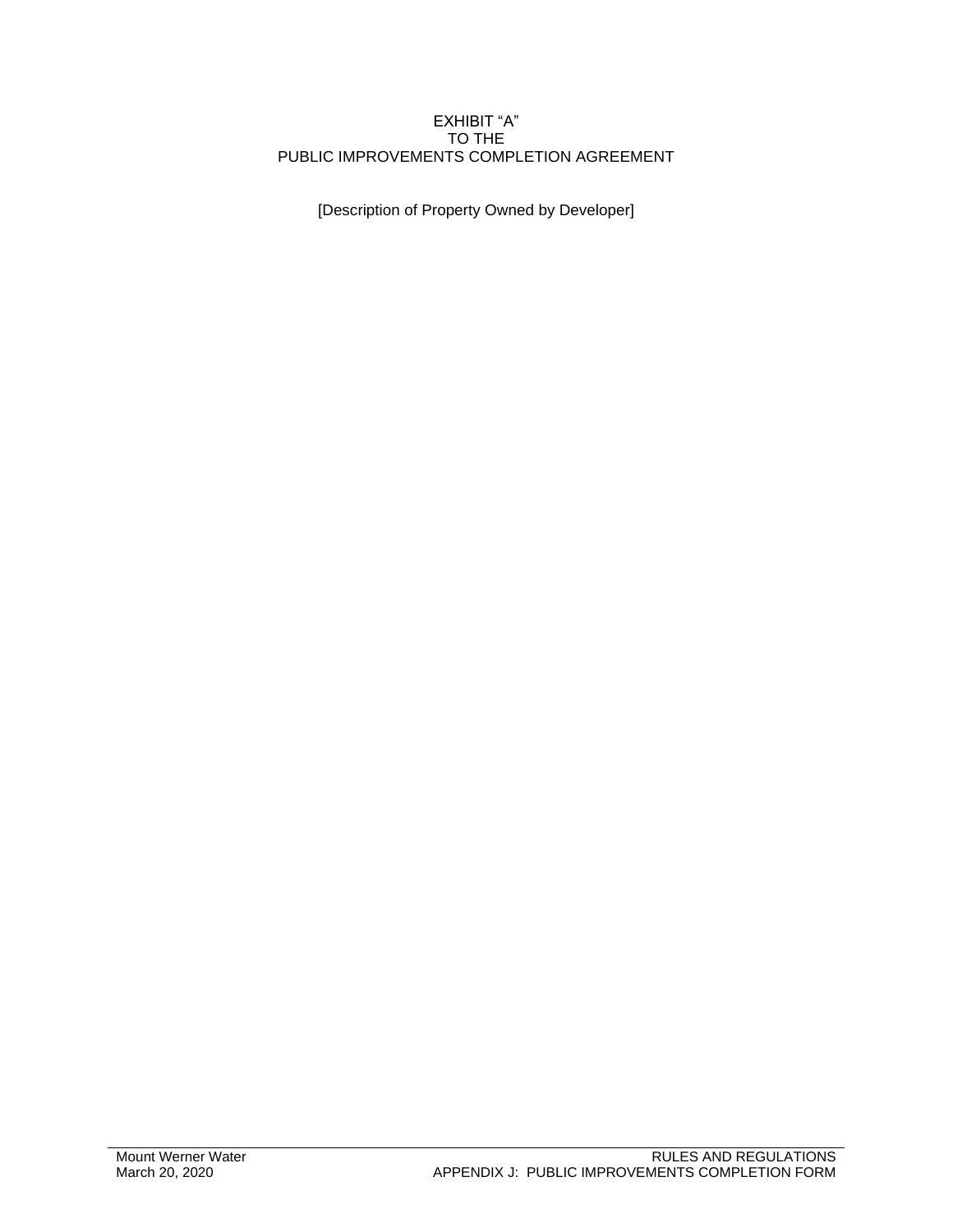## EXHIBIT "B" TO THE PUBLIC IMPROVEMENTS COMPLETION AGREEMENT

This Exhibit "B" constitutes a description of the Required Improvements on or for the benefit of the Property which are to be constructed in accordance with the Public Improvements Completion Agreement to which this Exhibit "B" is attached. For more detail, the Required Improvements are described on the Plans and Specifications dated \_\_\_\_\_\_\_\_\_\_\_\_\_\_\_\_\_\_\_\_\_\_\_\_\_\_\_\_\_\_\_, 20\_\_\_\_, with Identifying Number \_\_\_\_\_\_\_\_\_\_\_\_\_\_\_\_, prepared by the engineering firm of \_\_\_\_\_\_\_\_, which have been submitted to the General Manager.

This Exhibit "B" also constitutes a certification by the Developer that true and correct copies of the Plans and Specifications for the Required Improvements have been submitted to the District for retention in accordance with the Rules and Regulations of the District. The submitted Plans and Specifications have been signed and dated by the Developer or an authorized representative of the Developer.

The Required Improvements for this development are summarized as follows:

[Insert listing of Required Improvements, or if prepared on letterhead of registered engineer, then insert "As set forth on the Schedule attached hereto and by this reference made a part of this Exhibit "B" and this Agreement" and attach such letterhead].

 $\Box$  Date:

Signed:

|           | Date: |  |
|-----------|-------|--|
| Developer |       |  |
|           |       |  |

Reviewed and Approved:

General Manager